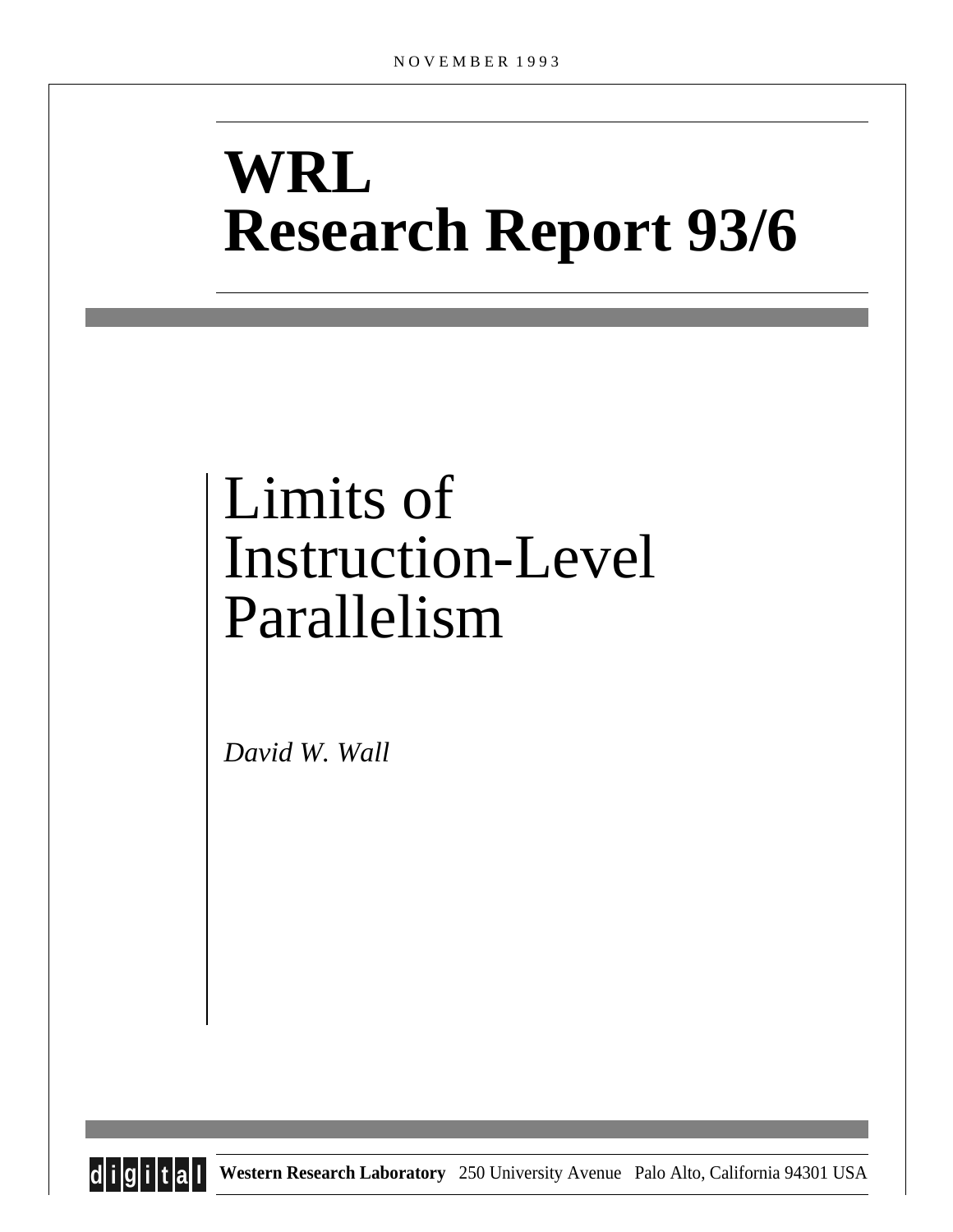The Western Research Laboratory (WRL) is a computer systems research group that was founded by Digital Equipment Corporation in 1982. Our focus is computer science research relevant to the design and application of high performance scientific computers. We test our ideas by designing, building, and using real systems. The systems we build are research prototypes; they are not intended to become products.

There two other research laboratories located in Palo Alto, the Network Systems Laboratory (NSL) and the Systems Research Center (SRC). Other Digital research groups are located in Paris (PRL) and in Cambridge, Massachusetts (CRL).

Our research is directed towards mainstream high-performance computer systems. Our prototypes are intended to foreshadow the future computing environments used by many Digital customers. The long-term goal of WRL is to aid and accelerate the development of high-performance uni- and multi-processors. The research projects within WRL will address various aspects of high-performance computing.

We believe that significant advances in computer systems do not come from any single technological advance. Technologies, both hardware and software, do not all advance at the same pace. System design is the art of composing systems which use each level of technology in an appropriate balance. A major advance in overall system performance will require reexamination of all aspects of the system.

We do work in the design, fabrication and packaging of hardware; language processing and scaling issues in system software design; and the exploration of new applications areas that are opening up with the advent of higher performance systems. Researchers at WRL cooperate closely and move freely among the various levels of system design. This allows us to explore a wide range of tradeoffs to meet system goals.

We publish the results of our work in a variety of journals, conferences, research reports, and technical notes. This document is a research report. Research reports are normally accounts of completed research and may include material from earlier technical notes. We use technical notes for rapid distribution of technical material; usually this represents research in progress.

Research reports and technical notes may be ordered from us. You may mail your order to:

Technical Report Distribution DEC Western Research Laboratory, WRL-2 250 University Avenue Palo Alto, California 94301 USA

Reports and notes may also be ordered by electronic mail. Use one of the following addresses:

| Digital E-net: | DECWRL::WRL-TECHREPORTS    |
|----------------|----------------------------|
| Internet:      | WRL-Techreports@pa.dec.com |
| UUCP:          | decpa!wrl-techreports      |

To obtain more details on ordering by electronic mail, send a message to one of these addresses with the word ''help'' in the Subject line; you will receive detailed instructions.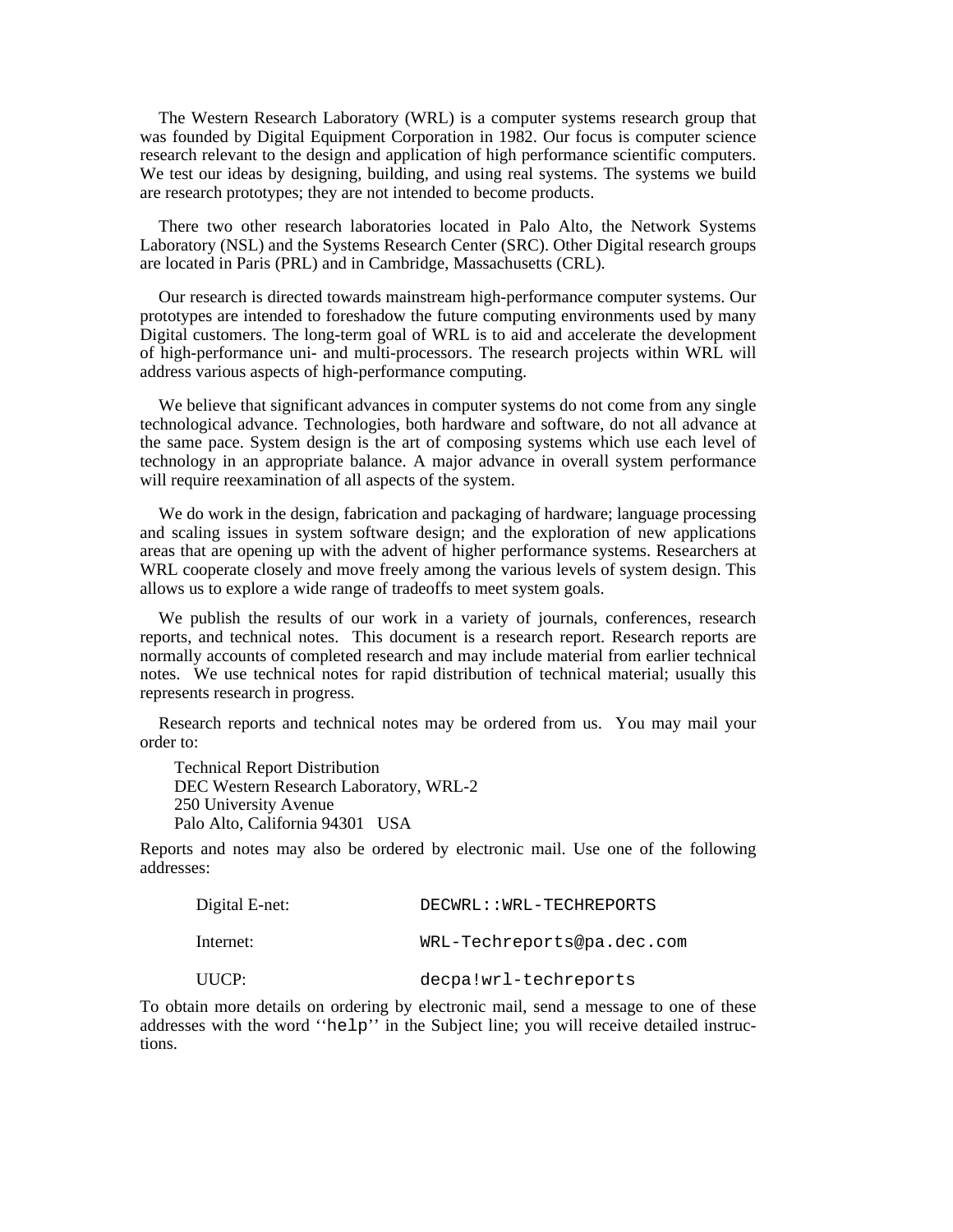# **Limits of Instruction-Level Parallelism**

**David W. Wall**

**November 1993**

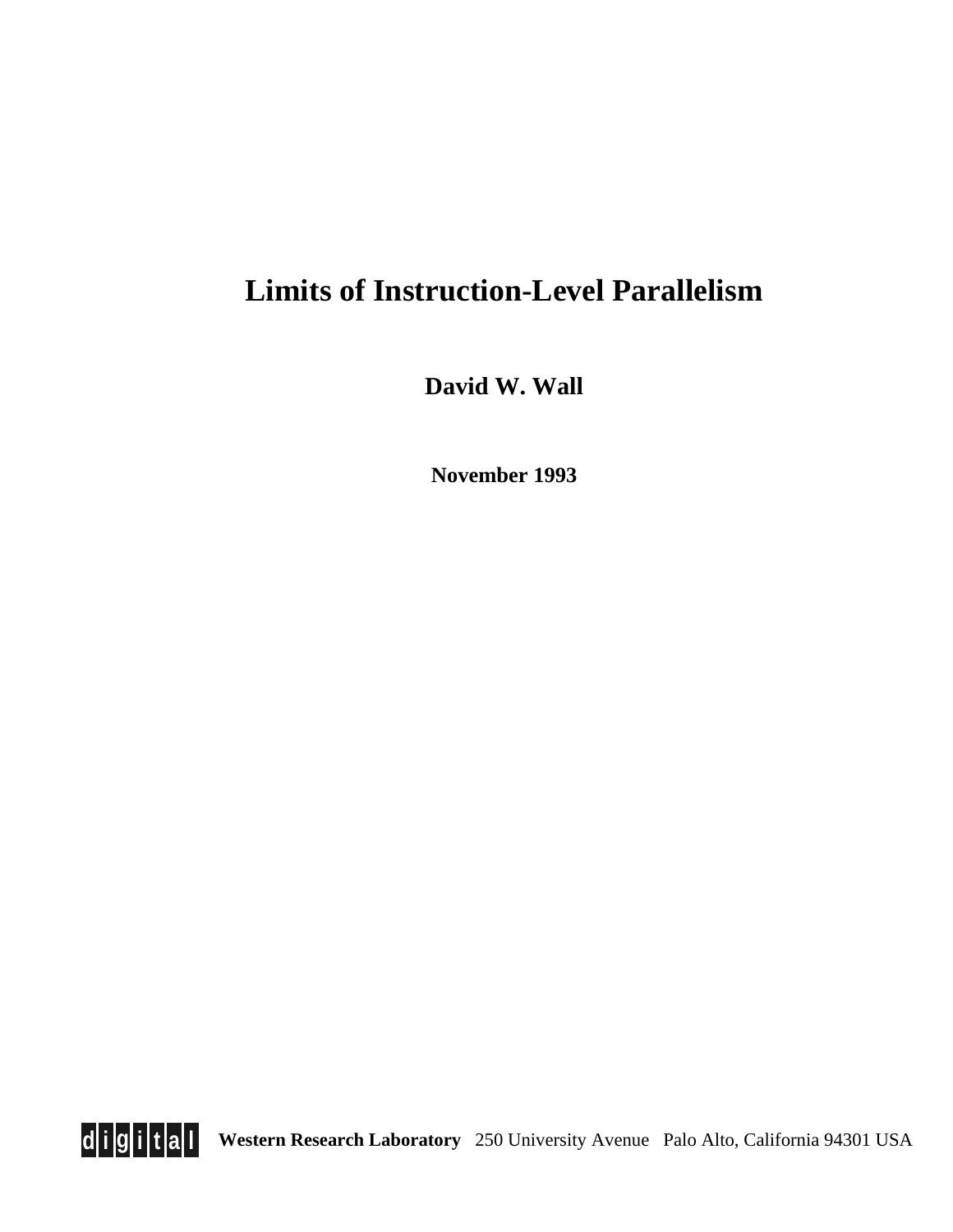# **Abstract**

**Growing interest in ambitious multiple-issue machines and heavilypipelined machines requires a careful examination of how much instructionlevel parallelism exists in typical programs. Such an examination is complicated by the wide variety of hardware and software techniques for increasing the parallelism that can be exploited, including branch prediction, register renaming, and alias analysis. By performing simulations based on instruction traces, we can model techniques at the limits of feasibility and even beyond. This paper presents the results of simulations of 18 different test programs under 375 different models of available parallelism analysis.**

This paper replaces Technical Note TN-15, an earlier version of the same material.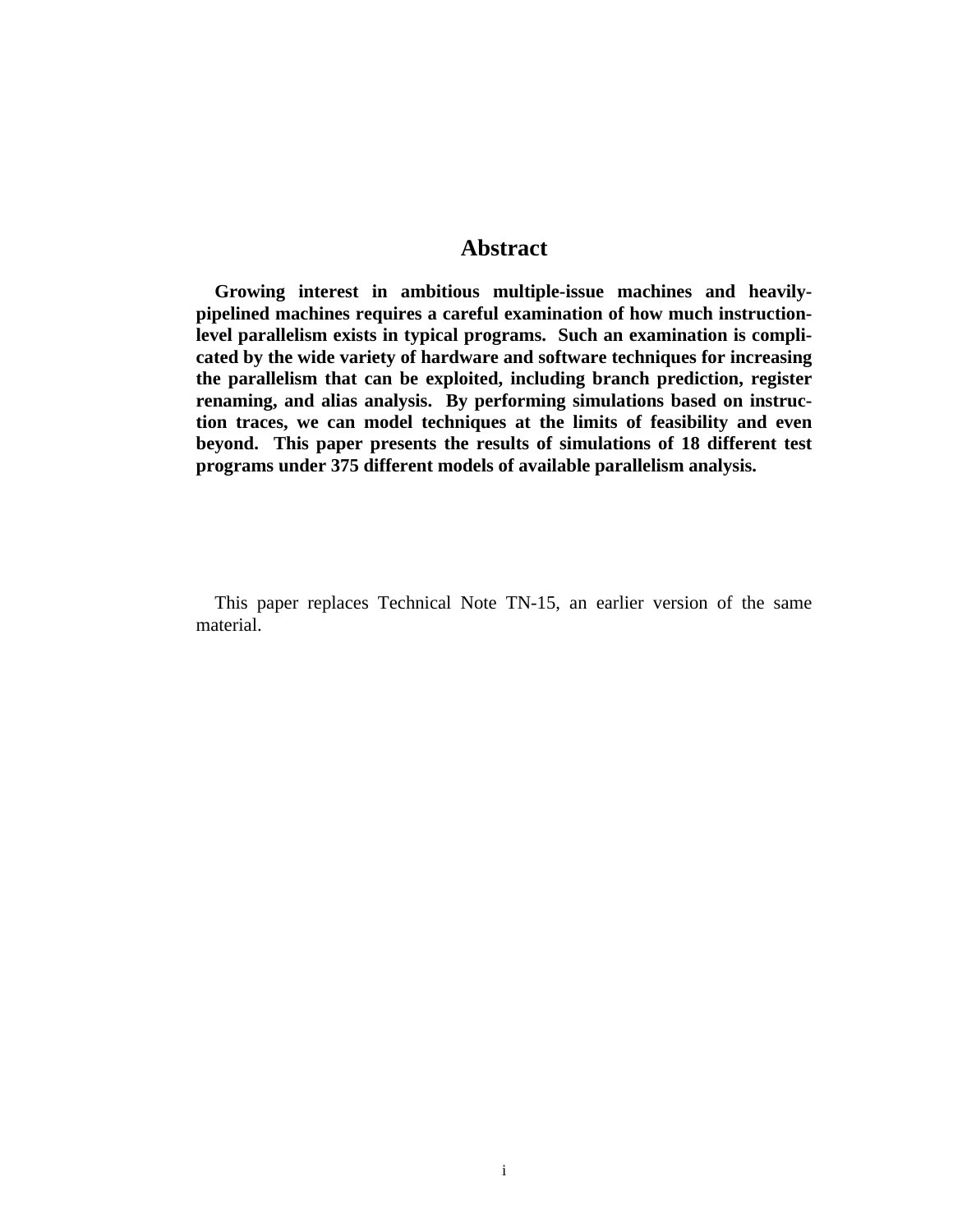# **Author's note**

Three years ago I published some preliminary results of a simulation-based study of instructionlevel parallelism [Wall91]. It took advantage of a fast instruction-level simulator and a computing environment in which I could use three or four dozen machines with performance in the 20-30 MIPS range every night for many weeks. But the space of parallelism techniques to be explored is very large, and that study only scratched the surface.

The report you are reading now is an attempt to fill some of the cracks, both by simulating more intermediate models and by considering a few ideas the original study did not consider. I believe it is by far the most extensive study of its kind, requiring almost three machine-years and simulating in excess of 1 trillion instructions.

The original paper generated many different opinions<sup>1</sup>. Some looked at the high parallelism available from very ambitious (some might say unrealistic) models and proclaimed the millennium. My own opinion was pessimistic: I looked at how many different things you have to get right, including things this study doesn't address at all, and despaired. Since then I have moderated that opinion somewhat, but I still consider the negative results of this study to be at least as important as the positive.

This study produced far too many numbers to present them all in the text and graphs, so the complete results are available only in the appendix. I have tried not to editorialize in the selection of which results to present in detail, but a careful study of the numbers in the appendix may well reward the obsessive reader.

In the three years since the preliminary paper appeared, multiple-issue architectures have changed from interesting idea to revealed truth, though little hard data is available even now. I hope the results in this paper will be helpful. It must be emphasized, however, that they should be treated as guideposts and not mandates. When one contemplates a new architecture, there is no substitute for simulations that include real pipeline details, a likely memory configuration, and a much larger program suite than a study like this one can include.

<sup>&</sup>lt;sup>1</sup>Probably exactly as many opinions as there were before it appeared.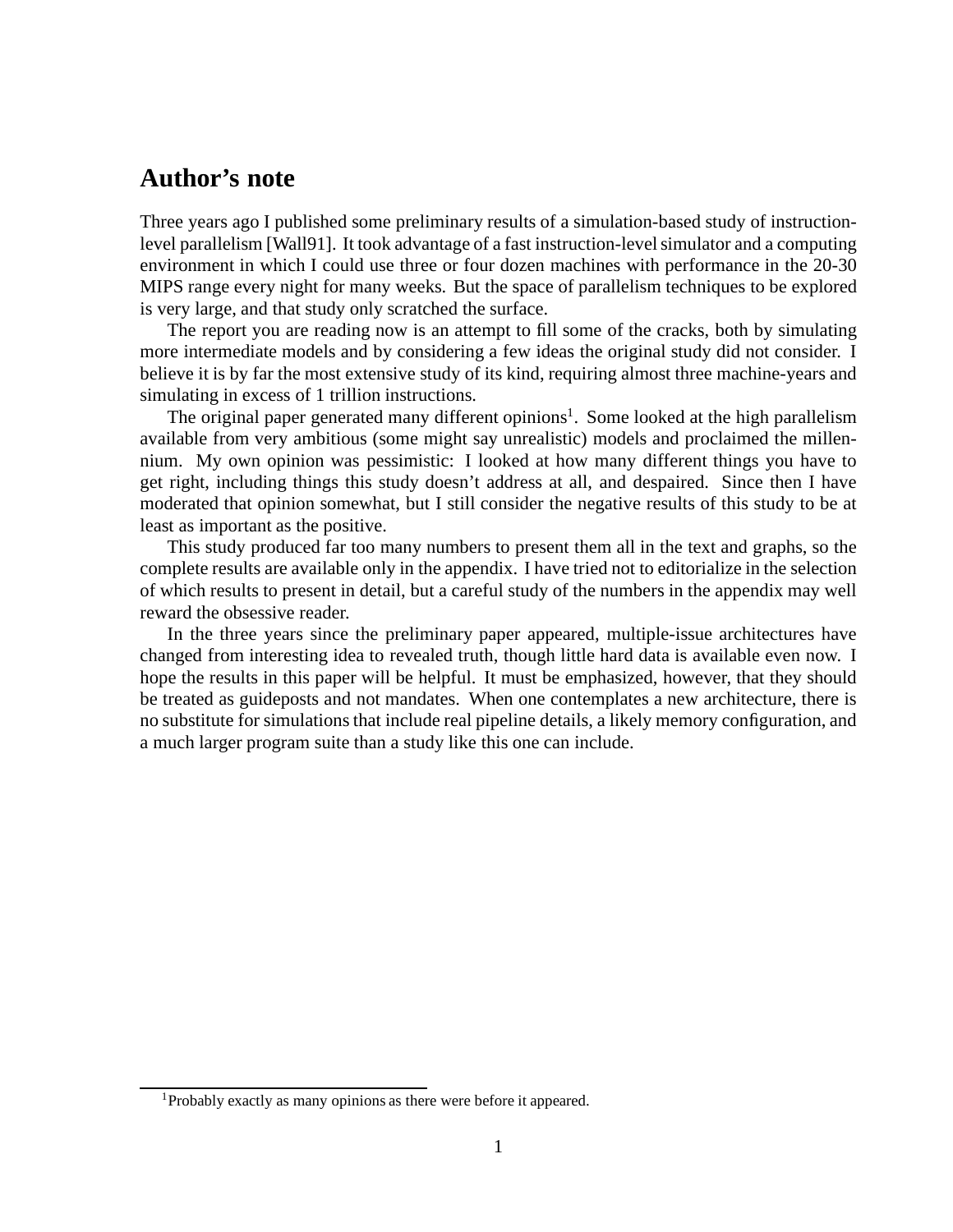# **1 Introduction**

In recent years there has been an explosion of interest in *multiple-issue machines*. These are designed to exploit, usually with compiler assistance, the parallelism that programs exhibit at the instruction level. Figure 1 shows an example of this parallelism. The code fragment in  $1(a)$ consists of three instructions that can be executed at the same time, because they do not depend on each other's results. The code fragment in 1(b) does have dependencies, and so cannot be executed in parallel. In each case, the parallelism is the number of instructions divided by the number of cycles required.

| $r1 := 0[r9]$                       | $r1 := 0[r9]$   |
|-------------------------------------|-----------------|
| $r2 := 17$                          | $r2 := r1 + 17$ |
| $4[r3] := r6$                       | $4[r2] := r6$   |
| (a) parallelism=3 (b) parallelism=1 |                 |

Figure 1: Instruction-level parallelism (and lack thereof)

Architectures have been proposed to take advantage of this kind of parallelism. A superscalar machine [AC87] is one that can issue multiple independent instructions in the same cycle. A superpipelined machine [JW89] issues one instruction per cycle, but the cycle time is much smaller than the typical instruction latency. A VLIW machine [NF84] is like a superscalar machine, except the parallel instructions must be explicitly packed by the compiler into very long instruction words.

Most "ordinary" pipelined machines already have some degree of parallelism, if they have operations with multi-cycle latencies; while these instructions work, shorter unrelated instructions can be performed. We can compute the degree of parallelism by multiplying the latency of each operation by its relative dynamic frequency in typical programs. The latencies of loads, delayed branches, and floating-point instructions give the DECstation<sup>2</sup> 5000, for example, a parallelism equal to about 1.5.

A multiple-issue machine has a hardware cost beyond that of a scalar machine of equivalent technology. This cost may be small or large, depending on how aggressively the machine pursues instruction-level parallelism. In any case, whether a particular approach is feasible depends on its cost and the parallelism that can be obtained from it.

But how much parallelism is there to exploit? This is a question about programs rather than about machines. We can build a machine with any amount of instruction-level parallelism we choose. But all of that parallelism would go unused if, for example, we learned that programs consisted of linear sequences of instructions, each dependent on its predecessor's result. Real programs are not that bad, as Figure  $1(a)$  illustrates. How much parallelism we can find in a program, however, is limited by how hard we are willing to work to find it.

<sup>2</sup>DECStation is a trademark of Digital Equipment Corporation.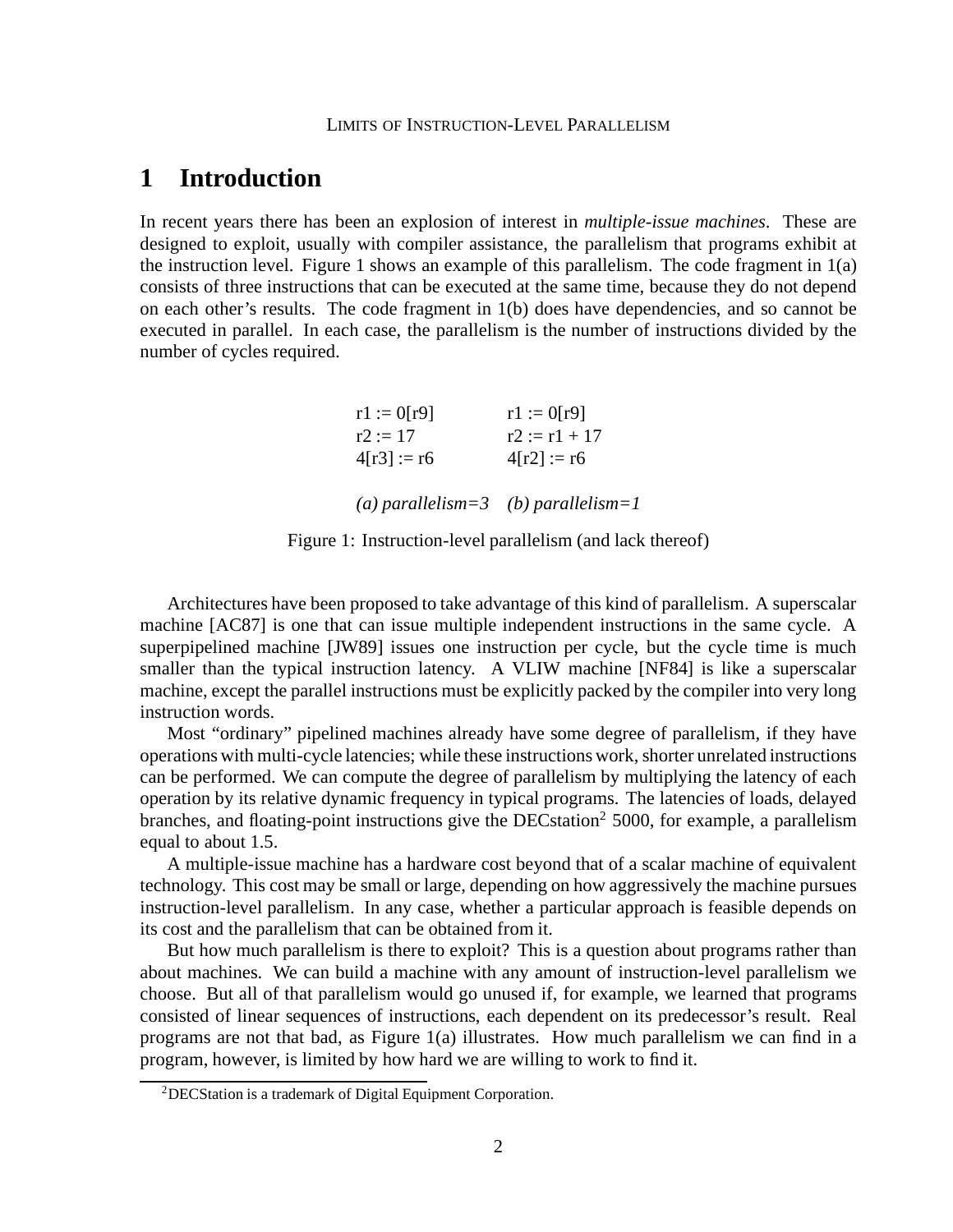A number of studies [JW89, SJH89, TF70] dating back 20 years show that parallelism within a basic block rarely exceeds 3 or 4 on the average. This is unsurprising: basic blocks are typically around 10 instructions long, leaving little scope for a lot of parallelism. At the other extreme is a study by Nicolau and Fisher [NF84] that finds average parallelism as high as 1000, by considering highly parallel numeric programs and simulating a machine with unlimited hardware parallelism and an omniscient scheduler.

There is a lot of space between 3 and 1000, and a lot of space between analysis that looks only within basic blocks and analysis that assumes an omniscient scheduler. Moreover, this space is multi-dimensional, because parallelism analysis consists of an ever-growing body of complementary techniques. The payoff of one choice depends strongly on its context in the other choices made. The purpose of this study is to explore that multi-dimensional space, and provide some insight about the importance of different techniques in different contexts. We looked at the parallelism of 18 different programs at more than 350 points in this space.

The next section describes the capabilities of our simulation system and discusses the various parallelism-enhancing techniques it can model. This is followed by a long section looking at some of the results; a complete table of the results is given in an appendix. Another appendix gives details of our implementation of these techniques.

# **2 Our experimental framework**

We studied the instruction-level parallelism of eighteen test programs. Twelve of these were taken from the SPEC92 suite; three are common utility programs, and three are CAD tools written at WRL. These programs are shown in Figure 2. The SPEC benchmarks were run on accompanying test data, but the data was usually an official "short" data set rather than the reference data set, and in two cases we modified the source to decrease the iteration count of the outer loop. Appendix 2 contains the details of the modifications and data sets. The programs were compiled for a DECStation 5000, which has a MIPS  $R3000<sup>3</sup>$  processor. The Mips version 1.31 compilers were used.

Like most studies of instruction-level parallelism, we used *oracle-driven trace-based simulation*. We begin by obtaining a trace of the instructions executed.<sup>4</sup> This trace also includes the data addresses referenced and the results of branches and jumps. A greedy scheduling algorithm, guided by a configurable oracle, packs these instructions into a sequence of *pending cycles*. The resulting sequence of cycles represents a hypothetical execution of the program on some multiple-issue machine. Dividing the number of instructions executed by the number of cycles required gives the average parallelism.

The configurable oracle models a particular combination of techniques to find or enhance the instruction-level parallelism. Scheduling to exploit the parallelism is constrained by the possibility of *dependencies* between instructions. Two instructions have a dependency if changing their order changes their effect, either because of changes in the data values used or because one instruction's execution is conditional on the other.

 $3R3000$  is a trademark of MIPS Computer Systems, Inc.

<sup>&</sup>lt;sup>4</sup>In our case by simulating it on a conventional instruction-level simulator.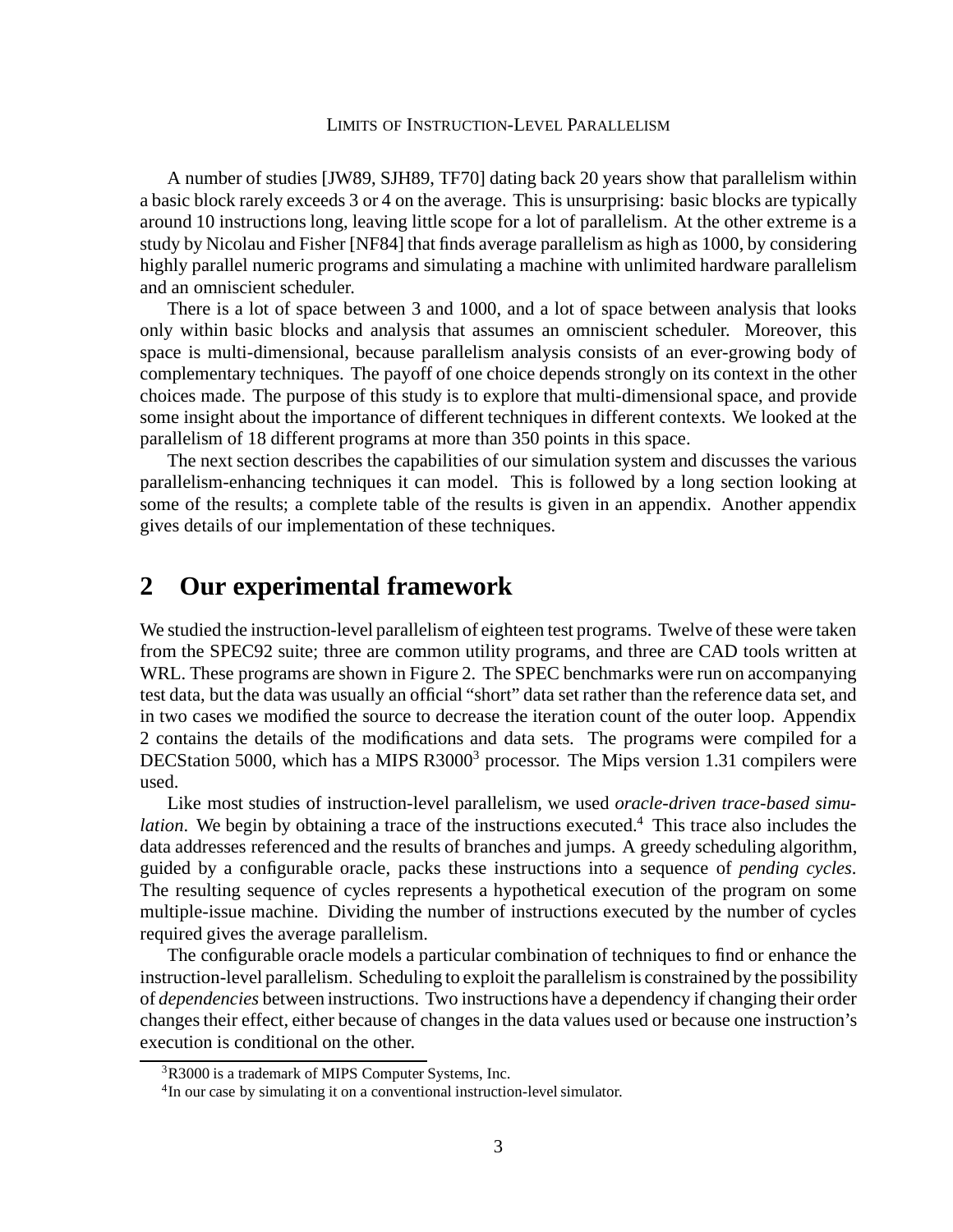|           | source<br>lines | instructions<br>executed | remarks                      |
|-----------|-----------------|--------------------------|------------------------------|
| egrep     | 762             | 13721780                 | File search                  |
| sed       | 1683            | 1462487                  | Stream editor                |
| yacc      | 1856            | 30297973                 | Compiler-compiler            |
| eco       | 3349            | 27397304                 | Recursive tree comparison    |
| grr       | 7241            | 144442216                | PCB router                   |
| metronome | 4673            | 71273955                 | Timing verifier              |
| alvinn    | 223             | 388973837                | Neural network training      |
| compress  | 1401            | 88277866                 | Lempel-Ziv file compaction   |
| doduc     | 5333            | 284421280                | Hydrocode simulation         |
| espresso  | 12934           | 134435218                | Boolean function minimizer   |
| fpppp     | 2472            | 244278269                | Quantum chemistry benchmark  |
| $\gcd$    | 78782           | 22753759                 | First pass of GNU C compiler |
| hydro2d   | 4458            | 8235288                  | Astrophysical simulation     |
| 1i        | 6102            | 263742027                | Lisp interpreter             |
| mdljsp2   | 3739            | 393078251                | Molecular dynamics model     |
| ora       | 427             | 212125692                | Ray tracing                  |
| swm $256$ | 484             | 301407811                | Shallow water simulation     |
| tomcaty   | 195             | 301622982                | Vectorized mesh generation   |

Figure 2: The eighteen test programs

Figure 3 illustrates the different kinds of dependencies. Some dependencies are real, reflecting the true flow of the computation. Others are false dependencies, accidents of the code generation or our lack of precise knowledge about the flow of data. Two instructions have a *true data dependency* if the result of the first is an operand of the second. Two instructions have an *antidependency* if the first uses the old value in some location and the second sets that location to a new value. Similarly, two instructions have an *output dependency* if they both assign a value to the same location. Finally, there is a *control dependency* between a branch and an instruction whose execution is conditional on it.

The oracle uses an actual program trace to make its decisions. This lets it "predict the future," basing its scheduling decisions on its foreknowledge of whether a particular branch will be taken or not, or whether a load and store refer to the same memory location. It can therefore construct an impossibly perfect schedule, constrained only by the true data dependencies between instructions, but this does not provide much insight into how a real machine would perform. It is more interesting to hobble the oracle in ways that approximate the capabilities of a real machine and a real compiler system.

We can configure our oracle with different levels of expertise, ranging from nil to impossibly perfect, in several different kinds of parallelism enhancement.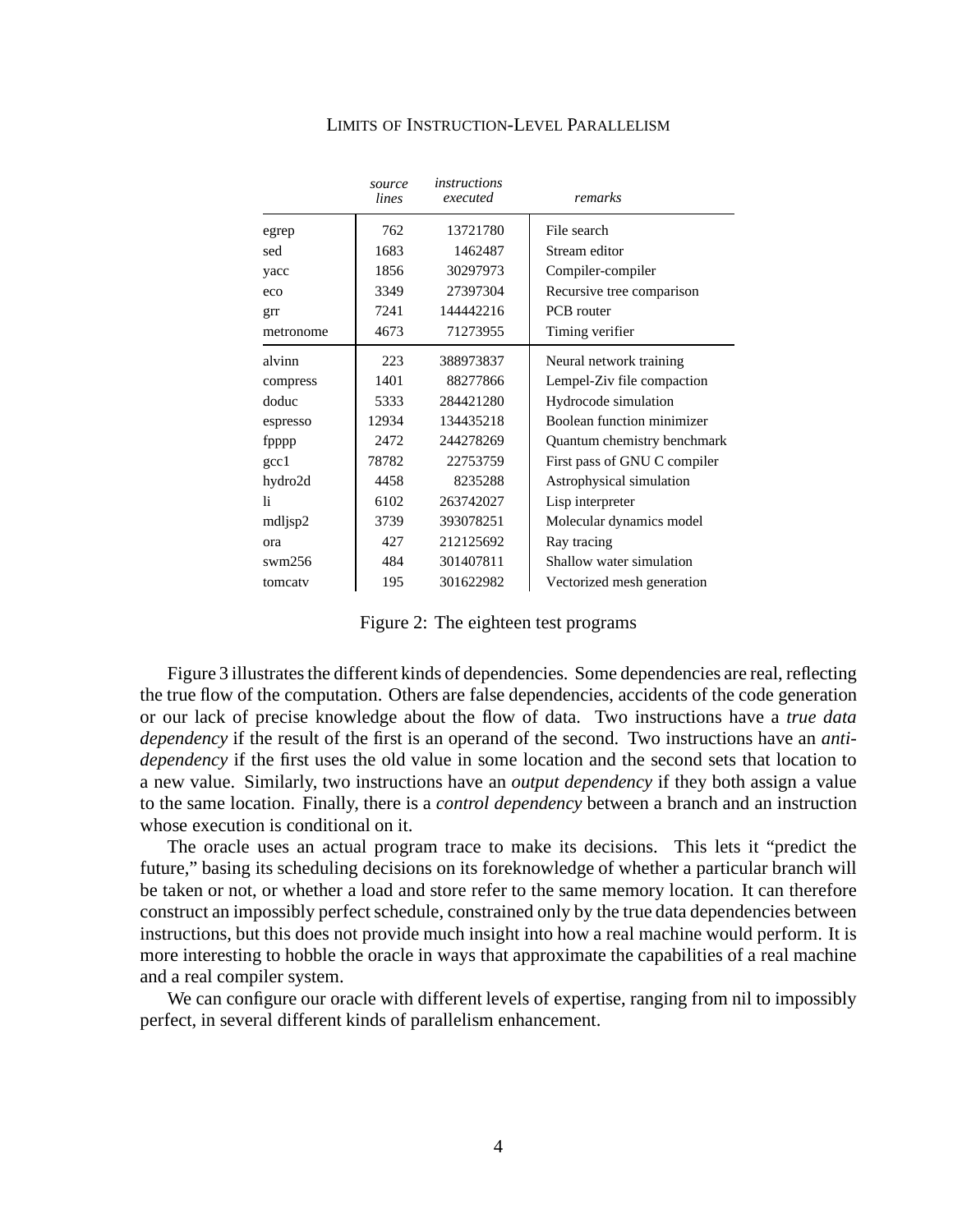

Figure 3: Dependencies

# **2.1 Register renaming**

Anti-dependencies and output dependencies on registers are often accidents of the compiler's register allocation technique. In Figures  $3(b)$  and  $3(c)$ , using a different register for the new value in the second instruction would remove the dependency. Register allocation that is integrated with the compiler's instruction scheduler [BEH91, GH88] could eliminate many of these. Current compilers often do not exploit this, preferring instead to reuse registers as often as possible so that the number of registers needed is minimized.

An alternative is the hardware solution of *register renaming*, in which the hardware imposes a level of indirection between the register number appearing in the instruction and the actual register used. Each time an instruction sets a register, the hardware selects an actual register to use for as long as that value is needed. In a sense the hardware does the register allocation dynamically. Register renaming has the additional advantage of allowing the hardware to include more registers than will fit in the instruction format, further reducing false dependencies.

We can do three kinds of register renaming: perfect, finite, and none. For *perfect renaming*, we assume that there are an infinite number of registers, so that no false register dependencies occur. For *finite renaming*, we assume a finite register set dynamically allocated using an LRU discipline: when we need a new register we select the register whose most recent use (measured in cycles rather than in instruction count) is earliest. Finite renaming works best, of course, when there are a lot of registers. Our simulations most often use 256 integer registers and 256 floating-point registers, but it is interesting to see what happens when we reduce this to 64 or even 32, the number on our base machine. For *no renaming*, we simply use the registers specified in the code; how well this works is of course highly dependent on the register strategy of the compiler we use.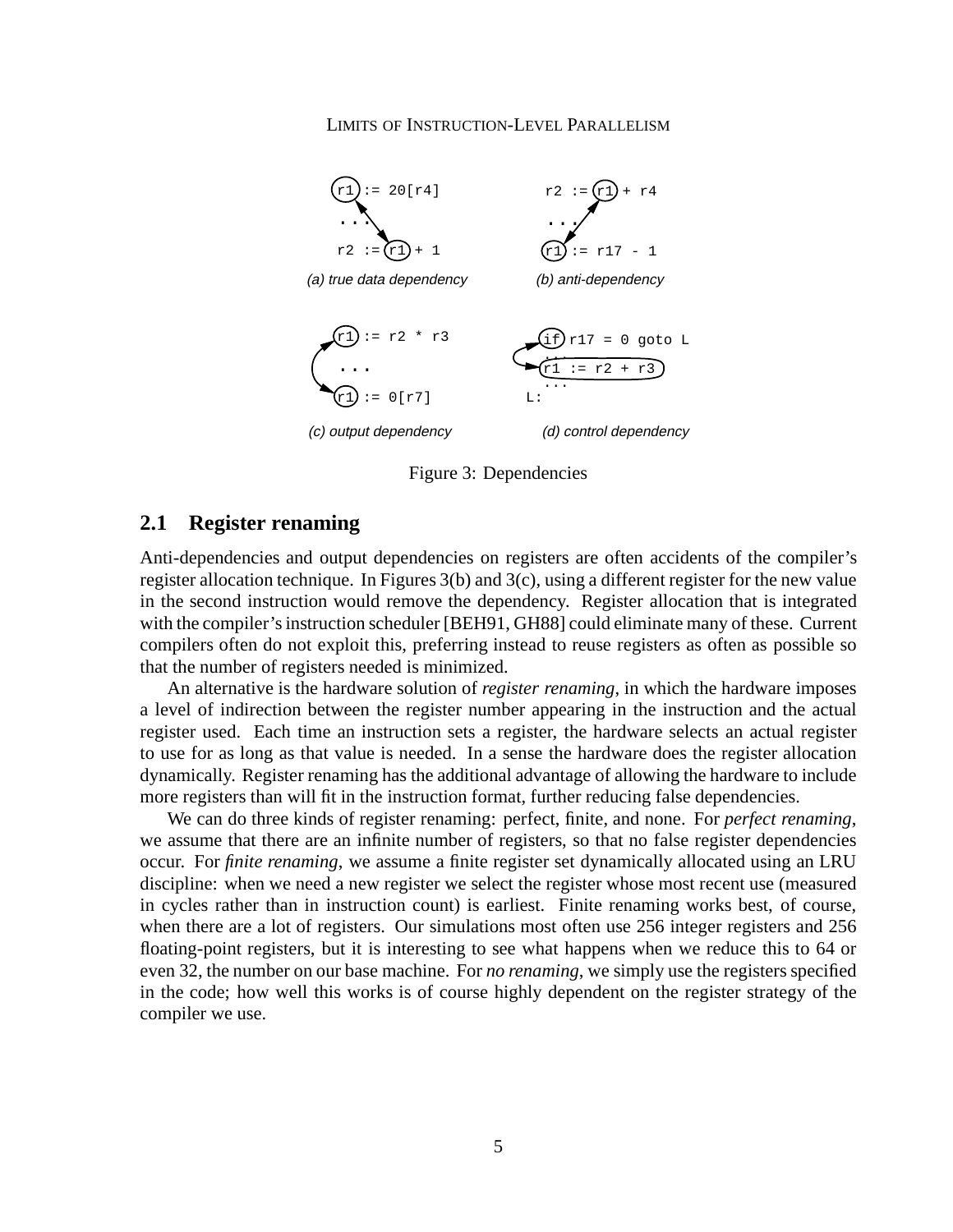## **2.2 Alias analysis**

Like registers, memory locations can also carry true and false dependencies. We make the assumption that renaming of memory locations is not an option, for two reasons. First, memory is so much larger than a register file that renaming could be quite expensive. More important, though, is that memory locations tend to be used quite differently from registers. Putting a value in some memory location normally has some meaning in the logic of the program; memory is not just a scratchpad to the extent that the registers are.

Moreover, it is hard enough just telling when a memory-carried dependency exists. The registers used by an instruction are manifest in the instruction itself, while the memory location used is not manifest and in fact may be different for different executions of the instruction. A multiple-issue machine may therefore be forced to assume that a dependency exists even when it might not. This is the *aliasing problem*: telling whether two memory references access the same memory location.

Hardware mechanisms such as squashable loads have been suggested to help cope with the aliasing problem. The more conventional approach is for the compiler to perform *alias analysis*, using its knowledge of the semantics of the language and the program to rule out dependencies whenever it can.

Our system provides four levels of alias analysis. We can assume *perfect alias analysis*, in which we look at the actual memory address referenced by a load or store; a store conflicts with a load or store only if they access the same location. We can also assume *no alias analysis*, so that a store always conflicts with a load or store. Between these two extremes would be alias analysis as a smart vectorizing compiler might do it. We don't have such a compiler, but we have implemented two intermediate schemes that may give us some insight.

One intermediate scheme is *alias by instruction inspection*. This is a common technique in compile-time instruction-level code schedulers. We look at the two instructions to see if it is obvious that they are independent; the two ways this might happen are shown in Figure 4.

| $r1 := 0[r9]$ | $r1 := 0[fp]$ |
|---------------|---------------|
| $4[r9] := r2$ | $0[gp] := r2$ |
| (a)           | (b)           |

Figure 4: Alias analysis by inspection

The two instructions in 4(a) cannot conflict, because they use the same base register but different displacements. The two instructions in 4(b) cannot conflict, because their base registers show that one refers to the stack and the other to the global data area.

The other intermediate scheme is called *alias analysis by compiler* even though our own compiler doesn't do it. Under this model, we assume perfect analysis of stack and global references, regardless of which registers are used to make them. A store to an address on the stack conflicts only with a load or store to the same address. Heap references, on the other hand, are resolved by instruction inspection.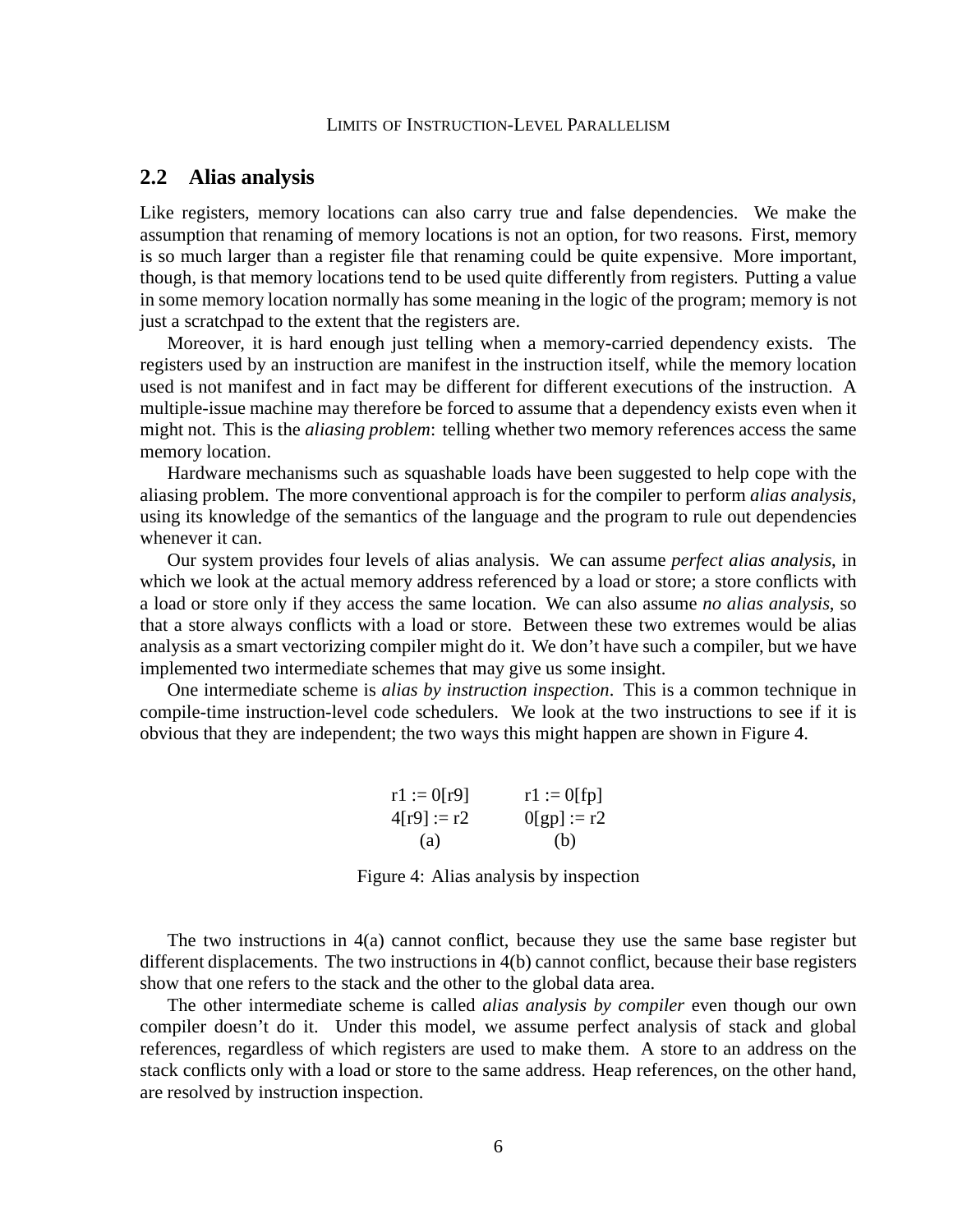The idea behind our model of alias analysis by compiler is that references outside the heap can often be resolved by the compiler, by doing dataflow and dependency analysis over loops and arrays, whereas heap references are often less tractable. Neither of these assumptions is particularly defensible. Many languages allow pointers into the stack and global areas, rendering them as difficult as the heap. Practical considerations such as separate compilation may also keep us from analyzing non-heap references perfectly. On the other side, even heap references may not be as hopeless as this model assumes [CWZ90, HHN92, JM82, LH88]. Nevertheless, our range of four alternatives should provide some intuition about the effects of alias analysis on instruction-level parallelism.

## **2.3 Branch prediction**

Parallelism within a basic block is usually quite limited, mainly because basic blocks are usually quite small. The approach of*speculative execution* tries to mitigate this by scheduling instructions across branches. This is hard because we don't know which way future branches will go and therefore which path to select instructions from. Worse, most branches go each way part of the time, so a branch may be followed by two possible code paths. We can move instructions from either path to a point before the branch only if those instructions will do no harm (or if the harm can be undone) when we take the other path. This may involve maintaining shadow registers, whose values are not committed until we are sure we have correctly predicted the branch. It may involve being selective about the instructions we choose: we may not be willing to execute memory stores speculatively, for example, or instructions that can raise exceptions. Some of this may be put partly under compiler control by designing an instruction set with explicitly squashable instructions. Each squashable instruction would be tied explicitly to a condition evaluated in another instruction, and would be squashed by the hardware if the condition turns out to be false. If the compiler schedules instructions speculatively, it may even have to insert code to undo its effects at the entry to the other path.

The most common approach to speculative execution uses *branch prediction*. The hardware or the software predicts which way a given branch will most likely go, and speculatively schedules instructions from that path.

A common hardware technique for branch prediction [LS84, Smi81] maintains a table of two-bit counters. Low-order bits of a branch's address provide the index into this table. Taking a branch causes us to increment its table entry; not taking it causes us to decrement. These two-bit counters are *saturating*: we do not wrap around when the table entry reaches its maximum or minimum. We predict that a branch will be taken if its table entry is 2 or 3. This two-bit prediction scheme mispredicts a typical loop only once, when it is exited. Two branches that map to the same table entry interfere with each other; no "key" identifies the owner of the entry. A good initial value for table entries is 2, just barely predicting that each branch will be taken. Figure 5 shows how well this two-bit counter scheme works for different table sizes, on the eighteen programs in our test suite. For most programs, the prediction success levels off by the time the table has about 512 two-bit entries. Increasing the number of bits, either by making the counters bigger or by having more of them, has little effect.

Branches can be predicted statically with comparable accuracy by obtaining a *branch profile*,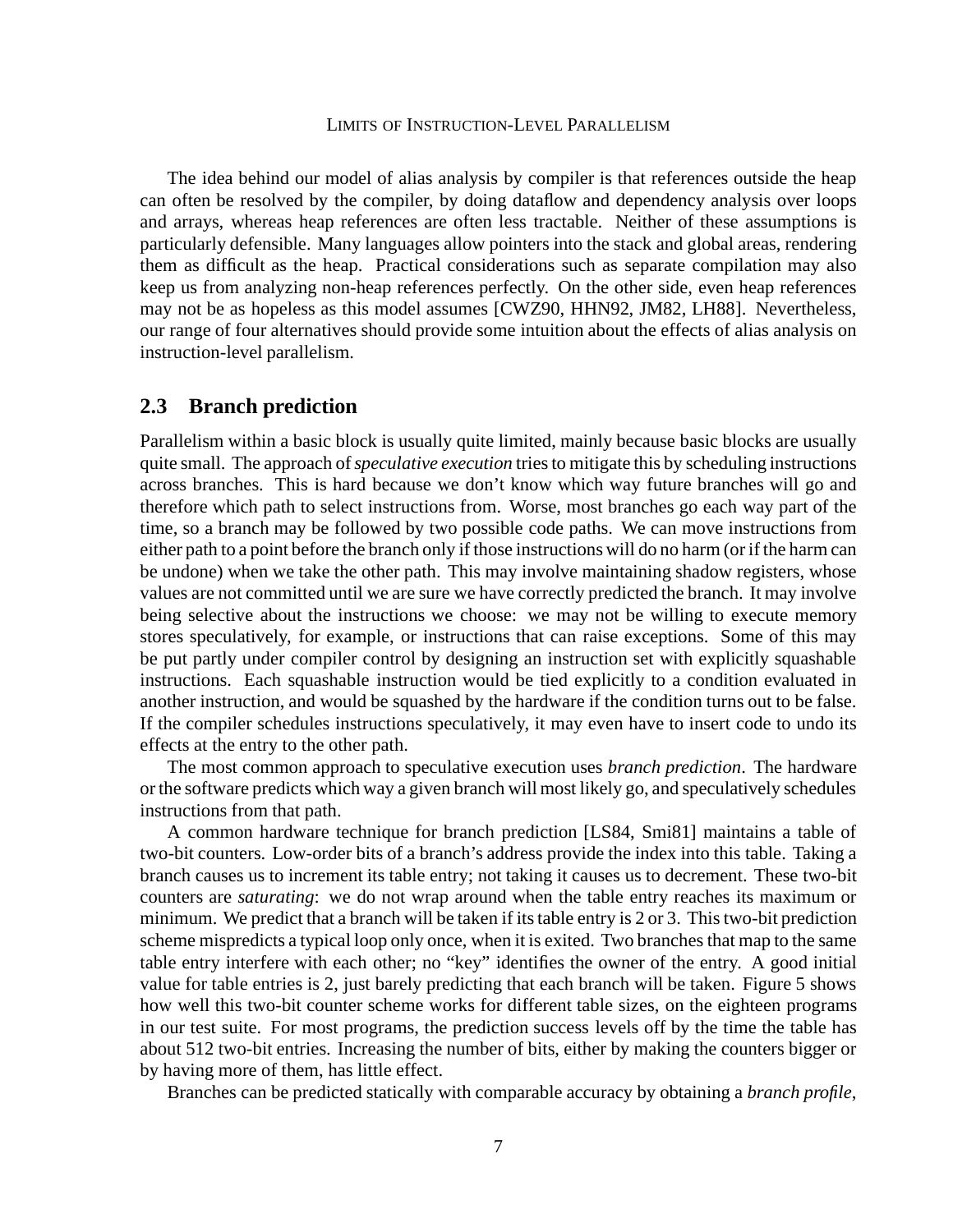

LIMITS OF INSTRUCTION-LEVEL PARALLELISM

Figure 5: Fraction of branches predicted correctly using two-bit counter prediction, as a function of the total number of bits in the predictor

which tells for each branch what fraction of its executions it was taken. Like any profile, a branch profile is obtained by inserting counting code into a test program, to keep track of how many times each branch goes each way. We use a branch profile by seeing which way a given branch goes most often, and scheduling instructions from that path. If there is some expense in undoing speculative execution when the branch goes the other way, we might impose a threshold so that we don't move instructions across a branch that is executed only 51% of the time.

Recent studies have explored more sophisticated hardware prediction using *branch histories* [PSR92, YP92, YP93]. These approaches maintain tables relating the recent history of the branch (or of branches in the program as a whole) to the likely next outcome of the branch. These approaches do quite poorly with small tables, but unlike the two-bit counter schemes they can benefit from much larger predictors.

An example is the *local-history* predictor [YP92]. It maintains a table of <sup>n</sup>-bit shift registers, indexed by the branch address as above. When the branch is taken, a 1 is shifted into the table entry for that branch; otherwise a 0 is shifted in. To predict a branch, we take its  $n$ -bit history and use it as an index into a table of  $2<sup>n</sup>$  2-bit counters like those in the simple counter scheme described above. If the counter is 2 or 3, we predict taken; otherwise we predict not taken. If the prediction proves correct, we increment the counter; otherwise we decrement it. The local-history predictor works well on branches that display a regular pattern of small period.

Sometimes the behavior of one branch is correlated with the behavior of another. A *globalhistory* predictor [YP92] tries to exploit this effect. It replaces the table of shift registers with a single shift register that records the outcome of the  $n$  most recently executed branches, and uses this history pattern as before, to index a table of counters. This allows it to exploit correlations in the behaviors of nearby branches, and allows the history to be longer for a given predictor size.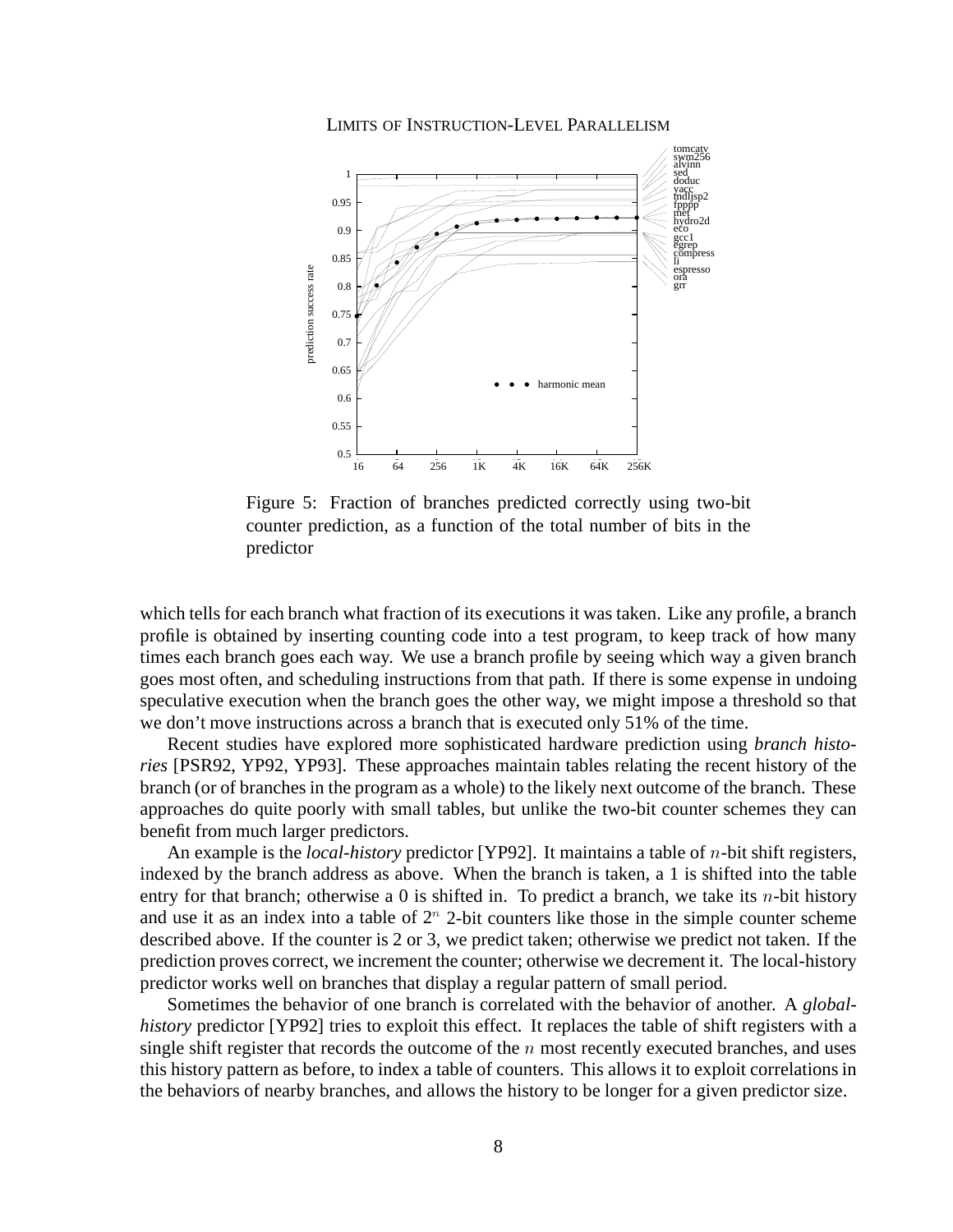

Figure 6: Fraction of branches predicted correctly by three different prediction schemes, as a function of the total number of bits in the predictor

An interesting variation is the *gshare* predictor [McF93], which uses the identity of the branch as well as the recent global history. Instead of indexing the array of counters with just the global history register, the gshare predictor computes the xor of the global history and branch address.

McFarling [McF93] got even better results by using a table of two-bit counters to dynamically choose between two different schemes running in competition. Each predictor makes its prediction as usual, and the branch address is used to select another 2-bit counter from a *selector* table; if the selector value is 2 or 3, the first prediction is used; otherwise the second is used. When the branch outcome is known, the selector is incremented or decremented if exactly one predictor was correct. This approach lets the two predictors compete for authority over a given branch, and awards the authority to the predictor that has recently been correct more often. McFarling found that combined predictors did not work as well as simpler schemes when the predictor size was small, but did quite well indeed when large.

Figure 6 shows the success rate for the three different hardware predictors used in this study, averaged over the eighteen programs in our suite. The first is the traditional two-bit counter approach described above. The second is a combination of a two-bit counter predictor and a gshare predictor with twice as many elements; the selector table is the same size as the counter predictor. The third is a combination of a local predictor and a gshare predictor; the two local tables, the gshare table, and the selector table all have the same number of elements. The x-axis of this graph is the total size of the predictor in bits. The simple counter predictor works best for small sizes, then the bimodal/gshare predictor takes over the lead, and finally for very large predictors the local/gshare predictor works best, delivering around 98% accuracy in the limit.

In our simulator, we modeled several degrees of branch prediction. One extreme is *perfect prediction*: we assume that all branches are correctly predicted. Next we can assume any of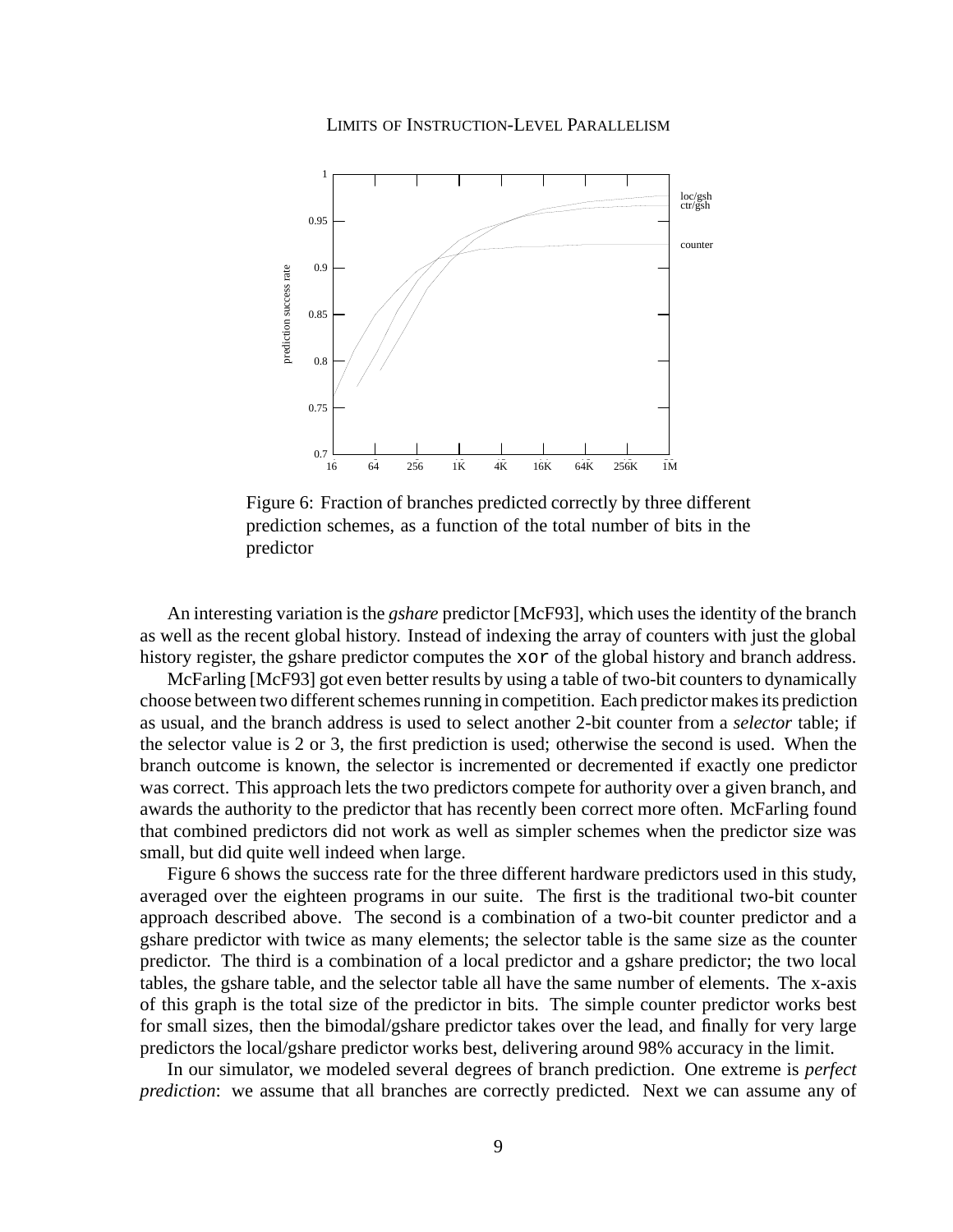|               | ctrs | ctrs | ctrs | ctrs | ctr/gsh | loc/gsh | loc/gsh | prof | sign | taken |
|---------------|------|------|------|------|---------|---------|---------|------|------|-------|
|               | 4b   | 8b   | 16b  | 64b  | 2kb     | 16kb    | 152k    |      |      |       |
| egrep         | 0.75 | 0.78 | 0.77 | 0.87 | 0.90    | 0.95    | 0.98    | 0.90 | 0.65 | 0.80  |
| sed           | 0.75 | 0.81 | 0.74 | 0.92 | 0.97    | 0.98    | 0.98    | 0.97 | 0.42 | 0.71  |
| yacc          | 0.74 | 0.80 | 0.83 | 0.92 | 0.96    | 0.97    | 0.98    | 0.92 | 0.60 | 0.73  |
| eco           | 0.57 | 0.61 | 0.64 | 0.77 | 0.95    | 0.97    | 0.98    | 0.91 | 0.46 | 0.61  |
| grr           | 0.58 | 0.60 | 0.65 | 0.73 | 0.89    | 0.92    | 0.94    | 0.78 | 0.54 | 0.51  |
| metronome     | 0.70 | 0.73 | 0.73 | 0.83 | 0.95    | 0.97    | 0.98    | 0.91 | 0.61 | 0.54  |
| alvinn        | 0.86 | 0.84 | 0.86 | 0.89 | 0.98    | 1.00    | 1.00    | 0.97 | 0.85 | 0.84  |
| compress      | 0.64 | 0.73 | 0.75 | 0.84 | 0.89    | 0.90    | 0.90    | 0.86 | 0.69 | 0.55  |
| doduc         | 0.54 | 0.53 | 0.74 | 0.84 | 0.94    | 0.96    | 0.97    | 0.95 | 0.76 | 0.45  |
| espresso      | 0.72 | 0.73 | 0.78 | 0.82 | 0.93    | 0.95    | 0.96    | 0.86 | 0.62 | 0.63  |
| fpppp         | 0.62 | 0.59 | 0.65 | 0.81 | 0.93    | 0.97    | 0.98    | 0.86 | 0.46 | 0.58  |
| $_{\rm gcc1}$ | 0.59 | 0.61 | 0.63 | 0.70 | 0.87    | 0.91    | 0.94    | 0.88 | 0.50 | 0.57  |
| hydro2d       | 0.69 | 0.75 | 0.79 | 0.85 | 0.94    | 0.96    | 0.97    | 0.91 | 0.51 | 0.68  |
| li            | 0.61 | 0.69 | 0.71 | 0.77 | 0.95    | 0.96    | 0.98    | 0.88 | 0.54 | 0.46  |
| mdljsp2       | 0.82 | 0.84 | 0.86 | 0.94 | 0.95    | 0.96    | 0.97    | 0.92 | 0.31 | 0.83  |
| ora           | 0.48 | 0.55 | 0.61 | 0.79 | 0.91    | 0.98    | 0.99    | 0.87 | 0.54 | 0.51  |
| swm $256$     | 0.97 | 0.97 | 0.98 | 0.98 | 1.00    | 1.00    | 1.00    | 0.98 | 0.98 | 0.91  |
| tomcatv       | 0.99 | 0.99 | 0.99 | 0.99 | 1.00    | 1.00    | 1.00    | 0.99 | 0.62 | 0.99  |
| hmean         | 0.68 | 0.71 | 0.75 | 0.84 | 0.94    | 0.96    | 0.97    | 0.90 | 0.55 | 0.63  |

Figure 7: Success rates of different branch prediction techniques

the three *hardware prediction* schemes shown in Figure 6 with any predictor size. We can also assume three kinds of static branch prediction: *profiled branch prediction*, in which we predict that the branch will go the way it went most frequently in a profiled previous run; *signed branch prediction*, in which we predict that a backward branch will be taken but a forward branch will not, and *taken branch prediction*, in which we predict that every branch will always be taken. And finally, we can assume that *no branch prediction* occurs; this is the same as assuming that every branch is predicted wrong.

Figure 7 shows the actual success rate of prediction using different sizes of tables. It also shows the success rates for the three kinds of static prediction. Profiled prediction routinely beats 64-bit counter-based prediction, but it cannot compete with the larger, more advanced techniques. Signed or taken prediction do quite poorly, about as well as the smallest of dynamic tables; of the two, taken prediction is slightly the better. Signed prediction, however, lends itself better to the compiler technique of moving little-used pieces of conditionally executed code out of the normal code stream, improving program locality and thereby the cache performance.

The effect of branch prediction on scheduling is easy to state. Correctly predicted branches have no effect on scheduling (except for register dependencies involving their operands). Instructions appearing later than a mispredicted branch cannot be scheduled before the branch itself, since we do not know we *should* be scheduling them until we find out that the branch went the other way. (Of course, both the branch and the later instruction may be scheduled before instructions that precede the branch, if other dependencies permit.)

Note that we generally assume no penalty for failure other than the inability to schedule later instructions before the branch. This assumption is optimistic; in most real architectures, a failed prediction causes a bubble in the pipeline, resulting in one or more cycles in which no execution whatsoever can occur. We will return to this topic later.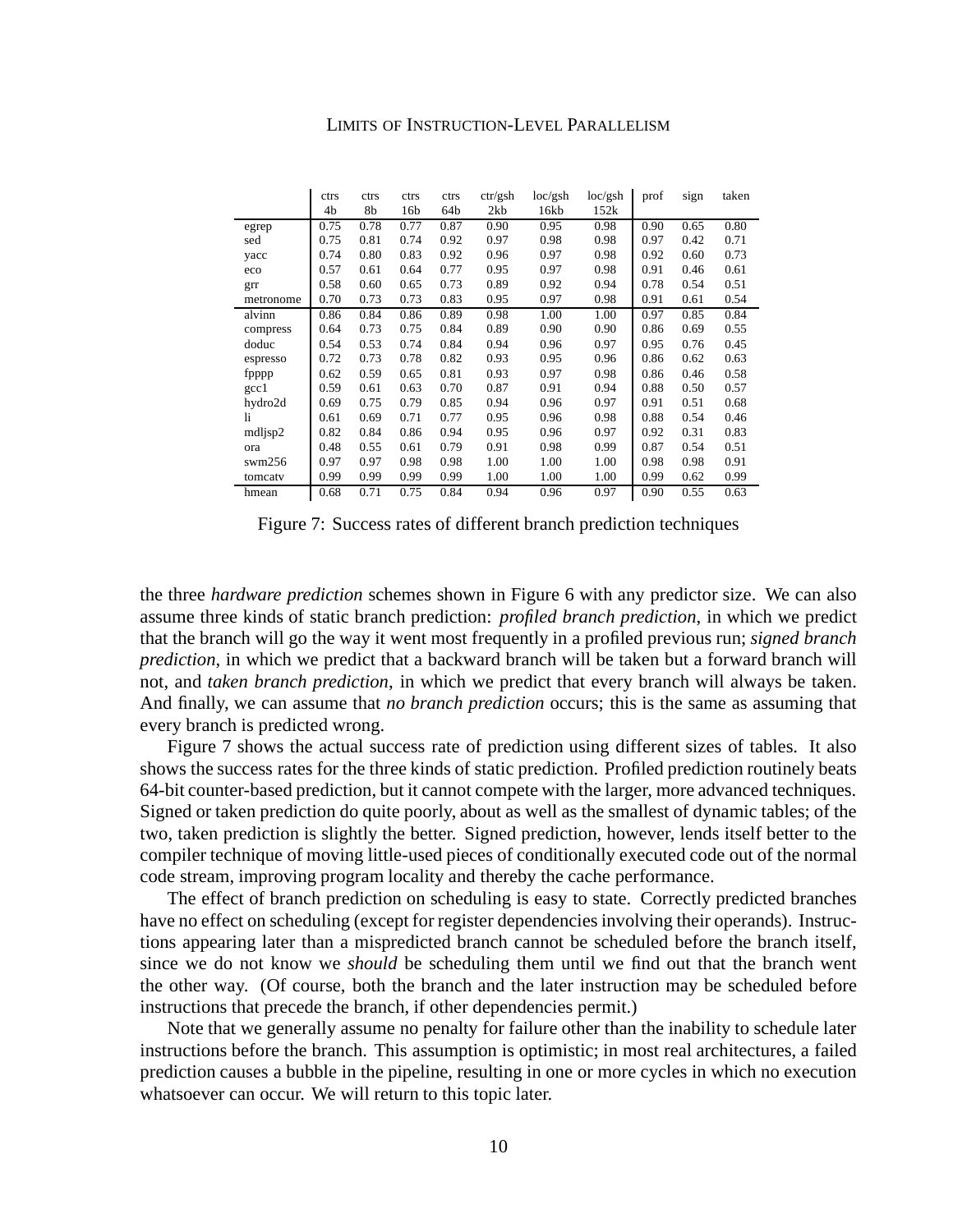## **2.4 Branch fanout**

Rather than try to predict the destinations of branches, we might speculatively execute instructions along *both* possible paths, squashing the wrong path when we know which it is. Some of our hardware parallelism capability is guaranteed to be wasted, but we will never miss out completely by blindly taking the wrong path. Unfortunately, branches happen quite often in normal code, so for large degrees of parallelism we may encounter another branch before we have resolved the previous one. Thus we cannot continue to fan out indefinitely: we will eventually use up all the machine parallelism just exploring many parallel paths, of which only one is the right one. An alternative if the branch *probability* is available, as from a profile, is to explore both paths if the branch probability is near 0.5 but explore the likely path when its probability is near 1.0.

Our system allows the scheduler to explore in both directions past branches. Because the scheduler is working from a trace, it cannot actually schedule instructions from the paths not taken. Since these false paths would use up hardware parallelism, we model this by assuming that there is an upper limit on the number of branches we can look past. We call this upper limit the *fanout limit*. In terms of our simulator scheduling, branches where we explore both paths are simply considered to be correctly predicted; their effect on the schedule is identical, though of course they use up part of the fanout limit.

In some respects fanout duplicates the benefits of branch prediction, but they can also work together to good effect. If we are using dynamic branch prediction, we explore both paths up to the fanout limit, and then explore only the predicted path beyond that point. With static branch prediction based on a profile we go still further. It is easy to implement a profiler that tells us not only which direction the branch went most often, but also the frequency with which it went that way. This lets us explore only the predicted path if its predicted probability is above some threshold, and use our limited fanout ability to explore both paths only when the probability of each is below the threshold.

# **2.5 Indirect-jump prediction**

Most architectures have two kinds of instructions to change the flow of control. Branches are conditional and have a destination that is some specified offset from the PC. Jumps are unconditional, and may be either *direct* or *indirect*. A direct jump is one whose destination is given explicitly in the instruction, while an indirect jump is one whose destination is expressed as an address computation involving a register. In principle we can know the destination of a direct jump well in advance. The destination of an indirect jump, however, may require us to wait until the address computation is possible. Predicting the destination of an indirect jump might pay off in instruction-level parallelism.

We consider two jump prediction strategies, which can often be used simultaneously.

The first strategy is a simple cacheing scheme. A table is maintained of destination addresses. The address of a jump provides the index into this table. Whenever we execute an indirect jump, we put its destination address in the table entry for the jump. To predict a jump, we extract the address in its table entry. Thus, we predict that an indirect jump will go where it went last time. As with branch prediction, however, we do not prevent two jumps from mapping to the same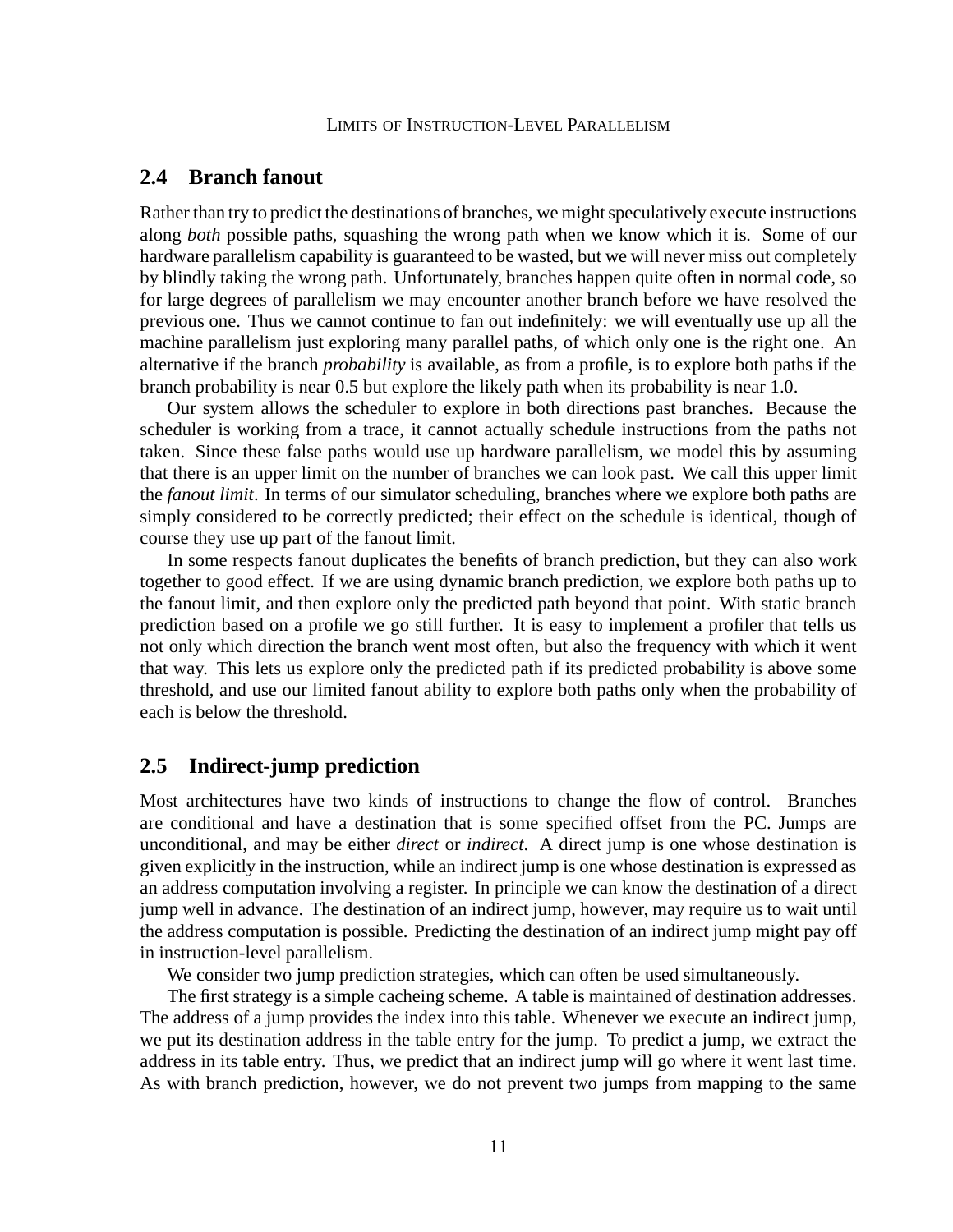|               | $n$ -element return ring |      |      |      | 2K-ring plus $n$ -element table |      |                | prof |      |      |      |      |      |
|---------------|--------------------------|------|------|------|---------------------------------|------|----------------|------|------|------|------|------|------|
|               | 1                        | 2    | 4    | 8    | 16                              | 2K   | $\overline{c}$ | 4    | 8    | 16   | 32   | 64   |      |
| egrep         | 0.99                     | 0.99 | 0.99 | 0.99 | 1.00                            | 1.00 | 1.00           | 1.00 | 1.00 | 1.00 | 1.00 | 1.00 | 0.99 |
| sed           | 0.27                     | 0.46 | 0.68 | 0.68 | 0.68                            | 0.68 | 0.97           | 0.97 | 0.97 | 0.97 | 0.97 | 0.97 | 0.97 |
| yacc          | 0.68                     | 0.85 | 0.88 | 0.88 | 0.88                            | 0.88 | 0.92           | 0.92 | 0.92 | 0.92 | 0.92 | 0.92 | 0.71 |
| eco           | 0.48                     | 0.66 | 0.76 | 0.77 | 0.77                            | 0.78 | 0.82           | 0.82 | 0.82 | 0.82 | 0.82 | 0.82 | 0.56 |
| grr           | 0.69                     | 0.84 | 0.92 | 0.95 | 0.95                            | 0.95 | 0.98           | 0.98 | 0.98 | 0.98 | 0.98 | 0.98 | 0.65 |
| met           | 0.76                     | 0.88 | 0.96 | 0.97 | 0.97                            | 0.97 | 0.99           | 0.99 | 0.99 | 0.99 | 0.99 | 0.99 | 0.65 |
| alvinn        | 0.33                     | 0.43 | 0.63 | 0.90 | 0.90                            | 0.90 | 1.00           | 1.00 | 1.00 | 1.00 | 1.00 | 1.00 | 0.75 |
| compress      | 1.00                     | 1.00 | 1.00 | 1.00 | 1.00                            | 1.00 | 1.00           | 1.00 | 1.00 | 1.00 | 1.00 | 1.00 | 1.00 |
| doduc         | 0.64                     | 0.75 | 0.88 | 0.94 | 0.94                            | 0.94 | 0.96           | 0.99 | 0.99 | 0.99 | 1.00 | 1.00 | 0.62 |
| espresso      | 0.76                     | 0.89 | 0.95 | 0.96 | 0.96                            | 0.96 | 1.00           | 1.00 | 1.00 | 1.00 | 1.00 | 1.00 | 0.54 |
| fpppp         | 0.55                     | 0.71 | 0.73 | 0.74 | 0.74                            | 0.74 | 0.99           | 0.99 | 0.99 | 0.99 | 0.99 | 0.99 | 0.80 |
| $_{\rm gcc1}$ | 0.46                     | 0.61 | 0.71 | 0.74 | 0.74                            | 0.74 | 0.81           | 0.82 | 0.82 | 0.83 | 0.83 | 0.84 | 0.60 |
| hydro2d       | 0.42                     | 0.50 | 0.57 | 0.61 | 0.62                            | 0.62 | 0.72           | 0.72 | 0.76 | 0.77 | 0.80 | 0.82 | 0.64 |
| 1i            | 0.44                     | 0.57 | 0.72 | 0.81 | 0.84                            | 0.86 | 0.91           | 0.91 | 0.93 | 0.93 | 0.93 | 0.93 | 0.69 |
| mdljsp2       | 0.97                     | 0.98 | 0.99 | 0.99 | 0.99                            | 0.99 | 0.99           | 0.99 | 0.99 | 0.99 | 1.00 | 1.00 | 0.98 |
| ora           | 0.97                     | 1.00 | 1.00 | 1.00 | 1.00                            | 1.00 | 1.00           | 1.00 | 1.00 | 1.00 | 1.00 | 1.00 | 0.46 |
| swm $256$     | 0.99                     | 0.99 | 0.99 | 0.99 | 0.99                            | 0.99 | 1.00           | 1.00 | 1.00 | 1.00 | 1.00 | 1.00 | 0.26 |
| tomcatv       | 0.41                     | 0.48 | 0.59 | 0.63 | 0.63                            | 0.63 | 0.71           | 0.71 | 0.77 | 0.78 | 0.85 | 0.85 | 0.72 |
| hmean         | 0.56                     | 0.69 | 0.80 | 0.84 | 0.84                            | 0.85 | 0.92           | 0.92 | 0.93 | 0.93 | 0.94 | 0.95 | 0.63 |

Figure 8: Success rates of different jump prediction techniques

table entry and interfering with each other.

The second strategy involves procedure returns, the most common kind of indirect jump. If the machine can distinguish returns from other indirect jumps, it can do a better job of predicting their destinations, as follows. The machine maintains a small ring buffer of return addresses. Whenever it executes a subroutine call instruction, it increments the buffer pointer and enters the return address in the buffer. A return instruction is predicted to go to the last address in this buffer, and then decrements the buffer pointer. Unless we do tail-call optimization or setjmp/longjmp, this prediction will always be right if the machine uses a big enough ring buffer. Even if it cannot distinguish returns from other indirect jumps, their predominance might make it worth predicting that *any* indirect jump is a return, as long as we decrement the buffer pointer only when the prediction succeeds.

Our system allows several degrees of each kind of jump prediction. We can assume that indirect jumps are *perfectly predicted*. We can use the *cacheing prediction*, in which we predict that a jump will go wherever it went last time, with a table of any size. Subroutine returns can be predicted with this table, or with their own *return ring*, which can also be any desired size. We can also predict returns with a return ring and leave other indirect jumps unpredicted. Finally, we can assume *no jump prediction* whatsoever.

As with branches, a correctly predicted jump has no effect on the scheduling. A mispredicted or unpredicted jump may be moved before earlier instructions, but no later instruction can be moved before the jump.

Figure 8 shows the actual success rates of jump prediction using a return ring alone, of a return ring along with a last-destination table, and finally of prediction using a most-common-destination profile. Even a one-element return ring is enough to predict more than half the indirect jumps, and a slightly larger ring raises that to more than 80%. Adding a small last-destination table to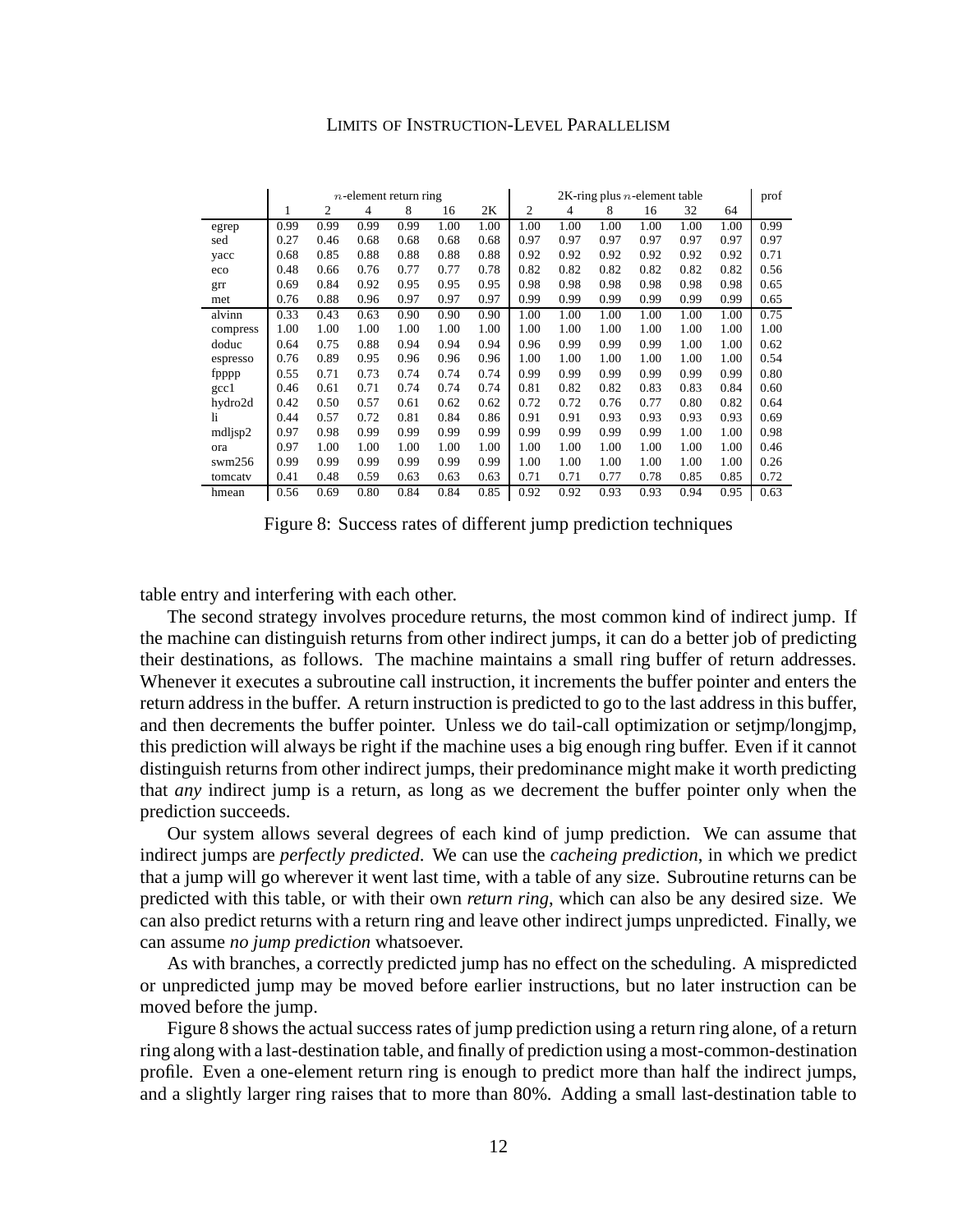predict non-returns produces a substantial improvement, although the success rate does not rise much as we make the table bigger. With only an 8-element return ring and a 2-element table, we can predict more than 90% of the indirect jumps. The most-common-destination profile, in contrast, succeeds only about two thirds of the time.

# **2.6 Window size and cycle width**

The *window size* is the maximum number of instructions that can appear in the pending cycles at any time. By default this is 2048 instructions. We can manage the window either *discretely* or *continuously*. With discrete windows, we fetch an entire window of instructions, schedule them into cycles, issue those cycles, and then start fresh with a new window. A missed prediction also causes us to start over with a full-size new window. With continuous windows, new instructions enter the window one at a time, and old cycles leave the window whenever the number of instructions reaches the window size. Continuous windows are the norm for the results described here, although to implement them in hardware is more difficult. Smith et al. [SJH89] assumed discrete windows.

The *cycle width* is the maximum number of instructions that can be scheduled in a given cycle. By default this is 64. Our greedy scheduling algorithm works well when the cycle width is large: a small proportion of cycles are completely filled. For cycle widths of 2 or 4, however, a more traditional approach [HG83, JM82] would be more realistic.

Along with cycles of a fixed finite size, we can specify that cycles are unlimited in width. In this case, there is still an effective limit imposed by the window size: if one cycle contains a window-full of instructions, it will be issued and a new cycle begun. As a final option, we therefore also allow *both* the cycle width and the window size to be unlimited.5

# **2.7 Latency**

For most of our experiments we assumed that every operation had unit latency: any result computed in cycle n could be used as an operand in cycle  $n + 1$ . This can obviously be accomplished by setting the machine cycle time high enough for even the slowest of operations to finish in one cycle, but in general this is an inefficient use of the machine. A real machine is more likely to have a cycle time long enough to finish most common operations, like integer add, but let other operations (e.g. division, multiplication, floating-point operations, and memory loads) take more than one cycle to complete. If an operation in cycle t has latency  $L$ , its result cannot be used until cycle  $t + L$ .

Earlier we defined parallelism as the number of instructions executed divided by the number of cycles required. Adding non-unit latency requires that we refine that definition slightly. We want our measure of parallelism to give proper credit for scheduling quick operations during times when we are waiting for unrelated slow ones. We will define the *total latency* of a program as the sum of the latencies of all instructions executed, and the parallelism as the total latency divided

<sup>&</sup>lt;sup>5</sup>The final possibility, limited cycle width but unlimited window size, cannot be implemented without using a data structure that can attain a size proportional to the length of the instruction trace. We deemed this impractical and did not implement it.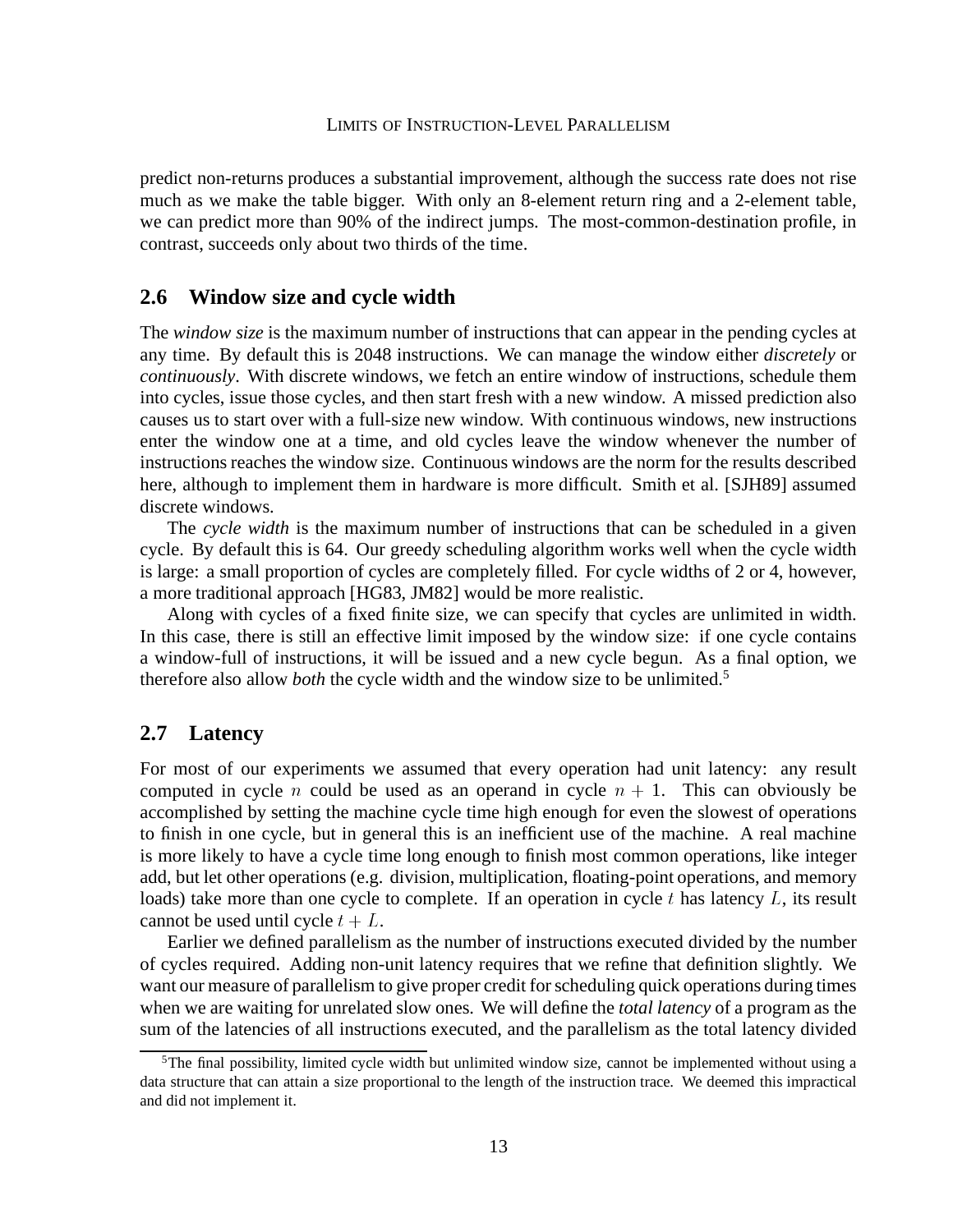



(a) multi-cycle instruction is on critical path (b) multi-cycle instruction is not on critical path

Figure 9: Effects of increasing latency on parallelism

| model A | model B | model C | model D | model E |
|---------|---------|---------|---------|---------|
|         |         |         |         |         |
|         |         |         |         |         |
|         |         |         |         |         |
|         |         |         |         |         |
|         |         |         |         |         |
|         |         |         |         |         |
|         |         |         |         |         |
|         |         |         |         |         |
|         |         |         |         |         |
|         |         |         |         |         |
|         |         |         |         |         |

Figure 10: Operation latencies in cycles, under five latency models

by the number of cycles required. If all instructions have a latency of 1, the total latency is just the number of instructions, and the definition is the same as before. Notice that with non-unit latencies it is possible for the instruction-level parallelism to exceed the cycle width; at any given time we can be working on instructions issued in several different cycles, at different stages in the execution pipeline.

It is not obvious whether increasing the latencies of some operations will tend to increase or decrease instruction-level parallelism. Figure 9 illustrates two opposing effects. In 9(a), we have a divide instruction on the critical path; if we increase its latency we will spend several cycles working on nothing else, and the parallelism will decrease. In 9(b), in contrast, the divide is *not* on the critical path, and increasing its latency will increase the parallelism. Note that whether the parallelism increases or not, it is nearly certain that the time required is less, because an increase in the latency means we have decreased the cycle time.

We implemented five different latency models. Figure 10 lists them. We assume that the functional units are completely pipelined, so that even multi-cycle instructions can be issued every cycle, even though the result of each will not be available until several cycles later. Latency model A (all unit latencies) is the default used throughout this paper unless otherwise specified.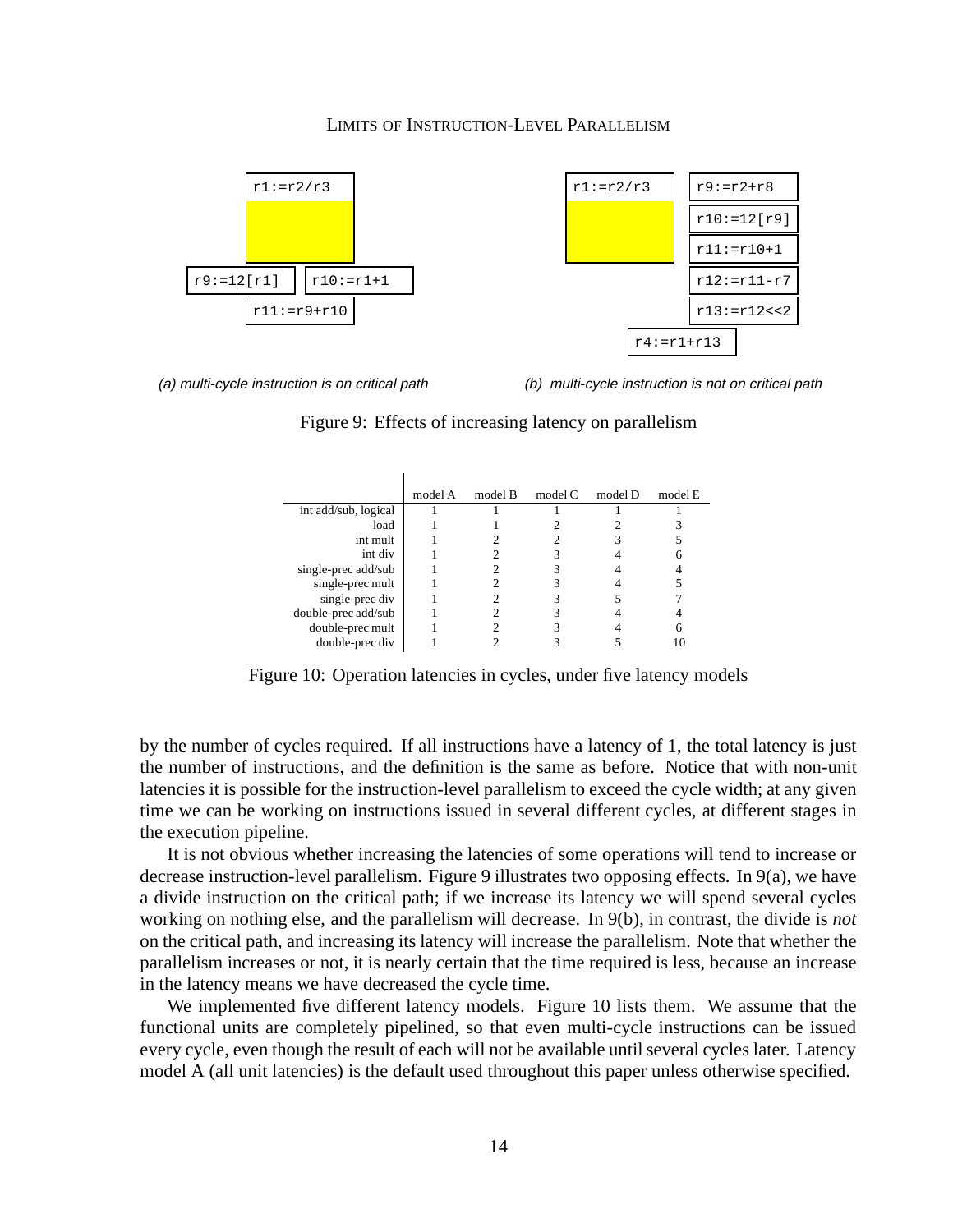

Figure 11: Seven increasingly ambitious models

# **3 Results**

We ran our eighteen test programs under a wide range of configurations. We will present some of these to show interesting trends; the complete results appear in an appendix. To provide a framework for our exploration, we defined a series of seven increasingly ambitious models spanning the possible range. These seven are specified in Figure 11; in all of them the window size is 2K instructions, the cycle width is 64 instructions, and unit latencies are assumed. Many of the results we present will show the effects of variations on these standard models. Note that even the "Poor" model is fairly ambitious: it assumes rudimentary alias analysis and a branch predictor that is 85% correct on average, and like all seven models it allows our generous default window size and cycle width.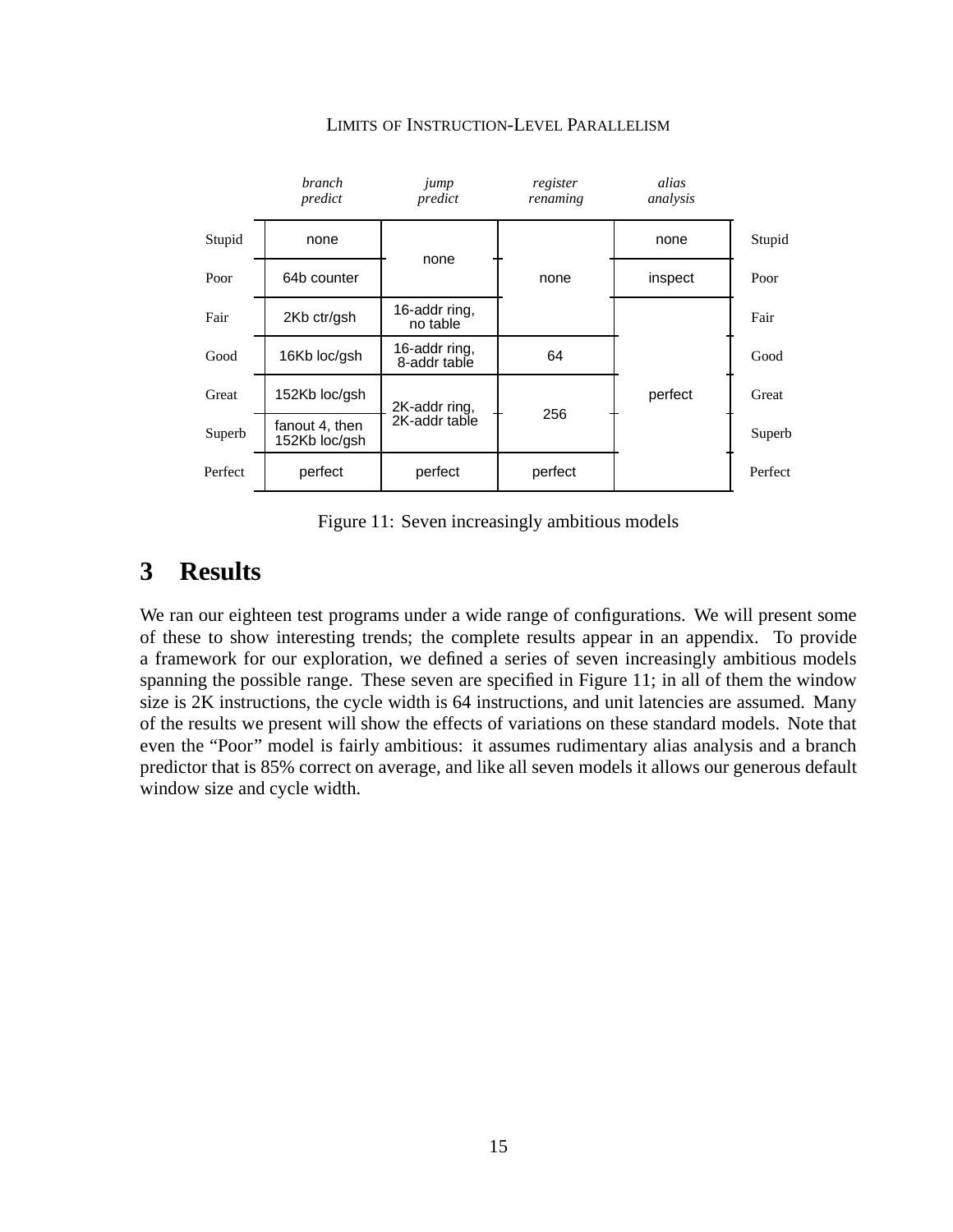

Figure 12: Parallelism under the seven models, full-scale (left) and detail (right)

# **3.1 Parallelism under the seven models**

Figure 12 shows the parallelism of each program for each of the seven models. The numeric programs are shown as dotted lines, the harmonic mean by a series of circles. Unsurprisingly, the Stupid model rarely exceeds 3, and exceeds 2 only for some of the numeric programs. The lack of branch prediction means that it finds only intra-block parallelism, and the lack of renaming and alias analysis means it won't find much of that. Moving up to Poor helps the worst programs quite a lot, almost entirely because of the branch prediction, but the mean is still under 3. Moving to Fair increases the mean to 4, mainly because we suddenly assume perfect alias analysis. The Good model doubles the mean parallelism, mostly because it introduces some register renaming. Increasing the number of available registers in the Great model takes us further, though the proportional improvement is smaller. At this point the effectiveness of branch prediction is topping out, so we add 4-way branch fanout to the Great model to get the Superb model. Its performance, however, is disappointing; we had hoped for more of an improvement. The parallelism of the Superb model is less than half that of the Perfect model, mainly because of the imperfection of its branch prediction. A study using the Perfect model alone would lead us down a dangerous garden path, as would a study that included only fpppp and tomcatv.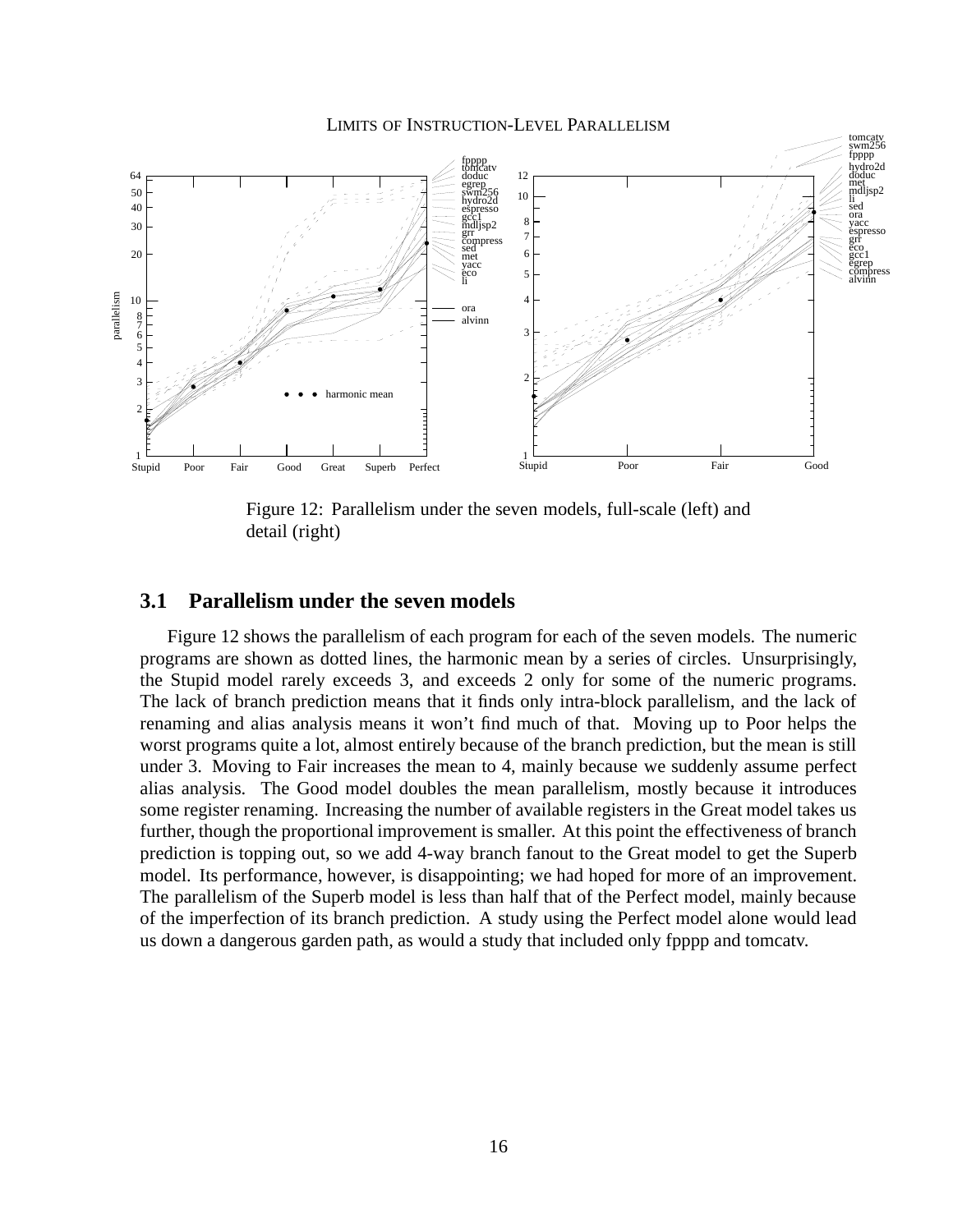

Figure 13: Parallelism under the Good model over intervals of 0.2 million cycles (left) and 1 million cycles (right)

# **3.2 Effects of measurement interval**

We analyzed the parallelism of entire program executions because it avoided the question of what constitutes a "representative" interval. To select some smaller interval of time at random would run the risk that the interval was atypical of the program's execution as a whole. To select a particular interval where the program is at its most parallel would be misleading and irresponsible. Figure 13 shows the parallelism under the Good model during successive intervals from the execution of some of our longer-running programs. The left-hand graph uses intervals of 200,000 cycles, the right-hand graph 1 million cycles. In each case the parallelism of an interval is computed exactly like that of a whole program: the number of instructions executed during that interval is divided by the number of cycles required.

Some of the test programs are quite stable in their parallelism. Others are quite unstable. With 200K-cycle intervals (which range from 0.7M to more than 10M instructions), the parallelism within a single program can vary widely, sometimes by a factor of three. Even 1M-cycle intervals see variation by a factor of two. The alvinn program has parallelism above 12 for 4 megacycles, at which point it drops down to less than half that; in contrast, the swm256 program starts quite low and then climbs to quite a respectable number indeed.

It seems clear that intervals of a million cycles would not be excessive, and even these should be selected with care. Parallelism measurements for isolated intervals of fewer than a million cycles should be viewed with suspicion and even derision.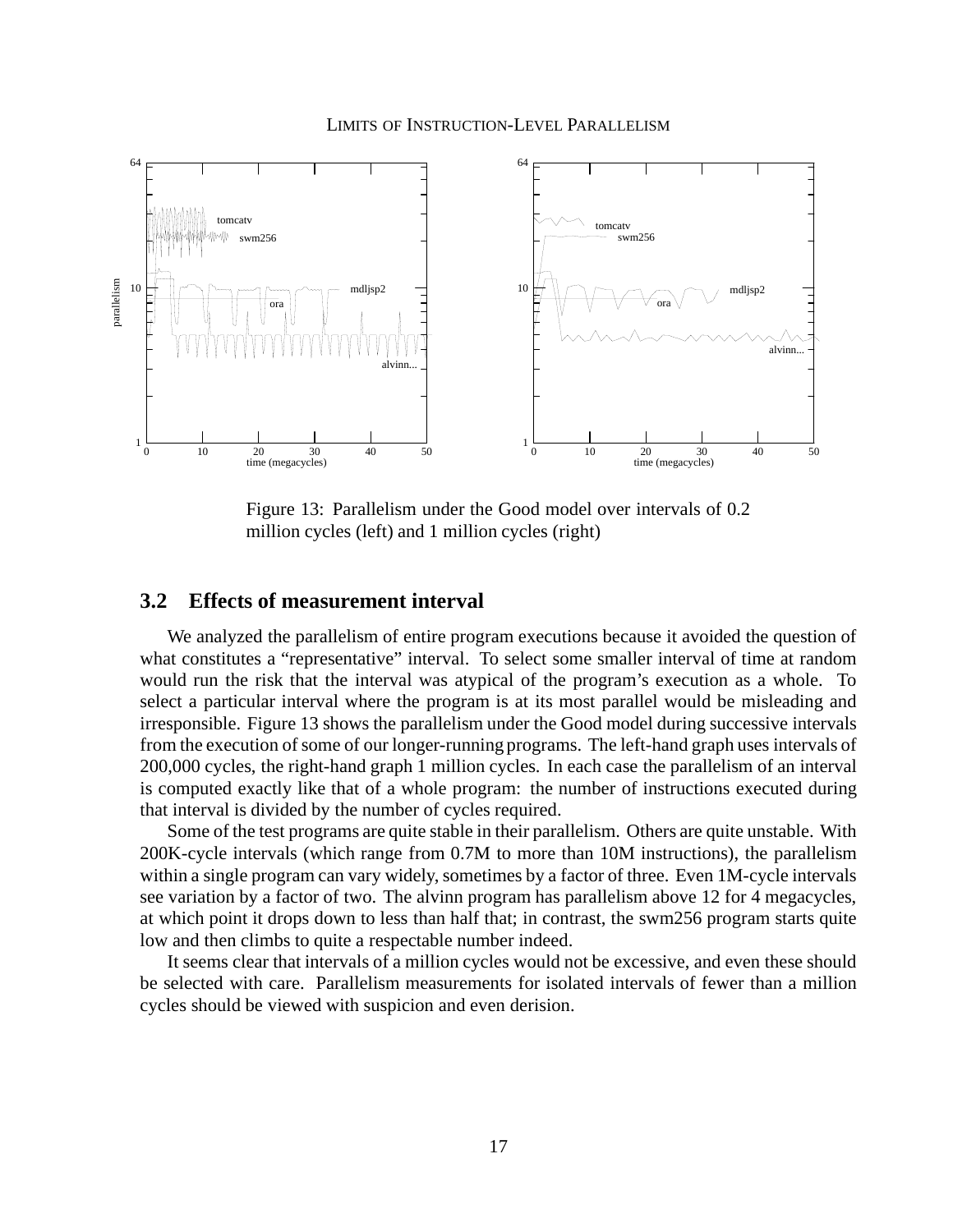

Figure 14: Parallelism under the seven models with cycle width of 128 instructions (left), and the ratio of parallelism for cycles of 128 to parallelism for cycles of 64 (right)



Figure 15: Parallelism under the seven models with unlimited cycle width (left), and the ratio of parallelism for unlimited cycles to parallelism for cycles of 64 (right)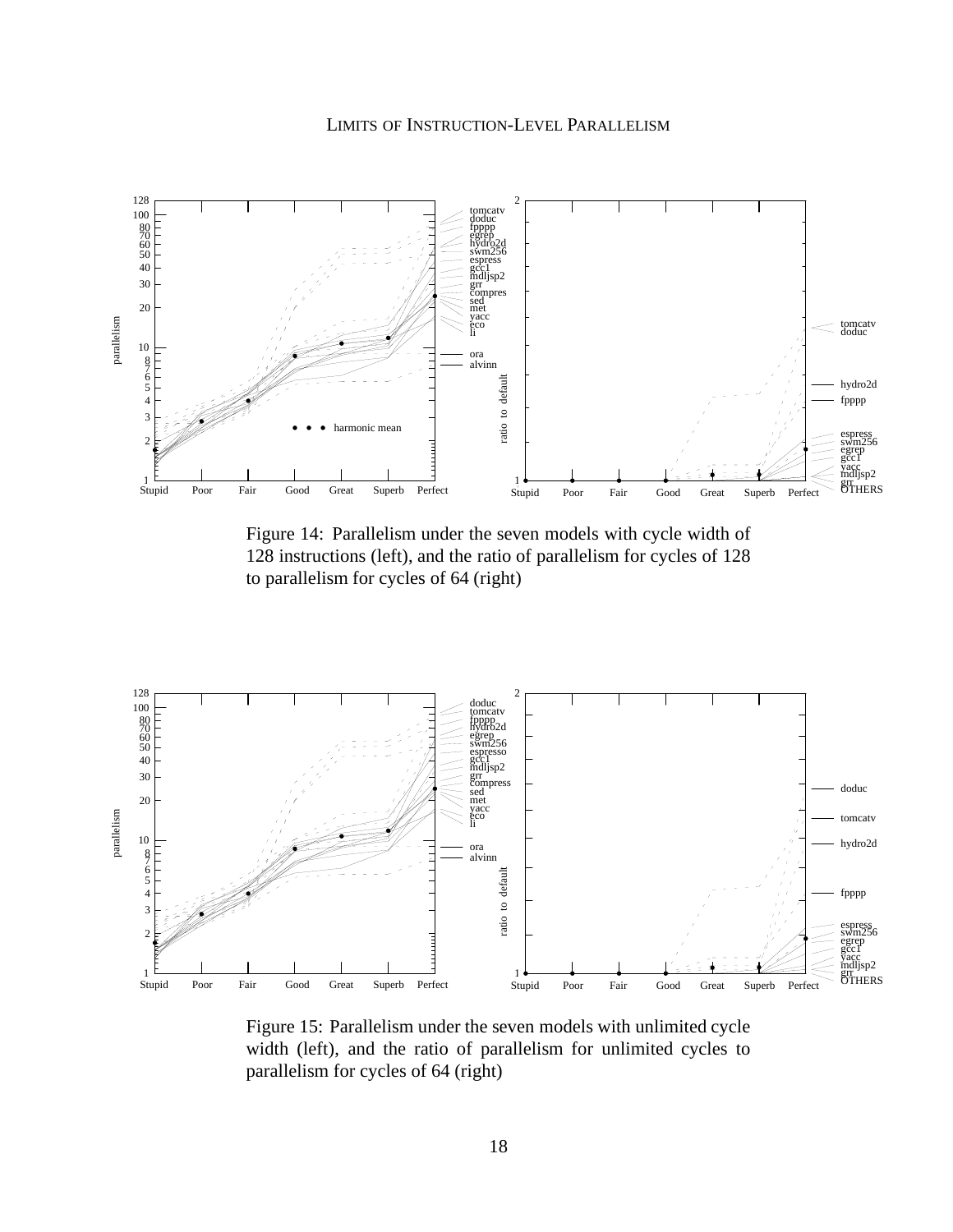## **3.3 Effects of cycle width**

Tomcatv and fpppp attain very high parallelism with even modest machine models. Their average parallelism is very close to the maximum imposed by our normal cycle width of 64 instructions; under the Great model more than half the cycles of each are completely full. This suggests that even more parallelism might be obtained by widening the cycles. Figure 14 shows what happens if we increase the maximum cycle width from 64 instructions to 128. The right-hand graph shows how the parallelism increases when we go from cycles of 64 instructions to cycles of 128. Doubling the cycle width improves four of the numeric programs appreciably under the Perfect model, and improves tomcatv by 20% even under the Great model. Most programs, however, do not benefit appreciably from such wide cycles even under the Perfect model.

Perhaps the problem is that even 128-instruction cycles are too small. If we remove the limit on cycle width altogether, we effectively make the cycle width the same as the window size, in this case 2K instructions. The results are shown in Figure 15. Parallelism in the Perfect model is a bit better than before, but outside the Perfect model we see that tomcatv is again the only benchmark to benefit significantly.

Although even a cycle width of 64 instructions is quite a lot, we did not consider smaller cycles. This would have required us to replace our quick and easy greedy scheduling algorithm with a slower conventional scheduling technique [GM86, HG83], limiting the programs we could run to completion. Moreover, these techniques schedule a static block of instructions, and it is not obvious how to extend them to the continuous windows model.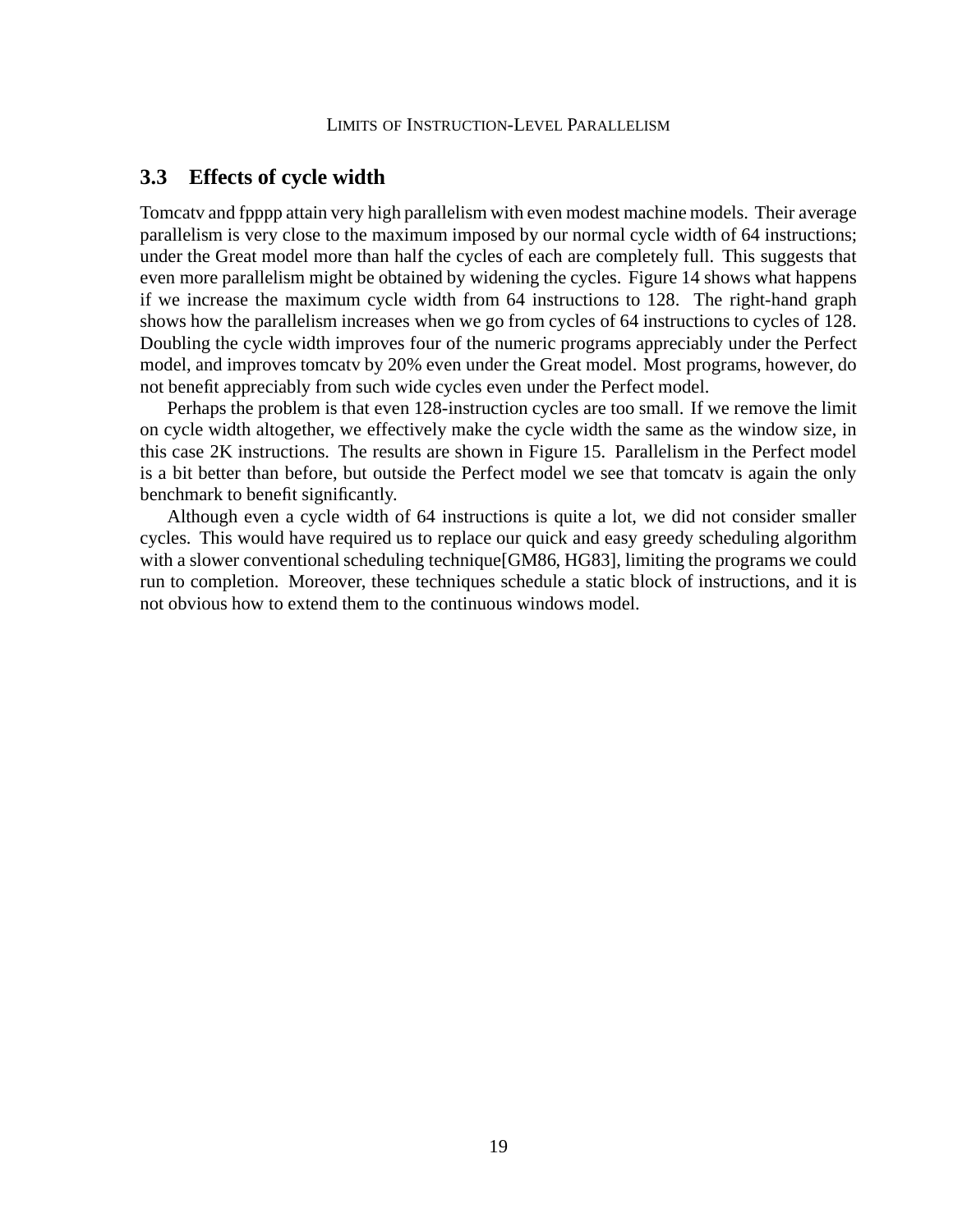

Figure 16: Parallelism for different sizes of continuously-managed windows under the Superb model (left) and the Fair model (right)



Figure 17: Parallelism for different sizes of discretely-managed windows under the Superb model (left) and the Fair model (right)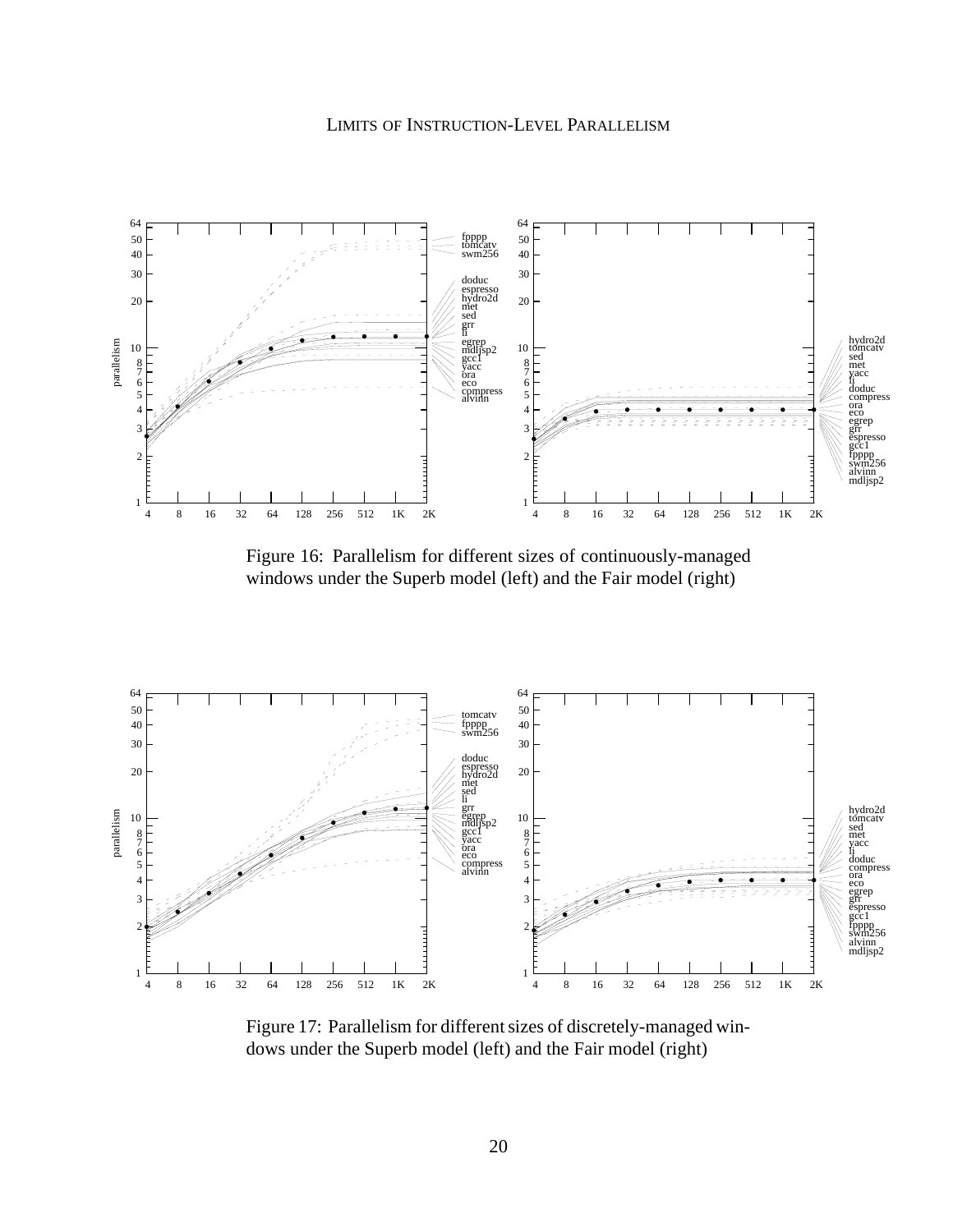

Figure 18: Parallelism under the seven models with unlimited window size and cycle width (left), and the ratio of parallelism for unlimited windows and cycles to parallelism for 2K-instruction windows and 64-instruction cycles (right)

## **3.4 Effects of window size**

Our standard models all have a window size of 2K instructions: the scheduler is allowed to keep that many instructions in pending cycles at one time. Typical superscalar hardware is unlikely to handle windows of that size, but software techniques like trace scheduling for a VLIW machine might. Figure 16 shows the effect of varying the window size from 2K instructions down to 4, for the Superb and Fair models. Under the Superb model, most programs do about as well with a 128-instruction window as with a larger one. Below that, parallelism drops off quickly. The Poor model's limited analysis severely restricts the mobility of instructions; parallelism levels off at a window size of only 16 instructions.

A less ambitious parallelism manager would manage windows discretely, by getting a window full of instructions, scheduling them relative to each other, executing them, and then starting over with a fresh window. This would tend to result in lower parallelism than in the continuous window model we used above. Figure 17 shows the same models as Figure 16, but assumes discrete windows rather than continuous. As we might expect, discretely managed windows need to be larger to be at their best: most curves don't level off until a window size of 512 instructions (for Superb) or 64 instructions (for Poor) is reached. As with continuous windows, sizes above 512 instructions do not seem to be necessary. If we have very small windows, continuous management does as much good as multiplying the window size by 4.

If we eliminate the limit on both the window size and the cycle width, we get the results shown in Figure 18. Here we finally see the kind of high parallelism reported in studies like Nicolau and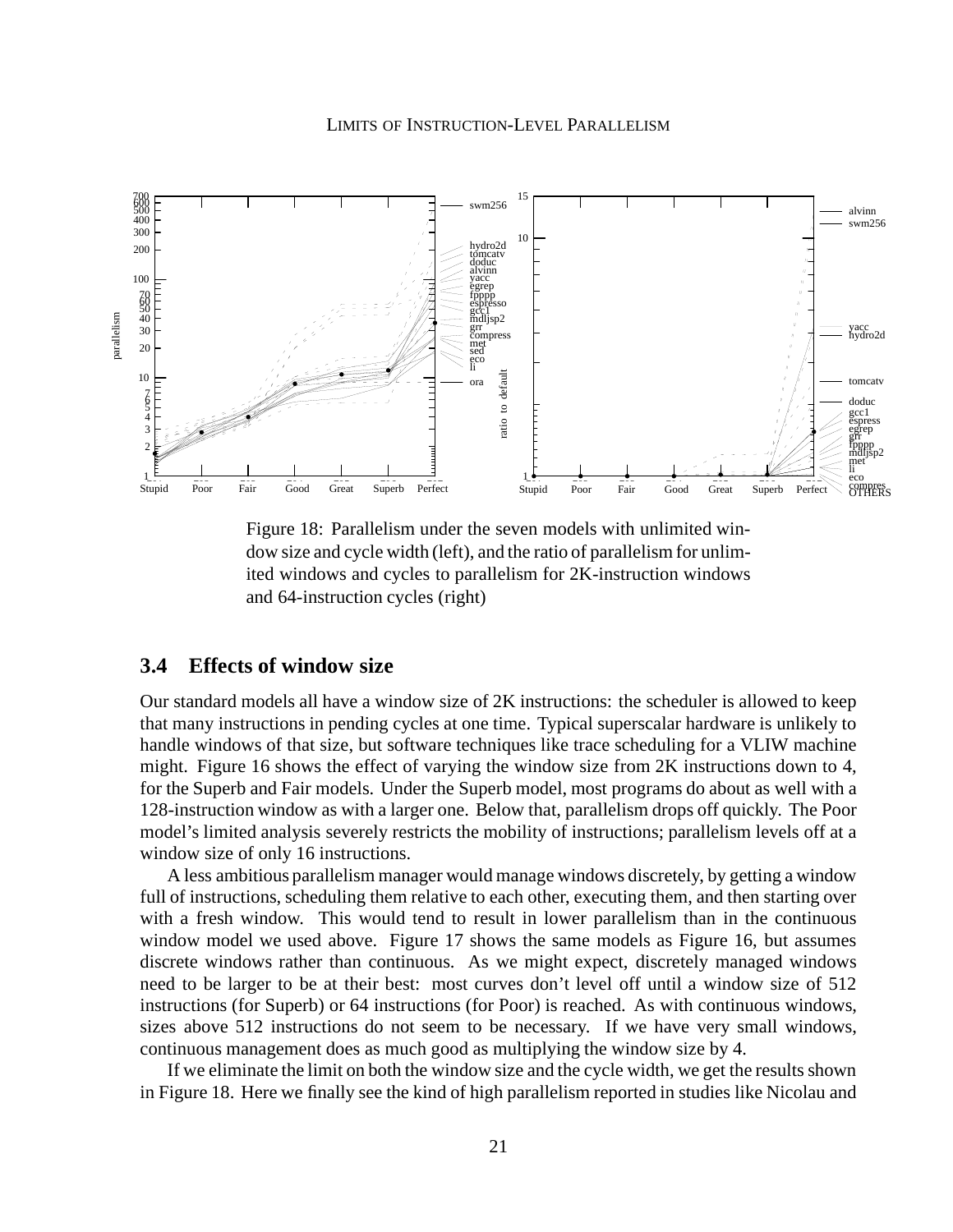Fisher's [NF84], reaching as high as 500 for swm256 in the Perfect model. It is interesting to note that under even slightly more realistic models, the maximum parallelism drops to around 50, and the mean parallelism to around 10. The advantage of unlimited window size and cycle width outside the Perfect model shows up only on tomcatv, and even there the advantage is modest.

# **3.5 Effects of loop unrolling**

Loop unrolling is an old compiler optimization technique that can also increase parallelism. If we unroll a loop ten times, thereby removing 90% of its branches, we effectively increase the basic block size tenfold. This larger basic block may hold parallelism that had been unavailable because of the branches or the inherent sequentiality of the loop control.

We studied the parallelism of unrolled code by manually unrolling four inner loops in three of our programs. In each case these loops constituted a sizable fraction of the original program's total runtime. Figure 19 displays some details.

Alvinn has two inner loops, the first of which is an accumulator loop: each iteration computes a value on which no other iteration depends, but these values are successively added into a single accumulator variable. To parallelize this loop we duplicated the loop body n times (with  $i$ successively replaced by  $i+1$ ,  $i+2$ , and so on wherever it occurred), collapsed the n assignments to the accumulator into a single assignment, and then restructured the resulting large right-hand-side into a balanced tree expression.

|         | procedure         | loop location                | type of loop | instrs | % of execution |
|---------|-------------------|------------------------------|--------------|--------|----------------|
|         | input_hidden      | line 109 of<br>backprop.c    | accumulator  | 14     | 39.5%          |
| alvinn  | hidden_input      | line $192$ of<br>backprop.c  | independent  | 14     | 39.5%          |
| swm256  | CALC <sub>2</sub> | line $325$ of<br>swm $256.f$ | independent  | 62     | 37.8%          |
| tomcaty | main              | line 86 of<br>tomcaty.f      | independent  | 258    | 67.6%          |

| Figure 19: Four unrolled loops |  |  |  |  |
|--------------------------------|--|--|--|--|
|--------------------------------|--|--|--|--|

The remaining three loops are perfectly parallelizable: each iteration is completely independent of the rest. We unrolled these in two different ways. In the first, we simply duplicated the loop body *n* times (replacing *i* by  $i + 1$ ,  $i + 2$ , and so on). In the second, we duplicated the loop body  $n$  times as before, changed all assignments to array members into assignments to local scalars followed by moves from those scalars into the array members, and finally moved all the assignments to array members to the end of the loop. The first model should not work as well as the second in simple models with poor alias analysis, because the array loads from successive unrolled iterations are separated by array stores; it is difficult to tell that it is safe to interleave parts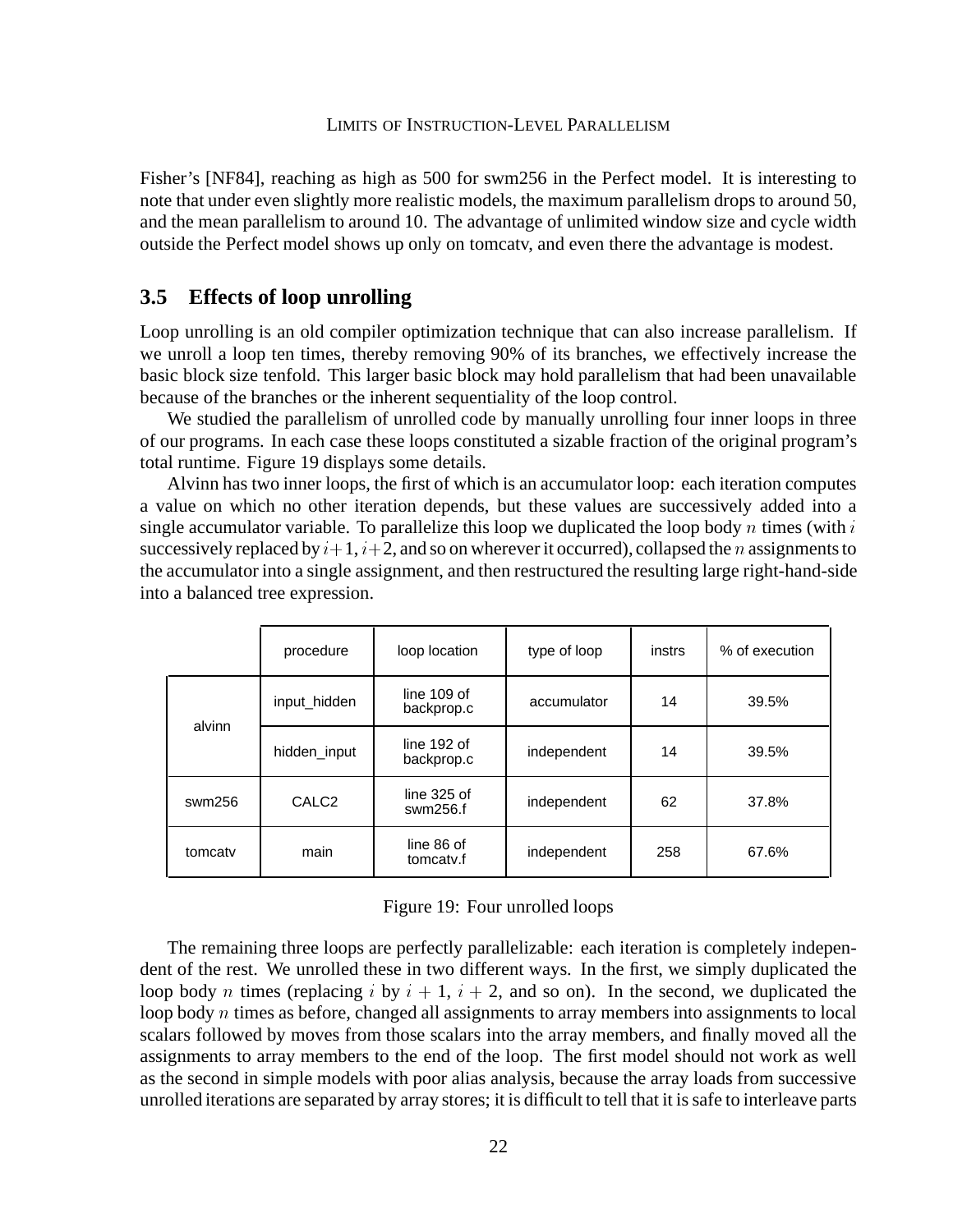

Figure 20: Three techniques for loop unrolling

of successive iterations. On the other hand, leaving the stores in place means that the lifetimes of computed values are shorter, allowing the compiler to do a better job of register allocation: moving the stores to the end of the loop means the compiler is more likely to start using memory locations as temporaries, which removes these values from the control of the register renaming facility available in the smarter models.

Figure 20 shows examples for all three transformations. We followed each unrolled loop by a copy of the original loop starting where the unrolled loop left off, to finish up in the cases where the loop count was not a multiple of the unrolling factor.

In fact there was very little difference between these methods for the poorer models, and the differences for the better models were not all in the same direction. In the results reported below, we always used the larger parallelism obtained using the two different methods. Figure 21 shows the result. Unrolling made a profound difference to alvinn under the better models, though the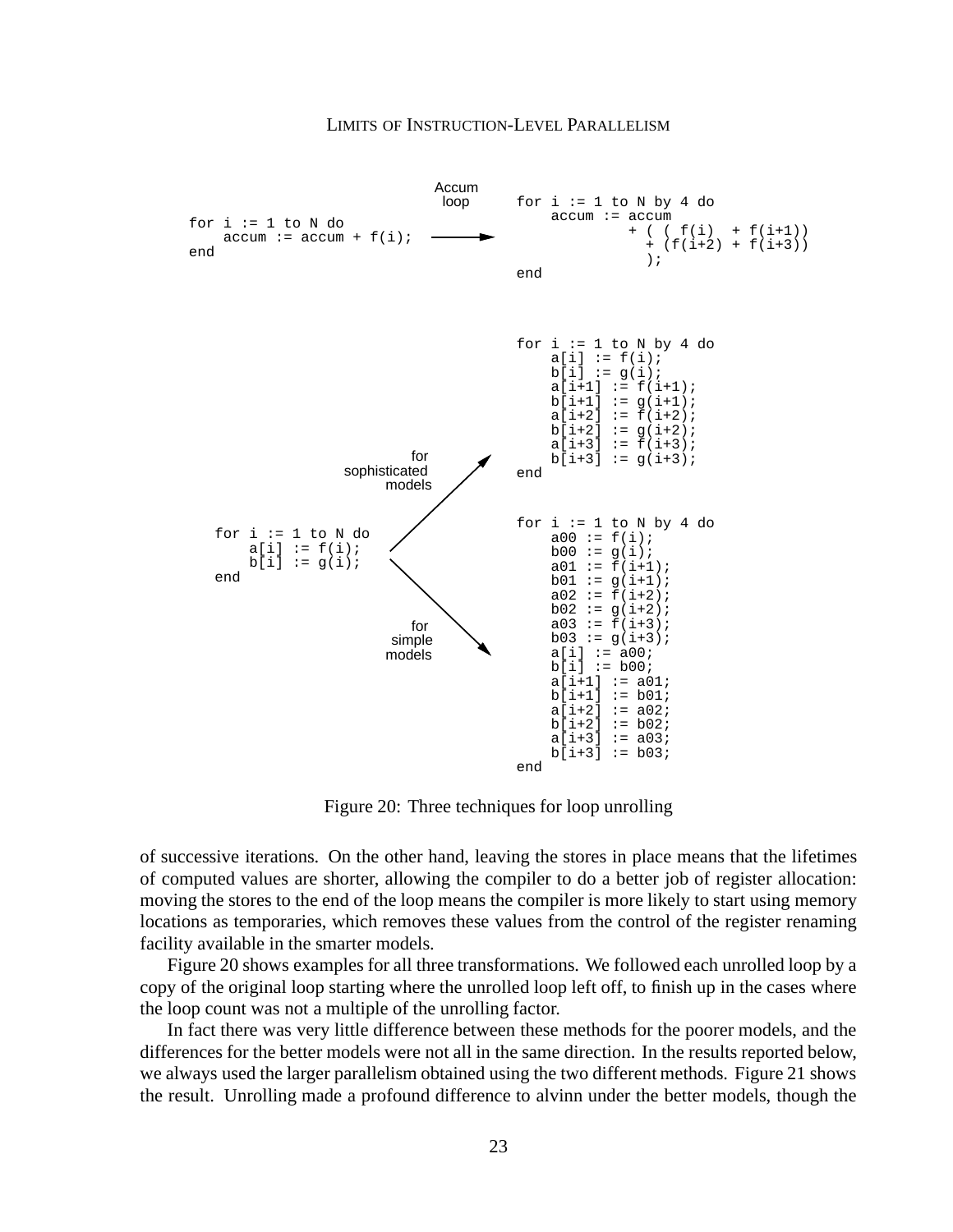



Figure 21: Effects of loop unrolling

effect decreased as the unrolling factor increased. It made little difference in the other cases, and even hurt the parallelism in several instances. This difference is probably because the inner loop of alvinn is quite short, so it can be replicated several times without creating great register pressure or otherwise giving the compiler too many balls to juggle.

Moreover, it is quite possible for parallelism to go down while performance goes up. The rolled loop can do the loop bookkeeping instructions in parallel with the meat of the loop body, but an unrolled loop gets rid of at least half of that bookkeeping. Unless the unrolling creates new opportunities for parallelism (which is of course the point) this will cause the net parallelism to decrease.

Loop unrolling is a good way to increase the available parallelism, but it is not a silver bullet.

## **3.6 Effects of branch prediction**

We saw earlier that new techniques of dynamic history-based branch prediction allow us to benefit from quite large branch predictor, giving success rates that are still improving slightly even when we are using a 1-megabit predictor. It is natural to ask how much this affects the instruction-level parallelism. Figure 22 answers this question for the Fair and Great models. The Fair model is relatively insensitive to the size of the predictor, though even a tiny 4-bit predictor improves the mean parallelism by 50%. A tiny 4-bit table doubles the parallelism under the Great model, and increasing that to a huge quarter-megabit table more than doubles it again.

Even under the Great model, the three most parallel programs are quite insensitive to the size of the predictor. These are exactly the programs in which conditional branches account for no more than 2% of the instructions executed; the nearest contender is doduc with 6%. We can mask this effect by plotting these results not as a function of the predictor size, but as a function of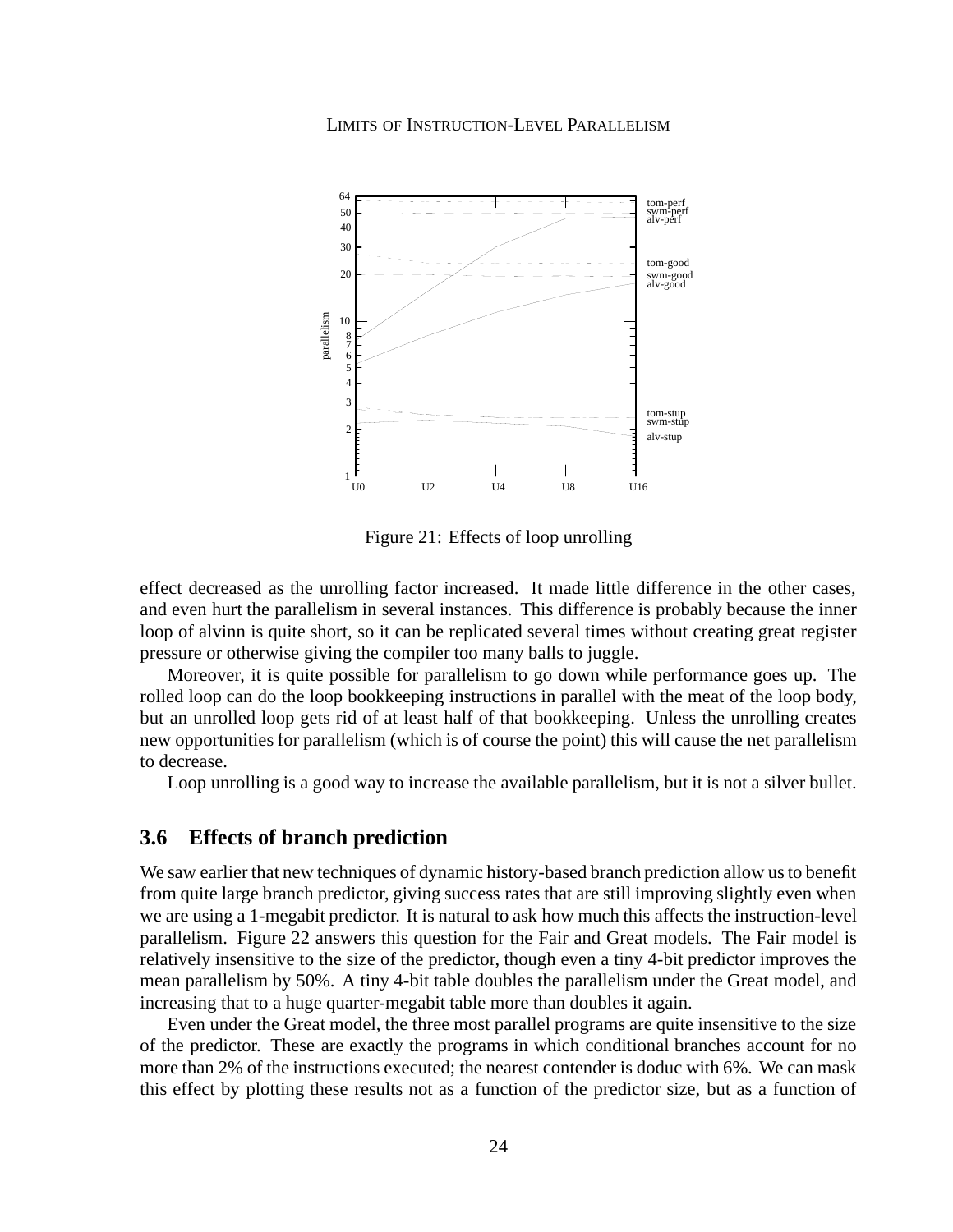

Figure 22: Parallelism for different sizes of dynamic branchprediction table under the Fair model (left) and the Great model (right)



Figure 23: Parallelism as a function of the mean number of instructions between mispredicted branches, under the Fair model (left) and the Great model (right)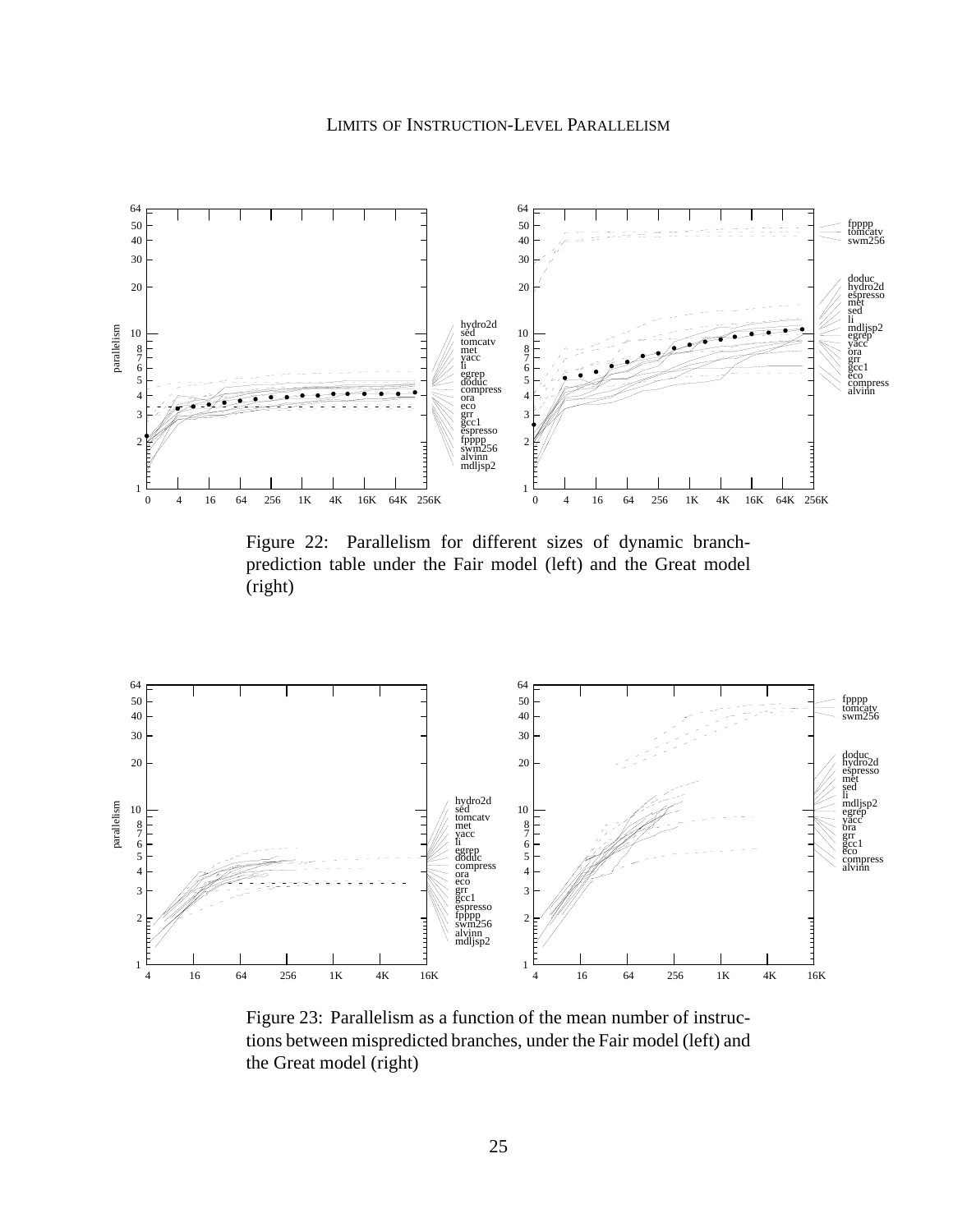

Figure 24: Parallelism for the Great model with different levels of fanout scheduling across conditional branches, with no branch prediction (left) and with branch prediction (right) after fanout is exhausted



Figure 25: Parallelism for the Fair model with different levels of fanout scheduling across conditional branches, with no branch prediction (left) and with branch prediction (right) after fanout is exhausted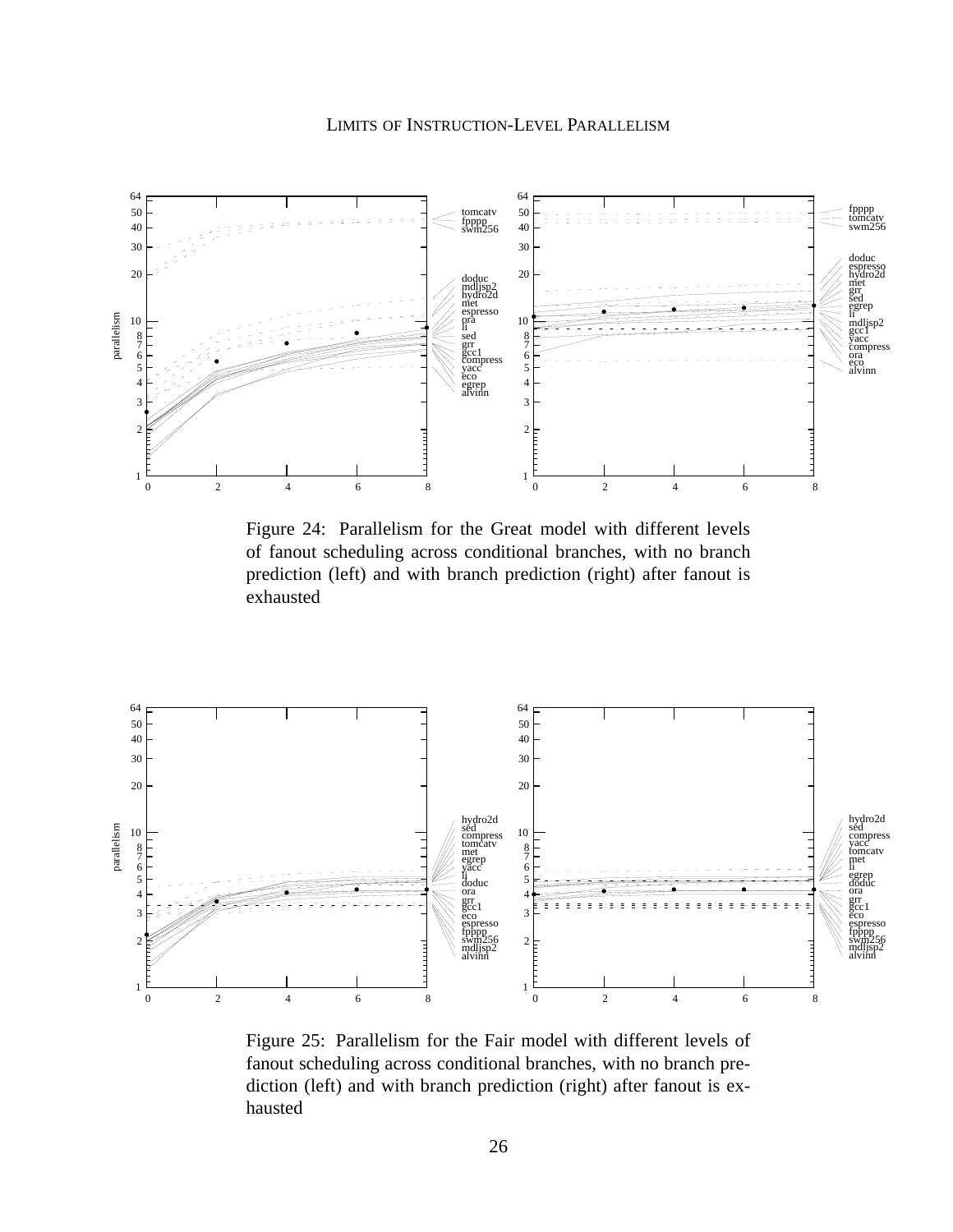the average number of instructions executed between mispredicted branches. Figure 23 shows these results. These three numeric programs still stand out as anomalies; evidently there is more involved in their parallelism than the infrequency and predictability of their branches.

# **3.7 Effects of fanout**

Figures 24 and 25 show the effects of adding various levels of fanout to the Great and Fair models. The left-hand graphs assume that we look along both paths out of the next few conditional branches, up to the fanout limit, but that we do not look past branches beyond that point. The right-hand graphs assume that after we reach the fanout limit we use dynamic prediction (at the Great or Fair level) to look for instructions from the one predicted path to schedule. In each graph the leftmost point represents no fanout at all. We can see that when fanout is followed by good branch prediction, the fanout does not buy us much. Without branch prediction, on the other hand, even modest amounts of fanout are quite rewarding: adding fanout across 4 branches to the Fair model is about as good as adding Fair branch prediction.

Fisher [Fis91] has proposed using fanout in conjunction with profiled branch prediction. In this scheme they are both under software control: the profile gives us information that helps us to decide whether to explore a given branch using the fanout capability or using a prediction. This is possible because a profile can easily record not just which way a branch most often goes, but also how often it does so. Fisher combines this profile information with static scheduling information about the payoff of scheduling each instruction early on the assumption that the branch goes in that direction.

Our traces do not have the payoff information Fisher uses, but we can investigate a simpler variation of the idea. We pick some threshold to partition the branches into two classes: those we predict because they are very likely to go one way in particular and those at which we fan out because they are not. We will call this scheme *profile-guided integrated prediction and fanout*.

We modified the Perfect model to do profile-guided integrated prediction and fanout. Figure 26 shows the parallelism for different threshold levels. Setting the threshold too low means that we use the profile to predict most branches and rarely benefit from fanout: a threshold of 0.5 causes all branches to be predicted with no use of fanout at all. Setting the threshold too high means that you fan out even on branches that nearly always go one way, wasting the hardware parallelism that fanout enables. Even a very high threshold is better than none, however; some branches really do go the same way all or essentially all of the time. The benefit is not very sensitive to the threshold we use: between 0.75 and 0.95 most of the curves are quite flat; this holds as well if we do the same experiment using the Great model or the Fair model. The best threshold seems to be around 0.92.

Figure 27 shows the parallelism under variations of the Fair and Superb models, first with the profile-integrated scheme and next with the hardware approach of fanout followed by prediction. Profile-guided integration works about as well as the simple hardware approach under the Fair model, in spite of the fact that the Fair model has a predictor that is about 5% better than a profile predictor. The better hardware branch prediction of the Superb model, however, completely outclasses the profile-integrated approach.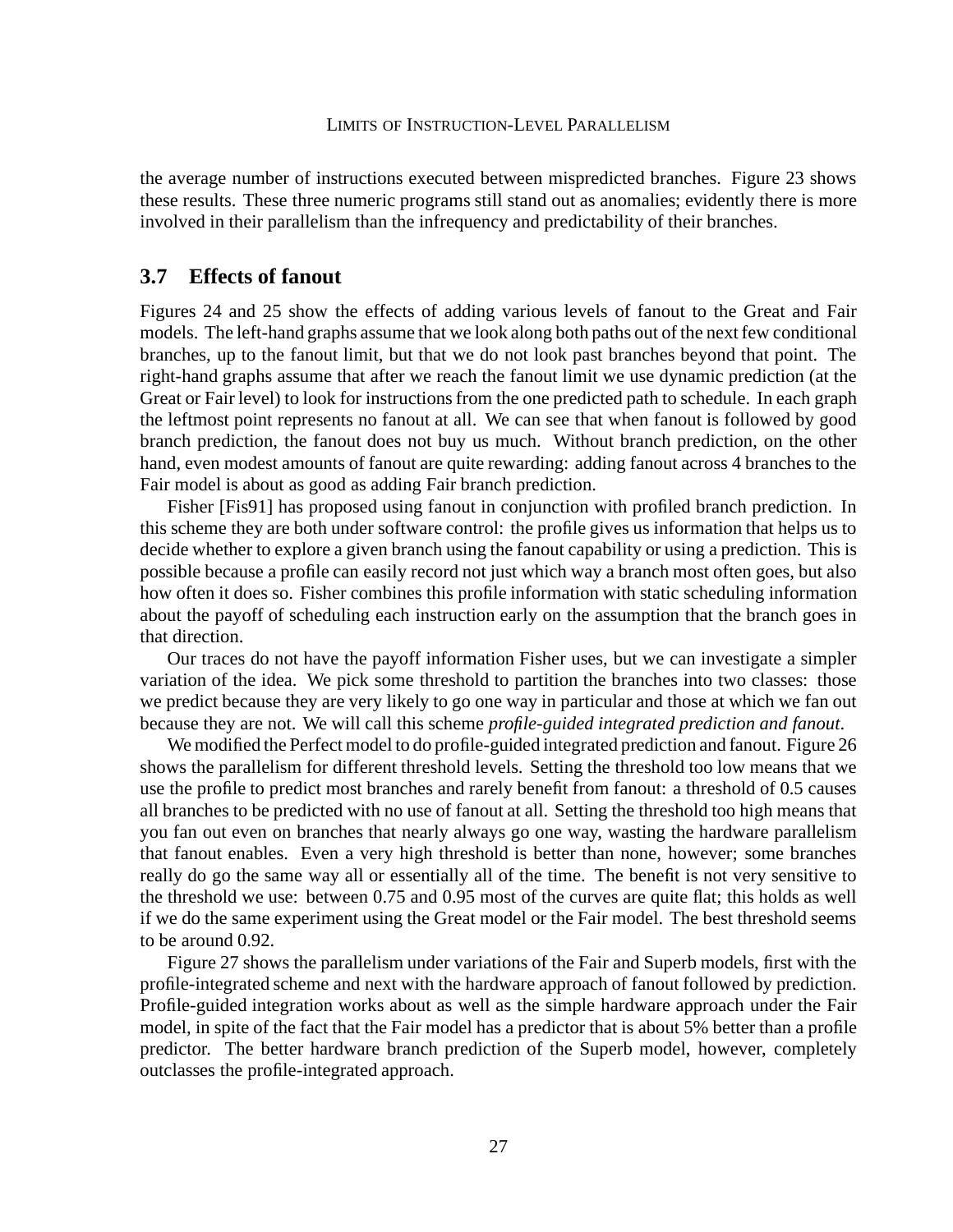

Figure 26: Parallelism for the Perfect model with profile-guided integrated prediction and fanout, for fanout 2 (left) and fanout 4 (right)

|           |                  | Fair             |                  |          | Superb |          |        |          |
|-----------|------------------|------------------|------------------|----------|--------|----------|--------|----------|
|           |                  | fanout 2         |                  | fanout 4 |        | fanout 2 |        | fanout 4 |
|           | Integr           | Hardware         | Integr           | Hardware | Integr | Hardware | Integr | Hardware |
| egrep     | 4.7              | 4.4              | 4.9              | 4.7      | 6.5    | 10.4     | 7.8    | 10.8     |
| sed       | 5.0              | 5.1              | 5.0              | 5.2      | 10.3   | 10.9     | 10.3   | 11.7     |
| yacc      | 4.7              | 4.7              | 4.8              | 4.9      | 7.7    | 9.7      | 8.6    | 9.9      |
| eco       | 4.2              | 4.2              | 4.2              | 4.2      | 6.9    | 8.2      | 7.4    | 8.5      |
| grr       | 4.0              | 4.1              | 4.2              | 4.2      | 7.0    | 10.7     | 8.5    | 11.6     |
| metronome | 4.8              | 4.9              | 4.8              | 4.9      | 9.2    | 12.5     | 10.1   | 12.6     |
| alvinn    | $\overline{3.3}$ | $\overline{3.3}$ | $\overline{3.3}$ | 3.3      | 5.5    | 5.5      | 5.5    | 5.6      |
| compress  | 4.6              | 4.8              | 5.0              | 5.1      | 6.6    | 8.1      | 8.0    | 8.4      |
| doduc     | 4.6              | 4.6              | 4.7              | 4.6      | 15.7   | 16.2     | 16.8   | 16.4     |
| espresso  | 3.8              | 3.9              | 3.9              | 4.0      | 8.8    | 13.4     | 10.7   | 14.7     |
| fpppp     | 3.5              | 3.5              | 3.5              | 3.5      | 47.6   | 49.3     | 48.8   | 49.4     |
| $\gcd$    | 4.1              | 4.0              | 4.2              | 4.2      | 8.0    | 9.8      | 9.3    | 10.4     |
| hydro2d   | 5.7              | 5.6              | 5.8              | 5.7      | 11.6   | 12.8     | 12.3   | 13.3     |
| li.       | 4.7              | 4.8              | 4.8              | 4.8      | 9.4    | 11.3     | 10.1   | 11.5     |
| mdljsp2   | 3.3              | 3.3              | 3.3              | 3.3      | 10.1   | 10.2     | 10.8   | 10.7     |
| ora       | 4.2              | 4.2              | 4.2              | 4.2      | 8.6    | 9.0      | 9.0    | 9.0      |
| swm256    | 3.4              | 3.4              | 3.4              | 3.4      | 42.8   | 43.0     | 42.8   | 43.3     |
| tomcaty   | 4.9              | 4.9              | 4.9              | 4.9      | 45.3   | 45.4     | 45.3   | 45.4     |
| har. mean | 4.2              | 4.2              | 4.3              | 4.3      | 9.5    | 11.5     | 10.5   | 11.9     |

Figure 27: Parallelism under Fair and Superb models with fanout 2 or 4, using either profile-guided integrated fanout and prediction or the unintegrated hardware technique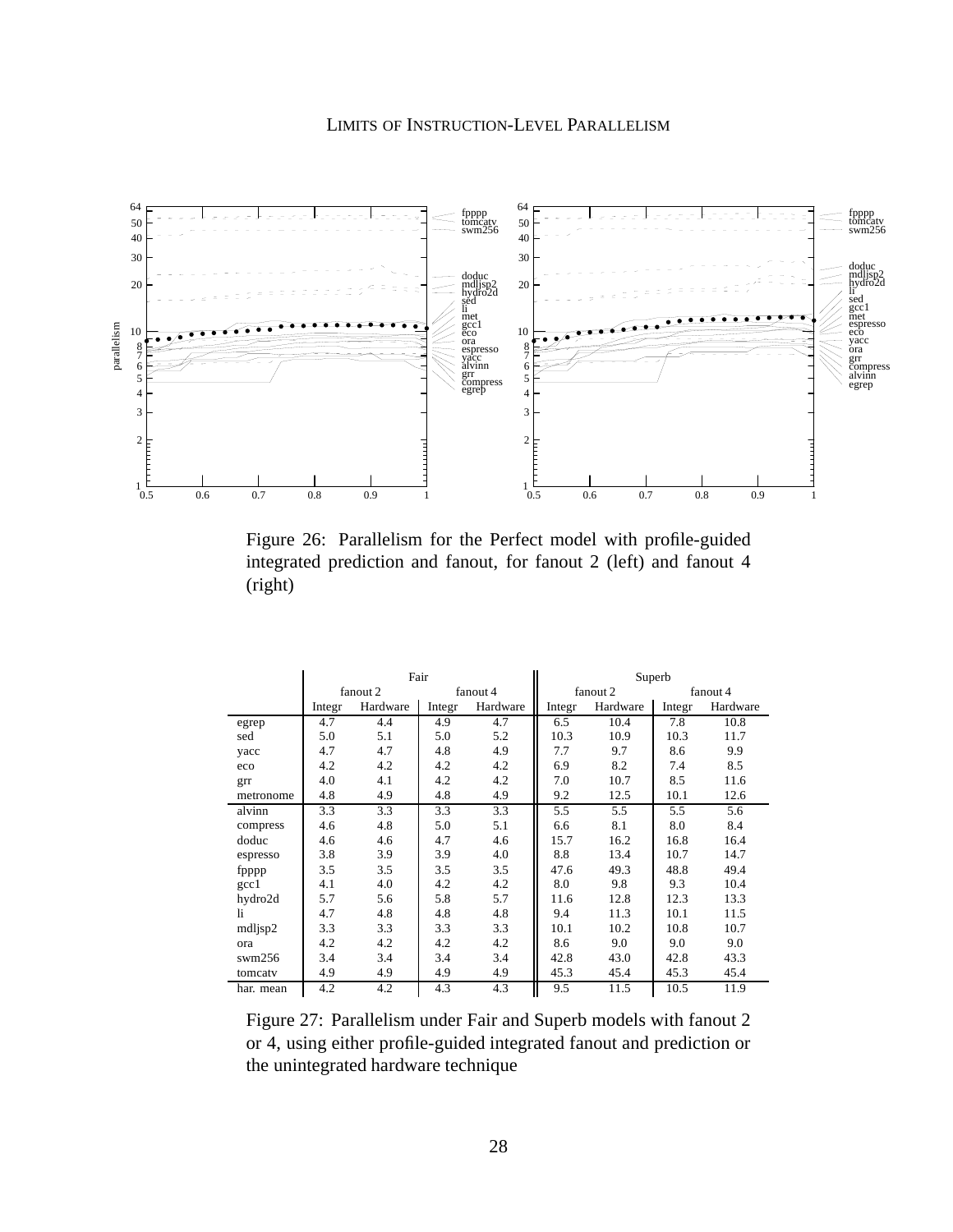

Figure 28: Parallelism for varying sizes of return-prediction ring with no other jump prediction, under the Great model (left) and the Perfect model (right)

# **3.8 Effects of jump prediction**

Subroutine returns are easy to predict well, using the return-ring technique discussed in Section 2.5. Figure 28 shows the effect on the parallelism of different sizes of return ring and no other jump prediction. The leftmost point is a return ring of no entries, which means no jump prediction at all. A small return-prediction ring improves some programs a lot, even under the Great model. A large return ring, however, is not much better than a small one.

We can also predict indirect jumps that are not returns by cacheing their previous destinations and predicting that they will go there next time. Figure 29 shows the effect of predicting returns with a 2K-element return ring and all other indirect jumps with such a table. The mean behavior is quite flat as the table size increases, but a handful of programs do benefit noticeably even from a very small table.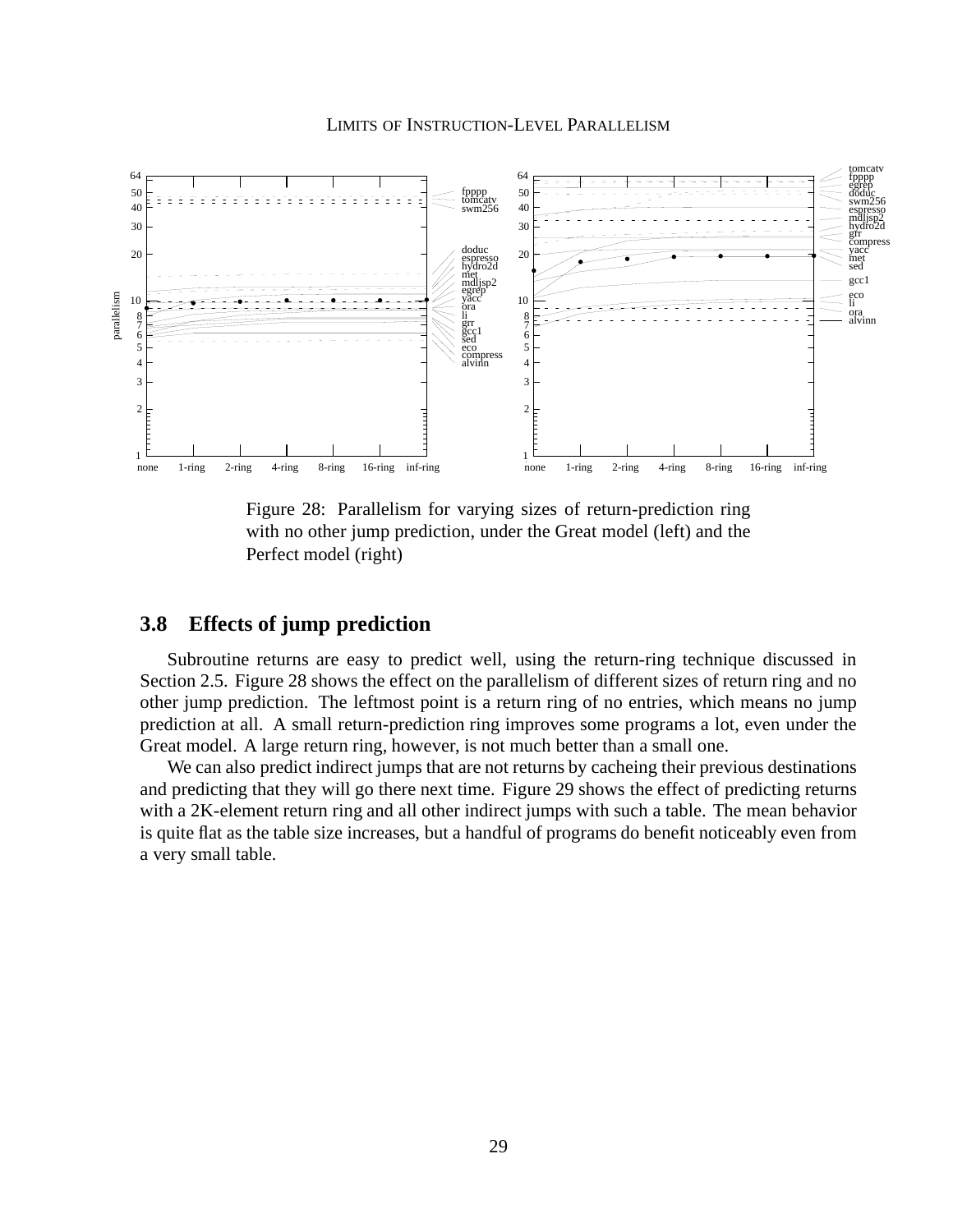

Figure 29: Parallelism for jump prediction by a huge return ring and a destination-cache table of various sizes, under the Great model (left) and the Perfect model (right)

# **3.9 Effects of a penalty for misprediction**

Even when branch and jump prediction have little effect on the parallelism, it may still be worthwhile to include them. In a pipelined machine, a branch or jump predicted incorrectly (or not at all) results in a bubble in the pipeline. This bubble is a series of one or more cycles in which no execution can occur, during which the correct instructions are fetched, decoded, and started down the execution pipeline. The size of the bubble is a function of the pipeline granularity, and applies whether the prediction is done by hardware or by software. This penalty can have a serious effect on performance. Figure 30 shows the degradation of parallelism under the Poor and Good models, assuming that each mispredicted branch or jump adds  $N$  cycles with no instructions in them. The Poor model deteriorates quickly because it has limited branch prediction and no jump prediction. The Good model is less affected because its prediction is better. Under the Poor model, the negative effect of misprediction can be greater than the positive effects of multipleissue, resulting in a parallelism under 1.0. Without the multiple issue, of course, the behavior would be even worse.

The most parallel numeric programs stay relatively horizontal over the entire range. As shown in Figure 31, this is because they make fewer branches and jumps, and those they make are comparatively predictable. Increasing the penalty degrades these programs less than the others because they make relatively few jumps; in tomcatv, fewer than one instruction in 30000 is an indirect jump. For most programs, however, a high misprediction penalty can result in "speedups" that are negligible, even when the non-bubble cycles are highly parallel.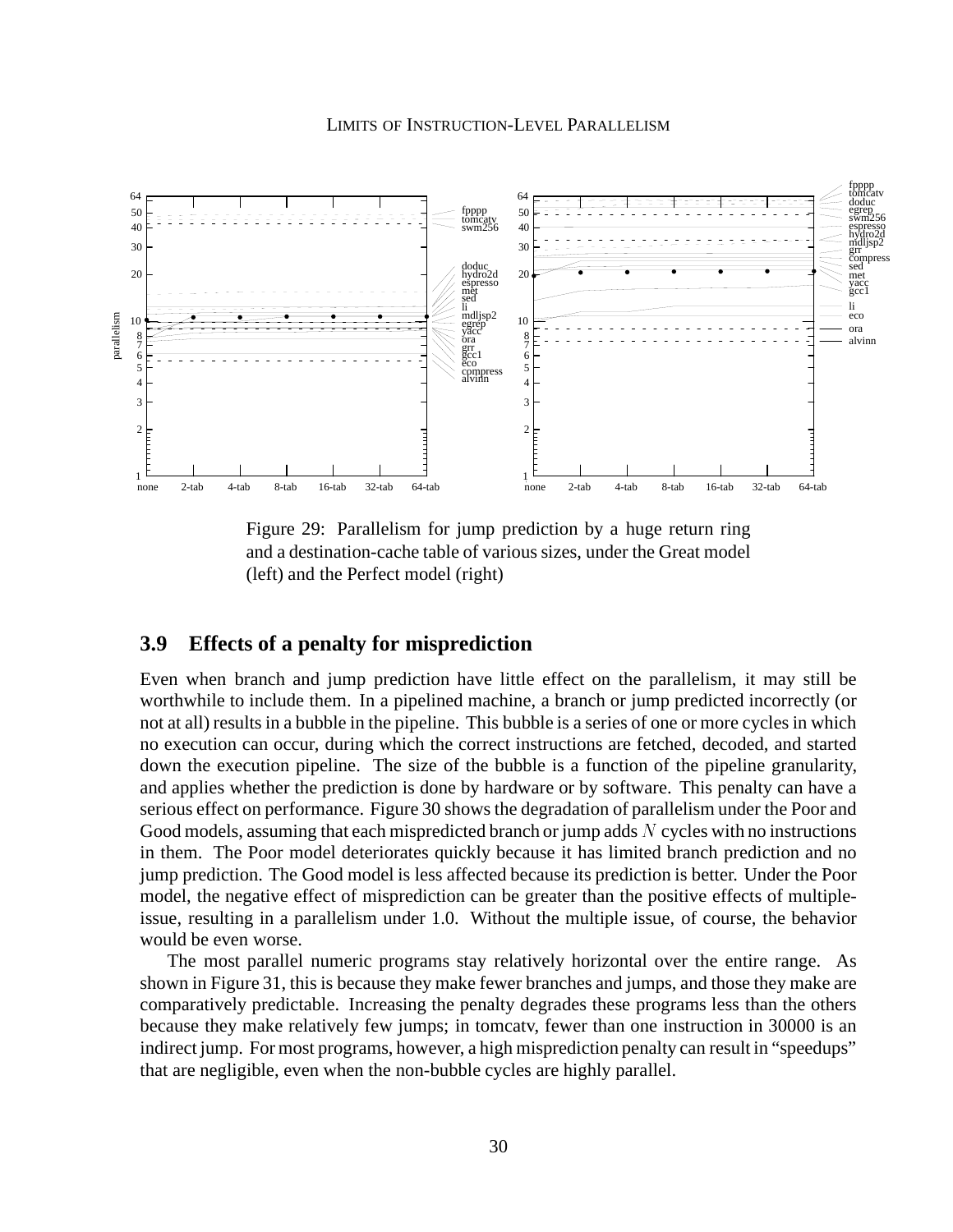

Figure 30: Parallelism as a function of misprediction penalty for the Poor model (left) and the Good model (right)

|                | branches | jumps   |
|----------------|----------|---------|
| egrep          | 19.3%    | 0.1%    |
| yacc           | 23.2%    | 0.5%    |
| sed            | 20.6%    | 1.3%    |
| eco            | 15.8%    | 2.2%    |
| grr            | 10.9%    | 1.5%    |
| <sub>met</sub> | 12.3%    | 2.1%    |
| alvinn         | 8.6%     | 0.2%    |
| compress       | 14.9%    | 0.3%    |
| doduc          | 6.3%     | 0.9%    |
| espresso       | 15.6%    | 0.5%    |
| fpppp          | 0.7%     | 0.1%    |
| $\gcd$         | 15.0%    | 1.6%    |
| hydro2d        | 9.8%     | 0.7%    |
| 1i             | 15.7%    | 3.7%    |
| mdljsp2        | 9.4%     | 0.03%   |
| ora            | 7.0%     | $0.7\%$ |
| swm256         | 2.2%     | $0.1\%$ |
| tomcatv        | 1.8%     | 0.003%  |

Figure 31: Dynamic ratios of conditional branches and indirect jumps to all instructions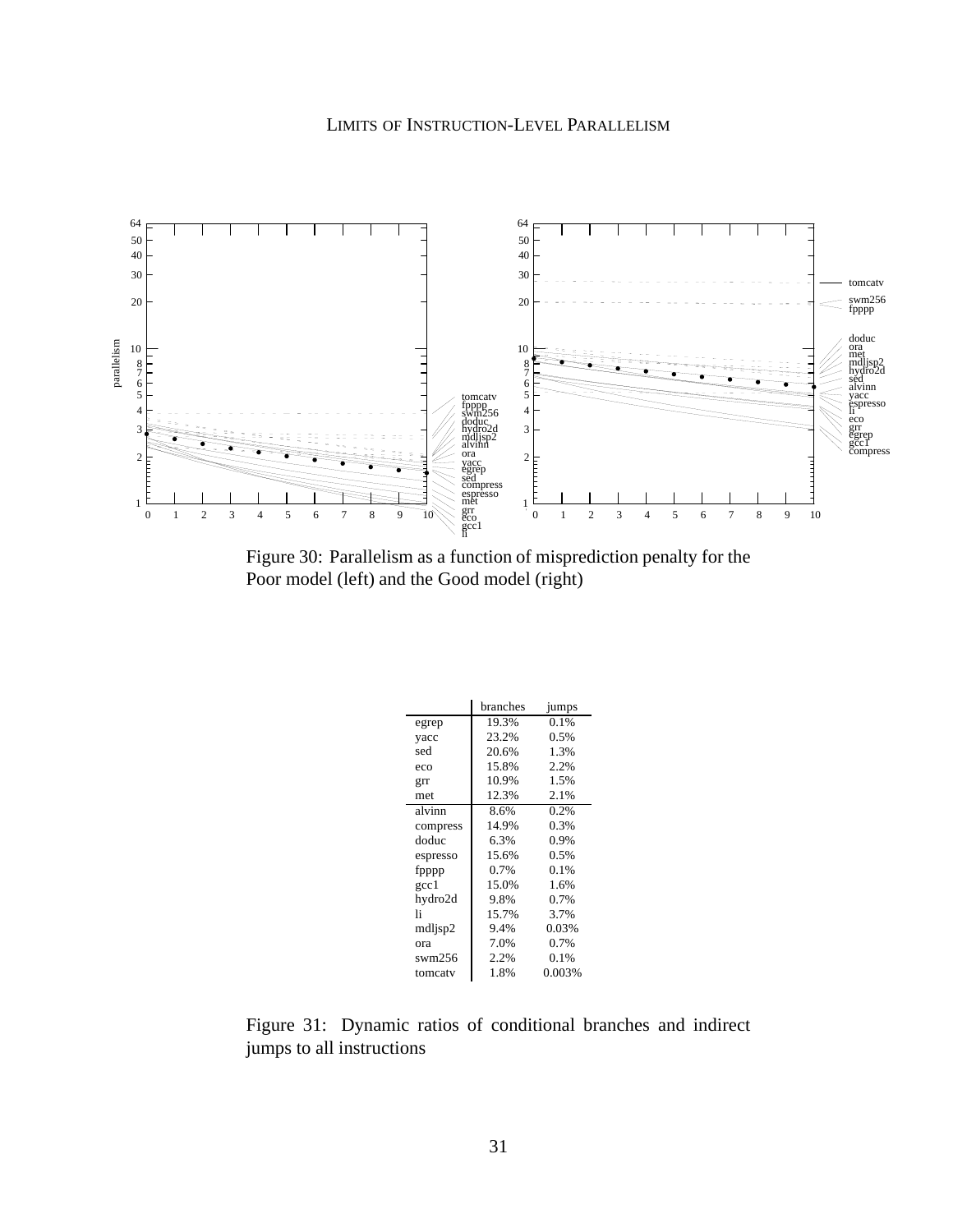

Figure 32: Parallelism for different levels of alias analysis, under the Good model (left) and the Superb model (right)

# **3.10 Effects of alias analysis**

Figure 32 shows that "alias analysis by inspection" is better than none, though it rarely increased parallelism by more than a quarter. "Alias analysis by compiler" was (by definition) identical to perfect alias analysis on programs that do not use the heap. On programs that do use the heap, it improved the parallelism by 75% or so (by 90% under the Superb model) over alias analysis by inspection. Perfect analysis improved these programs by another 15 to 20 percent over alias analysis by compiler, suggesting that there would be a payoff from further results on heap disambiguation.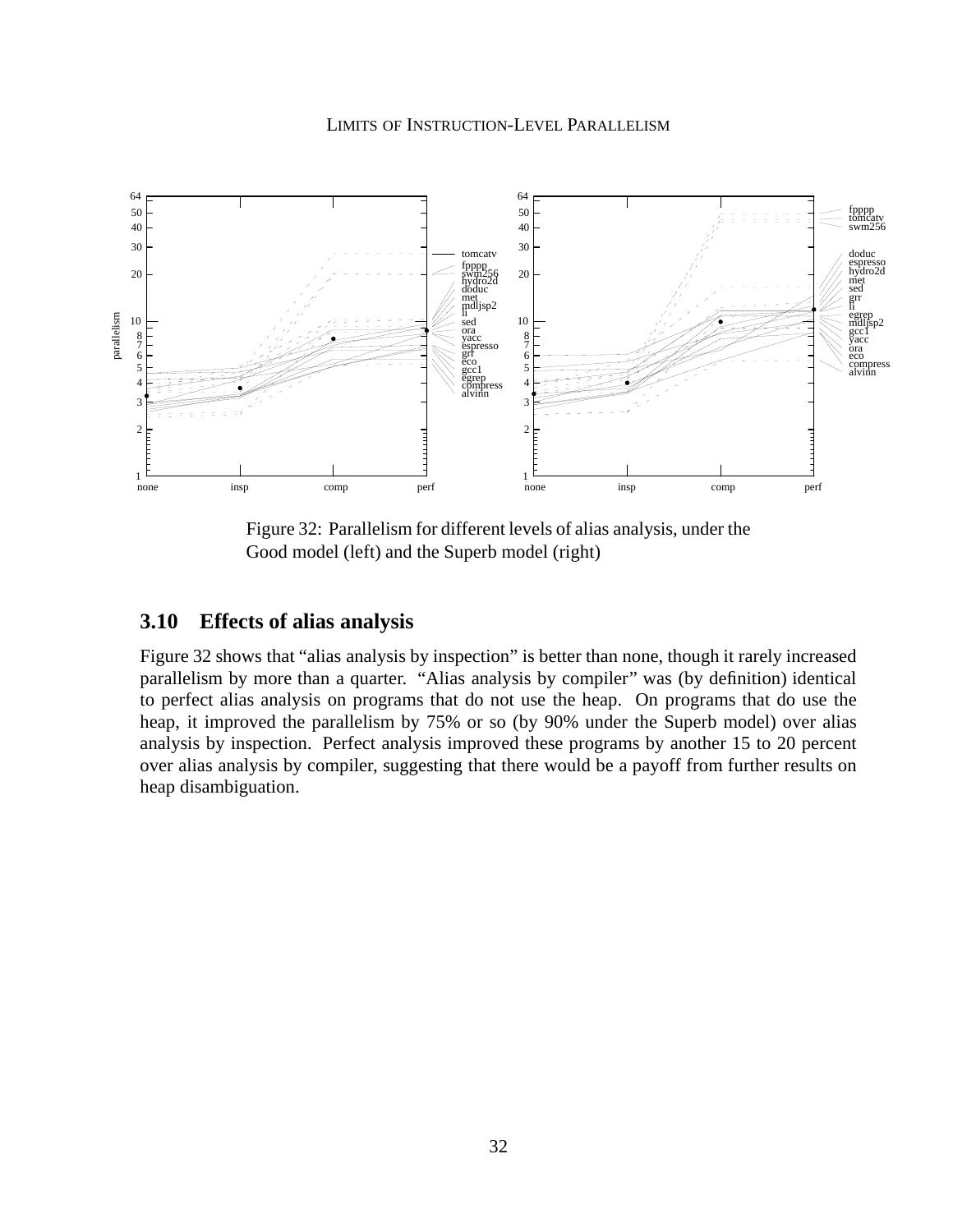

Figure 33: Parallelism for different numbers of dynamicallyrenamed registers, under the Good model (left) and the Superb model (right)

## **3.11 Effects of register renaming**

Figure 33 shows the effect of register renaming on parallelism. Dropping from infinitely many registers to 128 CPU and 128 FPU had little effect on the parallelism of the non-numerical programs, though some of the numerical programs suffered noticeably. Even 64 of each did not do too badly.

The situation with 32 of each, the actual number on the DECstation 5000 to which the code was targeted, is interesting. Adding renaming did not improve the parallelism much, and in fact degraded it in a few cases. With so few real registers, hardware dynamic renaming offers little over a reasonable static allocator.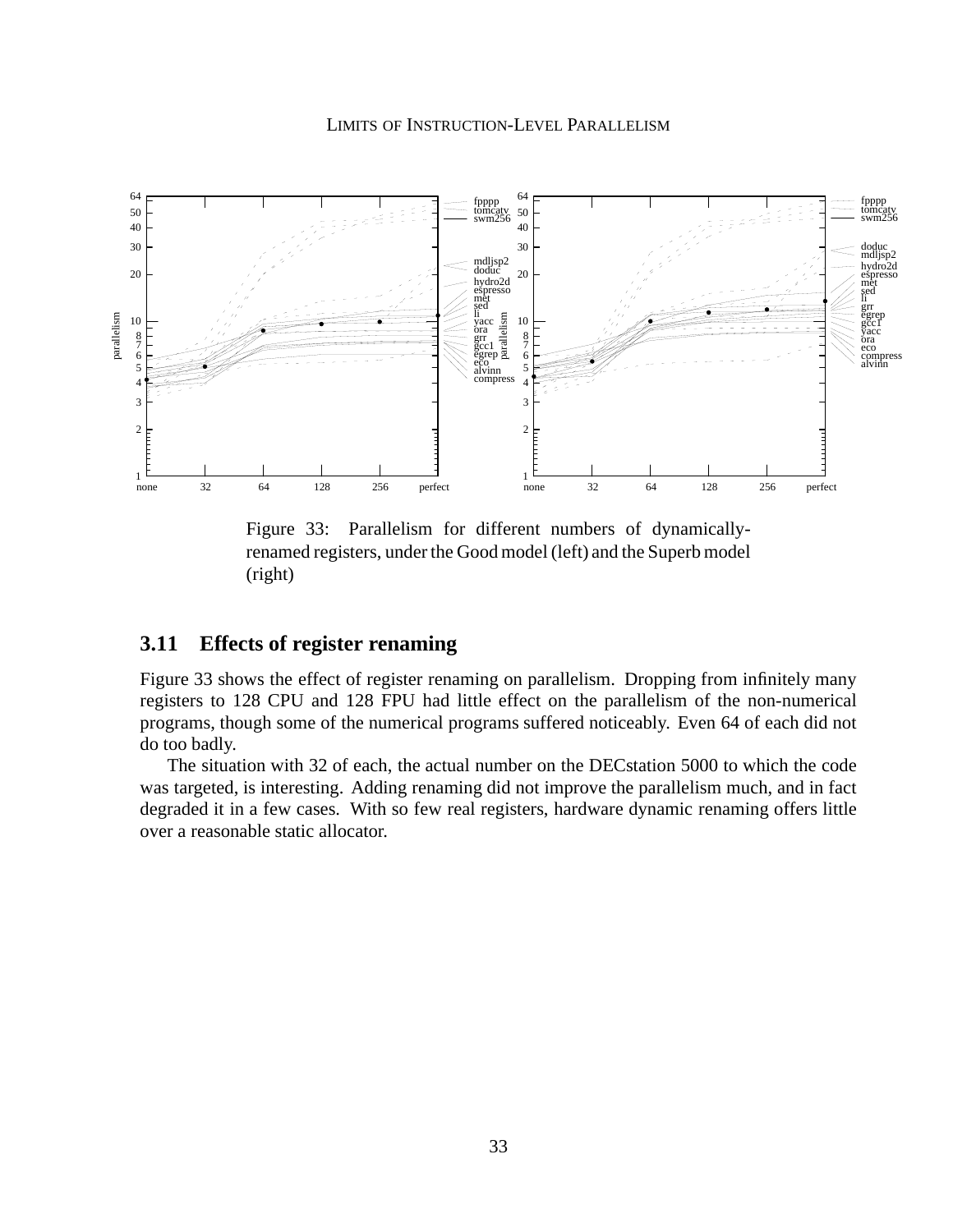

Figure 34: Parallelism under the seven standard models with latency model B (left) and latency model D (right)

## **3.12 Effects of latency**

Figure 34 shows the parallelism under our seven models for two of our latency models, B and D. As discussed in Section 2.7, increasing the latency of some operations could act either to increase parallelism or to decrease it. In fact there is surprisingly little difference between these graphs, or between either and Figure 12, which is the default (unit) latency model A. Figure 35 looks at this picture from another direction, considering the effect of changing the latency model but keeping the rest of the model constant. The bulk of the programs are insensitive to the latency model, but a few have either increased or decreased parallelism with greater latencies.

*Doduc* and *fpppp* are interesting. As latencies increase, the parallelism oscillates, first decreasing, then increasing, then decreasing again. This behavior probably reflects the limited nature of our assortment of latency models: they do not represent points on a single spectrum but a small sample of a vast multi-dimensional space, and the path they represent through that space jogs around a bit.

# **4 Conclusions**

Superscalar processing has been acclaimed as "vector processing for scalar programs," and there appears to be some truth in the claim. Using nontrivial but currently known techniques, we consistently got parallelism between 4 and 10 for most of the programs in our test suite. Vectorizable or nearly vectorizable programs went much higher.

Speculative execution driven by good branch prediction is critical to the exploitation of more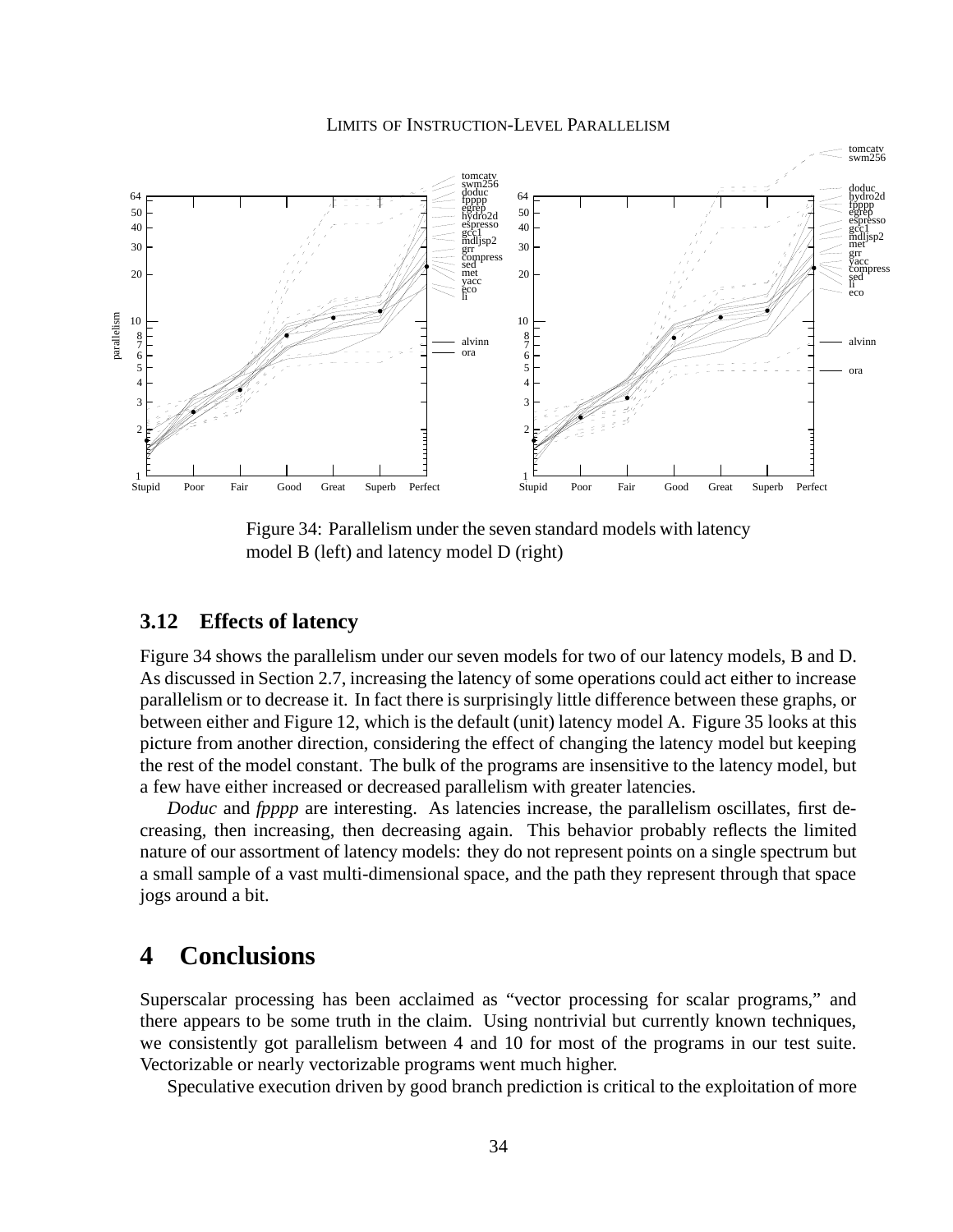

Figure 35: Parallelism under the Good model (left) and the Superb model (right), under the five different latency models

than modest amounts of instruction-level parallelism. If we start with the Perfect model and remove branch prediction, the median parallelism plummets from 30.6 to 2.2, while removing alias analysis, register renaming, or jump prediction results in more acceptable median parallelism of 3.4, 4.8, or 21.3, respectively. Fortunately, good branch prediction is not hard to do. The mean time between misses can be multiplied by 10 using only two-bit prediction with a modestly sized table, and software can do about as well using profiling. We can obtain another factor of 5 in the mean time between misses if we are willing to devote a large chip area to the predictor.

Complementing branch prediction with simultaneous speculative execution across different branching code paths is the icing on the cake, raising our observed parallelism of 4–10 up to 7–13. In fact, parallel exploration to a depth of 8 branches can remove the need for prediction altogether, though this is probably not an economical substitute in practice.

Though these numbers are grounds for optimism, we must remember that they are themselves the result of rather optimistic assumptions. We have assumed unlimited resources, including as many copies of each functional unit as we need and a perfect memory system with no cache misses. Duplicate functional units take up chip real estate that might be better spent on more on-chip cache, especially as processors get faster and the memory bottleneck gets worse. We have for the most part assumed that there is no penalty, in pipeline refill cycles or in softwarecontrolled undo and catch-up instructions, for a missed prediction. These wasted cycles lower the overall parallelism even if the unwasted cycles are as full as ever, reducing the advantage of an instruction-parallel architecture. We have assumed that all machines modeled have the same cycle time, even though adding superscalar capability will surely not decrease the cycle time and may in fact increase it. And we have assumed that all machines are built with comparable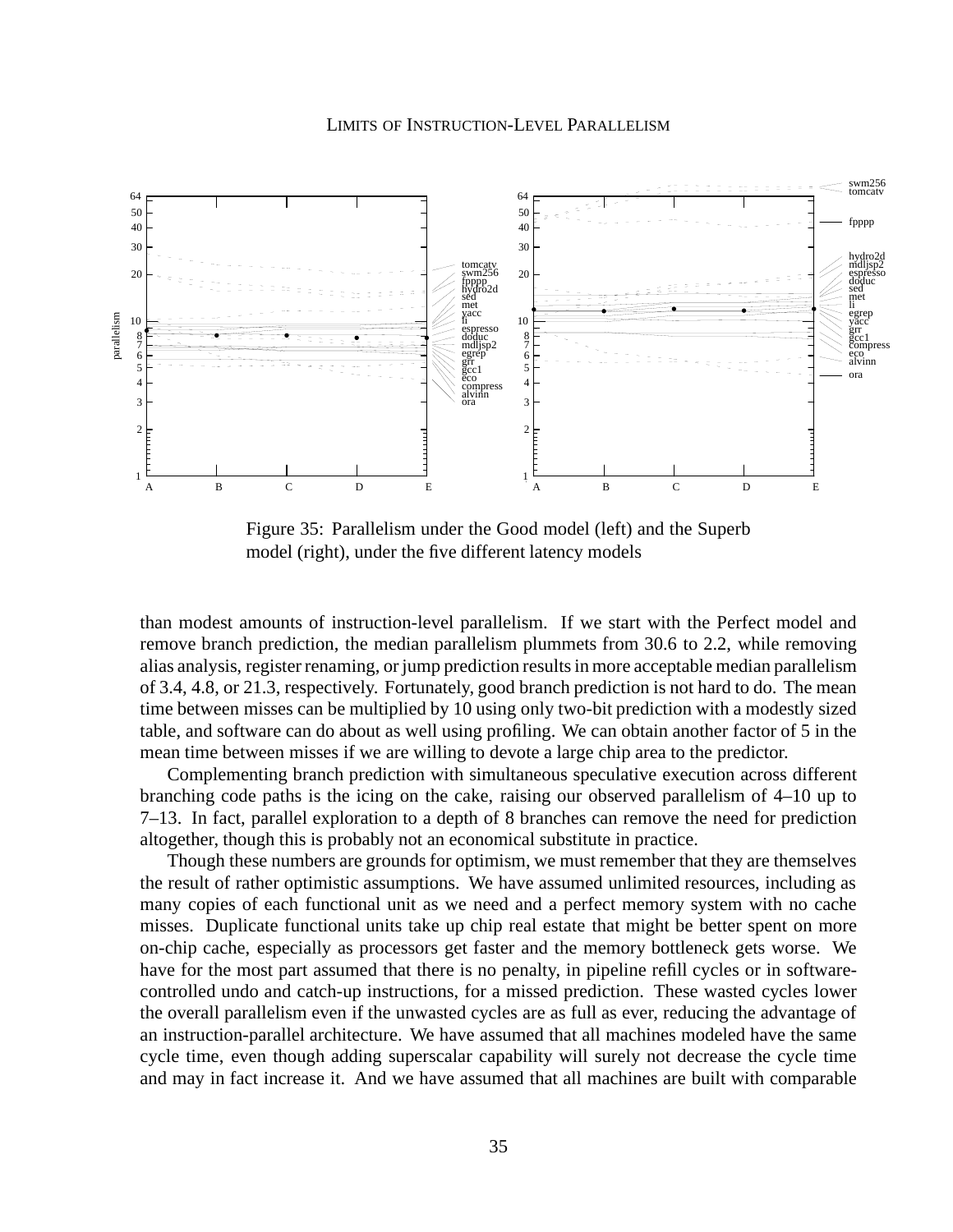technology, even though a simpler machine may have a shorter time-to-market and hence the advantage of newer, faster technology. Any one of these considerations could reduce the expected payoff of an instruction-parallel machine by a third; together they could eliminate it completely.

# **Appendix 1. Implementation details**

The parallelism simulator used for this paper is conceptually simple. A sequence of *pending cycles* contains sets of instructions that can be issued together. We obtain a trace of the instructions executed by the benchmark, and we place each successive instruction into the earliest cycle that is consistent with the model we are using. When the first cycle is full, or when the total number of pending instructions exceeds the window size, the first cycle is retired. When a new instruction cannot be placed even in the latest pending cycle, we must create a new (later) cycle.

A simple algorithm for this would be to take each new instruction and consider it against each instruction already in each pending cycle, starting with the latest cycle and moving backward in time. When we find a dependency between them, we place the instruction in the cycle after that. If the proper cycle is already full, we place the instruction in the first non-full cycle after that.

Since we are typically considering models with windows of thousands of instructions, doing this linear search for every instruction in the trace could be quite expensive. The solution is to maintain a sort of reverse index. We number each new cycle consecutively and maintain a data structure for all the individual dependencies an instruction might have with a previouslyscheduled instruction. This data structure tells us the cycle number of the last instruction that can cause each kind of dependency. To schedule an instruction, we consider each dependency it might have, and we look up the cycle number of the barrier imposed by that dependency. The latest of all such barriers tells us where to put the instruction. Then we update the data structure as needed, to reflect the effects this instruction might have on later ones.

Some simple examples should make the idea clear. An assignment to a register cannot be exchanged with a later use of that register, so we maintain a timestamp for each register. An instruction that assigns to a register updates that register's timestamp; an instruction that uses a register knows that no instruction scheduled later than the timestamp can conflict because of that register. Similarly, if our model specifies no alias analysis, then we maintain one timestamp for all of memory, updated by any store instruction; any new load or store must be scheduled after that timestamp. On the other hand, if our model specifies perfect alias analysis, two instructions conflict only if they refer to the same location in memory, so we maintain a separate timestamp for each word in memory. Other examples are more complicated.

Each of the descriptions that follow has three parts: the data structure used, the code to be performed to schedule the instruction, and the code to be performed to update the data structure.

Three final points are worth making before we plunge into the details.

First, the parallelism simulator is *not* responsible for actually orchestrating an execution. It is simply consuming a trace and can therefore make use of information available much later than a real system could. For example, it can do perfect alias analysis simply by determining which memory location is accessed, and scheduling the instruction into a pending cycle as if we had known that all along.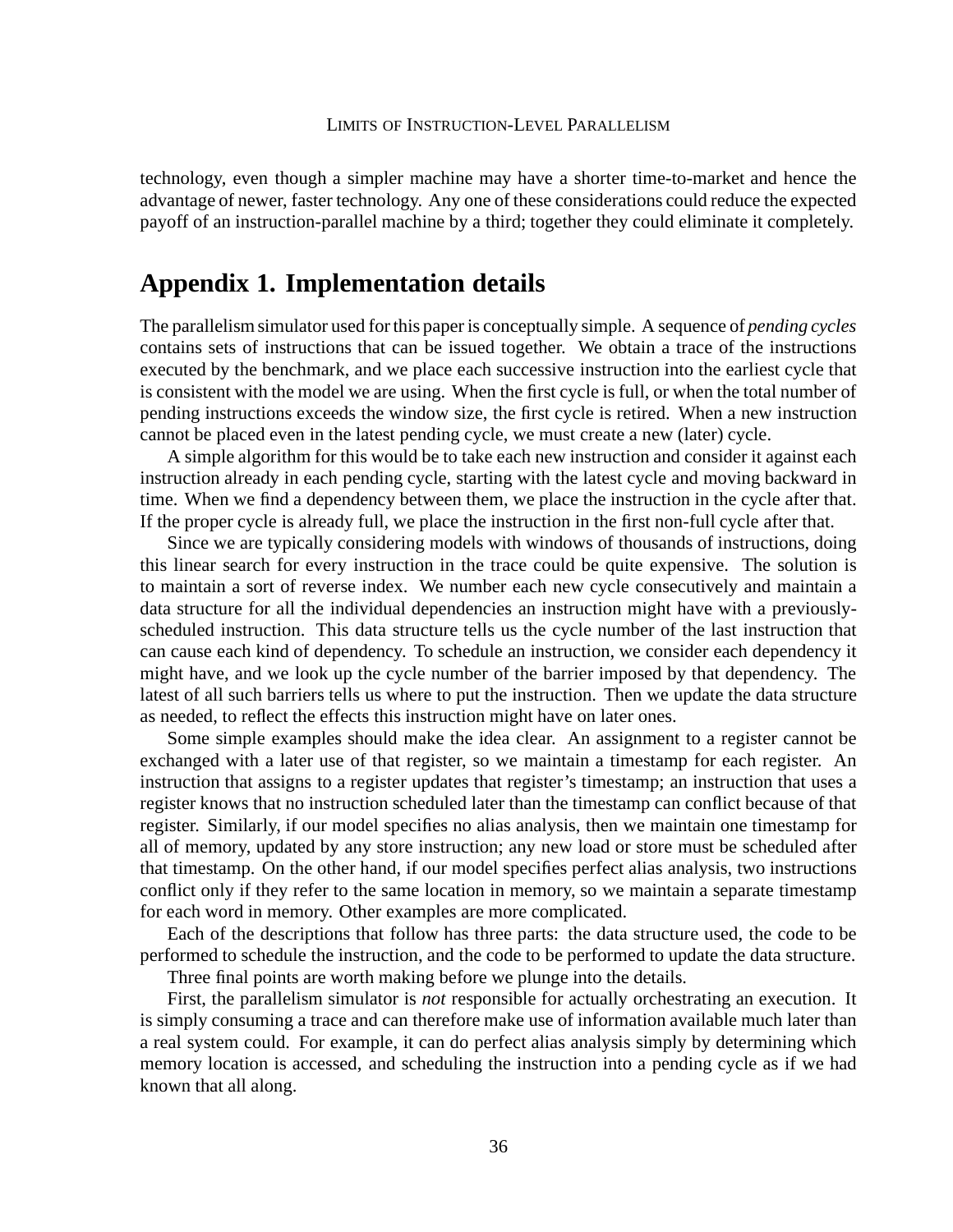| a mod b               | The number in the range $[0b-1]$ obtained<br>by subtracting a multiple of b from a                                                                                                          |
|-----------------------|---------------------------------------------------------------------------------------------------------------------------------------------------------------------------------------------|
| a INDEX b             | $(a \gg 2) \mod b$<br>i.e. the byte address a used as an index to a table of size b.                                                                                                        |
| UPDOWN a PER b        | if (b and $a<3$ ) then $a := a + 1$<br>elseif (not b and a>0) then $a := a - 1$                                                                                                             |
| UPDOWN a PER b1, b2   | if (b1 and not b2 and $a<3$ ) then $a := a + 1$<br>elseif (not b1 and b2 and a>0) then a := $a - 1$                                                                                         |
| SHIFTIN a BIT b MOD n | $s := ((s < 1) + (if b then 1 else 0)) \mod n$                                                                                                                                              |
| AFTER t               | Schedule this instruction after cycle t.<br>Applying all such constraints tells us the earliest possible time.                                                                              |
| BUMP a TO b           | if $(a< b)$ then $a := b$ .<br>This is used to maintain a timestamp as the latest occurrence<br>of some event; a is the latest so far, and b is a new occurrence,<br>possibly later than a. |

Figure 36: Abbreviations used in implementation descriptions

Second, the algorithm used by the simulator is temporally backwards. A real multiple-issue machine would be in a particular cycle looking ahead at possible future instructions to decide what to execute now. The simulator, on the other hand, keeps a collection of cycles and pushes each instruction (in the order from the single-issue trace) as far back in time as it legally can. This backwardness can make the implementation of some configurations unintuitive, particularly those with fanout or with imperfect alias analysis.

Third, the R3000 architecture requires no-op instructions to be inserted wherever a load delay or branch delay cannot be filled with something more useful. This often means that 10% of the instructions executed are no-ops. These no-ops would artificially inflate the program parallelism found, so we do not schedule no-ops in the pending cycles, and we do not count them as instructions executed.

We now consider the various options in turn. In describing the implementations of the different options, the abbreviations given in Figure 36 will be helpful.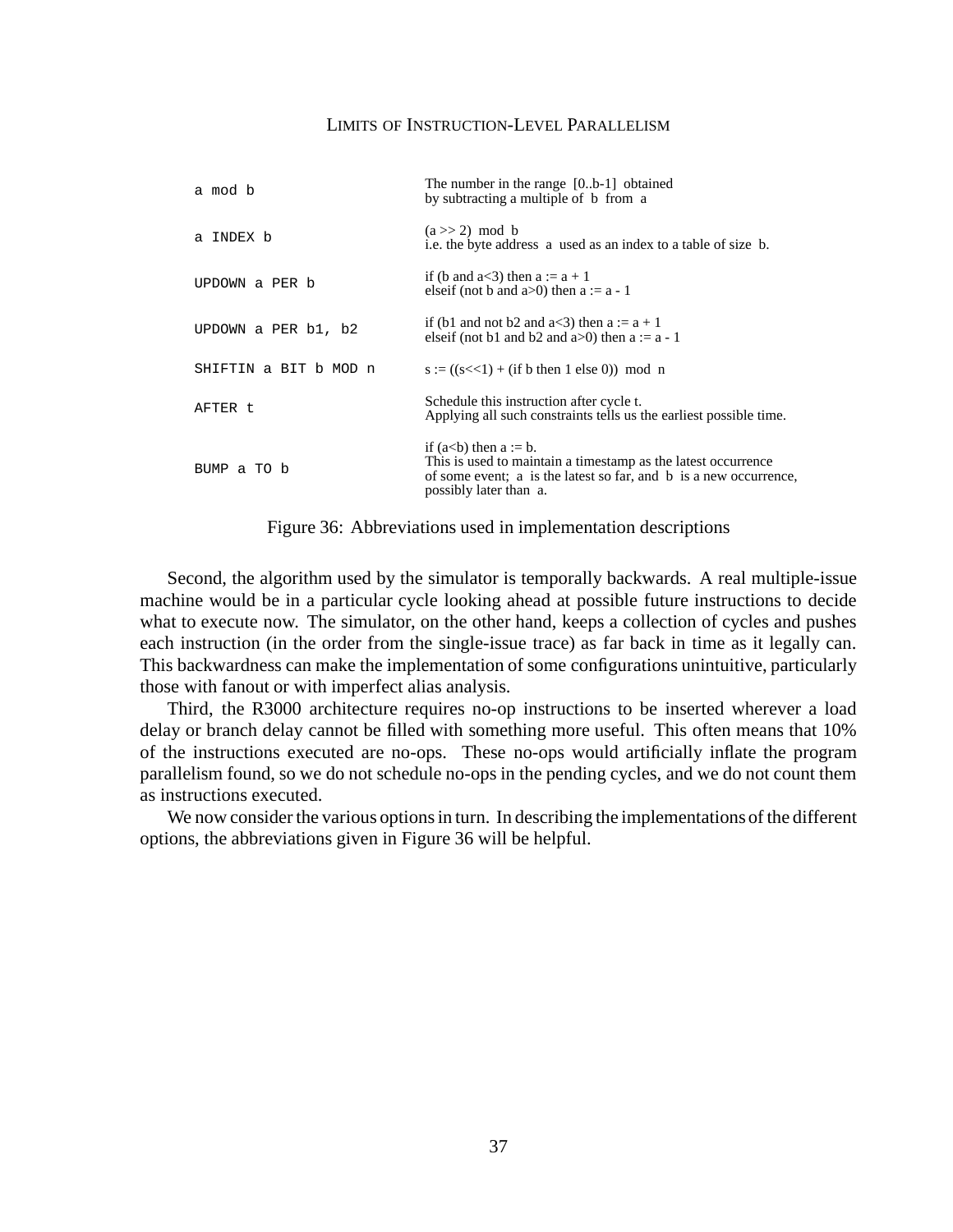#### Data structure:

```
jumpbarrier cycle of last jump machine mispredicted<br>
ring[0..nring-1] return ring
Jumpbarrier<br>ring[0..nring-1]
iring wraparound index to ring
jpredict[0..njpredict-1] last-destination table
jprofile[a] most frequent destination of jump at address a
```
#### To schedule:

```
AFTER jumpbarrier
```
To bookkeep, after scheduling the instruction in cycle t:

```
if instruction is call then
   if CALLRING then
       iring := (iring + 1) mod nring
       ring[iring] := returnAddress
   end
end
if instruction is indirect jump then
   addr := "address of jump"
   destination := "address jumped to, according to trace"
   if PERFECT then
       isbadjump := false
   else if instruction is return and CALLRING then
       if ring[iring] = destination then
           iring := (iring - 1) mod nring
        else
            isbadjump := true
        end
   else if JTABLE then
        i := addr INDEX njpredict
        isbadjump := (jpredict[i] != destination)
       jpredict[i] := destination
   else if JPROFILE then
       isbadjump := (jprofile[addr] != destination)
    else
       isbadjump := true
   end
end
if isbadjump then
   BUMP jumpbarrier TO t
end
```
Figure 37: Jump prediction

## **Jump prediction**

The simulator has two ways of predicting indirect jumps in hardware. One is the return ring, and the other is the last-destination table. It also supports software jump prediction from a profile. In any case, a successfully predicted jump is the same as a direct jump: instructions from after the jump in the trace can move freely as if the jump had been absent. A mispredicted jump may move before earlier instructions, but all later instructions must be scheduled after the mispredicted jump. Since the trace tells us where each indirect jump went, the simulator simply does the prediction by whatever algorithm the model specifies and then checks to see if it was right.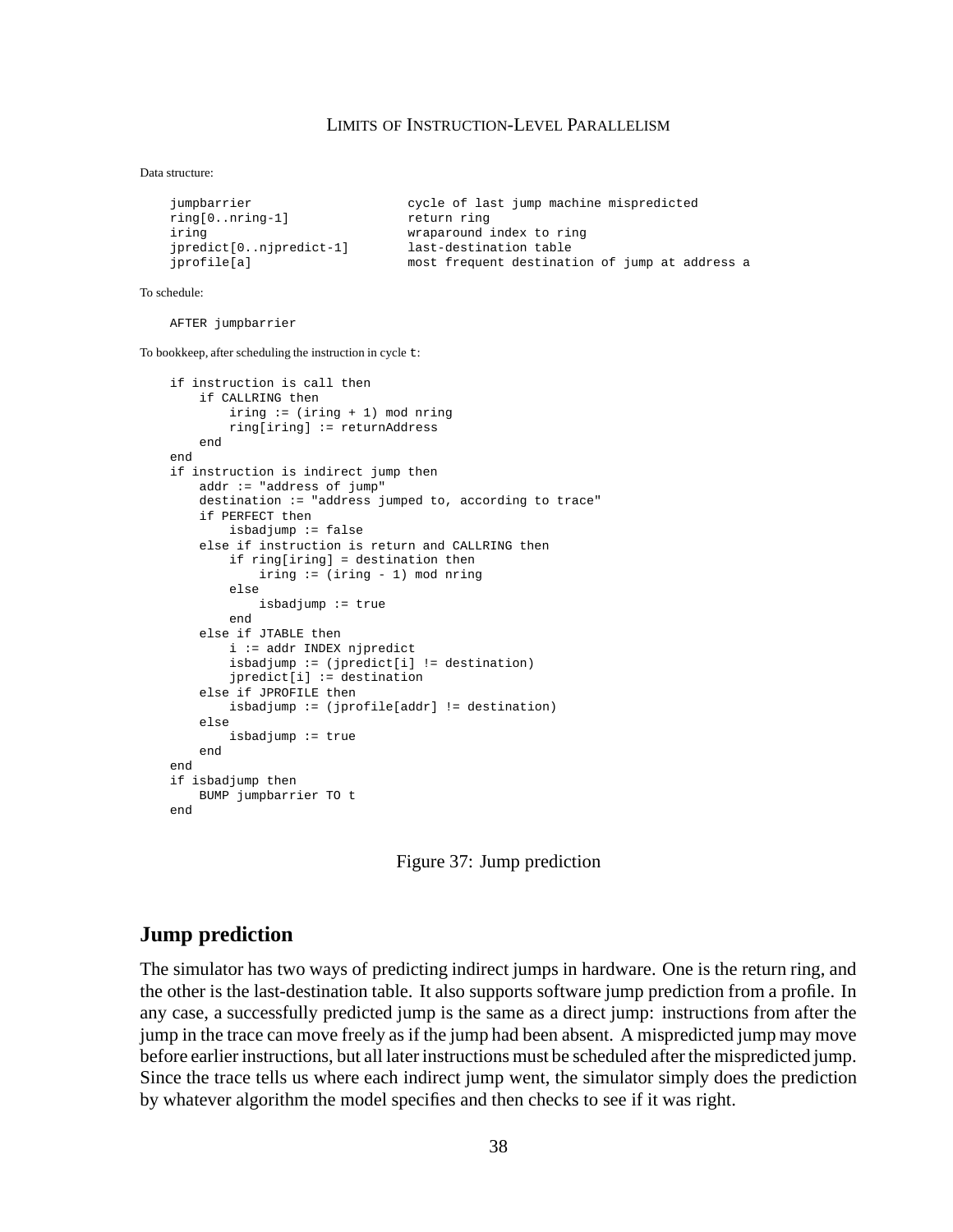A mispredicted jump affects all subsequent instructions, so it suffices to use a single timestamp jumpbarrier.

The last-destination table is a table jpredict[0..njpredict-1] containing code addresses, where the model specifies the table size. If the next instruction in the trace is an indirect jump, we look up the table entry whose index is the word address of the jump, modulo njpredict. We predict that the jump will be to the code address in that table entry. After the jump, we replace the table entry by the actual destination.

The return ring is a circular table  $\text{ring}[0..nnring-1]$  containing code addresses, where the model specifies the ring size. We index the ring with a wraparound counter iring in the range [0..nring-1]: incrementing nring-1 gives zero, and decrementing 0 gives nring-1. If the next instruction in the trace is a return, we predict that its destination is  $\text{ring}$  [iring] and then we decrement iring. If the next instruction in the trace is a call, we increment iring and store the return address for the call into ring[iring].

Our instruction set does not have an explicit return instruction. An indirect jump via  $r31$  is certainly a return (at least with the compilers and libraries we used), but a return via some other register is allowed. We identify a return via some register other than r 31 by the fact that the return ring correctly predicts it. (This is not realistic, of course, but use of the return ring assumes that returns can be identified, either through compiler analysis or through use of a specific return instruction; we don't want the model to be handicapped by a detail of the R3000.)

A jump profile is a table obtained from an identical previous run, with an entry for each indirect jump in the program, telling which address was the most frequent destination of that jump. We predict a jump by looking up its entry in this table, and we are successful if the actual destination is the same.

This leaves the two trivial cases of perfect jump prediction and no jump prediction. In either case we ignore what the trace says and simply assume success or failure.

## **Branch prediction and fanout**

Branch prediction is analogous to jump prediction. A correctly predicted conditional branch is just like an unconditional branch: instructions from after the branch can move freely before the branch. As with jumps, no later instruction may be moved before an incorrectly predicted branch. The possibility of fanout, however, affects what we consider an incorrectly predicted branch.

The simple counter-based predictor uses a table  $\texttt{ctrlab}[0 \dots \texttt{nextab} - 1]$  containing twobit counter in the range [0..3], where the model specifies the table size. These two-bit counters are saturating: incrementing 3 gives 3 and decrementing 0 gives 0. If the next instruction in the trace is a conditional branch, we look up the counter whose index is the word address of the branch, modulo nctrtab. If the counter is at least 2, we predict that the branch will be taken, otherwise that it will not. After the branch, we increment the counter if the branch really was taken and decrement it if it was not, subject to saturation in either case. The other two hardware predictors are combined techniques, but they work similarly.

A branch profile is a table obtained from an identical previous run, with an entry for each conditional branch in the program, telling the fraction of the times the branch was executed in which it was taken. If this fraction is more than half, we predict that the branch is taken; otherwise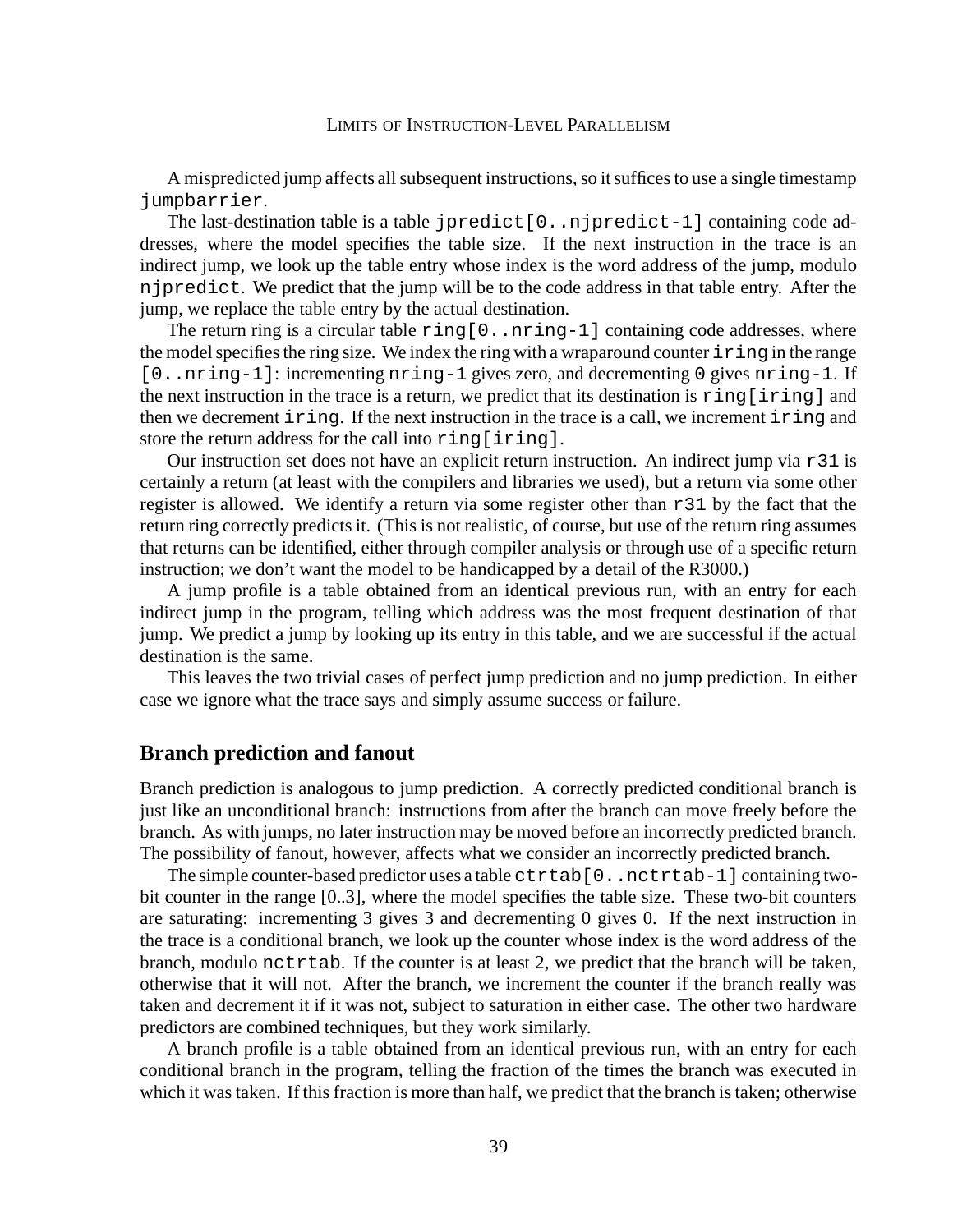#### Data structure:

```
branchbarrier cycle of last branch machine mispredicted
ctrtab[0..nctrtab-1] 2-bit counters for counter predictor
gbltab[0..ngbltab-1] 2-bit counters for gshare predictor loctab[0..nloctab-1] 2-bit counters for local predictor
                           2-bit counters for local predictor
select[0..nselect-1] 2-bit counters for choosing in combined predictor
globalhist (log2 ngbltab)-bit history shift register
localhist[0..nlocalhist-1] (log2 nloctab)-bit history shift registers
bprofile[a] frequency that branch at address a is taken
bqueue[f+1] queue of cycles of f+1 previous branches
```
To schedule:

AFTER branchbarrier

To bookkeep, after scheduling the instruction in cycle t:

```
if instruction is conditional branch then
   addr := "address of branch"
   branchto := "address branch would go to if taken"
   taken := "trace says branch is taken"
   if not BPREDICT then
       isbadbranch := true
   else if BTAKEN then
       isbadbranch := not taken;
   else if BSIGN then
        isbadbranch := (taken = (branchto > addr))
   else if BTABLE then
       if BTECHNIQUE = counters then
           i := addr INDEX nctrtab
           pred = (ctrlab[i] >= 1)isbadbranch := (pred != taken)
           UPDOWN ctrtab[i] PER taken
        elsif BTECHNIQUE = counters/gshare then
           i := addr INDEX nctrtab
           pred1 := (ctrlab[i] >= 2)UPDOWN brctrˆ[i] PER taken
           i := globalhist xor (addr INDEX gtablesize)
           pred2 := (gbltab[i] >= 2)UPDOWN gbltab[i] PER taken
           SHIFTIN globalhist BIT taken MOD ngbltab
           i := addr INDEX nselect
           pred := (if select[i] >= 2 then pred1 else pred2)
           isbadbranch := (pred != taken)
           UPDOWN select[i] PER (taken=pred1), (taken=pred2)
        elsif BTECHNIQUE = local/gshare then
           histi := addr INDEX nlocalhist
           i := localhist[histi]
           pred1 := (loctab[i] >= 2)UPDOWN loctab[i] PER taken
           SHIFTIN localhist[histi] BIT taken MOD nloctab
           i := globalhist xor (addr INDEX gtablesize)
           pred2 := (qbltab[i] >= 2)UPDOWN gbltab[i] PER taken
           SHIFTIN globalhist BIT taken MOD ngbltab
            i := addr INDEX nselect
           pred := (if select[i] >= 2 then pred1 else pred2)
            isbadbranch := (pred != taken)
           UPDOWN select[i] PER (taken=pred1), (taken=pred2)
```
Figure 38: Branch prediction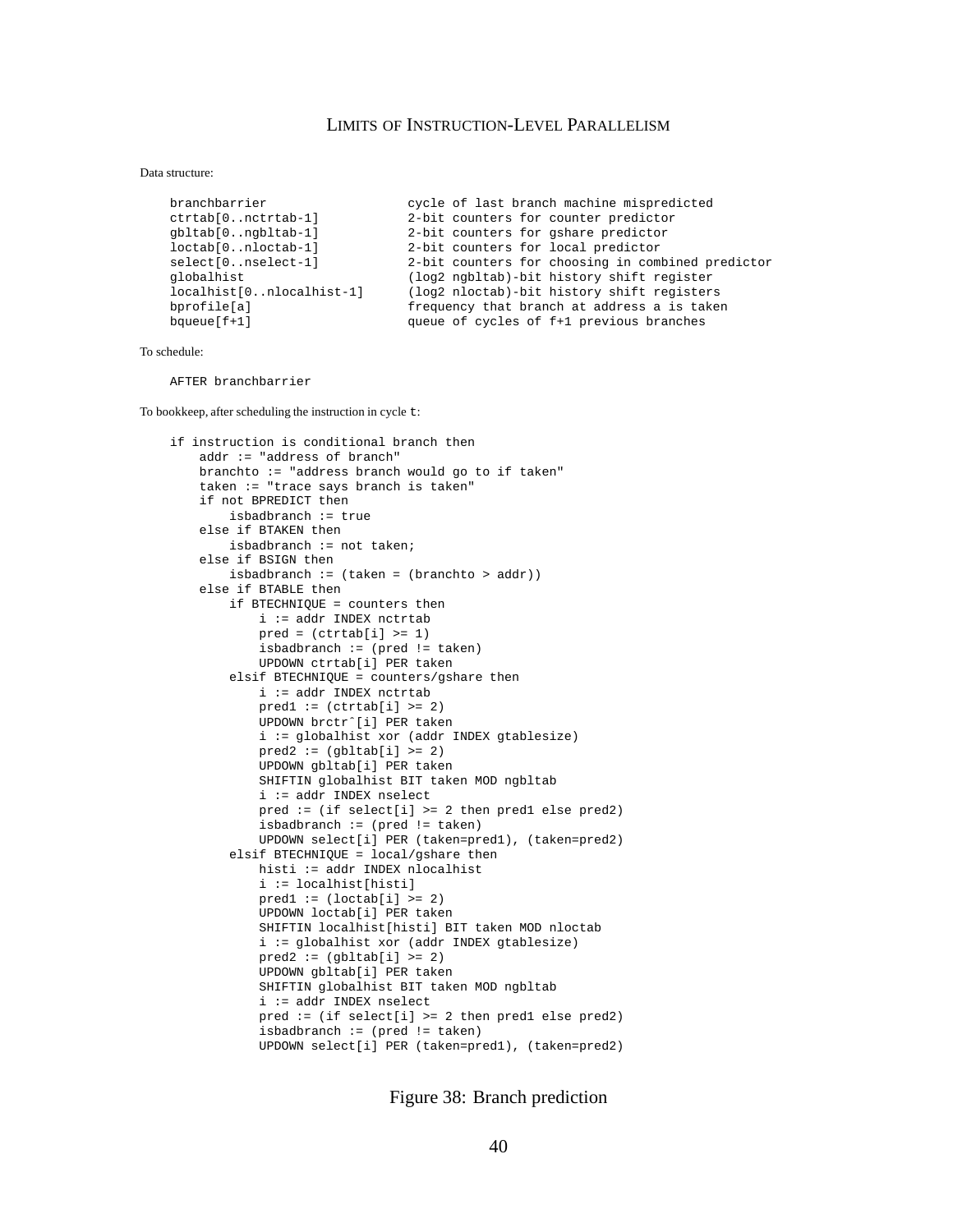```
else if BPROFILE then
        isbadbranch := (taken = (bprofile[addr] < 0.5))else
        isbadbranch := false
    end
    if BPROFILE and PROFILEINTEGRATION then
        if bprofile[addr]<threshold and 1.0-bprofile[addr]<threshold then
            remove head of bqueue, append t to bqueue
            if isbadbranch then
               BUMP branchbarrier TO head of bqueue
            end
        elsif isbadbranch then
            fill all elements of bqueue with t
            BUMP branchbarrier TO t
        end
    else
       remove head of bqueue, append t to bqueue
        if isbadbranch then
            BUMP branchbarrier TO head of bqueue
        end
    end
end
```
Figure 38 continued

we predict that it is not taken.

If the model specifies "signed branch prediction" we see if the address of the branch is less than the address of the (possible) destination. If so, this is a forward branch and we predict that it will not be taken; otherwise it is a backward branch and we predict that it will be taken.

If the model specifies "taken branch prediction" we always predict that the branch will be taken. If it is, we are successful.

Perfect branch prediction and no branch prediction are trivial: we simply assume that we are always successful or always unsuccessful.

If the model does not include fanout, we deal with success or failure just as we did with jumps. A successfully predicted branch allows instructions to be moved back in time unhindered; a mispredicted branch acts as a barrier preventing later instructions from being moved before it.

If the model includes fanout of degree f, the situation is a little more complicated. We assume that in each cycle the hypothetical multiple-issue machine looks ahead on both possible paths past the first f conditional branches it encounters, and after that point looks on only one path using whatever form of branch prediction is specified. Thus a given branch may sometimes be a fanout branch and sometimes be a predicted branch, depending on how far ahead the machine is looking when it encounters the branch. From the simulator's temporally backward point of view, this means we must tentatively predict every branch. We can move an instruction backward over any number of successfully predicted branches, followed by f more branches whether predicted successfully or not. In other words, an unsuccessfully predicted branch means the barrier is situated at the cycle of the branch  $\pm$  branches before this one. (Notice that if  $\pm$ =0, that branch is this branch, and we reduce to the previous case.)

To do this, we maintain a queue bqueue  $[0, f]$  containing the timestamps of the previous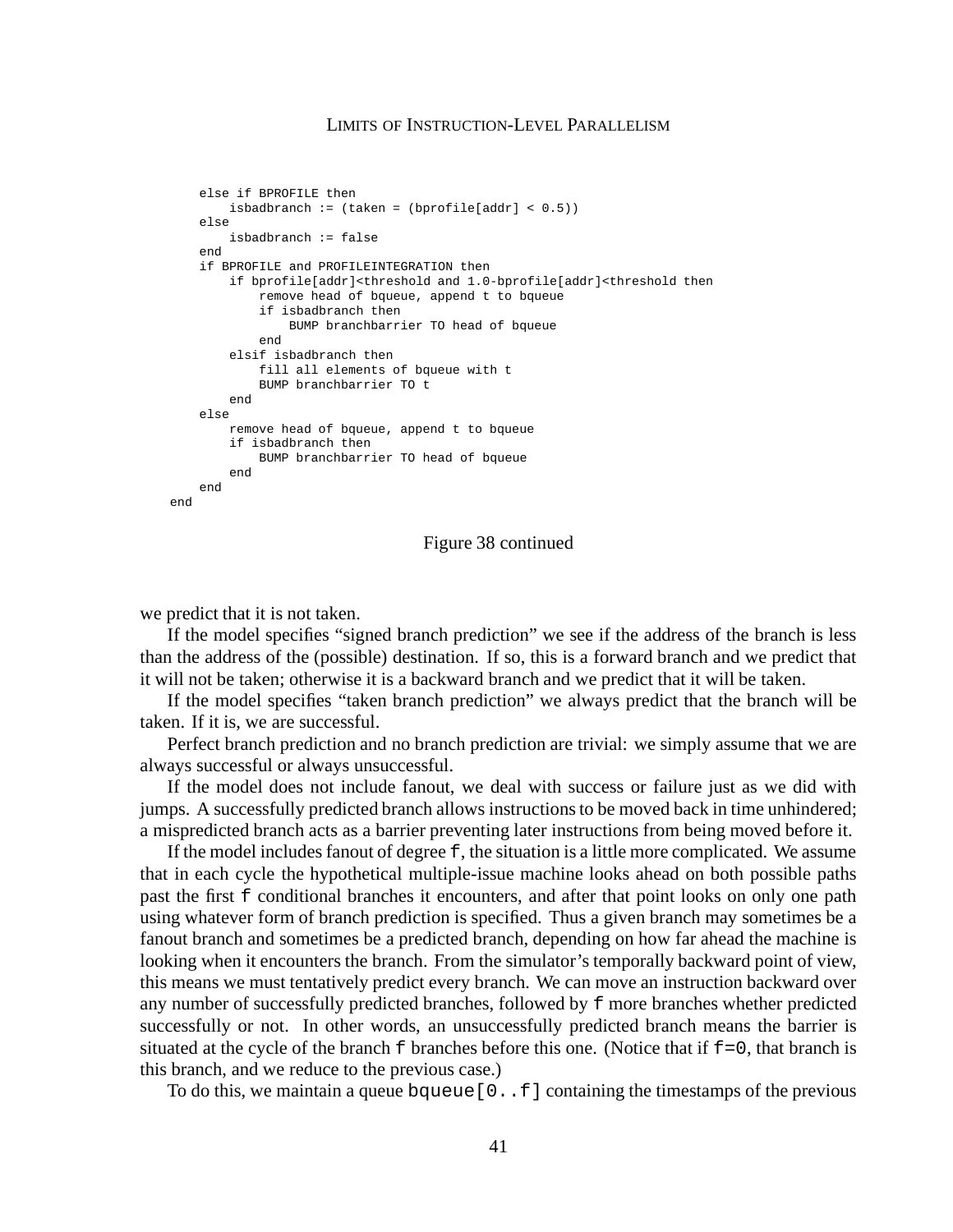$f+1$  branches. If the next instruction in the trace is a branch, we remove the first element of bqueue and append the timestamp of the new branch. If the branch prediction is successful, we do nothing else. If it is unsuccessful, we impose the barrier at the cycle whose timestamp is in the first element of bqueue.

Profile-guided integration of prediction and fanout works a little differently. If the next instruction is a conditional branch, we look it up in the profile to find out its probability of being taken. If its probability of being taken (or not taken) is greater than the model's threshold, we call it a "predictable" branch and predict that it will be taken (or not taken). Otherwise we call it an "unpredictable" branch and use one level of fanout. (Note that this terminology is independent of whether it is actually predicted correctly in a given instance.) From the simulator's point of view, this means we can move backward past any number of predictable branches that are successfully predicted, interspersed with f unpredictable branches. Fanout does us no good, however, on a branch that we try unsuccessfully to predict.

Thus we again maintain the queue  $b$ queue  $[0..f]$ , but this time we advance it only on unpredictable branches. As before, we tentatively predict every branch. If we mispredict an unpredictable branch, we impose the barrier f unpredictable branches back, which the head of bqueue tells us. If we mispredict a predictable branch, we must impose the barrier after the current branch, because the profile would never have let us try fanout on that branch.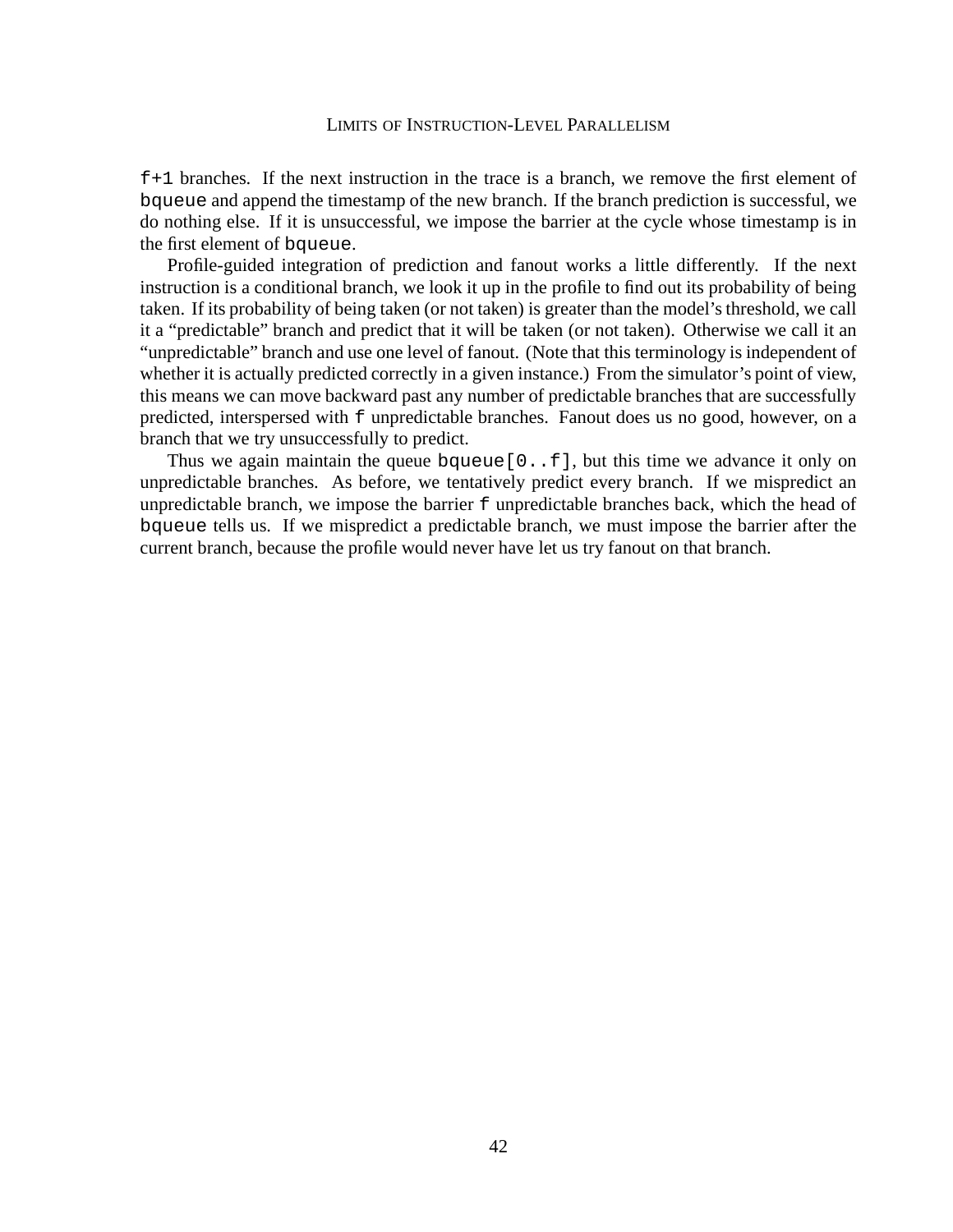## **Register renaming**

The idea behind register renaming is to reduce or eliminate the false dependencies that arise from re-using registers. Instructions appear to use the small set of registers implied by the size of the register specifier, but these registers are really only register names, acting as placeholders for a (probably) larger set of actual registers. This allows two instructions with an anti-dependency to be executed in either order, if the actual registers used are different.

When an instruction assigns to a register name, we allocate an actual register to hold the value.6 This actual register is then associated with the register name until some later instruction assigns a new value to that register name. At this point we know that the actual register has in fact been dead since its last use, and we can return it to the pool of available registers. We keep track of the cycle in which an available register was last used so that we can allocate the least-recently used of the available registers when we need a new one; this lets the instructions that use it be pushed as far back in time as possible.

If the next instruction uses registers, we look the names up in the areg mapping to find out which actual registers are used. If the instruction sets a register, use whenavail to allocate the available actual register  $r$  that became available in the earliest cycle. Update the  $\alpha r \in \alpha$  mapping to reflect this allocation. This means that the register  $rr$  that was previously mapped to this register name became free after its last use, so we record the time it actually became available; i.e. the time it was last referenced, namely whensetorused[rr]. Conversely, we want to mark the allocated register r as unavailable, so we change whenavail  $[r]$  to an infinitely late value.

If the instruction uses some actual register r, then it must be issued in or after when ready  $[r]$ . If the instruction sets some actual register  $r$ , then it must be issued in or after whensetorused [r] and also in or after when  $\text{ready}[r]$ , unless the model specifies perfect register renaming.

Once we have considered all the timing constraints on the instruction and have determined that it must be issued in some cycle t, we update the dependency barriers. If the instruction sets an actual register  $r$ , we record in whenready [ $r$ ] the time when the result will actually be accessible — usually the next instruction, but later if the instruction has a non-unit latency.<sup>7</sup> We also update whensetorused  $[r]$ ; for this we don't care about the latency, because the setting time will be relevant only if this register immediately becomes available because the value assigned is never used. If the instruction uses an actual register  $r$ , we update whensetorused[r].

As stated so far, this algorithm is still fairly expensive, because the allocation of a new actual register requires a search of the whenavail table to find the earliest available register. We speed this up by maintaining a tournament tree on top of whenavail that lets us find the earliest entry in constant time by looking in the root. Whenever we change some entry in whenavail, we update the tournament tree path from this register to the root, which takes time logarithmic in the number of actual registers.

This discussion has also ignored the fact that there are two disjoint register sets for CPU and

 $6$ The R3000 implicitly uses special registers called hi and  $1\circ$  in division operations; we treat these as if they had been named explicitly in the instruction, and include them in the renaming system.

 $7$ We don't use BUMP for this because under perfect register renaming previous values in this actual register are irrelevant. This doesn't hurt us under imperfect renaming because this register assignment won't be able to move before previous uses.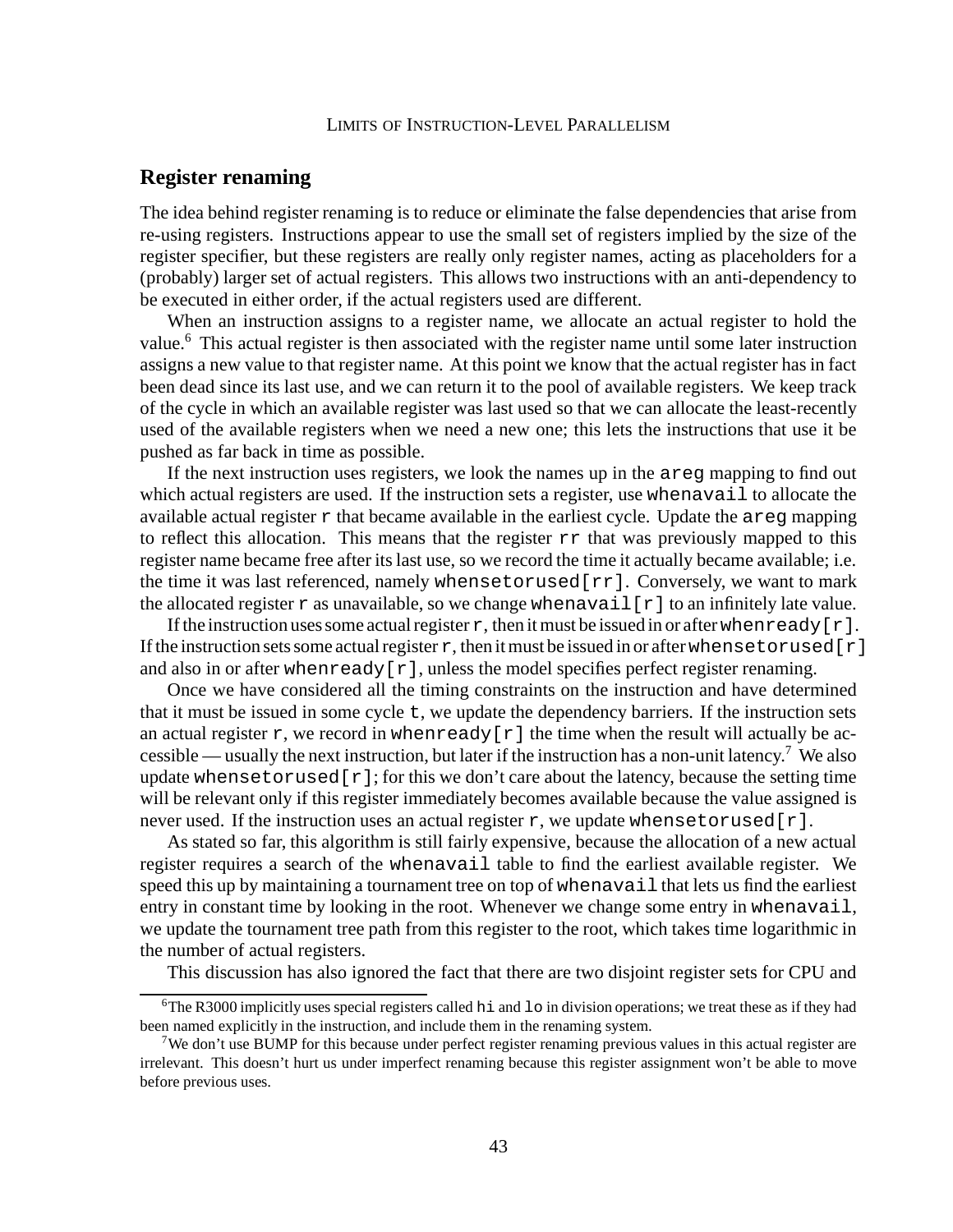Data structure:

```
areg[rn] <br>whenready[r] Actual register associated with register name rn<br>whenready[r] First cycle in which the value in r can be used
                         First cycle in which the value in r can be used
whensetorused[r] Last cycle in which register r was set or used<br>whenavail[r] Cycle when register r became available.
                         Cycle when register r became available.
root Pointer to root of tournament tree
leaf[r] Pointer to r's leaf entry in tournament tree
Tournament tree records are:
    reg register described by this record
    avail time when the register became available
    parent pointer to parent record<br>sib pointer to sibling record
                         pointer to sibling record
Each record identifies the child with the smaller value of avail.
procedure Oldest()
    return rootˆ.reg
procedure UpdateOldest (r)
    p := leaf[r]p^*.avail := whenavail[r]
    repeat
        parent := pˆ.parent
        sib := p^* \cdot sibparentˆ.avail := mininimum of pˆ.avail and sibˆ.avail
        parentˆ.reg := pˆ.reg or sibˆ.reg, whichever had min avail
        p := parent
    until p = root
```
#### To schedule:

```
if instruction sets or uses a register name rn then
   use areg[rn] to determine the actual register currently mapped
end
if REGSRENUMBER then
    if instruction sets a register name rn then
       rr := \text{area}[rn]r := Oldest()
        areg[rn] := r
        whenavail[r] := +InfinityUpdateOldest(r)
        whenavail[rr] := whensetorused[rr]UpdateOldest(rr)
    end
end
if instruction uses actual register r then
   AFTER whenready[r]-1
end
if not REGSPERFECT then
    if instruction sets actual register r then
        AFTER whensetorused[r]-1
        AFTER whenready[r]-1
    end
end
```
Figure 39: Register renaming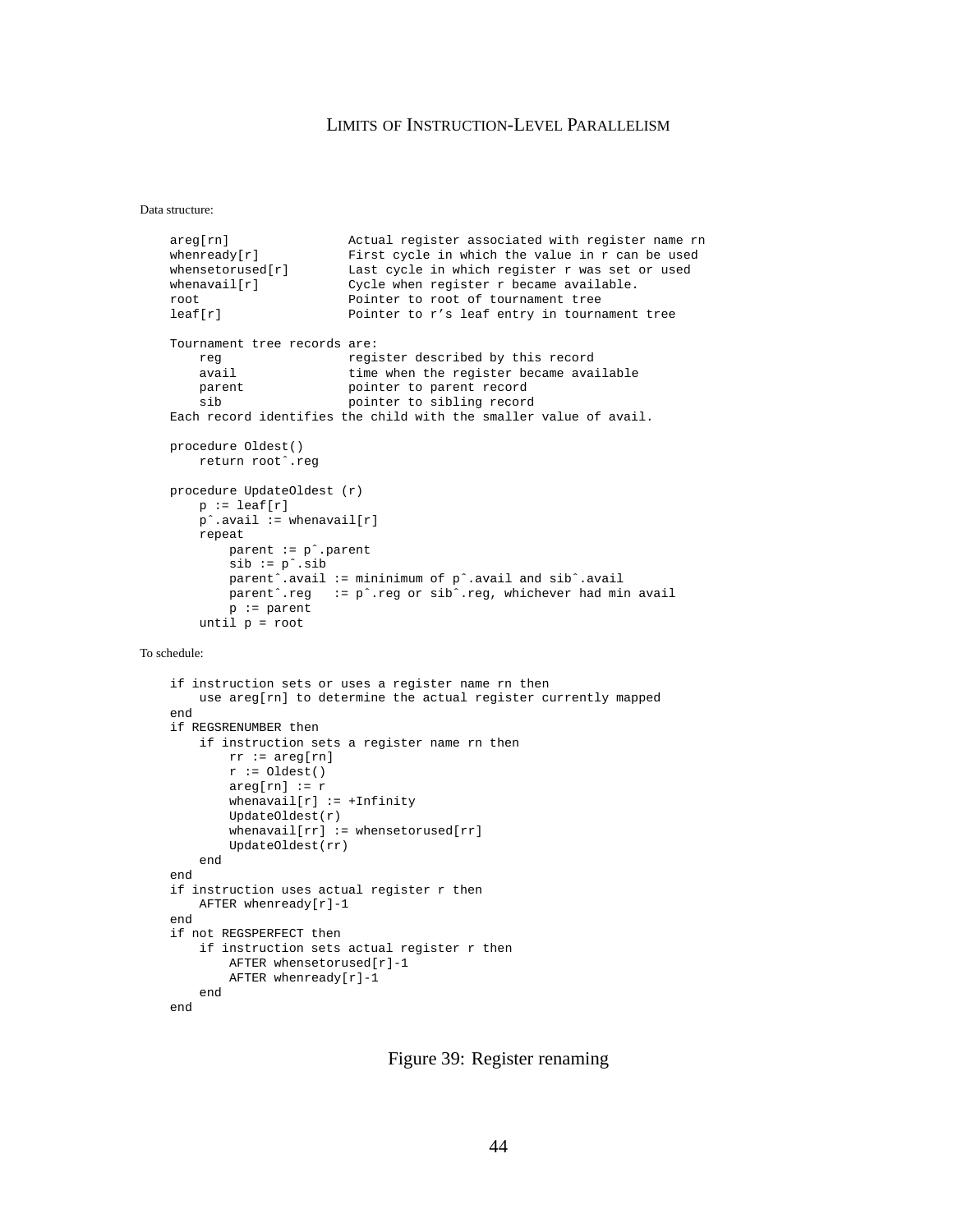To bookkeep, after scheduling the instruction in cycle t:

```
if instruction sets actual register r then
   whenready[r] := t + latencyOfOperation
   BUMP whensetorused[r] TO t
end
if instruction uses actual register r then
   BUMP whensetorused[r] TO t
end
```
## Figure 39 continued

FPU registers. We therefore really need *two* instances of these data structures and algorithms, one for each register set.

If the model specifies perfect renaming, we assign one actual register to each register name and never change it. We maintain only the whenready table, exactly as described above; the instruction using register  $r$  must be scheduled in or after when  $real(r)$ .

If the model specifies no renaming, we again assign one actual register to each register name and never change it. We maintain whenready and whensetorused as with renaming, and an instruction that uses register  $r$  must be scheduled in or after the later of whenready [ $r$ ] and whensetorused[r].

## **Alias analysis**

If the model specifies no alias analysis, then a store cannot be exchanged with a load or a store. Any store establishes a barrier to other stores and loads, and any load establishes a barrier to any store, so we maintain only laststore and lastload.

If the model specifies perfect alias analysis, a load or store can be exchanged with a store only if the two memory locations referenced are different. Thus there are barriers associated with each distinct memory location; we set up a table lasststoreat[a] and lastloadat[a] with an entry for each word in memory. (This is feasible because we know how much memory these benchmarks need; we need not cover the entire address space with this table. We assume that the granularity of memory is in 32-bit words, so byte-stores to different bytes of the same word are deemed to conflict.) The program trace tells us which address a load or store actually references.

Alias analysis "by inspection" is more complicated. A store via a base register  $r \cdot c$  can be exchanged with a load or store via the same base register if the displacement is different and the value of the base register hasn't been changed in the meantime. They can be exchanged even when the base registers are different, as long as one is manifestly a stack reference (i.e. the base register is  $sp$  or  $sp$ ) and the other manifestly a static data reference (i.e. the base register is qp).<sup>8</sup> In terms of barriers, however, we must state this not as what pairs can be exchanged but as what blocks an instruction from moving farther back in time.

We first consider instructions with different base registers. For each register, we use

 $8$ This analysis is most likely done by a compile-time scheduler. If register renaming is in effect, we therefore use the register name in the instruction rather than the actual register from the renaming pool for this analysis.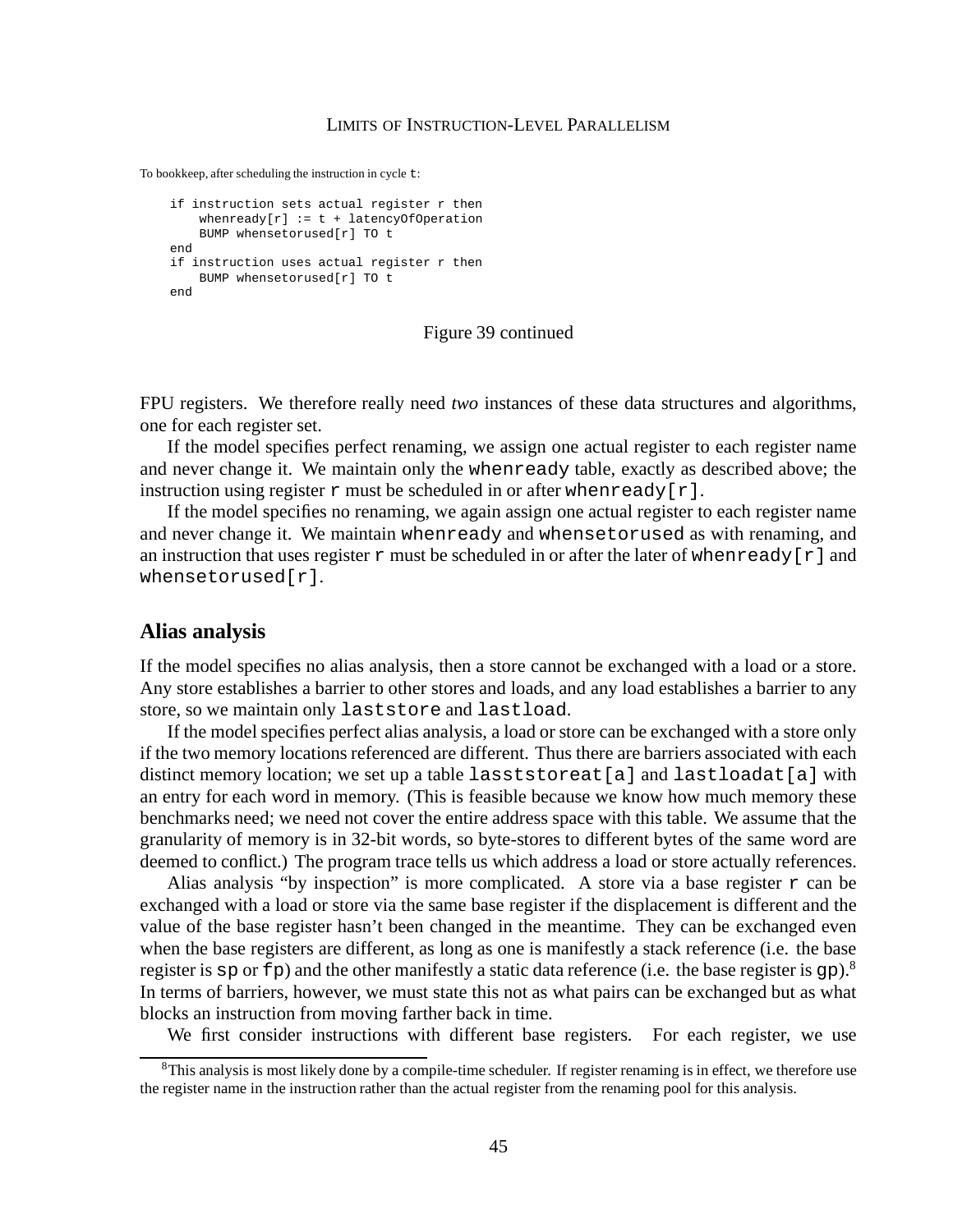#### Data structure:

```
laststore Cycle of last store
   laststoreat[a] Cycle of last store to word at address a
   laststorevia[r] Cycle of the last store via r<br>laststorebase Base register in last store v
                            Base register in last store via r
                            other than gp, fp, sp
   laststorebase2 Base register in last store via r
                            other than gp, fp, sp, laststorebase
   oldstore[r] Cycle of last store via r that was
                            followed by a change to r
   lastload Cycle of last load<br>lastloadat[a] Cycle of last load
                            Cycle of last load from word at address a
   lastloadvia[r] Cycle of the last load via r<br>lastloadbase Base register in last load v
                            Base register in last load via r
                            other than gp, fp, sp
   lastloadbase2 Base register in last load via r
                            other than gp, fp, sp, lastloadbase
   oldload[r] Cycle of last load via r that was
                            followed by a change to r
   procedure AliasConflict (R, old, lastvia, lastbase, lastbase2)
       AFTER old[R]
       if R = fp then
            AFTER lastvia[sp], lastvia[lastbase]
        else if R = sp then
           AFTER lastvia[fp], lastvia[lastbase]
        else if R = gp then
            AFTER lastvia[lastbase]
        else if R = lastbase then
            AFTER lastvia[sp], lastvia[fp],
                  lastvia[gp], lastvia[lastbase2]
       else
            AFTER lastvia[sp], lastvia[fp],
                  lastvia[gp], lastvia[lastbase]
        end
   procedure UpdateLastbase (R, t, lastvia, lastbase, lastbase2)
        if R is not fp, sp, or gp then
            if t > lastvia[lastbase] then
                if R <> lastbase then
                    lastbase2 := lastbase
                    lastbase := R
                end
            else if t > lastvia[lastbase2] then
                if R <> lastbase2 then
                    lastbase2 := R
                end
            end
        end
To schedule:
```

```
if ALIASNONE then
   if loads or stores memory then
       AFTER laststore
    end
   if stores memory then
       AFTER lastload
   end
```
Figure 40: Alias analysis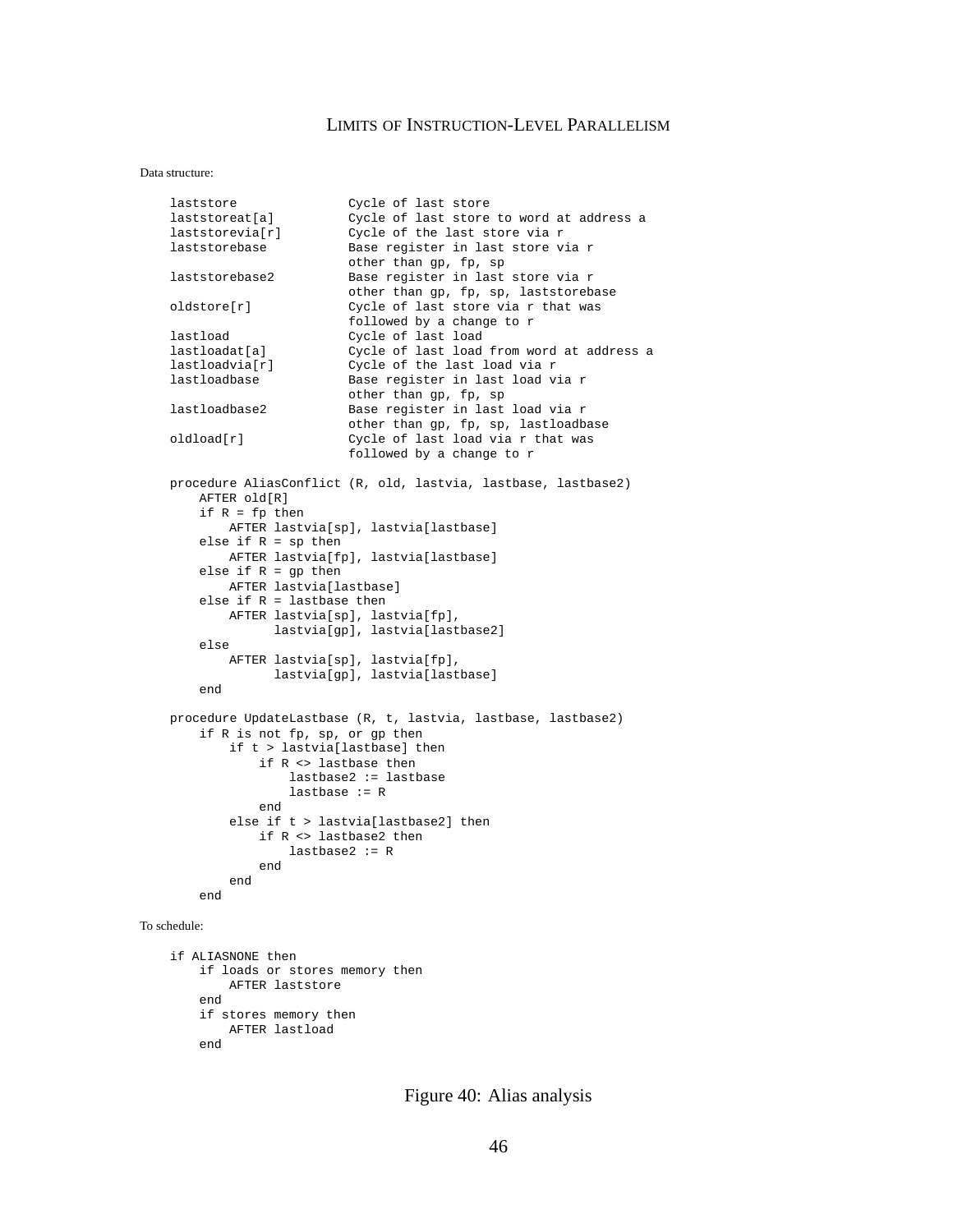```
else if ALIASPERFECT then
   if loads or stores memory at location A then
       AFTER laststoreat[A]
    end
   if stores memory at location A then
       AFTER lastloadat[A]
   end
else if ALIASINSPECT then
    if loads or stores memory location A via base register R then
       AFTER laststoret[A]
       AliasConflict (R, oldstore, laststorevia, laststorebase, laststorebase2)
    end
    if stores memory location A via base register R then
        AFTER lastloadat[A]
       AliasConflict (R, oldload, lastloadvia, lastloadbase, lastloadbase2)
    end
else if ALIASCOMP then
   if loads or stores memory location A via base register R then
        AFTER laststoreat[A]
        if A is in the heap then
            AliasConflict (R, oldstore, laststorevia, laststorebase, laststorebase2)
        end
   end
    if stores memory location A via base register R then
       AFTER lastloadat[A]
        if A is in the heap then
           AliasConflict (R, oldload, lastloadvia, lastloadbase, lastloadbase2)
        end
    end
end
```
To bookkeep, after scheduling the instruction in cycle t:

```
if instruction sets register R and R is an allowable base register then
    BUMP oldstore[r] TO laststorevia[r]
   BUMP oldload[r] TO lastloadvia[r]
end
if instruction stores to memory location A via base register R then
   BUMP laststore to t
    if ALIASPERFECT or ALIASINSPECT or ALIASCOMP then
       BUMP laststore[A] TO t
   end
   if ALIASINSPECT or (ALIASCOMP and A is in the heap) then
       BUMP laststorevia[R] TO t
        UpdateLastbase (R, t, laststorevia, laststorebase, laststorebase2)
    end
end
if instruction loads from memory location A via base register R then
   BUMP lastload to t
    if ALIASPERFECT or ALIASINSPECT or ALIASCOMP then
       BUMP lastload[A] TO t
   end
    if ALIASINSPECT or (ALIASCOMP and A is in the heap) then
        BUMP lastloadvia[R] TO t
        UpdateLastbase (R, t, lastloadvia, lastloadbase, lastloadbase2)
    end
end
```
## Figure 40 continued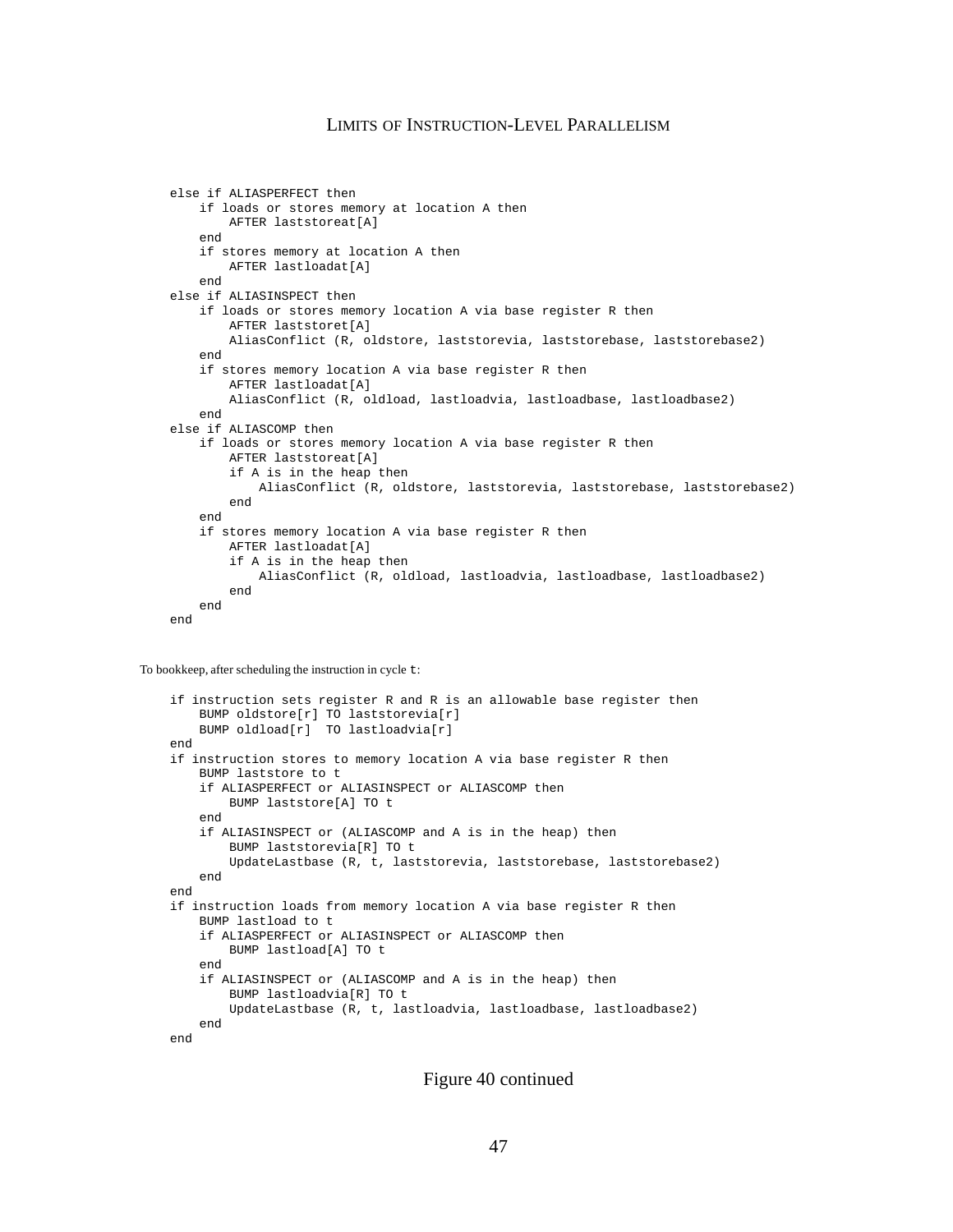laststorevia and lastloadvia to keep track of the most recent load and store for which it was the base register. We also keep track of the two base registers other than qp, sp, and fp used most recently in a load and in a store. This information lets us find the most recent conflicting load or store by looking at no more than four members of laststorevia or lastloadvia.

Next there is the case of two instructions that use the same base register, with the value of that base register changed in between. If the model specifies no register renaming, this point is moot, because the instruction that assigns to the base register will be blocked by the earlier use, and the later use will be blocked in turn by the register assignment. Register renaming, however, allows the register assignment to move before the previous use, leaving nothing to prevent the two uses from being exchanged even though they may well reference the same location. To handle this, we maintain tables oldstore  $[r]$  and oldload  $[r]$ . These contain the cycle of the latest store or load via  $r$  that has been made obsolete by a redefinition of  $r$ .

Finally, a load or store can also be blocked by a store via the same base register if the value of the base register hasn't changed and the displacements are the same. In this case the two instructions are actually referencing the same memory location. So we account for this possibility just as we did with perfect alias analysis, by maintaining lasststoreat[a] and lastloadat [a] to tell us the last time location a was stored or loaded.

Alias analysis "by compiler" is similar, but we assume the compiler can perfectly disambiguate two non-heap references or a heap reference and a non-heap reference, but must rely on inspection to disambiguate two heap references. We recognize a heap reference by range-checking the actual data address, and proceed just as with alias analysis by inspection except that we ignore non-heap references beyond checking them for actual address conflicts.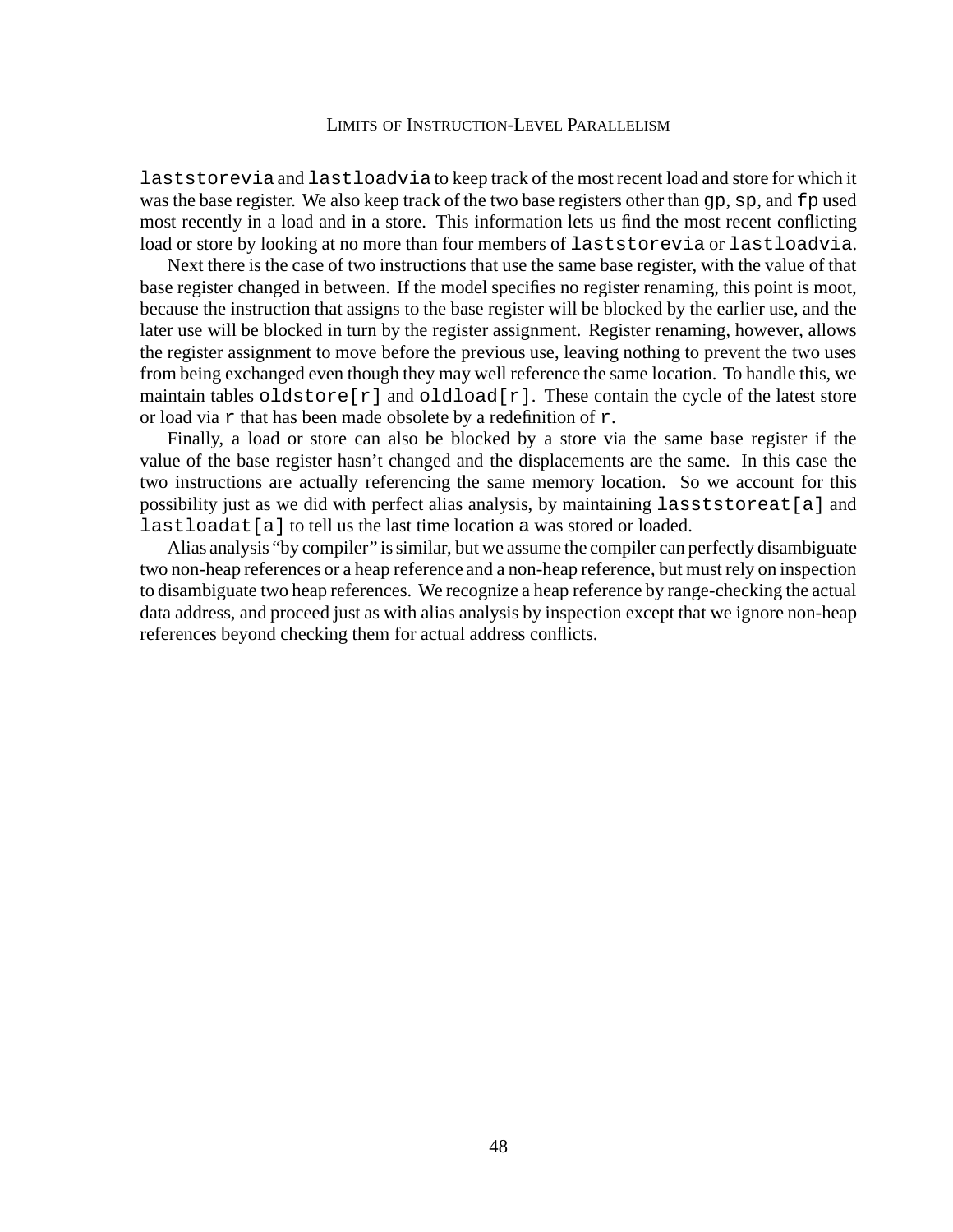## **Latency models, cycle width, and window size**

Latency models are easy; we already covered them as part of register renaming. When the instruction scheduled into cycle t sets a register r, we modify when ready  $[r]$  to show when the result can be used by another instruction. If the instruction has unit latency, this is  $t+1$ ; if the latency is  $k$ , this is  $t+k$ .

For most of our models we assume an upper limit of 64 instructions that can be issued in a single cycle. There is no fundamental reason for the limit to have this value; it doesn't even affect the amount of memory the simulator needs for its data structures. The limit is there only as a generous guess about the constraints of real machines, and doubling it to 128 is just a matter of relaxing the test.

We keep track of the number of instructions currently in each pending cycle, as well as the total in all pending cycles. When the total reaches the window size, we flush early cycles until the total number is again below it. If the window is managed discretely rather than continuously, we flush all pending cycles when the total reaches the window size.

In either case, we always flush cycles up to the cycle indexed by jumpbarrier and branchbarrier, since no more instructions can be moved earlier. This has no effect on continuously managed windows, but serves as a fresh start for discretely managed windows, allowing more instructions to be considered before a full window forces a complete flush.

Removing the limit on cycle width is trivial: we must still keep track of how full each pending cycle is, but we no longer have to look past a "full" cycle to schedule an instruction that would normally go there. Given that, removing the limit on window size simply means that we stop maintaining any description at all of the pending cycles. We determine when an instruction should be scheduled based on the existing barriers, and we update the barriers based on the time decided upon.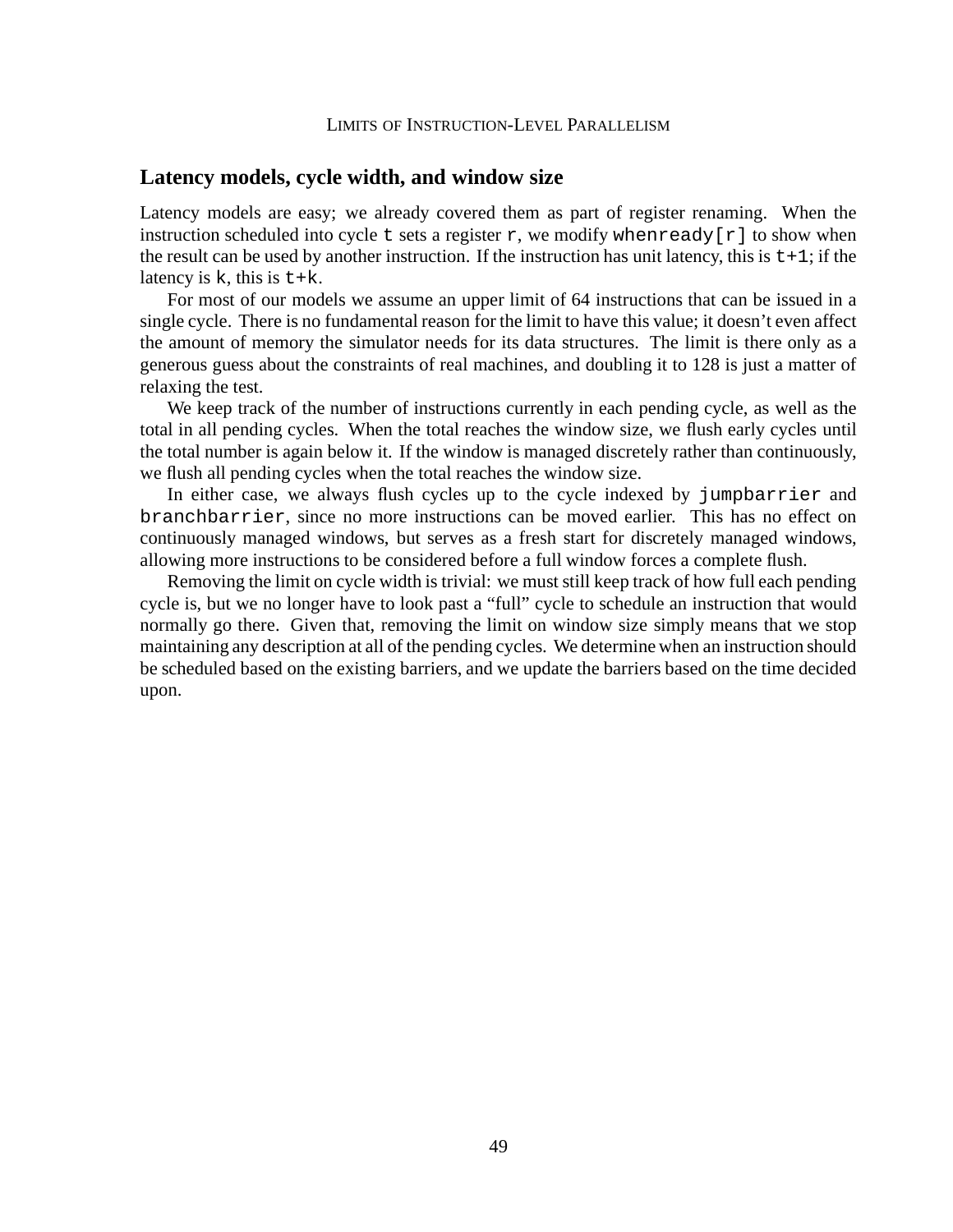# **Appendix 2. Details of program runs**

This section specifies the data and command line options used for each program, along with any changes made to the official versions the programs to reduce the runtime.

```
sed:
sed -e 's/\/\*/(*/g' -e 's/\*\//*)/g' -e 's/fprintf(\(.*\));/DEBUG \1 ;/g' sed0.c > test.out
egrep:
egrep 'ˆ...$|regparse|ˆ[a-z]|if .*{$' regexp.c > test.out
eco:
eco -i tna.old tna.new -o tna.eco > test.out
yacc:
yacc -v grammar
grammar has 450 non-blank lines
metronome:
met dma.tuned -c 100k.cat pal.cat dc.cat misc.cat teradyne.cat > output
grr:
grr -i mc.unroute -l mc.log mc.pcb -o mc.route
hydro2d:
hydro2d < short.in > short.out
gcc1:
gcc1 cexp.i -quiet -O -o cexp.s > output
compress:
compress < ref.in > ref.out
espresso:
espresso -t opa > opa.out
ora:
ora < short.in > short.out
fpppp:
fpppp < small > small.out
li:
li dwwtiny.lsp > dwwtiny.out (dwwtiny.lsp is the 7-queens problem)
doduc:
doduc < small >small.out
swm256:
cat swm256.in | sed 's/1200/30/' | swm256 > swm256.out
tomcatv:
Change initial value of LMAX on line 22 from 100 to 15
tomcatv > output
alvinn:
Change definition of macro NUM_EPOCHS on line 23 from 200 to 10
alvinn > result.out
mdljsp2:
mv short.mdlj2.dat mdlj2.dat
mdljsp2 < input.file > short.out
```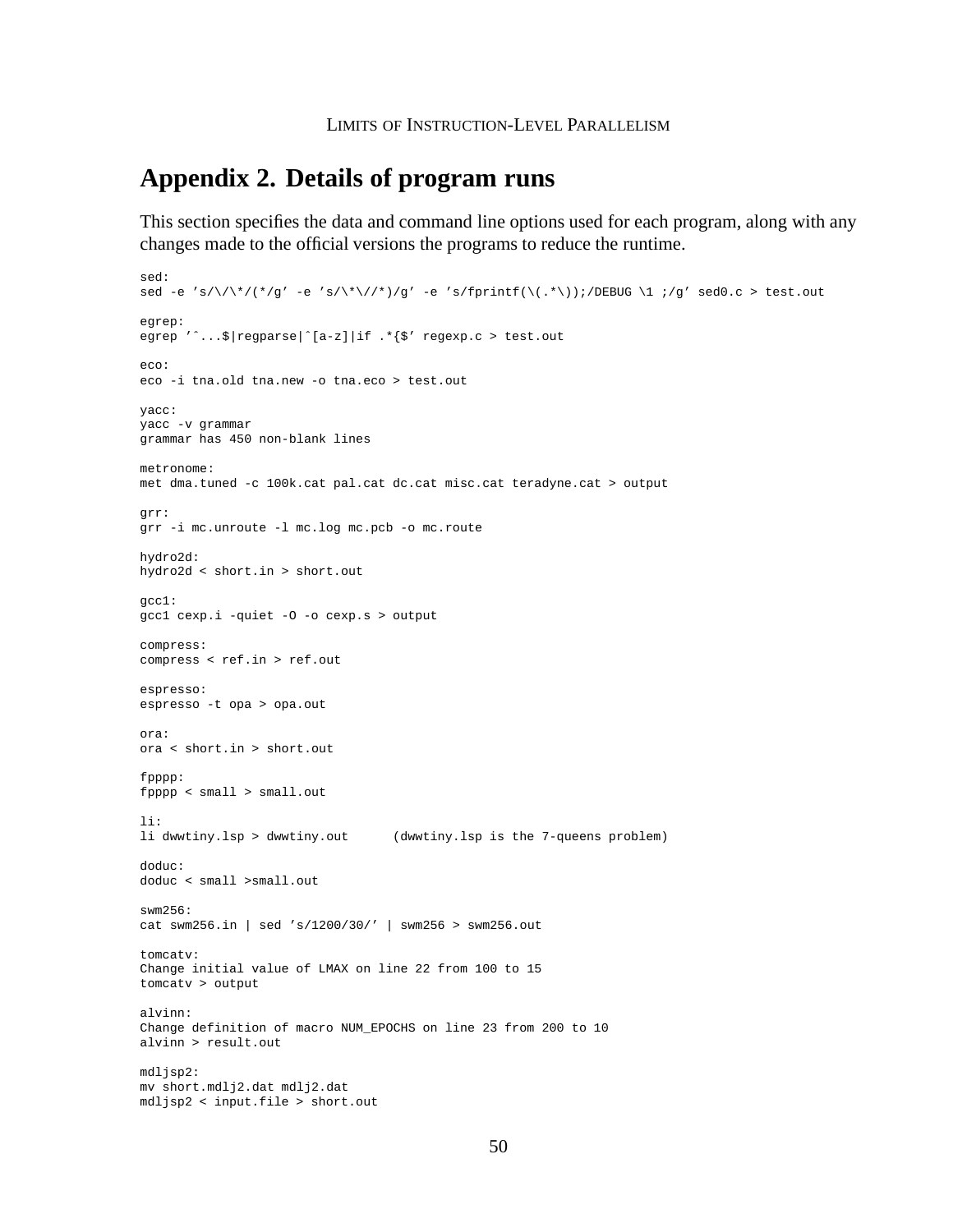# **Appendix 3. Parallelism under many models**

This appendix lists the results from running the test programs under more than 350 different configurations, and then lists the configurations used in each of the figures in the main body of the report. The configurations are keyed by the following abbreviations:

| $? +$            | perfect branch prediction, 100% correct                                        |
|------------------|--------------------------------------------------------------------------------|
| $?$ $Cnn$        | loc/gsh predictor                                                              |
| $?$ $cnn : mm$   | fanout next mm branches, loc/gsh predictor thereafter                          |
| $? \text{bnn}$   | ctr/gsh predictor                                                              |
| $?$ bnn: $mm$    | fanout next mm branches, ctr/gsh predictor thereafter                          |
| ?ann             | ctr predictor                                                                  |
| PP:mm(f)         | integrated mm-way fanout and profile-prediction with threshold ff              |
| ?Р               | predict all branches from profile                                              |
| ?Taken           | predict all branches taken                                                     |
| ?Sign            | predict backward branches taken, forward branches not taken                    |
| $? - :mm$        | fanout next mm branches, no prediction thereafter                              |
| $\frac{1}{2}$ -  | no branch prediction; all miss                                                 |
| $\overline{1}$ + | perfect indirect jump prediction, 100% correct                                 |
| $jnn+mm$         | predict returns with nn-element ring, other jumps from mm-elt. last-dest table |
| $\exists nn$     | predict returns with <i>nn</i> -element ring, don't predict other jumps        |
| $j-$             | no jump prediction; all miss                                                   |
| $r +$            | perfect register renaming; infinitely many registers                           |
| rnn              | register renaming with nn cpu and nn fpu registers                             |
| $r -$            | no register renaming; use registers as compiled                                |
| $a+$             | perfect alias analysis; use actual addresses to distinguish conflicts          |
| aComp            | alias analysis "by compiler"                                                   |
| aInsp            | alias analysis "by inspection"                                                 |
| $a -$            | no alias analysis; stores conflict with all memory references                  |
| $i*2$            | allow cycles to issue 128 instructions, not 64                                 |
| $i +$            | allow unlimited cycle width                                                    |
| wnn              | continuous window of nn instructions, default 2K                               |
| dwnn             | discrete window of nn instructions                                             |
| $W +$            | unlimited window size and cycle width                                          |
| $L$ <i>model</i> | use specified latency model; default is A                                      |

The size of each of the three hardware branch predictors is specified by a single integer parameter. A counter predictor with parameter *n* consists of a table of  $2^n$  2-bit counters. A counter/gshare predictor with parameter *n* consists of  $2<sup>n</sup>$  2-bit counters for the first predictor, one  $(n + 1)$ -bit global history register and  $2^{n+1}$  2-bit counters for the second predictor, and  $2^n$  2-bit counters for the selector. A local/gshare predictor with parameter n consists of  $2^n$  n-bit history registers and  $2^n$  2-bit counters for the first predictor, one *n*-bit global history register and  $2^n$  2-bit counters for the second predictor, and  $2<sup>n</sup>$  2-bit counters for the selector.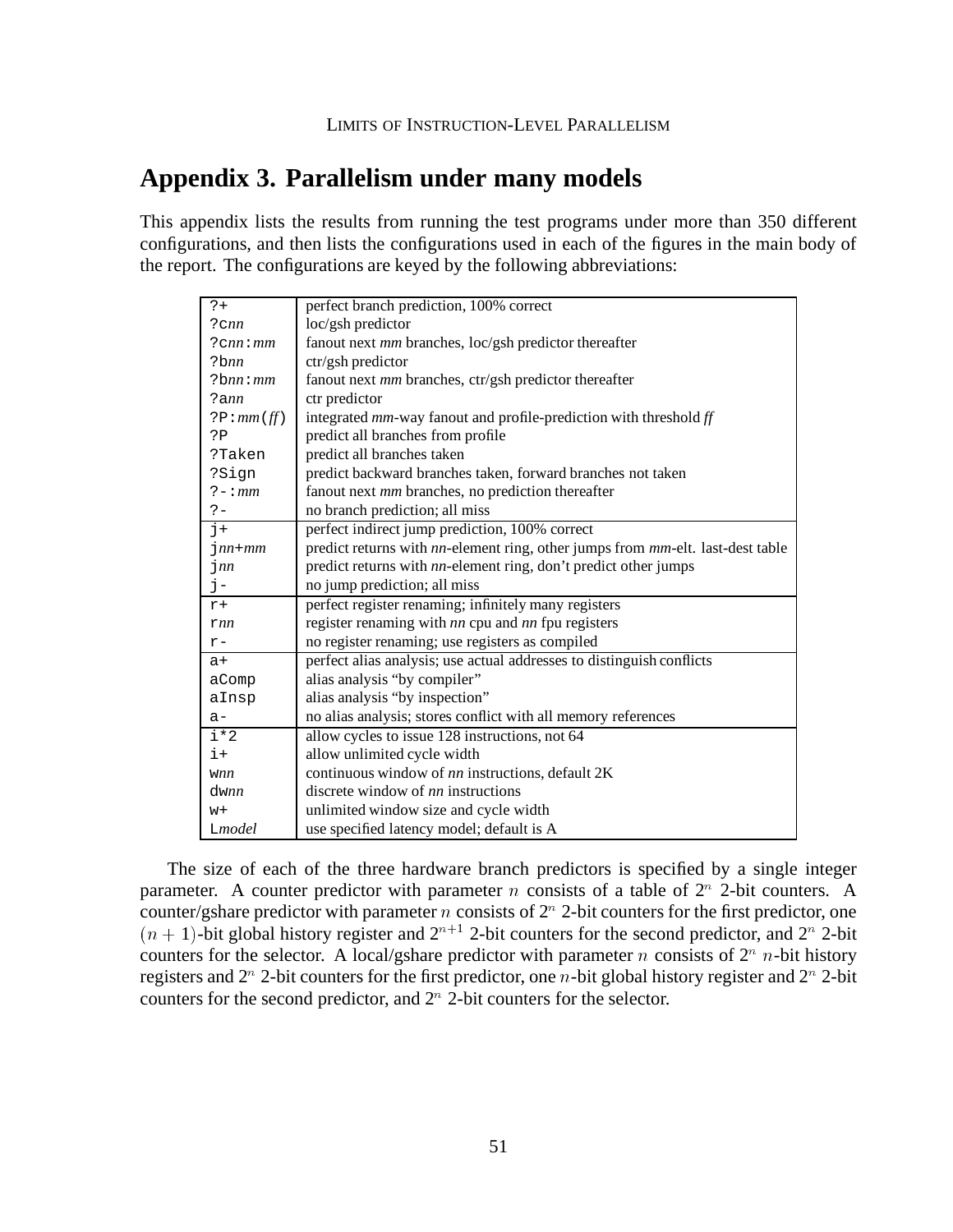|                          |                       |                          |                            |                                                                                     |                           |                                                                             |               |                                                  |                              |                              |                                        |                              |                        |                           |                                     |                                                                                                                                                                                                                                                                                                                                                                                                                                                              |               |                          |                        |                          |                          |                                                             |                                                  |                                                                     |                                             |                                  |                                           |                                                                      |                                 | $\cdot$<br>∼<br>$\sim$<br>4b<br>$\sim$ | $\sqrt{2}$<br>$\cdot$ $\sim$<br>$\frac{2b}{3b}$ .<br>$\omega$ $\omega$<br>$\cdot$ | $\cdot$                                   |                                             |                                                                      |                                           |                                 |                          |                                                                         |                                 |                                                  |                                      |                                              |                                                                                        |                                   |                               |
|--------------------------|-----------------------|--------------------------|----------------------------|-------------------------------------------------------------------------------------|---------------------------|-----------------------------------------------------------------------------|---------------|--------------------------------------------------|------------------------------|------------------------------|----------------------------------------|------------------------------|------------------------|---------------------------|-------------------------------------|--------------------------------------------------------------------------------------------------------------------------------------------------------------------------------------------------------------------------------------------------------------------------------------------------------------------------------------------------------------------------------------------------------------------------------------------------------------|---------------|--------------------------|------------------------|--------------------------|--------------------------|-------------------------------------------------------------|--------------------------------------------------|---------------------------------------------------------------------|---------------------------------------------|----------------------------------|-------------------------------------------|----------------------------------------------------------------------|---------------------------------|----------------------------------------|-----------------------------------------------------------------------------------|-------------------------------------------|---------------------------------------------|----------------------------------------------------------------------|-------------------------------------------|---------------------------------|--------------------------|-------------------------------------------------------------------------|---------------------------------|--------------------------------------------------|--------------------------------------|----------------------------------------------|----------------------------------------------------------------------------------------|-----------------------------------|-------------------------------|
| m<br>$\omega$<br>Ĕ<br>ת  |                       |                          |                            | <b>ದ</b> ದ ದ<br>નિં ભ છે છે જે જે<br><b>EHHHHM</b>                                  |                           | 4b<br>$\sim$                                                                |               |                                                  |                              |                              |                                        |                              |                        |                           |                                     | 88888888888<br>a a a a a a a a a a a a                                                                                                                                                                                                                                                                                                                                                                                                                       | д<br>$\sigma$ |                          |                        |                          |                          |                                                             |                                                  | ₽<br>$\infty$<br>$\sim$                                             | 4b<br>$\sim$                                |                                  | 4b<br>$\sim$                              |                                                                      |                                 | ď<br>G<br>$\overline{\phantom{a}}$     |                                                                                   |                                           |                                             | M H H H H H H H H H H H H H H H H H H                                |                                           |                                 |                          |                                                                         |                                 |                                                  |                                      |                                              |                                                                                        |                                   |                               |
|                          |                       | $\overline{\phantom{a}}$ |                            |                                                                                     |                           | $\overline{u}$ n n $\overline{\infty}$ $\overline{\infty}$ n $\overline{u}$ |               |                                                  | $\overline{a}$               |                              |                                        |                              |                        |                           |                                     | $\begin{smallmatrix}0&0&0&\widetilde{C}&\widetilde{C}&\widetilde{C}&\widetilde{C}&\widetilde{C}&\widetilde{C}&\widetilde{C}&\widetilde{C}&\widetilde{C}&\widetilde{C}&\widetilde{C}&\widetilde{C}&\widetilde{C}&\widetilde{C}&\widetilde{C}&\widetilde{C}&\widetilde{C}&\widetilde{C}&\widetilde{C}&\widetilde{C}&\widetilde{C}&\widetilde{C}&\widetilde{C}&\widetilde{C}&\widetilde{C}&\widetilde{C}&\widetilde{C}&\widetilde{C}&\widetilde{C}&\widetilde{$ |               |                          |                        |                          |                          |                                                             |                                                  |                                                                     |                                             |                                  |                                           |                                                                      |                                 |                                        |                                                                                   |                                           |                                             |                                                                      |                                           |                                 |                          |                                                                         |                                 |                                                  |                                      |                                              |                                                                                        |                                   |                               |
|                          |                       | ഹ                        |                            |                                                                                     |                           | 46556014<br>$-1 - 1$                                                        |               |                                                  |                              |                              |                                        |                              |                        |                           |                                     | $\frac{1}{10}$ a d m a d a d m a d m a d m a d m a d m a d m a d m a d m a d m a d m a d m a d m a d m a d m a d m a d m a d m a d m a d m a d m a d m a d m a d m a d m a d m a d m a d m a d m a d m a d m a d m a d m a d m a<br>4 4 4 4 4 4 4 4 4                                                                                                                                                                                                        |               |                          | ব ব ব                  |                          |                          |                                                             |                                                  |                                                                     |                                             |                                  |                                           |                                                                      |                                 |                                        |                                                                                   |                                           |                                             |                                                                      |                                           |                                 |                          |                                                                         |                                 |                                                  |                                      |                                              |                                                                                        |                                   |                               |
|                          |                       |                          |                            |                                                                                     |                           |                                                                             |               |                                                  |                              |                              |                                        |                              |                        |                           |                                     |                                                                                                                                                                                                                                                                                                                                                                                                                                                              |               |                          |                        |                          |                          |                                                             |                                                  |                                                                     |                                             |                                  |                                           |                                                                      |                                 |                                        |                                                                                   |                                           |                                             |                                                                      |                                           |                                 |                          |                                                                         |                                 |                                                  |                                      |                                              |                                                                                        |                                   |                               |
|                          |                       |                          |                            |                                                                                     |                           |                                                                             |               |                                                  |                              |                              |                                        |                              |                        |                           |                                     |                                                                                                                                                                                                                                                                                                                                                                                                                                                              |               |                          |                        |                          |                          |                                                             |                                                  |                                                                     |                                             |                                  |                                           |                                                                      |                                 |                                        |                                                                                   |                                           |                                             |                                                                      |                                           |                                 |                          |                                                                         |                                 |                                                  |                                      |                                              |                                                                                        |                                   |                               |
| $\overline{\phantom{0}}$ |                       |                          |                            |                                                                                     |                           |                                                                             |               |                                                  |                              |                              |                                        |                              |                        |                           |                                     |                                                                                                                                                                                                                                                                                                                                                                                                                                                              |               |                          |                        |                          |                          |                                                             |                                                  |                                                                     |                                             |                                  |                                           |                                                                      |                                 |                                        |                                                                                   |                                           |                                             | ----------------                                                     |                                           |                                 |                          |                                                                         |                                 |                                                  |                                      |                                              |                                                                                        |                                   |                               |
|                          |                       |                          |                            |                                                                                     |                           | ת היה היה היה היה<br>את המשפט משל<br>היה היה היה היה ה                      |               |                                                  |                              |                              |                                        |                              |                        |                           |                                     | $\alpha$ a was considered a distribution computed consideration was distributed considered and distribution of the considered considered considered considered considered considered considered considered considered considered                                                                                                                                                                                                                             |               |                          |                        |                          |                          |                                                             |                                                  |                                                                     |                                             |                                  |                                           |                                                                      |                                 |                                        |                                                                                   |                                           |                                             |                                                                      |                                           |                                 |                          |                                                                         |                                 |                                                  |                                      |                                              |                                                                                        |                                   |                               |
|                          |                       |                          |                            |                                                                                     |                           | m m m m m m m                                                               |               |                                                  |                              |                              |                                        |                              |                        |                           |                                     | $\Xi$ , a consideration and control in a direct consideration and control and an action and consideration and all direct consideration and all direct consideration and all direct consideration and consideration and conside<br>браго по обочбаг пробобочиции бойна байдоо бообор таагилгилтийн т                                                                                                                                                          |               |                          |                        |                          |                          |                                                             |                                                  |                                                                     |                                             |                                  |                                           |                                                                      |                                 |                                        |                                                                                   |                                           |                                             |                                                                      |                                           |                                 |                          |                                                                         |                                 |                                                  |                                      |                                              |                                                                                        |                                   |                               |
|                          |                       |                          |                            |                                                                                     |                           |                                                                             |               |                                                  |                              |                              |                                        |                              |                        |                           |                                     | ה הרב בשטחים היה מספר המספר המשמש המחים המשמש הסבר המשמש המשפט המשמש המשמש המשמש המשמש להיה היה היה היה היה לי<br>מסמש לא היה המשמש המספר הספר המשמש המשמש המספר המספר המשמש המשמש המשמש המשמש המשמש המשמש המשמש המשמש המשמש המ<br>                                                                                                                                                                                                                          |               |                          |                        |                          |                          |                                                             |                                                  |                                                                     |                                             |                                  |                                           |                                                                      |                                 |                                        |                                                                                   |                                           |                                             |                                                                      |                                           |                                 |                          |                                                                         |                                 |                                                  |                                      |                                              |                                                                                        |                                   |                               |
|                          |                       |                          |                            |                                                                                     |                           |                                                                             |               |                                                  |                              |                              |                                        |                              |                        |                           |                                     |                                                                                                                                                                                                                                                                                                                                                                                                                                                              |               |                          |                        |                          |                          |                                                             |                                                  |                                                                     |                                             |                                  |                                           |                                                                      |                                 |                                        |                                                                                   |                                           |                                             |                                                                      |                                           |                                 |                          |                                                                         |                                 |                                                  |                                      |                                              |                                                                                        |                                   |                               |
|                          |                       |                          |                            |                                                                                     |                           |                                                                             |               |                                                  |                              |                              |                                        |                              |                        |                           |                                     | $\frac{1}{9}$ is distributed and is interested by the following and additional distribution of the distribution of the distribution of the state of the distribution of the state of the state of the state of the state of the s                                                                                                                                                                                                                            |               |                          |                        |                          |                          |                                                             |                                                  |                                                                     |                                             |                                  |                                           |                                                                      |                                 |                                        |                                                                                   |                                           |                                             |                                                                      |                                           |                                 |                          |                                                                         |                                 |                                                  |                                      |                                              |                                                                                        |                                   |                               |
|                          |                       |                          |                            |                                                                                     |                           | U N N N N N N N                                                             |               |                                                  |                              |                              |                                        |                              |                        |                           |                                     |                                                                                                                                                                                                                                                                                                                                                                                                                                                              |               |                          |                        |                          |                          |                                                             |                                                  |                                                                     |                                             |                                  |                                           |                                                                      |                                 |                                        |                                                                                   |                                           |                                             |                                                                      |                                           |                                 |                          |                                                                         |                                 |                                                  |                                      |                                              |                                                                                        |                                   |                               |
| ೲ<br>$\omega$            |                       | ന                        |                            |                                                                                     |                           |                                                                             |               |                                                  |                              |                              |                                        |                              |                        |                           |                                     | #awww.drrwadorrrrrrrrmadddregggaddaggregggaddddddddddddggaddag                                                                                                                                                                                                                                                                                                                                                                                               |               |                          |                        |                          |                          |                                                             |                                                  |                                                                     |                                             |                                  |                                           |                                                                      |                                 |                                        |                                                                                   |                                           |                                             |                                                                      |                                           |                                 |                          |                                                                         |                                 |                                                  |                                      |                                              |                                                                                        |                                   |                               |
|                          |                       |                          |                            |                                                                                     |                           |                                                                             |               |                                                  |                              |                              |                                        |                              |                        |                           |                                     | pia na a a r r n u o a r o r r r r r r o o a n a o a a u o o di d i i i i i i i i i i i i o v n u i i o o o n u i i o o n u i o i i i i<br>Flo d d d i i i i i d o a u n o a r o r r r r r r o o o mu i i o a d u d d i i i i i i                                                                                                                                                                                                                            |               |                          |                        |                          |                          |                                                             |                                                  |                                                                     |                                             |                                  |                                           |                                                                      |                                 |                                        |                                                                                   |                                           |                                             |                                                                      |                                           |                                 |                          |                                                                         |                                 |                                                  |                                      |                                              |                                                                                        |                                   |                               |
| $\mathfrak{r}$ )         |                       |                          |                            |                                                                                     |                           | <b>QUAQUAQ</b>                                                              |               | $\sim$                                           |                              |                              |                                        |                              |                        |                           |                                     | o w co w w 4 w w co co co co co co co co co co                                                                                                                                                                                                                                                                                                                                                                                                               |               |                          |                        |                          |                          |                                                             |                                                  |                                                                     |                                             |                                  |                                           |                                                                      |                                 |                                        |                                                                                   |                                           |                                             |                                                                      |                                           |                                 |                          |                                                                         |                                 |                                                  |                                      |                                              |                                                                                        |                                   |                               |
| υ                        |                       |                          |                            | <b>ANONNANA</b>                                                                     |                           |                                                                             | $\sim$        | $\overline{\phantom{0}}$                         |                              | $\sim$                       | $\overline{ }$                         | $\sim$                       | $\sim$                 |                           |                                     | .<br><b>ANANANAN</b>                                                                                                                                                                                                                                                                                                                                                                                                                                         |               |                          |                        |                          |                          | $\overline{a}$<br>2221111                                   |                                                  | $\overline{\phantom{0}}$                                            |                                             |                                  | $\overline{ }$                            | $\overline{ }$<br>$\overline{ }$                                     |                                 |                                        |                                                                                   |                                           |                                             |                                                                      |                                           |                                 |                          |                                                                         |                                 |                                                  |                                      |                                              |                                                                                        |                                   |                               |
| edd                      | ru ru<br>$\cdot$<br>4 | $\cdot$<br>4             | $\cdot$<br>4               | $\cdot$<br>$\cdot$<br>4<br>4                                                        |                           | nnnooo<br>$\cdot$<br>$\begin{array}{c} \n 0 \\  0\n \end{array}$            | $\cdot$<br>4  | $M$ $M$ $O$ $M$                                  | $\cdot$<br>$\cdot$<br>$\sim$ | $\cdot$<br>4                 | $\overline{ }$<br>$-1$                 | Б<br>$\cdot$                 | $\cdot$<br>4           | $\cdot$<br>4              | $\cdot$<br>$\overline{\phantom{a}}$ | $\cdot$<br>$\cdot$<br>4                                                                                                                                                                                                                                                                                                                                                                                                                                      | 4             | 4<br>$\cdot$             | 4                      | $\sim$<br>$\bullet$      | $\bullet$                | <b>NATRAO</b><br>$\cdot$<br><b>A</b> <i>a a a a a a a a</i> |                                                  |                                                                     |                                             |                                  |                                           | $\circ$<br>$\overline{ }$                                            |                                 |                                        |                                                                                   |                                           |                                             | H P P P P W W W H                                                    |                                           | $\cdot$                         | $\blacksquare$<br>4      | $\cdot$<br>$\sim$                                                       |                                 |                                                  |                                      | 8 8 7 6 8 9 9 9 9 9 9                        | $\cdot$<br>$\circ$                                                                     | LO                                | 4                             |
| $\frac{5}{9}$ $\cdot$    | $\circ$<br>$\cdot$    | $\blacksquare$           |                            | <b>DONNON</b><br>$\overline{a}$ $\overline{a}$ $\overline{b}$<br>$\cdot$<br>$\cdot$ | $\circ$<br>$\blacksquare$ | N N<br>$\circ$ $\exists$<br>$\cdot$<br><b>L</b> cocod rund L UN             | $\cdot$       | $\sim$<br>4<br>$\bullet$<br>$\cdot$              | $\infty$ $\circ$<br>$\cdot$  | $\sim$<br>$\circ$<br>$\cdot$ | $\sim$<br>$\overset{\infty}{.}$<br>4N4 | $\sim$<br>$\circ$<br>$\cdot$ | $\sim$                 |                           |                                     | <b>ANNAH</b>                                                                                                                                                                                                                                                                                                                                                                                                                                                 |               | $\overline{\phantom{0}}$ | $\overline{ }$         | $\overline{\phantom{0}}$ | $\overline{\phantom{0}}$ | $\overline{ }$                                              | $\sim$                                           | $\overline{ }$<br>$\overline{\phantom{0}}$                          | $\overline{\phantom{0}}$                    | $\overline{\phantom{0}}$         | $\overline{ }$                            | $\overline{ }$<br>$\overline{\phantom{0}}$                           | $\overline{a}$                  | $\overline{ }$                         | $\overline{ }$<br>$\overline{ }$                                                  | $\overline{\phantom{0}}$                  | $\overline{\phantom{0}}$                    | $\overline{ }$                                                       |                                           |                                 |                          |                                                                         | $\overline{ }$                  | $\overline{ }$<br>$\overline{\phantom{0}}$       |                                      |                                              |                                                                                        |                                   |                               |
|                          |                       |                          |                            |                                                                                     |                           | $0$ $n \wedge n$ $n \wedge n$ $n \wedge n$                                  |               | $\sim$                                           |                              |                              |                                        |                              |                        |                           |                                     |                                                                                                                                                                                                                                                                                                                                                                                                                                                              |               |                          |                        |                          |                          |                                                             |                                                  |                                                                     |                                             |                                  |                                           |                                                                      |                                 |                                        | $\overline{a}$<br>$\overline{ }$                                                  | $\overline{\phantom{0}}$<br>$\sim$        | $\overline{a}$<br>$\circ$                   | $\overline{a}$<br>$\infty$<br>$\overline{ }$                         |                                           | $\sim$                          |                          |                                                                         | $\overline{ }$<br>$\rightarrow$ | $\overline{ }$                                   |                                      | dw512<br>dw256<br>dw128                      | $\overline{\phantom{a}}$                                                               | $\sim$ $\sim$                     |                               |
|                          | $^+_6$                | $\ddot{}$<br>൯           | iInf<br>$\frac{+}{\sigma}$ | $i*2$<br>$\Xi$<br>$\frac{+}{\sigma}$<br>$^{+}$<br>đ                                 | $_{\rm \pi}^{+}$          | $\frac{+}{\sigma}$                                                          | $^{+}$<br>൯   | +<br>œ<br>൯                                      | $+$<br>൯                     | $\frac{+}{\sigma}$           | œ                                      | ൯                            | $_\sigma^+$            | ιQ                        | ൯                                   | $^{+}$<br>œ<br>ಗ                                                                                                                                                                                                                                                                                                                                                                                                                                             | ൯             | ൯                        | ιQ                     | ൯                        | ൯                        | ൯                                                           | ൯                                                | ൯<br>൯                                                              | ൯                                           | ൯                                | <b>G</b>                                  | $_{\alpha}^{+}$<br>$\pm$<br>൯                                        | $_{\text{m}}^{+}$               | $^{+}$<br>đ                            | w1K<br>$\frac{1}{2}$<br>$_{\rm \sigma}^{+}$                                       | $_{\rm \sigma}^{+}$<br>$\frac{+}{\sigma}$ | w51:<br>w256<br>w128<br>$_{\rm \sigma}^{+}$ | $\frac{6}{3}$<br>$_{\rm \sigma}^{+}$                                 | $\frac{+}{\sigma}$<br>$\frac{+}{\sigma}$  | $W_3$<br>$\frac{+}{\sigma}$     | w8<br>$\frac{+}{\sigma}$ | w <sub>4</sub><br>$\frac{+}{\sigma}$                                    | dw2K<br>$^+_0$                  | dw1K<br>$\frac{+}{\sigma}$<br>$\frac{+}{\sigma}$ | $_{\rm \sigma}^{+}$                  | $_{\rm d}^+$                                 | $\frac{6}{3}$<br>$\frac{3}{3}$<br>$\frac{3}{4}$<br>$\frac{3}{4}$<br>$\frac{+}{\sigma}$ | $\frac{+}{\sigma}$                |                               |
|                          |                       |                          | $\ddot{}$<br>7             | $\ddot{}$<br>⊾<br>R                                                                 | $\ddot{}$<br>R            | $^{+}$<br>$\mathsf{H}$                                                      | $\frac{+}{2}$ | O<br>25<br>$^+$ $\vec{\Delta}$<br>$\overline{M}$ | $\mathbf{L}$<br>$\mathbf{H}$ | $\stackrel{+}{\simeq}$       | O<br>25<br>$\overline{a}$              | $^{+}$<br>Я                  | $+$<br>$\mathsf{H}$    | $\ddot{}$<br>$\mathsf{H}$ | Я                                   | $\ddot{}$<br>$\ddot{}$<br>⊾<br>⊾                                                                                                                                                                                                                                                                                                                                                                                                                             | ⊾             | $\ddot{}$                | $^{+}$<br>$\mathsf{H}$ | $^{+}$<br>R              | $^{+}$<br>R              | $\begin{array}{c} + \end{array}$<br>$\overline{\mathbf{H}}$ | $\begin{array}{c} + \end{array}$<br>$\mathbf{H}$ | $^{+}_{\Delta}$<br>$\begin{array}{c} + \end{array}$<br>$\mathbf{H}$ | 0<br>25<br>$\mathbf{H}$                     | $^+$<br>я                        | r256                                      | r256<br>$^{+}_{\rm A}$                                               | $\stackrel{+}{\simeq}$          | $\infty$                               | $\mathsf{\omega}$<br>$\circ$                                                      | $\circ$                                   | $\circ$                                     | $\circ$<br>$\circ$                                                   | $\mathsf{\omega}$                         | $\mathsf \omega$                | $\circ$                  | $\circ$                                                                 | $\mathsf{o}$                    | $\circ$<br>$\circ$                               | $\mathsf \omega$                     | $\circ$                                      | $\circ$                                                                                | $\circ$                           | $\circ$                       |
|                          |                       |                          |                            |                                                                                     |                           | $^{+}$                                                                      |               | $\ddot{}$<br>$^{+}$                              | $\ddot{}$                    |                              | $2K + 2K$<br>$2K + 2K$                 | $2K + 64$                    | $2K + 32$<br>$2K + 16$ |                           | $2K + 8$                            |                                                                                                                                                                                                                                                                                                                                                                                                                                                              |               |                          |                        | 4                        |                          |                                                             |                                                  | $\ddot{}$                                                           | $K+2K$<br>$\sim$                            | $\begin{array}{c} + \end{array}$ | $2K+2K$                                   | $\begin{array}{c} + \end{array}$<br>$\begin{array}{c} + \end{array}$ | $2K+2K$                         | $2K+2K$                                | $j2K + 2K$<br>$j2K + 2K$                                                          | $2K+2K$                                   | $j2K+2K$                                    | $2K+2K$<br>$2K+2K$                                                   | $j2K+2K$                                  | $2K+2K$                         | $2K+2K$                  | $2K+2K$                                                                 | $2K+2K$                         | $2K+2K$<br>$2K + 2K$                             | $2K+2K$                              | $2K + 2K$                                    | $2K+2K$                                                                                | $2K+2K$                           | $K+2K$<br>$\sim$              |
|                          |                       | $+ + + +$                |                            |                                                                                     |                           |                                                                             |               |                                                  |                              |                              |                                        |                              |                        |                           |                                     |                                                                                                                                                                                                                                                                                                                                                                                                                                                              |               |                          |                        |                          |                          | 277P                                                        |                                                  | $\infty$                                                            | $\infty$ $\infty$<br>$\cdot\cdot$<br>$\sim$ | w<br>$\ldots$<br>$\sim$          | $\circ$<br>$\cdot\cdot$<br>m <sub>m</sub> | $\overline{\phantom{a}}$<br>4<br>$\ddotsc$<br>$\cdot \cdot$          | $\overline{ }$<br>$\cdot \cdot$ | 4<br>$\cdot \cdot$                     | $\overline{\phantom{a}}$<br>$\overline{4}$<br>$\cdot \cdot$<br>$\cdot \cdot$      | 4<br>$\ddotsc$                            | $\overline{ }$<br>$\cdot \cdot$             | $\overline{4}$<br>4<br>$\ddot{\phantom{0}}$<br>$\ddotsc$<br>mmmmmmmm | $\overline{\phantom{a}}$<br>$\cdot \cdot$ | 4<br>$\ddotsc$<br>$m \, m \, m$ | 4<br>$\ddotsc$           | $\overline{\phantom{a}}$<br>$\cdot \cdot$<br>$\omega$ $\omega$ $\omega$ | 4<br>$\ddotsc$<br>$\ddotsc$     | 4<br>$\overline{\phantom{a}}$<br>$\cdot \cdot$   | 4<br>$\cdot \cdot$                   | $\overline{ }$<br>$\ddotsc$<br>$m \, m \, m$ | 4<br>$\cdot \cdot$                                                                     | 4<br>ოო                           | 4<br>$\sim$                   |
|                          |                       |                          | $\sim$                     |                                                                                     |                           |                                                                             |               |                                                  |                              |                              |                                        |                              |                        |                           |                                     |                                                                                                                                                                                                                                                                                                                                                                                                                                                              |               | $\sim$                   | $\stackrel{+}{\sim}$   | $\sim$                   |                          | $0.0 + 0.0 + 0.0$                                           |                                                  | $\mathfrak{a}$                                                      | $\frac{1}{5}$<br>$\sim$                     |                                  |                                           |                                                                      | cd<br>201                       | 2c1                                    | cd<br>201                                                                         | $\rm \bar{\rm o}$<br>$\alpha$             | cd<br>cd<br>cd                              | 2c1                                                                  |                                           | cd<br>201                       | 2c1                      | $\frac{2}{5}$ c1                                                        |                                 | $\rm \bar{\rm o}$<br>$\sim$                      | $\rm _{\rm 5}^{+1}$<br>$\sim$ $\sim$ | $\rm _{\rm C}^{-1}$<br>$\sim$                | $\overline{\text{c}}$                                                                  | $\vec{\text{c}}$<br>$\sim$ $\sim$ | $\overline{\textbf{C}}$<br>Λ. |
|                          |                       |                          |                            |                                                                                     |                           |                                                                             |               |                                                  |                              |                              |                                        |                              |                        |                           |                                     |                                                                                                                                                                                                                                                                                                                                                                                                                                                              |               |                          |                        |                          |                          |                                                             |                                                  |                                                                     |                                             |                                  |                                           |                                                                      |                                 |                                        |                                                                                   |                                           |                                             |                                                                      |                                           |                                 |                          |                                                                         |                                 |                                                  |                                      |                                              |                                                                                        |                                   |                               |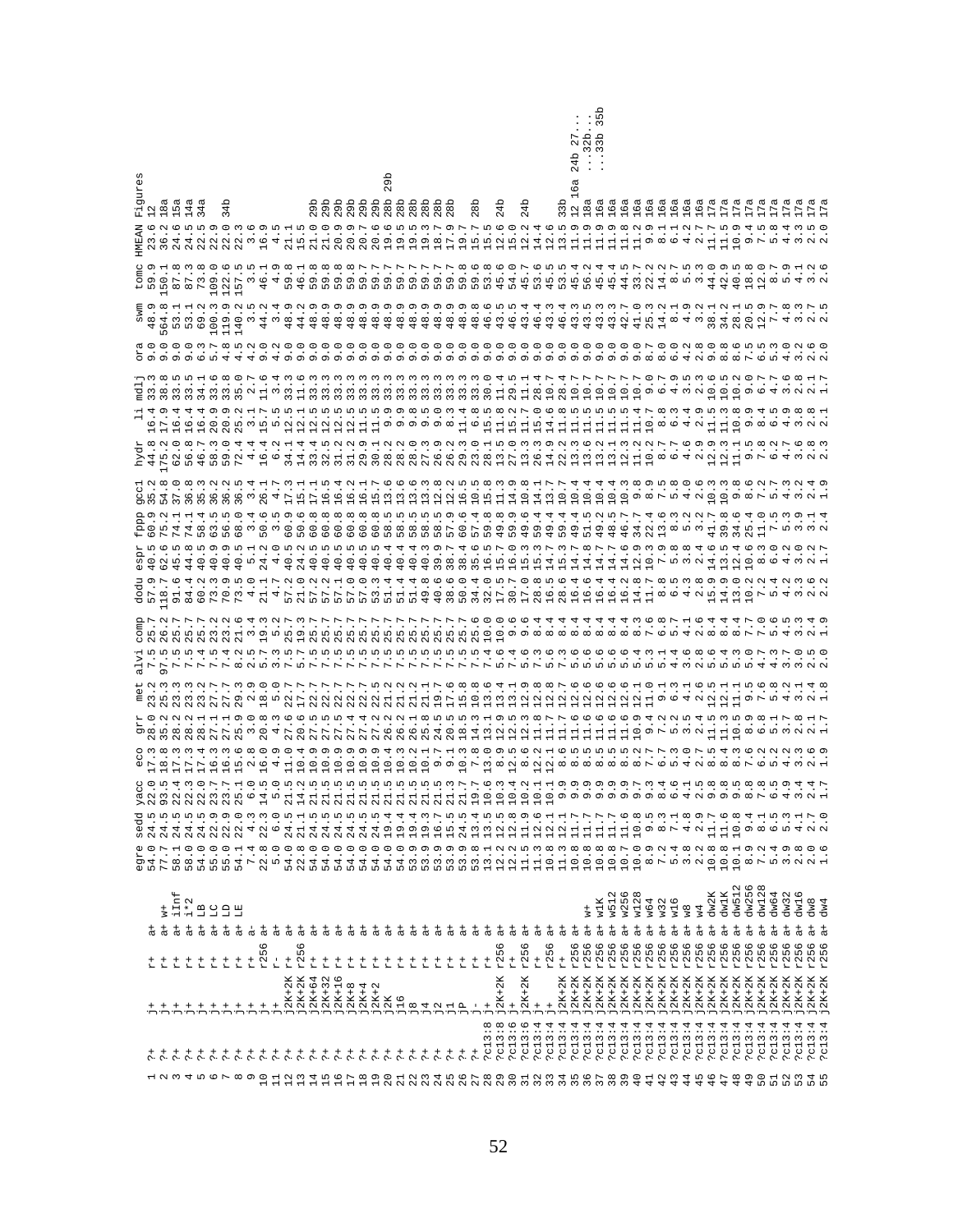|                   |                            |                                     |                                                                                                                                                                                                                                       |                                                                                                                                                                                                                                                                                                                                                                                                                                                         |                                                 |                        |                |                   |                                                         |               |              |                       | 24b<br>23 <sub>b</sub>      |                         |                                     |                        |                     |                |              |          |                                     |                                                                                                                                  |                                                                                                          |         |    |                                                                                               | ಗ           |                                  |                          | ದ                                                             |               |                                                                                                               |                     |                          |                |                                                                   |                                                                                                                         |                                      |                                                                                                                                                                                                                                      |                     |                                                         |                                                                                                                                                                                                                                                                                                               | 27 <sub>b</sub>                               |
|-------------------|----------------------------|-------------------------------------|---------------------------------------------------------------------------------------------------------------------------------------------------------------------------------------------------------------------------------------|---------------------------------------------------------------------------------------------------------------------------------------------------------------------------------------------------------------------------------------------------------------------------------------------------------------------------------------------------------------------------------------------------------------------------------------------------------|-------------------------------------------------|------------------------|----------------|-------------------|---------------------------------------------------------|---------------|--------------|-----------------------|-----------------------------|-------------------------|-------------------------------------|------------------------|---------------------|----------------|--------------|----------|-------------------------------------|----------------------------------------------------------------------------------------------------------------------------------|----------------------------------------------------------------------------------------------------------|---------|----|-----------------------------------------------------------------------------------------------|-------------|----------------------------------|--------------------------|---------------------------------------------------------------|---------------|---------------------------------------------------------------------------------------------------------------|---------------------|--------------------------|----------------|-------------------------------------------------------------------|-------------------------------------------------------------------------------------------------------------------------|--------------------------------------|--------------------------------------------------------------------------------------------------------------------------------------------------------------------------------------------------------------------------------------|---------------------|---------------------------------------------------------|---------------------------------------------------------------------------------------------------------------------------------------------------------------------------------------------------------------------------------------------------------------------------------------------------------------|-----------------------------------------------|
| O<br>Я<br>.<br>ភូ | n 4 4<br>5 4 4             | $\overline{10}$<br>3                | 95<br>3                                                                                                                                                                                                                               | nuuuuuuuuu<br>Pappanguunuu<br>Pappanguunuu<br>$\circ$                                                                                                                                                                                                                                                                                                                                                                                                   | $\sigma$<br>$\circ$                             | 4                      | 4              | O                 | ഥ                                                       | 4             | $\infty$ in  | $\mathbf{\sim}$<br>4b | д<br>ä<br>$\mathbf{\Omega}$ | $\approx$ $\frac{a}{8}$ | ೲ                                   | 104                    | 4                   |                | A,           |          |                                     | T T T T T T T T T<br>T T T T T T T T T T<br>$\begin{array}{c} \mathcal{O} & \mathcal{O} & \mathcal{O} & \mathcal{O} \end{array}$ |                                                                                                          |         |    |                                                                                               | Ō<br>$\sim$ |                                  |                          | $\sim$<br>8<br>8<br>2<br>2<br>2<br>2<br>2<br>2<br>3<br>2<br>3 |               |                                                                                                               | $28a$<br>$28a$<br>Ō |                          | $\circ$        | 23 <sub>b</sub><br>$\begin{array}{c} 28a \\ 22b \end{array}$<br>ഥ | $22a$<br>$22b$                                                                                                          |                                      | $22a$<br>$22b$<br>$\circ$                                                                                                                                                                                                            |                     | $\sigma$                                                | d d d d d<br>m m m n d d                                                                                                                                                                                                                                                                                      | $\infty$<br>$\overline{\phantom{0}}$<br>on vo |
| HMEAN<br>omc      |                            |                                     |                                                                                                                                                                                                                                       |                                                                                                                                                                                                                                                                                                                                                                                                                                                         | 4.7.9.7.9.9.9.9                                 |                        |                |                   |                                                         |               |              | 4                     | w                           |                         |                                     |                        |                     |                |              |          | $\blacksquare$                      |                                                                                                                                  |                                                                                                          |         |    |                                                                                               |             | $\sigma$                         | $\circ$<br>$\mathcal{A}$ | $\frac{1}{4}$<br>$\sigma$                                     | $\dot{\circ}$ | $\dot{\circ}$                                                                                                 |                     | $O_0$ $O_1$              | 4              | $\dot{\circ}$<br>ഗത                                               | $\ddot{ }$                                                                                                              | $\circ$<br>ᢦ                         | $\frac{1}{4}$<br>$\sigma$                                                                                                                                                                                                            | ᡇᡊ                  |                                                         |                                                                                                                                                                                                                                                                                                               |                                               |
| swm               | $\circ$                    | $\circ$                             |                                                                                                                                                                                                                                       | n o o o o n d 4 w 4 r 6 4 w n w n m n m m m o o                                                                                                                                                                                                                                                                                                                                                                                                         |                                                 |                        |                |                   |                                                         |               |              |                       |                             |                         |                                     |                        |                     |                |              |          |                                     |                                                                                                                                  |                                                                                                          |         |    |                                                                                               |             | <b>N N D D D D D D D D N N N</b> |                          | 4                                                             |               | <b>566566</b><br>raddadadada da da da da da da<br>"Canadadada da da da da da da<br>"Canadadadada" da da da da |                     |                          |                | S                                                                 |                                                                                                                         | S                                    | 4<br>$\overline{\Omega}$                                                                                                                                                                                                             | 52                  | $\frac{1}{2}$                                           | m m                                                                                                                                                                                                                                                                                                           |                                               |
|                   | ര⊂                         |                                     |                                                                                                                                                                                                                                       | <b>COOCOOCOO COO</b>                                                                                                                                                                                                                                                                                                                                                                                                                                    |                                                 |                        |                |                   |                                                         |               |              |                       |                             | $\circ$                 |                                     |                        |                     | ∼              |              |          | $\infty$ ທ $\infty$ $\circ$ $\circ$ |                                                                                                                                  | $\circ$                                                                                                  | $\circ$ |    |                                                                                               |             |                                  |                          |                                                               |               |                                                                                                               |                     |                          |                |                                                                   | $\sim$                                                                                                                  | U W                                  | oongnom                                                                                                                                                                                                                              |                     | G                                                       | م م                                                                                                                                                                                                                                                                                                           |                                               |
|                   | 5.5.5                      |                                     |                                                                                                                                                                                                                                       |                                                                                                                                                                                                                                                                                                                                                                                                                                                         |                                                 | $\frac{1}{4}$<br>۱۵ سی | $\overline{6}$ | $\infty$          |                                                         |               | $\sigma$     |                       | $\circ$ $\circ$ $\circ$     |                         | $\circ$ $\circ$ $\circ$<br>on on on |                        | <b>LO</b>           | LO             |              |          | $\infty$<br>$\sigma$                |                                                                                                                                  | ന ന ന                                                                                                    |         | തത |                                                                                               | $\sigma$    | $\circ$ $\circ$ $\circ$          | ᡡ                        | 4<br>Q Q                                                      | $\sigma$      | $\sigma$<br>ᡡ                                                                                                 | ᡡ                   | 0.000<br>ᡡ               |                | $\sigma$                                                          |                                                                                                                         | $\infty$                             |                                                                                                                                                                                                                                      |                     | ______                                                  |                                                                                                                                                                                                                                                                                                               | $\infty$                                      |
|                   |                            |                                     |                                                                                                                                                                                                                                       |                                                                                                                                                                                                                                                                                                                                                                                                                                                         |                                                 |                        |                |                   |                                                         |               |              |                       |                             |                         |                                     |                        |                     |                |              |          |                                     |                                                                                                                                  |                                                                                                          |         |    |                                                                                               |             |                                  |                          |                                                               |               |                                                                                                               |                     |                          |                |                                                                   |                                                                                                                         |                                      |                                                                                                                                                                                                                                      |                     |                                                         |                                                                                                                                                                                                                                                                                                               |                                               |
| hydr              |                            |                                     |                                                                                                                                                                                                                                       |                                                                                                                                                                                                                                                                                                                                                                                                                                                         |                                                 |                        |                |                   |                                                         |               |              |                       |                             |                         |                                     |                        |                     |                |              |          |                                     |                                                                                                                                  |                                                                                                          |         |    |                                                                                               |             |                                  |                          |                                                               |               |                                                                                                               |                     |                          |                |                                                                   |                                                                                                                         |                                      |                                                                                                                                                                                                                                      |                     |                                                         |                                                                                                                                                                                                                                                                                                               |                                               |
|                   |                            |                                     |                                                                                                                                                                                                                                       |                                                                                                                                                                                                                                                                                                                                                                                                                                                         |                                                 |                        |                |                   |                                                         |               |              |                       |                             |                         |                                     |                        |                     |                |              |          |                                     |                                                                                                                                  |                                                                                                          |         |    |                                                                                               |             |                                  |                          |                                                               |               |                                                                                                               |                     |                          |                |                                                                   |                                                                                                                         |                                      |                                                                                                                                                                                                                                      |                     |                                                         |                                                                                                                                                                                                                                                                                                               |                                               |
| Eppp              |                            |                                     |                                                                                                                                                                                                                                       |                                                                                                                                                                                                                                                                                                                                                                                                                                                         |                                                 |                        |                |                   |                                                         |               |              |                       |                             |                         |                                     |                        |                     |                |              |          |                                     |                                                                                                                                  |                                                                                                          |         |    |                                                                                               |             |                                  |                          |                                                               |               |                                                                                                               |                     |                          |                |                                                                   | $\infty$ $\infty$ $\infty$ $\infty$ $\infty$                                                                            |                                      | $\ddot{u}$ , $\ddot{u}$ , $\ddot{u}$ , $\ddot{u}$ , $\ddot{u}$ , $\ddot{u}$                                                                                                                                                          |                     |                                                         |                                                                                                                                                                                                                                                                                                               |                                               |
| esp               |                            |                                     |                                                                                                                                                                                                                                       |                                                                                                                                                                                                                                                                                                                                                                                                                                                         |                                                 |                        |                |                   |                                                         |               |              |                       |                             |                         |                                     |                        |                     |                |              |          |                                     |                                                                                                                                  |                                                                                                          |         |    |                                                                                               |             |                                  |                          |                                                               |               | $\overline{ }$<br>47                                                                                          | $\overline{r}$      | ${}^{\circ}$             | 47             | 48                                                                |                                                                                                                         |                                      |                                                                                                                                                                                                                                      |                     |                                                         |                                                                                                                                                                                                                                                                                                               |                                               |
| ರ<br>ರ            | <b>664544</b><br>H H H H H |                                     |                                                                                                                                                                                                                                       |                                                                                                                                                                                                                                                                                                                                                                                                                                                         | すっこ<br>A HT STORHTHHTHHTHHTHHTHTHTHT            |                        |                |                   | $\begin{array}{c} -1 & 0 & 0 \\ -1 & 0 & 0 \end{array}$ |               |              |                       |                             |                         |                                     |                        |                     |                |              |          |                                     |                                                                                                                                  |                                                                                                          |         |    |                                                                                               |             |                                  |                          | $\overline{ }$                                                | Ō<br>4        | 4                                                                                                             |                     | 4.4.74.7                 |                |                                                                   | O<br>₩                                                                                                                  | $\sigma$<br>$\overline{\phantom{a}}$ | ru ru<br>4<br>4                                                                                                                                                                                                                      |                     | $\circ$ $\circ$                                         | ⊄ শ                                                                                                                                                                                                                                                                                                           | $\circ$                                       |
|                   |                            |                                     |                                                                                                                                                                                                                                       |                                                                                                                                                                                                                                                                                                                                                                                                                                                         |                                                 |                        |                |                   |                                                         |               |              |                       |                             |                         |                                     |                        |                     |                |              |          | $\infty$                            |                                                                                                                                  |                                                                                                          |         |    |                                                                                               |             | N N                              |                          | $Q \sim 4$                                                    |               | 2222242                                                                                                       |                     |                          |                |                                                                   |                                                                                                                         |                                      | ₩                                                                                                                                                                                                                                    | $\overline{a}$      |                                                         |                                                                                                                                                                                                                                                                                                               |                                               |
| alvi              | <b>56666666666</b>         |                                     |                                                                                                                                                                                                                                       |                                                                                                                                                                                                                                                                                                                                                                                                                                                         |                                                 |                        |                |                   |                                                         |               |              |                       |                             |                         | 0                                   |                        |                     |                |              |          |                                     |                                                                                                                                  |                                                                                                          |         |    |                                                                                               |             |                                  |                          |                                                               |               |                                                                                                               |                     |                          |                |                                                                   | n o w o w                                                                                                               |                                      |                                                                                                                                                                                                                                      | ဖက                  |                                                         |                                                                                                                                                                                                                                                                                                               |                                               |
|                   |                            |                                     |                                                                                                                                                                                                                                       |                                                                                                                                                                                                                                                                                                                                                                                                                                                         | $\ddot{\omega}$ $\ddot{\omega}$ $\ddot{\omega}$ |                        |                |                   |                                                         |               |              |                       |                             |                         |                                     |                        |                     |                |              |          | $0.0$<br>$1.4$                      |                                                                                                                                  | 44444                                                                                                    |         |    |                                                                                               |             | $\overline{0}$ .                 | $\overline{a}$           |                                                               |               |                                                                                                               | 0.7                 |                          |                |                                                                   | $\begin{array}{c} 60 & 0 \\ 0 & 0 \\ 0 & 0 \\ \end{array} \rightarrow \begin{array}{c} 1 \\ 0 \\ 0 \\ 0 \\ \end{array}$ |                                      |                                                                                                                                                                                                                                      | $\alpha$ , $\alpha$ | $\circ \circ \circ \circ \circ \circ \circ \circ \circ$ |                                                                                                                                                                                                                                                                                                               |                                               |
| öì                | 9 R                        |                                     |                                                                                                                                                                                                                                       |                                                                                                                                                                                                                                                                                                                                                                                                                                                         |                                                 |                        |                |                   |                                                         |               |              |                       |                             |                         |                                     |                        | $\circ$<br>$\sigma$ | ್.<br>$\infty$ |              | $\infty$ | rv o                                | $\circ$                                                                                                                          | $\circ$ .                                                                                                | $\circ$ |    | $\overset{\circ}{\circ} \overset{\circ}{\circ} \overset{\circ}{\circ} \overset{\circ}{\circ}$ |             | 4                                |                          | $\infty$ $\infty$                                             |               |                                                                                                               | O N                 |                          |                |                                                                   |                                                                                                                         |                                      | 200000000                                                                                                                                                                                                                            |                     |                                                         |                                                                                                                                                                                                                                                                                                               |                                               |
|                   | റ ഥ                        |                                     |                                                                                                                                                                                                                                       |                                                                                                                                                                                                                                                                                                                                                                                                                                                         | ဖ                                               | மங                     |                | $\infty$          |                                                         |               |              |                       | 4 w 10 % 9 % %              |                         |                                     | $^{\circ}$             | $\infty$            |                |              |          |                                     |                                                                                                                                  |                                                                                                          |         |    |                                                                                               |             |                                  |                          |                                                               |               |                                                                                                               |                     |                          |                |                                                                   |                                                                                                                         |                                      |                                                                                                                                                                                                                                      |                     |                                                         |                                                                                                                                                                                                                                                                                                               |                                               |
|                   |                            | o o o o o o u o o d r               | $\begin{array}{c} \begin{array}{c} \text{ } \\ \text{ } \\ \text{ } \\ \end{array} & \begin{array}{c} \text{ } \\ \text{ } \\ \text{ } \\ \end{array} & \begin{array}{c} \text{ } \\ \text{ } \\ \text{ } \\ \end{array} \end{array}$ |                                                                                                                                                                                                                                                                                                                                                                                                                                                         |                                                 |                        |                |                   |                                                         |               |              |                       |                             |                         |                                     |                        |                     |                |              |          | $0$ $0$ $0$ $0$ $0$ $0$             |                                                                                                                                  |                                                                                                          |         | ററ |                                                                                               |             |                                  |                          |                                                               | $\sigma$      |                                                                                                               |                     | @Q@Q@Q@Q                 |                |                                                                   |                                                                                                                         |                                      |                                                                                                                                                                                                                                      |                     |                                                         |                                                                                                                                                                                                                                                                                                               |                                               |
| edd<br>CΩ         |                            |                                     |                                                                                                                                                                                                                                       |                                                                                                                                                                                                                                                                                                                                                                                                                                                         |                                                 |                        |                |                   |                                                         |               |              |                       |                             |                         |                                     |                        |                     |                |              |          |                                     |                                                                                                                                  |                                                                                                          |         |    |                                                                                               |             |                                  |                          |                                                               |               |                                                                                                               |                     | $\overline{\phantom{0}}$ | $0.7$<br>$6.7$ | $\overline{\phantom{0}}$                                          | $\begin{array}{c}\n\circ & \circ & \circ \\ \circ & \circ & \circ \\ \circ & \circ & \circ\n\end{array}$                | $\overline{ }$                       |                                                                                                                                                                                                                                      |                     |                                                         | $-1$                                                                                                                                                                                                                                                                                                          |                                               |
| Φ                 | $\infty$ $\infty$ $\infty$ |                                     | P P                                                                                                                                                                                                                                   | 4                                                                                                                                                                                                                                                                                                                                                                                                                                                       |                                                 |                        |                |                   |                                                         |               |              |                       |                             |                         |                                     |                        |                     |                |              |          |                                     |                                                                                                                                  |                                                                                                          |         |    |                                                                                               |             |                                  |                          |                                                               |               |                                                                                                               |                     |                          |                |                                                                   |                                                                                                                         |                                      | a<br>conocido da dida do contra do contra do contra dida do contra do dida dida do contra do contra do contra do co<br>conocido do cal dida do contra do contra do contra do contra do contra do contra do contra do contra do contr |                     |                                                         |                                                                                                                                                                                                                                                                                                               |                                               |
|                   | inf                        | י<br>אָפֿטלאָ<br>אַבֿון             |                                                                                                                                                                                                                                       |                                                                                                                                                                                                                                                                                                                                                                                                                                                         |                                                 |                        |                |                   |                                                         |               |              |                       |                             |                         |                                     |                        |                     |                |              |          |                                     |                                                                                                                                  |                                                                                                          |         |    |                                                                                               |             |                                  |                          |                                                               |               |                                                                                                               |                     |                          |                |                                                                   |                                                                                                                         |                                      |                                                                                                                                                                                                                                      |                     |                                                         |                                                                                                                                                                                                                                                                                                               |                                               |
|                   |                            | $+$                                 |                                                                                                                                                                                                                                       | $+$                                                                                                                                                                                                                                                                                                                                                                                                                                                     | Comp                                            | $\mathbf{p}$<br>Ins)   |                |                   |                                                         |               |              |                       | $^{+}$                      | $\ddot{}$               | $^{+}$<br>ದ                         | $^{+}$<br><sub>ದ</sub> | $\ddot{}$           | $\ddot{}$<br>đ | <sub>ದ</sub> |          |                                     |                                                                                                                                  |                                                                                                          |         |    |                                                                                               |             |                                  |                          | $\overline{1}$                                                |               |                                                                                                               |                     |                          |                |                                                                   | $^{+}$                                                                                                                  |                                      | $^{+}$                                                                                                                                                                                                                               |                     | $^{+}$<br>ರ ರ ರ                                         | $^{+}$<br>ರ ರ ರ                                                                                                                                                                                                                                                                                               | $\ddot{}$                                     |
|                   | r 256<br>r 256             |                                     |                                                                                                                                                                                                                                       | $\begin{array}{lll} \texttt{GO} & \texttt{GO} & \texttt{GO} & \texttt{GO} \\ \texttt{GO} & \texttt{GO} & \texttt{GO} & \texttt{GO} \\ \texttt{O} & \texttt{O} & \texttt{O} & \texttt{O} \\ \texttt{O} & \texttt{O} & \texttt{O} & \texttt{O} \\ \texttt{O} & \texttt{O} & \texttt{O} & \texttt{O} \end{array} \quad \begin{array}{lll} \texttt{O} & \texttt{O} & \texttt{O} \\ \texttt{O} & \texttt{O} & \texttt{O} & \texttt{O} \\ \texttt{O} & \text$ |                                                 |                        |                |                   |                                                         |               |              |                       |                             |                         |                                     |                        |                     |                |              |          |                                     |                                                                                                                                  |                                                                                                          |         |    |                                                                                               |             |                                  |                          |                                                               |               |                                                                                                               |                     |                          |                |                                                                   | $\mathbf{I}$<br>$\mathbf{H}$                                                                                            | w<br>256<br>ਮ ਮ                      | w<br>$\perp$                                                                                                                                                                                                                         |                     | 7<br>764<br>74                                          | F256<br>F128<br>F64                                                                                                                                                                                                                                                                                           |                                               |
|                   | $j2K + 2K$<br>$j2K + 2K$   |                                     |                                                                                                                                                                                                                                       |                                                                                                                                                                                                                                                                                                                                                                                                                                                         |                                                 |                        |                |                   |                                                         |               |              |                       |                             |                         |                                     |                        |                     |                |              |          |                                     |                                                                                                                                  |                                                                                                          |         |    |                                                                                               |             |                                  |                          |                                                               |               |                                                                                                               |                     |                          | $\mathbf{L}$   |                                                                   | $j2K + 2K$<br>$j16$<br>$j2K + 2K$<br>$j16$                                                                              |                                      |                                                                                                                                                                                                                                      |                     | $j 2K + 2K$<br>$j 2K + 2K$<br>$j 16 + 8$                | $\begin{array}{c} 1.16 + 8 \\ 1.16 + 8 \\ 1.16 + 8 \\ 1.16 + 8 \\ 1.16 + 8 \\ 1.16 + 8 \\ 1.16 + 8 \\ 1.16 + 8 \\ 1.16 + 8 \\ 1.16 + 8 \\ 1.16 + 8 \\ 1.16 + 8 \\ 1.16 + 8 \\ 1.16 + 8 \\ 1.16 + 8 \\ 1.16 + 8 \\ 1.16 + 8 \\ 1.16 + 8 \\ 1.16 + 8 \\ 1.16 + 8 \\ 1.16 + 8 \\ 1.16 + 8 \\ 1.16 + 8 \\ 1.16 +$ |                                               |
|                   | 4                          | 4<br>4<br>$\ddotsc$<br>$\cdot\cdot$ |                                                                                                                                                                                                                                       | $\cdots$                                                                                                                                                                                                                                                                                                                                                                                                                                                | 4<br>$\ldots$<br>$\cdots$                       | 4<br>$\cdot\cdot$      | 4<br>$\ldots$  | 4<br>$\cdot\cdot$ | 4<br>$\ddotsc$                                          | 4<br>$\cdots$ | $\cdot\cdot$ | $\cdot\cdot$          | $\omega$ $\omega$ $\omega$  |                         | $\mathbf{\omega}$                   | $\epsilon$             | $\omega$            | w w            |              | $\sim$   | $\omega$<br>$\omega$                |                                                                                                                                  |                                                                                                          |         |    |                                                                                               | $\epsilon$  |                                  | $\mathbf{\widetilde{z}}$ |                                                               |               | $\omega$                                                                                                      |                     |                          |                |                                                                   |                                                                                                                         |                                      | $\circ$                                                                                                                                                                                                                              |                     |                                                         | $\circ$                                                                                                                                                                                                                                                                                                       |                                               |
|                   | 딩                          | 2c13<br>2c13                        | ?c13<br>?c13<br>?c13                                                                                                                                                                                                                  |                                                                                                                                                                                                                                                                                                                                                                                                                                                         | $2013$<br>$2013$                                | 2c13                   |                | ?c13<br>?c13      | 2c13                                                    | ?c13<br>?c13  |              | 2c13                  | 2c1                         | 2 <sub>c1</sub>         |                                     | 2c1                    | 2 <sub>c1</sub>     | 2c1            |              | 201      | 2c1                                 |                                                                                                                                  | $\begin{smallmatrix} 0.013 & 0.013 \\ 0.013 & 0.013 \\ 0.013 & 0.013 \\ 0.013 & 0.013 \end{smallmatrix}$ |         |    |                                                                                               | 2c1         | ?c13<br>?c13                     | 2 <sub>c1</sub>          | ?c13<br>?c13                                                  |               | 2 <sub>c1</sub>                                                                                               | ?c13<br>?c13        | 2c13                     | ?c13<br>?c12   |                                                                   | Pc12                                                                                                                    | 2c11                                 | 2c11<br>2c1                                                                                                                                                                                                                          | 2c1                 | 2c1                                                     | 2 <sub>c1</sub>                                                                                                                                                                                                                                                                                               | 2c1<br>2c1                                    |
|                   |                            |                                     |                                                                                                                                                                                                                                       |                                                                                                                                                                                                                                                                                                                                                                                                                                                         |                                                 |                        |                |                   |                                                         |               |              |                       |                             |                         |                                     |                        |                     |                |              |          |                                     |                                                                                                                                  |                                                                                                          |         |    |                                                                                               |             |                                  |                          |                                                               |               |                                                                                                               |                     |                          |                |                                                                   |                                                                                                                         |                                      |                                                                                                                                                                                                                                      |                     |                                                         |                                                                                                                                                                                                                                                                                                               |                                               |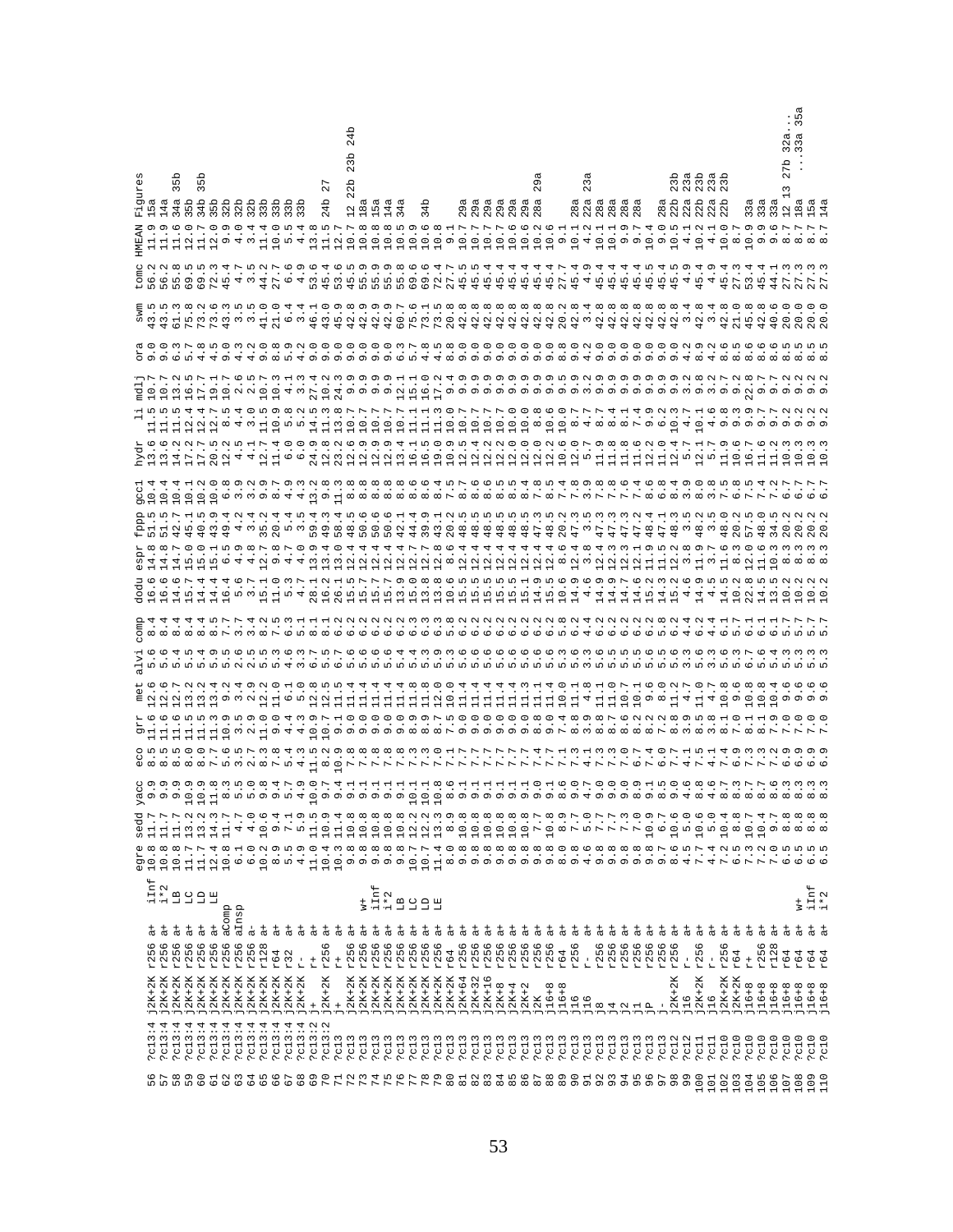|              |                                          |                                                                                                                                                                                                                                                                                                                                    |                                   |                                                          |                                                       | $\bar{u}$<br>Ф                                                            | edd                                          |  |  |                                                                                                                                                                                                                                                                                                                                                                                                              |                                                                                                                                                                                                                                     |                                                                                                                                                                                                                                 |                                                                                                                                                                                                                                     |  |                                                                                                                                                                                                                                  | jures<br>135a                                                       |
|--------------|------------------------------------------|------------------------------------------------------------------------------------------------------------------------------------------------------------------------------------------------------------------------------------------------------------------------------------------------------------------------------------|-----------------------------------|----------------------------------------------------------|-------------------------------------------------------|---------------------------------------------------------------------------|----------------------------------------------|--|--|--------------------------------------------------------------------------------------------------------------------------------------------------------------------------------------------------------------------------------------------------------------------------------------------------------------------------------------------------------------------------------------------------------------|-------------------------------------------------------------------------------------------------------------------------------------------------------------------------------------------------------------------------------------|---------------------------------------------------------------------------------------------------------------------------------------------------------------------------------------------------------------------------------|-------------------------------------------------------------------------------------------------------------------------------------------------------------------------------------------------------------------------------------|--|----------------------------------------------------------------------------------------------------------------------------------------------------------------------------------------------------------------------------------|---------------------------------------------------------------------|
|              | $\circ$<br>$\overline{c}$                | $\infty$<br>$j16+8$                                                                                                                                                                                                                                                                                                                | r64                               | $\frac{+}{\sigma}$                                       |                                                       | 5<br>ن چو<br>ه                                                            | $\infty$ 4<br>$\infty$ $\infty$              |  |  |                                                                                                                                                                                                                                                                                                                                                                                                              |                                                                                                                                                                                                                                     |                                                                                                                                                                                                                                 |                                                                                                                                                                                                                                     |  |                                                                                                                                                                                                                                  |                                                                     |
|              | ?c10                                     | $16 + 8$                                                                                                                                                                                                                                                                                                                           | r64                               | œ                                                        | <b>ASSA</b>                                           | $\infty$<br>$\circ$                                                       |                                              |  |  |                                                                                                                                                                                                                                                                                                                                                                                                              |                                                                                                                                                                                                                                     |                                                                                                                                                                                                                                 |                                                                                                                                                                                                                                     |  |                                                                                                                                                                                                                                  |                                                                     |
| ਦੇ           | 2c10                                     | $\infty$<br>$j16+8$                                                                                                                                                                                                                                                                                                                | r64                               | $\frac{+}{\sigma}$                                       |                                                       | $\infty$                                                                  | $\sigma$                                     |  |  |                                                                                                                                                                                                                                                                                                                                                                                                              |                                                                                                                                                                                                                                     |                                                                                                                                                                                                                                 |                                                                                                                                                                                                                                     |  |                                                                                                                                                                                                                                  | ೲ<br>$\mathfrak{m}$<br>$\sim$                                       |
| ਜ਼ੋ ਜ਼ੋ      | ?c10<br>?c10                             | $\infty$ $\infty$<br>$16 + 8$                                                                                                                                                                                                                                                                                                      | r64<br>r64                        | $_{\rm \sigma}^{+}$                                      |                                                       | $\ddot{\circ}$ is<br>$0 - 0$                                              | $\ddot{a}$ $\ddot{a}$ $\ddot{a}$<br>$\sigma$ |  |  |                                                                                                                                                                                                                                                                                                                                                                                                              |                                                                                                                                                                                                                                     |                                                                                                                                                                                                                                 |                                                                                                                                                                                                                                     |  |                                                                                                                                                                                                                                  |                                                                     |
| S            |                                          | $16 + 8$                                                                                                                                                                                                                                                                                                                           |                                   | acomp                                                    |                                                       |                                                                           | $\infty$                                     |  |  |                                                                                                                                                                                                                                                                                                                                                                                                              |                                                                                                                                                                                                                                     |                                                                                                                                                                                                                                 |                                                                                                                                                                                                                                     |  |                                                                                                                                                                                                                                  |                                                                     |
|              | Pelo<br>Pelo<br>Pelo                     | $\infty$<br>$\frac{116+8}{116+8}$                                                                                                                                                                                                                                                                                                  | r64                               | aInsp                                                    |                                                       | $\overline{r}$<br>444                                                     | 4<br>$\overline{\phantom{a}}$                |  |  | 。<br>Билипим постранатносточность при сторото мотиворительного при посточности посточность с<br>Оппим пим потитичественности посточность при пим посточность посточность с<br>קתי מים המים המוחק המוחמים המוחמים המוחמים המוחמים המוחמים המוחמים המוחמים המוחמים המוחמים המוחמים היום היום<br>בדומות המוחמים המוחמים המוחמים המוחמים המוחמים המוחמים המוחמים המוחמים המוחמים המוחמים המוחמים המוחמים המוחמים | a<br>משמש משמש להווה המוחד המוחד המוחד המוחד המוחד המוחד המוחד המוחד המוחד המוחד המוחד המוחד המוחד המוחד המוחד המו<br>מהיה הביטוח המוחד המוחד המוחד המוחד המוחד המוחד המוחד המוחד המוחד המוחד המוחד המוחד המוחד המוחד המוחד המוחד ה | संसम्मानये कार्यालये अपूर्ण के प्रकार की अपूर्ण के अर्थ के अर्थ के अपूर्ण कार्य कार्य अपूर्ण के अपूर्ण कार्य अ<br>परिवर्ण कार्य कार्य कार्य के अपूर्ण कार्य को अपूर्ण के अर्थ के अर्थ कार्य कार्य कार्य कार्य कार्य कार्य कार्य | d<br>And Linion 4 who not control and motival and motival and motival motival motival motival motival motival motiv<br>And Linion 4 who not control motival motival motival motival motival motival motival motival motival motival |  | יש ביטוח המוסימים לאחרים הוא המוסימים לאחר המוסימים לאחר המוסימים לאחר המוסימים לאחר המוסימים לאחר המוסימים לא<br>הוא המוסימים לאחר המוסימים לאחר המוסימים לאחר המוסימים לאחר המוסימים לאחר המוסימים לאחר המוסימים לאחר המוסימים |                                                                     |
|              |                                          | $\infty$<br>$\infty$                                                                                                                                                                                                                                                                                                               | r64<br>$\sim$<br>Ξz               | $+$<br>л.<br><b>Q</b>                                    |                                                       | $\circ$ $\sim$                                                            | $\overline{P}$<br>$\sim$                     |  |  |                                                                                                                                                                                                                                                                                                                                                                                                              |                                                                                                                                                                                                                                     |                                                                                                                                                                                                                                 |                                                                                                                                                                                                                                     |  |                                                                                                                                                                                                                                  |                                                                     |
|              |                                          |                                                                                                                                                                                                                                                                                                                                    | $\mathbb{I}$<br>$\mathbf{H}$      | $\frac{+}{\sigma}$<br>Q,                                 |                                                       | $\overline{\phantom{a}}$                                                  | $\circ$<br>$\circ$<br>L                      |  |  |                                                                                                                                                                                                                                                                                                                                                                                                              |                                                                                                                                                                                                                                     |                                                                                                                                                                                                                                 |                                                                                                                                                                                                                                     |  |                                                                                                                                                                                                                                  |                                                                     |
|              |                                          |                                                                                                                                                                                                                                                                                                                                    | r64                               | $_{\rm \sigma}^{+}$                                      |                                                       | $\circ$                                                                   | $\circ$                                      |  |  |                                                                                                                                                                                                                                                                                                                                                                                                              |                                                                                                                                                                                                                                     |                                                                                                                                                                                                                                 |                                                                                                                                                                                                                                     |  |                                                                                                                                                                                                                                  |                                                                     |
|              | 2010<br>2010<br>2010                     | $\begin{array}{cccccc} 1 & 1 & 6 & + & 8 \\ 7 & 6 & + & 2 & 1 \\ 1 & 1 & 1 & 2 & 1 \\ 1 & 1 & 2 & 1 & 1 \\ 1 & 1 & 2 & 1 & 1 \\ 1 & 1 & 1 & 2 & 1 \\ 1 & 1 & 1 & 1 & 1 \\ 1 & 1 & 1 & 1 & 1 \\ 1 & 1 & 1 & 1 & 1 \\ 1 & 1 & 1 & 1 & 1 \\ 1 & 1 & 1 & 1 & 1 \\ 1 & 1 & 1 & 1 & 1 \\ 1 & 1 & 1 & 1 & 1 \\ 1 & 1 & 1 & 1 & 1 \\ 1 & $ | $\perp$<br>$\mathbb H$            | $+$<br>Q,                                                |                                                       | $\overline{ }$                                                            | $\circ$<br>$\mathsf{L}\Omega$                |  |  |                                                                                                                                                                                                                                                                                                                                                                                                              |                                                                                                                                                                                                                                     |                                                                                                                                                                                                                                 |                                                                                                                                                                                                                                     |  |                                                                                                                                                                                                                                  |                                                                     |
|              | c<br>00000000000000<br>00000000000000000 |                                                                                                                                                                                                                                                                                                                                    | r256                              | $\frac{+}{\sigma}$                                       |                                                       |                                                                           | 4<br>$\circ$                                 |  |  |                                                                                                                                                                                                                                                                                                                                                                                                              |                                                                                                                                                                                                                                     |                                                                                                                                                                                                                                 |                                                                                                                                                                                                                                     |  |                                                                                                                                                                                                                                  | a<br>23<br>23<br>23                                                 |
|              |                                          |                                                                                                                                                                                                                                                                                                                                    | $\mathbf{1}$<br>Я                 | $_\sigma^+$                                              |                                                       |                                                                           | LO                                           |  |  |                                                                                                                                                                                                                                                                                                                                                                                                              |                                                                                                                                                                                                                                     |                                                                                                                                                                                                                                 |                                                                                                                                                                                                                                     |  |                                                                                                                                                                                                                                  |                                                                     |
|              |                                          |                                                                                                                                                                                                                                                                                                                                    | r256                              | Q,                                                       |                                                       |                                                                           | o m o N 0 0 0 4<br>$\circ$                   |  |  |                                                                                                                                                                                                                                                                                                                                                                                                              |                                                                                                                                                                                                                                     |                                                                                                                                                                                                                                 |                                                                                                                                                                                                                                     |  |                                                                                                                                                                                                                                  |                                                                     |
|              |                                          |                                                                                                                                                                                                                                                                                                                                    | $\mathbb{L}$<br>$\mathsf{H}$      | $_\sigma^+$                                              |                                                       |                                                                           | $\sqrt{2}$                                   |  |  |                                                                                                                                                                                                                                                                                                                                                                                                              |                                                                                                                                                                                                                                     |                                                                                                                                                                                                                                 |                                                                                                                                                                                                                                     |  |                                                                                                                                                                                                                                  |                                                                     |
|              |                                          |                                                                                                                                                                                                                                                                                                                                    | r256                              | $_\sigma^+$                                              |                                                       |                                                                           | $\infty$                                     |  |  |                                                                                                                                                                                                                                                                                                                                                                                                              |                                                                                                                                                                                                                                     |                                                                                                                                                                                                                                 |                                                                                                                                                                                                                                     |  |                                                                                                                                                                                                                                  |                                                                     |
|              |                                          |                                                                                                                                                                                                                                                                                                                                    | $\mathbf{I}$<br>Я                 | Ġ,                                                       |                                                       |                                                                           | 4                                            |  |  |                                                                                                                                                                                                                                                                                                                                                                                                              |                                                                                                                                                                                                                                     |                                                                                                                                                                                                                                 |                                                                                                                                                                                                                                     |  |                                                                                                                                                                                                                                  |                                                                     |
|              |                                          |                                                                                                                                                                                                                                                                                                                                    | r256                              | $_\sigma^+$                                              |                                                       |                                                                           | $\infty$                                     |  |  |                                                                                                                                                                                                                                                                                                                                                                                                              |                                                                                                                                                                                                                                     |                                                                                                                                                                                                                                 |                                                                                                                                                                                                                                     |  |                                                                                                                                                                                                                                  |                                                                     |
|              |                                          | $j2K+2K$<br>$j16$<br>$j2K+2K$                                                                                                                                                                                                                                                                                                      | $\mathbf{I}$<br>Ή                 | $_\sigma^+$                                              |                                                       |                                                                           | 4                                            |  |  |                                                                                                                                                                                                                                                                                                                                                                                                              |                                                                                                                                                                                                                                     |                                                                                                                                                                                                                                 |                                                                                                                                                                                                                                     |  |                                                                                                                                                                                                                                  |                                                                     |
|              |                                          |                                                                                                                                                                                                                                                                                                                                    | r256                              | $_{\text{\tiny{D}}}^+$                                   |                                                       |                                                                           | $\circ$                                      |  |  |                                                                                                                                                                                                                                                                                                                                                                                                              |                                                                                                                                                                                                                                     |                                                                                                                                                                                                                                 |                                                                                                                                                                                                                                     |  |                                                                                                                                                                                                                                  |                                                                     |
|              |                                          | j16<br>j2K+2K<br>j16                                                                                                                                                                                                                                                                                                               | $\mathbf{I}$<br>Ή                 | $_{\text{\tiny{D}}}^+$                                   |                                                       |                                                                           | 4                                            |  |  |                                                                                                                                                                                                                                                                                                                                                                                                              |                                                                                                                                                                                                                                     |                                                                                                                                                                                                                                 |                                                                                                                                                                                                                                     |  |                                                                                                                                                                                                                                  |                                                                     |
|              |                                          |                                                                                                                                                                                                                                                                                                                                    | r256                              | $_\sigma^+$                                              |                                                       |                                                                           | $\circ$                                      |  |  |                                                                                                                                                                                                                                                                                                                                                                                                              |                                                                                                                                                                                                                                     |                                                                                                                                                                                                                                 |                                                                                                                                                                                                                                     |  |                                                                                                                                                                                                                                  |                                                                     |
|              |                                          |                                                                                                                                                                                                                                                                                                                                    | $\mathbf{I}$<br>Я                 | $_\sigma^+$                                              |                                                       | 4                                                                         | 4                                            |  |  |                                                                                                                                                                                                                                                                                                                                                                                                              |                                                                                                                                                                                                                                     |                                                                                                                                                                                                                                 |                                                                                                                                                                                                                                     |  |                                                                                                                                                                                                                                  |                                                                     |
|              | $\sim$<br>cpd?                           |                                                                                                                                                                                                                                                                                                                                    | r256                              | $_\sigma^+$                                              |                                                       | $\overline{\phantom{a}}$ .                                                | $\sigma$                                     |  |  |                                                                                                                                                                                                                                                                                                                                                                                                              |                                                                                                                                                                                                                                     |                                                                                                                                                                                                                                 |                                                                                                                                                                                                                                     |  |                                                                                                                                                                                                                                  |                                                                     |
|              | $\sim$<br>cgs.                           | $j2K + 2K$<br>$j16$<br>$j2K + 2K$                                                                                                                                                                                                                                                                                                  | $\mathsf{L}$<br>Я                 | $_\sigma^+$                                              |                                                       | $\ddot{a}$ $\ddot{a}$                                                     | 4                                            |  |  |                                                                                                                                                                                                                                                                                                                                                                                                              |                                                                                                                                                                                                                                     |                                                                                                                                                                                                                                 |                                                                                                                                                                                                                                     |  |                                                                                                                                                                                                                                  |                                                                     |
|              | $\mathbf{\sim}$<br>Lq <sub>c</sub>       |                                                                                                                                                                                                                                                                                                                                    | r256                              | $_{\text{\tiny{D}}}^+$                                   |                                                       |                                                                           | $\sigma$                                     |  |  |                                                                                                                                                                                                                                                                                                                                                                                                              |                                                                                                                                                                                                                                     |                                                                                                                                                                                                                                 |                                                                                                                                                                                                                                     |  |                                                                                                                                                                                                                                  |                                                                     |
|              | 2b12                                     | j16<br>j2K+2K<br>j16                                                                                                                                                                                                                                                                                                               | $\mathbb T$<br>Η                  | $_\sigma^+$                                              |                                                       | ᅼ<br>c d r d d r w w w d w d w c d c d r w d w w w d w                    | 4                                            |  |  |                                                                                                                                                                                                                                                                                                                                                                                                              |                                                                                                                                                                                                                                     |                                                                                                                                                                                                                                 |                                                                                                                                                                                                                                     |  |                                                                                                                                                                                                                                  |                                                                     |
|              | 2011                                     |                                                                                                                                                                                                                                                                                                                                    | r256                              | $\frac{+}{\sigma}$                                       |                                                       | $\infty$                                                                  | $\sigma$                                     |  |  |                                                                                                                                                                                                                                                                                                                                                                                                              |                                                                                                                                                                                                                                     |                                                                                                                                                                                                                                 |                                                                                                                                                                                                                                     |  |                                                                                                                                                                                                                                  |                                                                     |
|              | 2b11                                     |                                                                                                                                                                                                                                                                                                                                    | $\mathbf{1}$<br>$\mathbb{H}$      | $_\sigma^+$                                              |                                                       |                                                                           | $\overline{ }$                               |  |  |                                                                                                                                                                                                                                                                                                                                                                                                              |                                                                                                                                                                                                                                     |                                                                                                                                                                                                                                 |                                                                                                                                                                                                                                     |  |                                                                                                                                                                                                                                  |                                                                     |
|              | 0 TR.5                                   |                                                                                                                                                                                                                                                                                                                                    | r256                              | $_\sigma^+$                                              |                                                       |                                                                           | $\sigma$                                     |  |  |                                                                                                                                                                                                                                                                                                                                                                                                              |                                                                                                                                                                                                                                     |                                                                                                                                                                                                                                 |                                                                                                                                                                                                                                     |  |                                                                                                                                                                                                                                  |                                                                     |
|              |                                          |                                                                                                                                                                                                                                                                                                                                    | $\mathbf{I}$<br>$\mathbf{H}$      | $_\sigma^+$                                              |                                                       |                                                                           | 4                                            |  |  |                                                                                                                                                                                                                                                                                                                                                                                                              |                                                                                                                                                                                                                                     |                                                                                                                                                                                                                                 |                                                                                                                                                                                                                                     |  |                                                                                                                                                                                                                                  |                                                                     |
| 42           | eqs                                      |                                                                                                                                                                                                                                                                                                                                    | r256                              | $_\sigma^+$                                              |                                                       |                                                                           | $\sigma$                                     |  |  |                                                                                                                                                                                                                                                                                                                                                                                                              |                                                                                                                                                                                                                                     |                                                                                                                                                                                                                                 |                                                                                                                                                                                                                                     |  |                                                                                                                                                                                                                                  | $23a$<br>$23a$<br>a<br>Gangnang<br>Gangnan                          |
| 43           | eqs.                                     |                                                                                                                                                                                                                                                                                                                                    | $\mathbb{L}$<br>$\mathsf{H}$      | $_\sigma^+$                                              |                                                       |                                                                           | 4                                            |  |  |                                                                                                                                                                                                                                                                                                                                                                                                              |                                                                                                                                                                                                                                     |                                                                                                                                                                                                                                 |                                                                                                                                                                                                                                     |  |                                                                                                                                                                                                                                  |                                                                     |
|              | 8:845                                    |                                                                                                                                                                                                                                                                                                                                    | $\mathbf{I}$                      | $\frac{+}{\sigma}$                                       |                                                       |                                                                           | LN.                                          |  |  |                                                                                                                                                                                                                                                                                                                                                                                                              |                                                                                                                                                                                                                                     |                                                                                                                                                                                                                                 |                                                                                                                                                                                                                                     |  |                                                                                                                                                                                                                                  |                                                                     |
| 45           | 9:8d5                                    |                                                                                                                                                                                                                                                                                                                                    | $\mathbf{I}$                      | $_\sigma^+$                                              |                                                       | $\overline{\phantom{a}}$                                                  | LO                                           |  |  |                                                                                                                                                                                                                                                                                                                                                                                                              |                                                                                                                                                                                                                                     |                                                                                                                                                                                                                                 |                                                                                                                                                                                                                                     |  |                                                                                                                                                                                                                                  |                                                                     |
| $46$<br>$47$ | $\ddot{4}$<br>89 ccc                     |                                                                                                                                                                                                                                                                                                                                    | $\mathbb{L}$<br><b>A A A A</b>    | $_{\rm \sigma}^{+}$                                      |                                                       | 44                                                                        | L                                            |  |  |                                                                                                                                                                                                                                                                                                                                                                                                              |                                                                                                                                                                                                                                     |                                                                                                                                                                                                                                 |                                                                                                                                                                                                                                     |  |                                                                                                                                                                                                                                  | 27<br>27<br>23<br>29                                                |
|              | $\sim$<br>$\ddotsc$                      |                                                                                                                                                                                                                                                                                                                                    | $\mathbf{I}$                      | $_{\rm \sigma}^{+}$                                      |                                                       | 4.                                                                        | LN.                                          |  |  |                                                                                                                                                                                                                                                                                                                                                                                                              |                                                                                                                                                                                                                                     |                                                                                                                                                                                                                                 |                                                                                                                                                                                                                                     |  |                                                                                                                                                                                                                                  |                                                                     |
|              | 300c                                     | $2K + 2K$                                                                                                                                                                                                                                                                                                                          | 256<br>$\overline{M}$             | $_{\rm \pi}^{+}$                                         |                                                       | $\ddot{\phi}$ , $\ddot{\phi}$ , $\ddot{\phi}$<br>$\overline{\phantom{a}}$ | $\sigma$                                     |  |  |                                                                                                                                                                                                                                                                                                                                                                                                              |                                                                                                                                                                                                                                     |                                                                                                                                                                                                                                 |                                                                                                                                                                                                                                     |  |                                                                                                                                                                                                                                  |                                                                     |
|              | 8q¿<br>8d                                |                                                                                                                                                                                                                                                                                                                                    | $\mathbf{I}$<br>Я                 | $_{\rm \sigma}^{+}$                                      |                                                       |                                                                           | LO                                           |  |  |                                                                                                                                                                                                                                                                                                                                                                                                              |                                                                                                                                                                                                                                     |                                                                                                                                                                                                                                 |                                                                                                                                                                                                                                     |  |                                                                                                                                                                                                                                  |                                                                     |
|              | 30 <sup>2</sup>                          | j2K+64<br>j2K+32<br>j2K+16                                                                                                                                                                                                                                                                                                         | Я                                 | $_{\rm \sigma}^{+}$                                      |                                                       |                                                                           | LN.<br>$\mathsf{L} \Omega$                   |  |  |                                                                                                                                                                                                                                                                                                                                                                                                              |                                                                                                                                                                                                                                     |                                                                                                                                                                                                                                 |                                                                                                                                                                                                                                     |  |                                                                                                                                                                                                                                  |                                                                     |
|              |                                          |                                                                                                                                                                                                                                                                                                                                    | $\mathbf{I}$<br>$\mathsf{H}$<br>Я | $_{\rm \sigma}^{+}$<br>$_\sigma^+$                       |                                                       | $\ddot{\circ}$ $\ddot{\circ}$ $\ddot{\circ}$                              | LO                                           |  |  |                                                                                                                                                                                                                                                                                                                                                                                                              |                                                                                                                                                                                                                                     |                                                                                                                                                                                                                                 |                                                                                                                                                                                                                                     |  |                                                                                                                                                                                                                                  |                                                                     |
|              | 8q¿<br>8d                                |                                                                                                                                                                                                                                                                                                                                    | $\mathbf{I}$<br>$\mathsf{H}$      | $\frac{+}{\sigma}$                                       |                                                       |                                                                           | LN.                                          |  |  |                                                                                                                                                                                                                                                                                                                                                                                                              |                                                                                                                                                                                                                                     |                                                                                                                                                                                                                                 |                                                                                                                                                                                                                                     |  |                                                                                                                                                                                                                                  |                                                                     |
|              | 30 <sup>2</sup>                          |                                                                                                                                                                                                                                                                                                                                    | $\blacksquare$<br>$\mathsf{H}$    | $\frac{+}{\sigma}$                                       |                                                       |                                                                           |                                              |  |  |                                                                                                                                                                                                                                                                                                                                                                                                              |                                                                                                                                                                                                                                     |                                                                                                                                                                                                                                 |                                                                                                                                                                                                                                     |  |                                                                                                                                                                                                                                  |                                                                     |
|              |                                          |                                                                                                                                                                                                                                                                                                                                    | $\mathbf{I}$<br>$\mathsf{H}$      | $_{\rm \sigma}^{+}$                                      |                                                       | $\infty$ $\infty$                                                         | $\mathbf{d}$                                 |  |  |                                                                                                                                                                                                                                                                                                                                                                                                              |                                                                                                                                                                                                                                     |                                                                                                                                                                                                                                 |                                                                                                                                                                                                                                     |  |                                                                                                                                                                                                                                  |                                                                     |
|              | 8q <sub>c</sub><br>8qc                   |                                                                                                                                                                                                                                                                                                                                    | r64                               | $\frac{+}{\sigma}$                                       |                                                       | $\overline{r}$<br>$\cdot$<br>mmmmmmmdmdmm                                 | $\infty$                                     |  |  |                                                                                                                                                                                                                                                                                                                                                                                                              |                                                                                                                                                                                                                                     |                                                                                                                                                                                                                                 |                                                                                                                                                                                                                                     |  |                                                                                                                                                                                                                                  |                                                                     |
|              | 30 <sup>c</sup>                          | $\infty$<br>$16 + 1$                                                                                                                                                                                                                                                                                                               | $\pm$<br>Я                        | $_\sigma^+$                                              |                                                       |                                                                           |                                              |  |  |                                                                                                                                                                                                                                                                                                                                                                                                              |                                                                                                                                                                                                                                     |                                                                                                                                                                                                                                 |                                                                                                                                                                                                                                     |  |                                                                                                                                                                                                                                  |                                                                     |
|              | 30 <sup>c</sup>                          |                                                                                                                                                                                                                                                                                                                                    | 4<br>$\circ$<br>$\mathbf{H}$      | $_{\rm \sigma}^{+}$                                      |                                                       | $\infty$ $\sim$                                                           | <b>VO</b>                                    |  |  |                                                                                                                                                                                                                                                                                                                                                                                                              |                                                                                                                                                                                                                                     |                                                                                                                                                                                                                                 |                                                                                                                                                                                                                                     |  |                                                                                                                                                                                                                                  |                                                                     |
|              | 300                                      |                                                                                                                                                                                                                                                                                                                                    | $\mathbb{L}$<br>$\mathsf{H}$      | $_\sigma^+$                                              |                                                       | $\infty$                                                                  | $\infty$<br>÷                                |  |  |                                                                                                                                                                                                                                                                                                                                                                                                              |                                                                                                                                                                                                                                     |                                                                                                                                                                                                                                 |                                                                                                                                                                                                                                     |  |                                                                                                                                                                                                                                  | 22a<br>GB<br>$\overline{\phantom{a}}$                               |
|              | 30 <sup>c</sup>                          |                                                                                                                                                                                                                                                                                                                                    | $\mathbf{I}$<br>$\mathbf{H}$      | $_\sigma^+$                                              | $\frac{1}{2}$                                         | $\infty$                                                                  |                                              |  |  |                                                                                                                                                                                                                                                                                                                                                                                                              |                                                                                                                                                                                                                                     |                                                                                                                                                                                                                                 |                                                                                                                                                                                                                                     |  |                                                                                                                                                                                                                                  | مۍ<br>൯<br>$\frac{1}{9}$ $\frac{1}{9}$<br>$\alpha$ $\alpha$ $\beta$ |
|              | 30 <sup>c</sup>                          |                                                                                                                                                                                                                                                                                                                                    | $\blacksquare$                    | $_\mathrm{\sigma}^+$                                     |                                                       | $\infty$                                                                  | $\infty$ $\infty$                            |  |  |                                                                                                                                                                                                                                                                                                                                                                                                              |                                                                                                                                                                                                                                     |                                                                                                                                                                                                                                 |                                                                                                                                                                                                                                     |  |                                                                                                                                                                                                                                  |                                                                     |
|              | 304                                      |                                                                                                                                                                                                                                                                                                                                    | $\blacksquare$<br>R R R           | $\frac{+}{\sigma}$                                       | 7 1 K<br>7 5 1 5 6<br>7 7 2 8<br>7 7 9 8<br>7 8 9 8 9 | $\infty$<br>m <sub>m</sub>                                                | $\infty$                                     |  |  |                                                                                                                                                                                                                                                                                                                                                                                                              |                                                                                                                                                                                                                                     |                                                                                                                                                                                                                                 |                                                                                                                                                                                                                                     |  |                                                                                                                                                                                                                                  |                                                                     |
|              | 30 <sup>c</sup>                          |                                                                                                                                                                                                                                                                                                                                    | $\mathbf{I}$                      | $\frac{+}{\sigma}$                                       |                                                       | $^{\circ}$                                                                | $\infty$                                     |  |  |                                                                                                                                                                                                                                                                                                                                                                                                              |                                                                                                                                                                                                                                     |                                                                                                                                                                                                                                 |                                                                                                                                                                                                                                     |  |                                                                                                                                                                                                                                  | 8888                                                                |
| ی ی          | 8 di<br>8 di                             |                                                                                                                                                                                                                                                                                                                                    | $\mathbf{I}$                      | $\begin{array}{cc} + & + \\ \varpi & \varpi \end{array}$ |                                                       |                                                                           | $\infty$ $\infty$                            |  |  |                                                                                                                                                                                                                                                                                                                                                                                                              |                                                                                                                                                                                                                                     |                                                                                                                                                                                                                                 |                                                                                                                                                                                                                                     |  |                                                                                                                                                                                                                                  |                                                                     |
|              |                                          |                                                                                                                                                                                                                                                                                                                                    |                                   |                                                          |                                                       |                                                                           |                                              |  |  |                                                                                                                                                                                                                                                                                                                                                                                                              |                                                                                                                                                                                                                                     |                                                                                                                                                                                                                                 |                                                                                                                                                                                                                                     |  |                                                                                                                                                                                                                                  |                                                                     |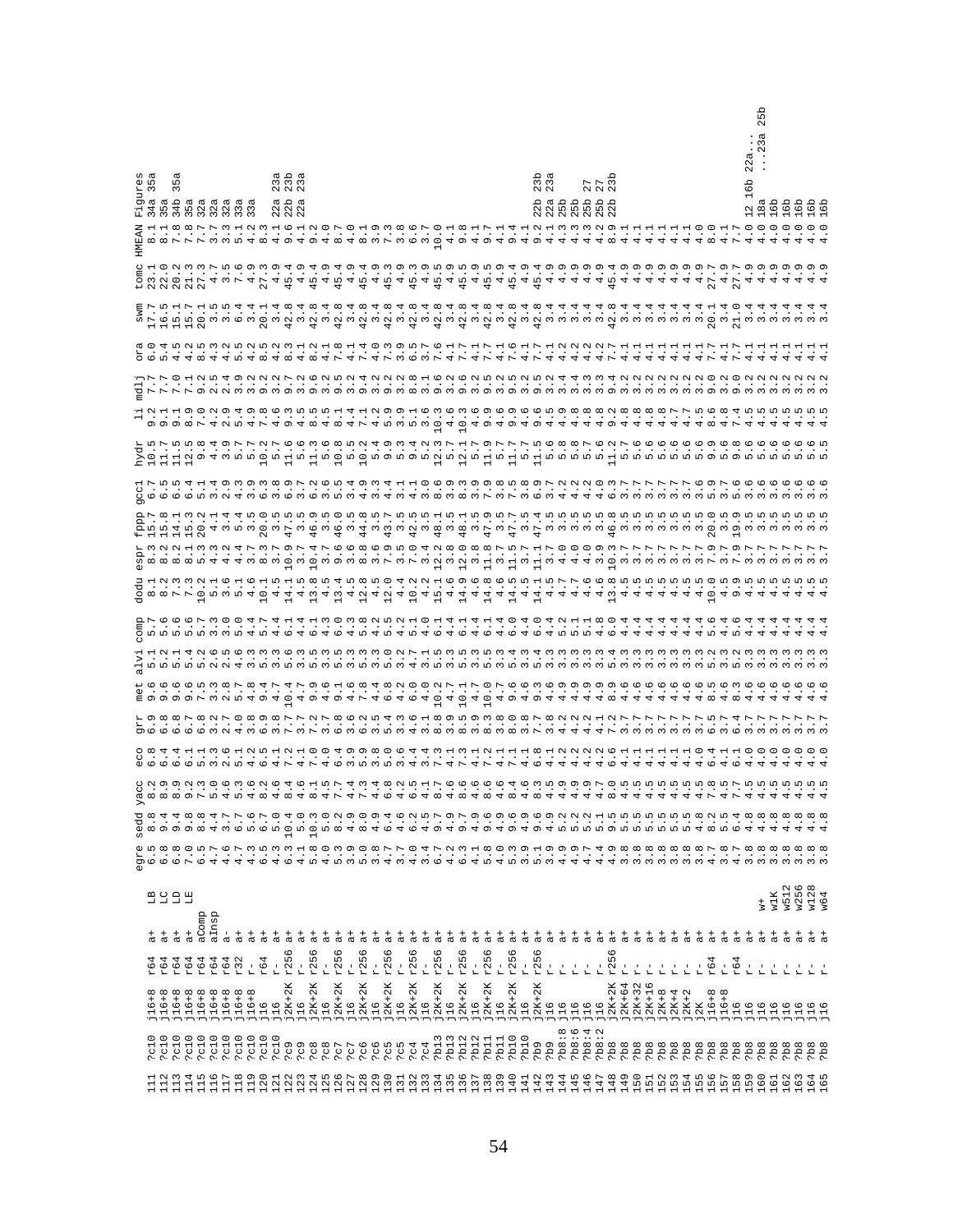|                                       |                       |                |                                                                                                                               |                                                |            |                                 |                                                             |                              |                              |                 |                         |                                                                                                                                                                                                                                                                                                                     |              |                    |                   |                                |                         |                                         |                        |                  |              |              |                            |                                                |            |                    |                                                                                                                                                                                                                         |                     |                     |                                                    |                    |                    |                                                          | 23b                                                    |  | A<br>A A A A A<br>A A A A A                                                                                                                                            |                    |         |                |                                                               |                      |  |                                                                              |            |
|---------------------------------------|-----------------------|----------------|-------------------------------------------------------------------------------------------------------------------------------|------------------------------------------------|------------|---------------------------------|-------------------------------------------------------------|------------------------------|------------------------------|-----------------|-------------------------|---------------------------------------------------------------------------------------------------------------------------------------------------------------------------------------------------------------------------------------------------------------------------------------------------------------------|--------------|--------------------|-------------------|--------------------------------|-------------------------|-----------------------------------------|------------------------|------------------|--------------|--------------|----------------------------|------------------------------------------------|------------|--------------------|-------------------------------------------------------------------------------------------------------------------------------------------------------------------------------------------------------------------------|---------------------|---------------------|----------------------------------------------------|--------------------|--------------------|----------------------------------------------------------|--------------------------------------------------------|--|------------------------------------------------------------------------------------------------------------------------------------------------------------------------|--------------------|---------|----------------|---------------------------------------------------------------|----------------------|--|------------------------------------------------------------------------------|------------|
| Figur                                 | 99<br>9               | င္မ            |                                                                                                                               |                                                |            |                                 |                                                             |                              |                              |                 |                         |                                                                                                                                                                                                                                                                                                                     |              |                    | 34a               |                                | 34b                     |                                         |                        |                  |              |              |                            |                                                |            | 2 <sup>o</sup>     | 2<br>2<br>2<br>2<br>2<br>2<br>2                                                                                                                                                                                         |                     |                     |                                                    |                    |                    |                                                          | 2 <sub>b</sub>                                         |  | R<br>A R R R R<br>A R R R R                                                                                                                                            |                    |         |                |                                                               | $\sim$ $\sim$ $\sim$ |  |                                                                              | 34b        |
| HMEAN                                 | 4.0.000               |                |                                                                                                                               |                                                | $\ddot{ }$ | $\frac{1}{4}$                   |                                                             |                              |                              |                 |                         |                                                                                                                                                                                                                                                                                                                     |              | $\,$ ,             |                   |                                |                         |                                         |                        |                  |              |              |                            |                                                |            |                    | 1000001                                                                                                                                                                                                                 |                     |                     | on un on t                                         |                    |                    | $F \cap F \cap F$                                        |                                                        |  |                                                                                                                                                                        |                    |         |                |                                                               |                      |  |                                                                              |            |
| tomc                                  |                       | $4.3$<br>$3.2$ |                                                                                                                               |                                                | 4.9        |                                 |                                                             | $\ddot{ }$                   |                              |                 |                         | $\frac{1}{2}$ $\frac{1}{2}$ $\frac{1}{2}$ $\frac{1}{2}$ $\frac{1}{2}$ $\frac{1}{2}$ $\frac{1}{2}$ $\frac{1}{2}$ $\frac{1}{2}$ $\frac{1}{2}$ $\frac{1}{2}$ $\frac{1}{2}$ $\frac{1}{2}$ $\frac{1}{2}$ $\frac{1}{2}$ $\frac{1}{2}$ $\frac{1}{2}$ $\frac{1}{2}$ $\frac{1}{2}$ $\frac{1}{2}$ $\frac{1}{2}$ $\frac{1}{2}$ |              | 4                  |                   |                                |                         | a www.ww.com<br>vol.                    |                        |                  |              | 4.9          | 4.9                        |                                                |            |                    |                                                                                                                                                                                                                         |                     |                     |                                                    |                    |                    |                                                          |                                                        |  | $45 - 45$                                                                                                                                                              |                    |         |                |                                                               |                      |  |                                                                              |            |
|                                       | $\frac{3 \cdot 4}{ }$ |                |                                                                                                                               |                                                |            |                                 |                                                             |                              |                              |                 |                         |                                                                                                                                                                                                                                                                                                                     |              |                    |                   |                                |                         |                                         |                        |                  |              |              |                            |                                                |            |                    |                                                                                                                                                                                                                         |                     |                     |                                                    |                    |                    |                                                          |                                                        |  |                                                                                                                                                                        |                    |         |                |                                                               |                      |  |                                                                              |            |
|                                       |                       |                |                                                                                                                               |                                                |            |                                 |                                                             |                              |                              |                 |                         |                                                                                                                                                                                                                                                                                                                     |              |                    |                   |                                |                         | $0.0404$<br>$0.0404$                    |                        | $\frac{1}{4}$    |              |              |                            |                                                |            |                    | $7.50$<br>$-4.70$                                                                                                                                                                                                       |                     |                     | $\begin{array}{c} 0 \\ 0 \\ 0 \\ 0 \\ \end{array}$ |                    |                    |                                                          |                                                        |  |                                                                                                                                                                        |                    |         |                |                                                               |                      |  |                                                                              |            |
|                                       |                       |                | $\frac{1}{2}$ $\frac{1}{2}$ $\frac{1}{2}$ $\frac{1}{2}$ $\frac{1}{2}$ $\frac{1}{2}$ $\frac{1}{2}$ $\frac{1}{2}$ $\frac{1}{2}$ |                                                |            |                                 |                                                             |                              |                              | $2.0$<br>$2.0$  |                         |                                                                                                                                                                                                                                                                                                                     |              | 3.2                |                   |                                |                         |                                         |                        |                  |              |              |                            |                                                |            |                    |                                                                                                                                                                                                                         |                     |                     |                                                    |                    |                    |                                                          | $\ddot{a}$ $\ddot{a}$ $\ddot{a}$                       |  |                                                                                                                                                                        |                    |         |                |                                                               |                      |  |                                                                              |            |
| ⊣                                     |                       |                |                                                                                                                               |                                                |            | <u>. സമ്പ</u>                   | ◅                                                           |                              |                              |                 |                         | $\circ$                                                                                                                                                                                                                                                                                                             | L            | ru ru              |                   | $\sim$                         | $\sim$                  | $\circ$                                 |                        |                  |              |              |                            |                                                |            |                    |                                                                                                                                                                                                                         | $\infty$            |                     | $1.10000$<br>$4.7400$                              |                    |                    |                                                          |                                                        |  |                                                                                                                                                                        |                    |         |                |                                                               |                      |  |                                                                              |            |
|                                       |                       |                |                                                                                                                               |                                                |            |                                 |                                                             |                              |                              |                 |                         |                                                                                                                                                                                                                                                                                                                     |              |                    |                   |                                |                         |                                         |                        |                  |              |              |                            |                                                |            |                    |                                                                                                                                                                                                                         |                     |                     |                                                    |                    |                    |                                                          |                                                        |  |                                                                                                                                                                        |                    |         |                |                                                               |                      |  |                                                                              |            |
| $0.76014$<br>$0.730014$<br>$0.730000$ |                       |                |                                                                                                                               |                                                |            |                                 |                                                             |                              |                              |                 |                         |                                                                                                                                                                                                                                                                                                                     |              | O                  |                   | م ما ما<br>$m \dot{m} \dot{m}$ |                         | mn                                      | O                      |                  |              |              |                            |                                                |            |                    |                                                                                                                                                                                                                         |                     |                     | coornoananoani<br>Coornoananoan                    |                    |                    | ഗന                                                       |                                                        |  |                                                                                                                                                                        |                    |         |                |                                                               |                      |  |                                                                              |            |
| fppp<br>3.5                           |                       |                |                                                                                                                               |                                                |            |                                 |                                                             |                              |                              |                 |                         |                                                                                                                                                                                                                                                                                                                     |              |                    |                   |                                |                         | a a a a a a m m m m m m a               |                        |                  |              |              |                            |                                                |            |                    |                                                                                                                                                                                                                         |                     |                     |                                                    |                    |                    |                                                          |                                                        |  |                                                                                                                                                                        |                    |         |                |                                                               |                      |  |                                                                              |            |
| espr                                  |                       |                |                                                                                                                               |                                                |            |                                 |                                                             |                              |                              |                 |                         |                                                                                                                                                                                                                                                                                                                     |              |                    |                   |                                |                         |                                         |                        |                  |              |              |                            |                                                |            |                    | $\begin{array}{ccc}\n\uparrow & \circ & \circ & \circ & \circ & \circ & \circ \\ \downarrow & \circ & \circ & \circ & \circ & \circ & \circ \\ \downarrow & \circ & \circ & \circ & \circ & \circ & \circ\n\end{array}$ |                     |                     |                                                    |                    |                    |                                                          |                                                        |  |                                                                                                                                                                        |                    |         |                |                                                               |                      |  |                                                                              |            |
| dodu                                  |                       |                |                                                                                                                               |                                                |            |                                 |                                                             |                              |                              |                 |                         |                                                                                                                                                                                                                                                                                                                     | 4            | 4                  |                   |                                |                         |                                         |                        |                  |              | $\div$       |                            |                                                |            |                    |                                                                                                                                                                                                                         |                     |                     |                                                    |                    |                    |                                                          |                                                        |  | $\frac{4}{9}$ o                                                                                                                                                        |                    |         |                |                                                               |                      |  |                                                                              |            |
| 24.4                                  |                       |                |                                                                                                                               |                                                |            |                                 |                                                             |                              |                              |                 |                         |                                                                                                                                                                                                                                                                                                                     |              |                    |                   |                                |                         |                                         |                        |                  |              |              |                            |                                                |            |                    |                                                                                                                                                                                                                         |                     |                     | 444444469478488444<br>444444696478484              |                    |                    |                                                          |                                                        |  |                                                                                                                                                                        |                    |         |                |                                                               |                      |  |                                                                              |            |
| a1v                                   |                       |                |                                                                                                                               |                                                |            |                                 |                                                             |                              |                              |                 |                         |                                                                                                                                                                                                                                                                                                                     |              |                    |                   |                                |                         |                                         |                        |                  |              |              |                            |                                                |            |                    |                                                                                                                                                                                                                         |                     |                     |                                                    |                    |                    |                                                          |                                                        |  |                                                                                                                                                                        |                    |         |                |                                                               |                      |  |                                                                              |            |
|                                       |                       |                |                                                                                                                               |                                                |            |                                 |                                                             |                              |                              |                 |                         |                                                                                                                                                                                                                                                                                                                     |              |                    |                   |                                |                         |                                         |                        |                  |              |              |                            |                                                |            |                    |                                                                                                                                                                                                                         |                     |                     |                                                    |                    |                    |                                                          |                                                        |  |                                                                                                                                                                        |                    |         |                |                                                               |                      |  |                                                                              |            |
|                                       |                       |                |                                                                                                                               |                                                |            |                                 |                                                             |                              |                              |                 |                         |                                                                                                                                                                                                                                                                                                                     |              |                    |                   |                                |                         |                                         |                        |                  |              |              |                            |                                                |            |                    |                                                                                                                                                                                                                         |                     |                     |                                                    |                    |                    |                                                          |                                                        |  |                                                                                                                                                                        |                    |         |                |                                                               |                      |  |                                                                              |            |
|                                       |                       |                |                                                                                                                               |                                                |            |                                 |                                                             |                              |                              |                 |                         |                                                                                                                                                                                                                                                                                                                     |              |                    |                   |                                |                         |                                         |                        |                  |              |              |                            |                                                |            |                    |                                                                                                                                                                                                                         |                     |                     |                                                    | $\,$ ,             |                    |                                                          |                                                        |  |                                                                                                                                                                        |                    |         |                |                                                               |                      |  |                                                                              |            |
|                                       | $\frac{1}{4}$ .       |                |                                                                                                                               |                                                |            |                                 |                                                             |                              |                              |                 |                         |                                                                                                                                                                                                                                                                                                                     |              |                    |                   |                                |                         |                                         |                        |                  |              |              | <b>555555</b>              |                                                |            |                    | - ഥ                                                                                                                                                                                                                     |                     |                     |                                                    |                    |                    |                                                          |                                                        |  |                                                                                                                                                                        |                    |         |                |                                                               |                      |  |                                                                              |            |
| ಕರ                                    |                       |                |                                                                                                                               |                                                |            |                                 |                                                             |                              |                              |                 |                         |                                                                                                                                                                                                                                                                                                                     |              |                    |                   |                                |                         |                                         |                        |                  |              |              |                            |                                                |            |                    | $\begin{array}{c} 2.7 \\ 2.7 \\ -4.8 \end{array}$                                                                                                                                                                       | $\frac{1}{6}$       |                     |                                                    |                    |                    |                                                          |                                                        |  |                                                                                                                                                                        |                    |         |                |                                                               |                      |  |                                                                              |            |
|                                       | $m \sim 10$           |                |                                                                                                                               |                                                |            |                                 |                                                             |                              |                              |                 |                         |                                                                                                                                                                                                                                                                                                                     |              |                    |                   |                                |                         |                                         |                        |                  |              |              |                            |                                                |            |                    |                                                                                                                                                                                                                         |                     |                     |                                                    |                    |                    |                                                          |                                                        |  |                                                                                                                                                                        |                    |         |                |                                                               |                      |  |                                                                              |            |
|                                       | w32<br>w16            | $\frac{8}{3}$  | w <sub>4</sub>                                                                                                                | dw2K                                           | dw1K       |                                 | dw512<br>dw256<br>dw128                                     | dw64<br>dw32<br>dw16         |                              |                 | dw8                     | dw4                                                                                                                                                                                                                                                                                                                 | iInf         | $i*2$              | $\mathbb{H}$      | 입 음                            |                         | ਥਿ                                      |                        |                  |              |              |                            |                                                |            |                    |                                                                                                                                                                                                                         |                     |                     |                                                    |                    |                    |                                                          |                                                        |  |                                                                                                                                                                        |                    |         |                |                                                               | $\frac{1}{2}$        |  |                                                                              |            |
|                                       |                       |                |                                                                                                                               | $_{\rm \sigma}^+$                              |            | $\vec{a}$<br>$\frac{+}{\sigma}$ |                                                             | $_{\rm \sigma}^+$            | $_{\rm \sigma}^{+}$          | $_{\alpha}^{+}$ | $_{\alpha}^{+}$         | $_\sigma^+$                                                                                                                                                                                                                                                                                                         |              | $\frac{+}{\alpha}$ | $_{\rm \sigma}^+$ | $\frac{+}{\sigma}$             | $_{\rm \sigma}^{+}$     | aInsp<br>$_{\rm \pi}^{+}$               | $_{\rm \pi}^{+}$       | $_{\rm \pi}^{+}$ | $_\sigma^+$  |              | ó                          | $_{\text{m}}^{+}$                              | aInsp      | $\frac{+}{\sigma}$ | $_{\rm \sigma}^{+}$                                                                                                                                                                                                     | $\frac{1}{\sigma}$  | $_\sigma^+$         |                                                    | $\frac{+}{\sigma}$ | $\frac{1}{\sigma}$ | ö                                                        |                                                        |  |                                                                                                                                                                        | ō                  | aInsp   | $\frac{+}{6}$  |                                                               |                      |  | dram<br>drama<br>drama<br>drama<br>drama<br>drama<br>drama<br>drama<br>drama |            |
|                                       |                       |                | $\mathbf{H}$                                                                                                                  | $\begin{array}{cc} 1 & 1 \\ 2 & 1 \end{array}$ |            |                                 | $\begin{array}{ccc} & + & + & + \\ & + & + & + \end{array}$ | $\mathbf{I}$<br>$\mathbf{H}$ | $\blacksquare$<br><b>H H</b> | $\mathbf{I}$    | $\perp$<br>$\mathbf{H}$ | $\blacksquare$<br>$\mathbf{H}$                                                                                                                                                                                                                                                                                      | $\mathbf{I}$ | $\frac{1}{\Delta}$ | $\mathbf{I}$      | $\mathbf{I}$                   | $\pm 1$<br>$\mathbf{H}$ | $\mathbf{I}$<br>$\mathbf{I}$<br>$H$ $H$ | $\frac{1}{\mathbf{H}}$ | $\mathbf{I}$     | $\mathbf{r}$ | $\mathbf{H}$ | $\Gamma=1$<br>$\mathbf{H}$ | $\begin{array}{cc} 1 & 1 \\ 2 & 2 \end{array}$ | r-<br>r256 |                    |                                                                                                                                                                                                                         |                     |                     |                                                    |                    |                    |                                                          | $\begin{array}{c} 25\, \\ 24\, \\ 25\, \\ \end{array}$ |  |                                                                                                                                                                        | $\frac{1}{\Delta}$ | $\perp$ | $\blacksquare$ | $\perp$<br>$\begin{array}{ccccc}\nA & B & B & B\n\end{array}$ | $\mathbf{H}$         |  |                                                                              |            |
|                                       |                       |                |                                                                                                                               |                                                |            |                                 |                                                             |                              |                              |                 |                         |                                                                                                                                                                                                                                                                                                                     |              |                    |                   |                                |                         |                                         |                        |                  | 40           |              | $-1$ $\Delta$              |                                                |            | $2K+2K$            | $\frac{9}{5}$                                                                                                                                                                                                           | $j2K + 2K$<br>$j16$ | $j2K+2K$ :<br>$j16$ |                                                    |                    |                    | j2K+2K r256<br>j16 r-<br>j2K+2K r256<br>j16 r-<br>j16 r- | $j2K+2K$ :<br>$j16$                                    |  | $\frac{1}{2}$<br>$\frac{1}{2}$<br>$\frac{1}{2}$<br>$\frac{1}{2}$<br>$\frac{1}{2}$<br>$\frac{1}{2}$<br>$\frac{1}{2}$<br>$\frac{1}{2}$<br>$\frac{1}{2}$<br>$\frac{1}{2}$ |                    |         |                |                                                               |                      |  |                                                                              |            |
|                                       |                       |                |                                                                                                                               |                                                |            |                                 |                                                             |                              |                              |                 |                         |                                                                                                                                                                                                                                                                                                                     |              |                    |                   |                                |                         |                                         |                        |                  |              |              |                            |                                                |            |                    |                                                                                                                                                                                                                         |                     |                     |                                                    |                    |                    |                                                          |                                                        |  |                                                                                                                                                                        |                    |         |                |                                                               |                      |  | 2a5                                                                          | pas<br>Pas |
|                                       |                       |                |                                                                                                                               |                                                |            |                                 |                                                             |                              |                              |                 |                         |                                                                                                                                                                                                                                                                                                                     |              |                    |                   |                                |                         |                                         |                        |                  |              |              |                            |                                                |            |                    |                                                                                                                                                                                                                         |                     |                     |                                                    |                    |                    |                                                          |                                                        |  |                                                                                                                                                                        |                    |         |                |                                                               |                      |  |                                                                              |            |
|                                       |                       |                |                                                                                                                               |                                                |            |                                 |                                                             |                              |                              |                 |                         |                                                                                                                                                                                                                                                                                                                     |              |                    |                   |                                |                         |                                         |                        |                  |              |              |                            |                                                |            |                    |                                                                                                                                                                                                                         |                     |                     |                                                    |                    |                    |                                                          |                                                        |  |                                                                                                                                                                        |                    |         |                |                                                               |                      |  |                                                                              |            |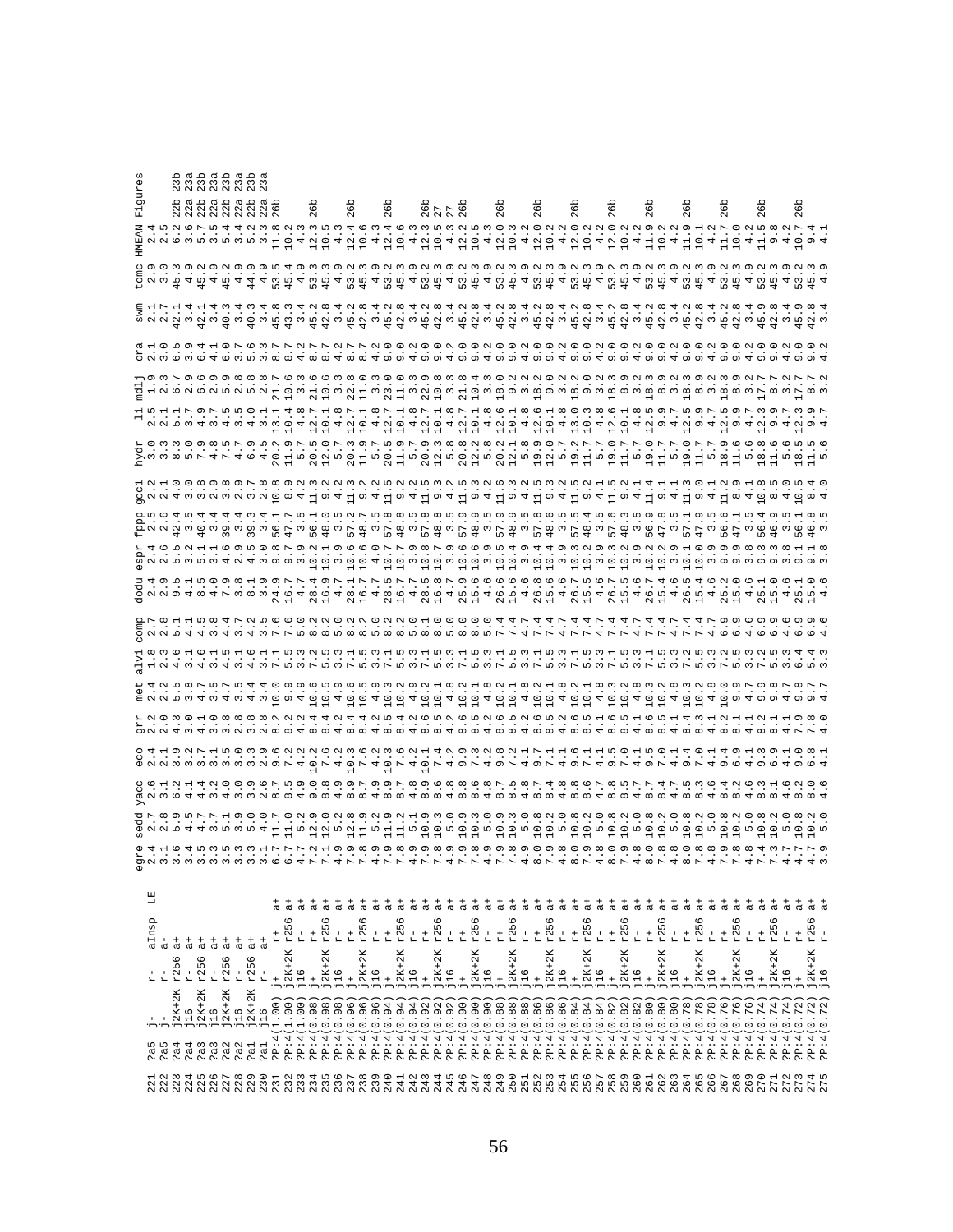|                                 |                                                                                                                                                                                                                                                                                                                                       |                                                                                       |                                                | $\dot{\mathbb{U}}$ |      |  |            | $\frac{5}{6}$ . |                                |                                                                                                                                                                                                                                                                                                                                                                                                                                                                                                                                                                        |                            |                     |                |                                         | $\frac{1}{2}$ |                            |           |                                                                                                                                                                                                                                                                                  | HMEA                                       | З<br>定            |
|---------------------------------|---------------------------------------------------------------------------------------------------------------------------------------------------------------------------------------------------------------------------------------------------------------------------------------------------------------------------------------|---------------------------------------------------------------------------------------|------------------------------------------------|--------------------|------|--|------------|-----------------|--------------------------------|------------------------------------------------------------------------------------------------------------------------------------------------------------------------------------------------------------------------------------------------------------------------------------------------------------------------------------------------------------------------------------------------------------------------------------------------------------------------------------------------------------------------------------------------------------------------|----------------------------|---------------------|----------------|-----------------------------------------|---------------|----------------------------|-----------|----------------------------------------------------------------------------------------------------------------------------------------------------------------------------------------------------------------------------------------------------------------------------------|--------------------------------------------|-------------------|
| 276                             | 70)<br>$\circ$<br>17:35<br>17:36                                                                                                                                                                                                                                                                                                      |                                                                                       | $\begin{array}{cc} + & + \\ - & + \end{array}$ | m 4                | ത' ത |  | $\circ$    |                 | S                              |                                                                                                                                                                                                                                                                                                                                                                                                                                                                                                                                                                        |                            |                     | $\ddot{\circ}$ |                                         |               | ് റ് റ്                    | ັນ<br>ອື່ | tom<br>53.45<br>45                                                                                                                                                                                                                                                               | $\sim$                                     | e9                |
| 277                             | 0.70)                                                                                                                                                                                                                                                                                                                                 | r256<br>$2K+2K$                                                                       |                                                | $\overline{4}$     |      |  |            | $\circ$         | LO                             | 9.337                                                                                                                                                                                                                                                                                                                                                                                                                                                                                                                                                                  | 46.                        |                     |                |                                         |               |                            |           |                                                                                                                                                                                                                                                                                  |                                            |                   |
|                                 | $0.70$ )<br>$0.68$ )<br>$\begin{array}{r} 15.5 \\ 15.5 \\ 16.4 \\ 17.5 \\ 18.3 \\ 19.4 \\ 19.5 \\ 15.3 \\ 19.4 \\ 19.5 \\ 19.5 \\ 19.5 \\ 19.5 \\ 19.5 \\ 19.5 \\ 19.5 \\ 19.5 \\ 19.5 \\ 19.5 \\ 19.5 \\ 19.5 \\ 19.5 \\ 19.5 \\ 19.5 \\ 19.5 \\ 19.5 \\ 19.5 \\ 19.5 \\ 19.5 \\ 19.5 \\ 19.5 \\ 19.5 \\ 19.5 \\ 19.5 \\ 19.5 \\ 19$ | $\overline{1}$<br>$\circ$                                                             |                                                | $\sim$             |      |  | $M \cup M$ | ᢦ               |                                |                                                                                                                                                                                                                                                                                                                                                                                                                                                                                                                                                                        | $\infty$ rue $\rightarrow$ |                     |                |                                         |               |                            |           | $\sigma$                                                                                                                                                                                                                                                                         |                                            |                   |
|                                 |                                                                                                                                                                                                                                                                                                                                       | $\vec{x}^+$                                                                           | $\frac{+}{\sigma}$                             |                    |      |  |            | w               |                                |                                                                                                                                                                                                                                                                                                                                                                                                                                                                                                                                                                        | $\dot{\circ}$              |                     |                |                                         |               |                            |           |                                                                                                                                                                                                                                                                                  |                                            | 운                 |
|                                 | 0.66)                                                                                                                                                                                                                                                                                                                                 |                                                                                       |                                                |                    |      |  |            | $\circ$ $\circ$ |                                |                                                                                                                                                                                                                                                                                                                                                                                                                                                                                                                                                                        |                            |                     |                |                                         |               |                            |           |                                                                                                                                                                                                                                                                                  |                                            | 음 음               |
|                                 | $(0.64)$<br>$(0.62)$                                                                                                                                                                                                                                                                                                                  |                                                                                       | $_{\rm \sigma}^{+}$                            |                    |      |  |            |                 | $\mathbf{H}$                   |                                                                                                                                                                                                                                                                                                                                                                                                                                                                                                                                                                        |                            |                     |                | $\circ$ $\circ$                         |               |                            |           |                                                                                                                                                                                                                                                                                  |                                            |                   |
|                                 |                                                                                                                                                                                                                                                                                                                                       |                                                                                       | $_\sigma^+$                                    |                    |      |  |            |                 | 4                              |                                                                                                                                                                                                                                                                                                                                                                                                                                                                                                                                                                        |                            |                     |                |                                         |               |                            |           |                                                                                                                                                                                                                                                                                  |                                            | 9                 |
|                                 | $\begin{array}{l} \n 1(0.0, 60) \\  1(0.58) \\  1(0.56) \\  1(0.54) \\  1(0.54) \\  1(0.54) \\  1(0.54) \\  1(0.54) \\  1(0.54) \\  1(0.54) \\  1(0.54) \\  1(0.54) \\  1(0.54) \\  1(0.54) \\  1(0.54) \\  1(0.54) \\  1(0.54) \\  1(0.54) \\  1(0.54) \\  1(0.54) \\  1(0.54) \\  1(0.54) \\  1(0.54) \\  $                         |                                                                                       | $_{\text{\tiny{D}}}^+$                         |                    |      |  |            | 000             | 3<br>2223324<br>aaaaaaa        | $\begin{array}{c} \varpi \otimes \varpi \otimes \varpi \otimes \varpi \otimes \varpi \otimes \varpi \otimes \varpi \otimes \varpi \otimes \varpi \otimes \varpi \otimes \varpi \otimes \varpi \otimes \varpi \otimes \varpi \otimes \varpi \otimes \varpi \otimes \varpi \otimes \varpi \otimes \varpi \otimes \varpi \otimes \varpi \otimes \varpi \otimes \varpi \otimes \varpi \otimes \varpi \otimes \varpi \otimes \varpi \otimes \varpi \otimes \varpi \otimes \varpi \otimes \varpi \otimes \varpi \otimes \varpi \otimes \varpi \otimes \varpi \otimes \varpi$ | m N O O H                  | 0.000000000000      |                | $\overline{10}$                         |               |                            |           | $\ddot{u}$ $\ddot{u}$ $\ddot{u}$ $\ddot{u}$ $\ddot{u}$ $\ddot{u}$ $\ddot{u}$ $\ddot{u}$ $\ddot{u}$ $\ddot{u}$ $\ddot{u}$ $\ddot{u}$ $\ddot{u}$ $\ddot{u}$ $\ddot{u}$ $\ddot{u}$ $\ddot{u}$ $\ddot{u}$ $\ddot{u}$ $\ddot{u}$ $\ddot{u}$ $\ddot{u}$ $\ddot{u}$ $\ddot{u}$ $\ddot{$ |                                            | <b>e e</b>        |
|                                 |                                                                                                                                                                                                                                                                                                                                       |                                                                                       | $_\sigma^+$                                    |                    |      |  |            |                 |                                |                                                                                                                                                                                                                                                                                                                                                                                                                                                                                                                                                                        |                            |                     |                |                                         |               |                            |           |                                                                                                                                                                                                                                                                                  |                                            |                   |
|                                 |                                                                                                                                                                                                                                                                                                                                       |                                                                                       | $_\sigma^+$                                    |                    |      |  |            |                 |                                |                                                                                                                                                                                                                                                                                                                                                                                                                                                                                                                                                                        |                            | $\sigma$ $\infty$ r |                |                                         |               |                            |           |                                                                                                                                                                                                                                                                                  |                                            | 26b               |
|                                 |                                                                                                                                                                                                                                                                                                                                       | $\vec{x}$                                                                             |                                                |                    |      |  |            |                 |                                |                                                                                                                                                                                                                                                                                                                                                                                                                                                                                                                                                                        |                            |                     | o n            |                                         |               |                            |           |                                                                                                                                                                                                                                                                                  |                                            |                   |
|                                 |                                                                                                                                                                                                                                                                                                                                       | $\stackrel{+}{\sim}$                                                                  | $\frac{1}{\sigma}$                             |                    |      |  |            |                 |                                |                                                                                                                                                                                                                                                                                                                                                                                                                                                                                                                                                                        |                            |                     |                | $\circ$ $\circ$ $\circ$ $\frac{\pi}{1}$ |               |                            |           |                                                                                                                                                                                                                                                                                  |                                            | 990               |
|                                 |                                                                                                                                                                                                                                                                                                                                       |                                                                                       |                                                |                    |      |  |            |                 |                                |                                                                                                                                                                                                                                                                                                                                                                                                                                                                                                                                                                        | 54.                        |                     |                |                                         |               |                            |           |                                                                                                                                                                                                                                                                                  |                                            |                   |
|                                 |                                                                                                                                                                                                                                                                                                                                       | r256<br>$2K+2K$                                                                       | $\frac{+}{\sigma}$                             |                    |      |  |            |                 |                                |                                                                                                                                                                                                                                                                                                                                                                                                                                                                                                                                                                        | 46.                        |                     | $\circ$        |                                         |               |                            |           |                                                                                                                                                                                                                                                                                  |                                            |                   |
|                                 |                                                                                                                                                                                                                                                                                                                                       | $\mathbf{1}$<br>$\mathbf{H}$<br>$\frac{9}{1}$                                         |                                                |                    |      |  |            |                 | 4                              |                                                                                                                                                                                                                                                                                                                                                                                                                                                                                                                                                                        |                            |                     |                | 941                                     |               |                            |           |                                                                                                                                                                                                                                                                                  |                                            |                   |
|                                 |                                                                                                                                                                                                                                                                                                                                       | $\frac{1}{2}$<br>$^{+}$                                                               |                                                |                    |      |  |            |                 | 0104                           |                                                                                                                                                                                                                                                                                                                                                                                                                                                                                                                                                                        | $\frac{1}{2}$              |                     | $\dot{\infty}$ |                                         |               |                            |           | $\omega$ ro 4                                                                                                                                                                                                                                                                    |                                            | O                 |
|                                 |                                                                                                                                                                                                                                                                                                                                       | r256<br>$2K + 2K$                                                                     | $_\sigma^+$                                    |                    |      |  |            |                 |                                |                                                                                                                                                                                                                                                                                                                                                                                                                                                                                                                                                                        | $46$<br>3.5                |                     |                |                                         |               |                            |           |                                                                                                                                                                                                                                                                                  |                                            |                   |
|                                 |                                                                                                                                                                                                                                                                                                                                       | $\perp$<br>$\frac{9}{1}$                                                              |                                                |                    |      |  |            |                 |                                |                                                                                                                                                                                                                                                                                                                                                                                                                                                                                                                                                                        |                            |                     |                |                                         |               |                            |           |                                                                                                                                                                                                                                                                                  |                                            |                   |
|                                 |                                                                                                                                                                                                                                                                                                                                       | $\stackrel{+}{\simeq}$<br>$^{+}$                                                      |                                                |                    |      |  |            |                 |                                | $\infty$                                                                                                                                                                                                                                                                                                                                                                                                                                                                                                                                                               |                            |                     | $\dot{\infty}$ |                                         |               |                            |           |                                                                                                                                                                                                                                                                                  |                                            | O                 |
|                                 |                                                                                                                                                                                                                                                                                                                                       | r256<br>$2K + 2K$                                                                     | $_\sigma^+$                                    |                    |      |  |            |                 |                                |                                                                                                                                                                                                                                                                                                                                                                                                                                                                                                                                                                        |                            | $\,$ ,              |                |                                         |               |                            |           |                                                                                                                                                                                                                                                                                  |                                            |                   |
|                                 |                                                                                                                                                                                                                                                                                                                                       | $\perp$<br>$\mathsf{H}$<br>$\frac{9}{1}$                                              |                                                |                    |      |  |            |                 | $\omega$ rv 4                  | $\infty$ m                                                                                                                                                                                                                                                                                                                                                                                                                                                                                                                                                             |                            |                     |                |                                         |               |                            |           | $\frac{1}{2}$                                                                                                                                                                                                                                                                    |                                            |                   |
|                                 |                                                                                                                                                                                                                                                                                                                                       | $\frac{1}{2}$<br>$\ddot{}$                                                            |                                                |                    |      |  |            |                 |                                |                                                                                                                                                                                                                                                                                                                                                                                                                                                                                                                                                                        |                            |                     |                |                                         |               |                            |           |                                                                                                                                                                                                                                                                                  |                                            | v                 |
|                                 |                                                                                                                                                                                                                                                                                                                                       | r256<br>$2K + 2K$                                                                     | $_\sigma^+$                                    |                    |      |  |            |                 |                                | m, m, m                                                                                                                                                                                                                                                                                                                                                                                                                                                                                                                                                                |                            |                     |                |                                         |               |                            |           | $m \nightharpoonup$ $4$                                                                                                                                                                                                                                                          |                                            |                   |
|                                 |                                                                                                                                                                                                                                                                                                                                       | $\mathbf{1}$<br>$\mathsf{H}$<br>$\frac{9}{1}$                                         |                                                |                    |      |  |            |                 |                                |                                                                                                                                                                                                                                                                                                                                                                                                                                                                                                                                                                        |                            |                     |                |                                         |               |                            |           |                                                                                                                                                                                                                                                                                  |                                            |                   |
|                                 |                                                                                                                                                                                                                                                                                                                                       | $_{\rm H}^+$<br>$\,$ + $\,$                                                           |                                                |                    |      |  |            |                 |                                |                                                                                                                                                                                                                                                                                                                                                                                                                                                                                                                                                                        |                            |                     |                |                                         |               |                            |           |                                                                                                                                                                                                                                                                                  |                                            |                   |
|                                 |                                                                                                                                                                                                                                                                                                                                       | r256<br>$2K + 2K$                                                                     | $_\sigma^+$                                    |                    |      |  |            |                 |                                |                                                                                                                                                                                                                                                                                                                                                                                                                                                                                                                                                                        |                            |                     |                |                                         |               |                            |           |                                                                                                                                                                                                                                                                                  |                                            |                   |
|                                 |                                                                                                                                                                                                                                                                                                                                       | $\mathbf{1}$<br>$\frac{9}{1}$                                                         |                                                |                    |      |  |            |                 |                                | ന ന ന                                                                                                                                                                                                                                                                                                                                                                                                                                                                                                                                                                  |                            |                     |                |                                         |               | $\infty$ $\infty$ $\infty$ |           | 53.45.                                                                                                                                                                                                                                                                           |                                            |                   |
| 302<br>303<br>303               |                                                                                                                                                                                                                                                                                                                                       | $_{\rm H}^+$<br>Я<br>$\,$ + $\,$                                                      |                                                |                    |      |  |            |                 |                                |                                                                                                                                                                                                                                                                                                                                                                                                                                                                                                                                                                        |                            |                     |                |                                         |               |                            |           |                                                                                                                                                                                                                                                                                  |                                            | 8<br>2078<br>2022 |
|                                 |                                                                                                                                                                                                                                                                                                                                       | r256                                                                                  |                                                |                    |      |  |            |                 |                                |                                                                                                                                                                                                                                                                                                                                                                                                                                                                                                                                                                        |                            |                     |                |                                         |               |                            |           |                                                                                                                                                                                                                                                                                  |                                            |                   |
| 305<br>305<br>306               |                                                                                                                                                                                                                                                                                                                                       | $2K + 2K$                                                                             | $_\sigma^+$                                    |                    |      |  |            |                 |                                | ന ന ന                                                                                                                                                                                                                                                                                                                                                                                                                                                                                                                                                                  |                            |                     |                |                                         |               |                            |           | 53.44                                                                                                                                                                                                                                                                            |                                            |                   |
|                                 |                                                                                                                                                                                                                                                                                                                                       | $\mathbf{1}$<br>Я<br>$\frac{\infty}{L}$                                               |                                                |                    |      |  |            |                 |                                |                                                                                                                                                                                                                                                                                                                                                                                                                                                                                                                                                                        |                            |                     |                |                                         |               |                            |           |                                                                                                                                                                                                                                                                                  |                                            |                   |
|                                 |                                                                                                                                                                                                                                                                                                                                       | $_{\rm H}^+$                                                                          |                                                |                    |      |  |            |                 |                                |                                                                                                                                                                                                                                                                                                                                                                                                                                                                                                                                                                        |                            |                     |                |                                         |               |                            |           |                                                                                                                                                                                                                                                                                  |                                            | ್ತಿ               |
|                                 |                                                                                                                                                                                                                                                                                                                                       | r256<br>$2K + 2K$                                                                     | $_\sigma^+$                                    |                    |      |  |            |                 |                                | ന ന ന                                                                                                                                                                                                                                                                                                                                                                                                                                                                                                                                                                  | $55 - 3$                   |                     |                |                                         | $O \cup D$    | <b>@@db@@db</b> @@db       |           | 53.4                                                                                                                                                                                                                                                                             |                                            |                   |
|                                 |                                                                                                                                                                                                                                                                                                                                       | $\mathbf{1}$<br>Я<br>$\frac{\infty}{L}$                                               |                                                |                    |      |  |            |                 |                                |                                                                                                                                                                                                                                                                                                                                                                                                                                                                                                                                                                        |                            |                     |                |                                         |               |                            |           |                                                                                                                                                                                                                                                                                  |                                            |                   |
|                                 |                                                                                                                                                                                                                                                                                                                                       | $\stackrel{+}{\cancel{\Delta}}$                                                       |                                                |                    |      |  |            |                 | 24.7                           | ന ന ന                                                                                                                                                                                                                                                                                                                                                                                                                                                                                                                                                                  | $56 - 3$                   |                     |                |                                         |               |                            |           | $53 + 4$                                                                                                                                                                                                                                                                         |                                            | 26a               |
|                                 |                                                                                                                                                                                                                                                                                                                                       | r256<br>$j2K+2K$                                                                      | $_\sigma^+$                                    |                    |      |  |            |                 |                                |                                                                                                                                                                                                                                                                                                                                                                                                                                                                                                                                                                        |                            |                     |                |                                         | $O \cup D$    |                            |           |                                                                                                                                                                                                                                                                                  |                                            |                   |
|                                 |                                                                                                                                                                                                                                                                                                                                       | $\perp$<br>Я<br>$\frac{9}{1}$                                                         |                                                |                    |      |  |            |                 |                                |                                                                                                                                                                                                                                                                                                                                                                                                                                                                                                                                                                        |                            |                     |                |                                         |               |                            |           |                                                                                                                                                                                                                                                                                  |                                            |                   |
|                                 |                                                                                                                                                                                                                                                                                                                                       | $\stackrel{+}{\scriptstyle \times}$                                                   |                                                |                    |      |  |            |                 | 24.4                           |                                                                                                                                                                                                                                                                                                                                                                                                                                                                                                                                                                        |                            |                     |                |                                         |               |                            |           | $53 + 4$                                                                                                                                                                                                                                                                         |                                            | 6                 |
|                                 |                                                                                                                                                                                                                                                                                                                                       | r256<br>$j2K+2K$                                                                      | $_\sigma^+$                                    |                    |      |  |            |                 |                                |                                                                                                                                                                                                                                                                                                                                                                                                                                                                                                                                                                        |                            |                     |                |                                         |               |                            |           |                                                                                                                                                                                                                                                                                  |                                            |                   |
|                                 |                                                                                                                                                                                                                                                                                                                                       | $\perp$<br>Я<br>$\frac{9}{1}$                                                         |                                                |                    |      |  |            |                 |                                |                                                                                                                                                                                                                                                                                                                                                                                                                                                                                                                                                                        |                            |                     |                |                                         | owr cowr cowr |                            |           |                                                                                                                                                                                                                                                                                  |                                            |                   |
|                                 |                                                                                                                                                                                                                                                                                                                                       | $\vec{z}$                                                                             |                                                |                    |      |  |            |                 |                                |                                                                                                                                                                                                                                                                                                                                                                                                                                                                                                                                                                        |                            | $\sim$ $\sim$       |                |                                         |               |                            |           | m m                                                                                                                                                                                                                                                                              |                                            | G                 |
| $117800$<br>$111110$<br>$11100$ |                                                                                                                                                                                                                                                                                                                                       | r256<br>$j2K+2K$                                                                      | $_\sigma^+$                                    |                    |      |  |            |                 | $\frac{1}{2}$ in $\frac{1}{4}$ | ന ന ന                                                                                                                                                                                                                                                                                                                                                                                                                                                                                                                                                                  |                            |                     |                |                                         |               |                            |           |                                                                                                                                                                                                                                                                                  |                                            |                   |
|                                 |                                                                                                                                                                                                                                                                                                                                       | $\perp$<br>Ч<br>$\frac{9}{1}$                                                         |                                                |                    |      |  |            |                 |                                |                                                                                                                                                                                                                                                                                                                                                                                                                                                                                                                                                                        |                            |                     |                |                                         |               |                            |           |                                                                                                                                                                                                                                                                                  |                                            |                   |
|                                 |                                                                                                                                                                                                                                                                                                                                       | $\vec{z}$                                                                             |                                                |                    |      |  |            |                 | 24.                            | $\infty$                                                                                                                                                                                                                                                                                                                                                                                                                                                                                                                                                               |                            |                     |                |                                         |               |                            |           | m m                                                                                                                                                                                                                                                                              | $-1$ $\omega$ $-4$                         | G                 |
|                                 |                                                                                                                                                                                                                                                                                                                                       | r256<br>$2K + 2K$                                                                     |                                                |                    |      |  |            |                 |                                |                                                                                                                                                                                                                                                                                                                                                                                                                                                                                                                                                                        |                            |                     |                |                                         |               |                            |           |                                                                                                                                                                                                                                                                                  |                                            |                   |
|                                 |                                                                                                                                                                                                                                                                                                                                       | $\mathbb T$<br>Ч<br>$\frac{9}{1}$                                                     |                                                |                    |      |  |            |                 | 4                              |                                                                                                                                                                                                                                                                                                                                                                                                                                                                                                                                                                        |                            |                     |                | $\omega$ 4                              |               |                            |           |                                                                                                                                                                                                                                                                                  |                                            |                   |
| 321                             |                                                                                                                                                                                                                                                                                                                                       | $\vec{z}$<br>$\begin{array}{c} + \end{array}$                                         |                                                |                    |      |  |            |                 |                                |                                                                                                                                                                                                                                                                                                                                                                                                                                                                                                                                                                        |                            |                     |                |                                         |               |                            |           |                                                                                                                                                                                                                                                                                  |                                            | G                 |
|                                 |                                                                                                                                                                                                                                                                                                                                       | r256<br>$2K + 2K$                                                                     | $_\sigma^+$                                    |                    |      |  |            |                 | $\frac{4}{5}$                  | $\infty$                                                                                                                                                                                                                                                                                                                                                                                                                                                                                                                                                               | 6.7.7                      |                     |                |                                         |               |                            |           | $\sim$ m                                                                                                                                                                                                                                                                         | $\circ$ $\circ$ $\circ$                    |                   |
| 2<br>2222222<br>222222          |                                                                                                                                                                                                                                                                                                                                       | $\mathbb T$<br>Ч<br>$\frac{9}{1}$                                                     |                                                |                    |      |  |            |                 | 4                              |                                                                                                                                                                                                                                                                                                                                                                                                                                                                                                                                                                        |                            |                     |                | ㅎ ㅠ ㅡ ㅎ ㅠ                               |               |                            |           |                                                                                                                                                                                                                                                                                  |                                            |                   |
|                                 |                                                                                                                                                                                                                                                                                                                                       | $\vec{r}$<br>$\ddot{}$                                                                |                                                |                    |      |  |            |                 | 4                              | ന ന                                                                                                                                                                                                                                                                                                                                                                                                                                                                                                                                                                    | ந் ஓ்                      |                     |                |                                         |               |                            |           | w m                                                                                                                                                                                                                                                                              | $\mathbf{\sim}$<br>$\circ$ $\circ$ $\circ$ | G                 |
|                                 |                                                                                                                                                                                                                                                                                                                                       | r256<br>$2K + 2K$                                                                     | $_\sigma^+$                                    |                    |      |  |            |                 | 4                              |                                                                                                                                                                                                                                                                                                                                                                                                                                                                                                                                                                        |                            |                     |                |                                         |               |                            |           |                                                                                                                                                                                                                                                                                  |                                            |                   |
|                                 |                                                                                                                                                                                                                                                                                                                                       | $\perp$<br>Ч<br>$\frac{9}{1}$                                                         |                                                |                    |      |  |            |                 |                                |                                                                                                                                                                                                                                                                                                                                                                                                                                                                                                                                                                        |                            |                     |                |                                         |               |                            |           |                                                                                                                                                                                                                                                                                  |                                            |                   |
|                                 |                                                                                                                                                                                                                                                                                                                                       | $\stackrel{+}{\scriptstyle \simeq}$<br>$\! +$                                         |                                                |                    |      |  |            |                 |                                |                                                                                                                                                                                                                                                                                                                                                                                                                                                                                                                                                                        |                            |                     |                |                                         |               |                            |           |                                                                                                                                                                                                                                                                                  | $\mathbf{\Omega}$<br>$\circ$ $\circ$       | O                 |
| 328                             | .74)<br>$\circ$<br>$\stackrel{\sim}{\scriptstyle\sim}$<br>: dć                                                                                                                                                                                                                                                                        | r256<br>$j2K+2K$                                                                      | $_\sigma^+$                                    |                    |      |  |            |                 |                                |                                                                                                                                                                                                                                                                                                                                                                                                                                                                                                                                                                        |                            |                     |                |                                         |               |                            |           |                                                                                                                                                                                                                                                                                  |                                            |                   |
| 329                             | 74<br>$\circ$ $\circ$<br>$\sim$ $\sim$<br>op:<br>PP:                                                                                                                                                                                                                                                                                  | $\begin{array}{cc} 1 & + \\ 2 & + \end{array}$<br>$\circ$<br>$\overline{\phantom{a}}$ |                                                |                    |      |  |            |                 |                                |                                                                                                                                                                                                                                                                                                                                                                                                                                                                                                                                                                        |                            |                     |                |                                         |               |                            |           |                                                                                                                                                                                                                                                                                  | 40                                         |                   |
|                                 |                                                                                                                                                                                                                                                                                                                                       |                                                                                       |                                                |                    |      |  |            |                 |                                |                                                                                                                                                                                                                                                                                                                                                                                                                                                                                                                                                                        |                            |                     |                |                                         |               |                            |           |                                                                                                                                                                                                                                                                                  |                                            | 26a               |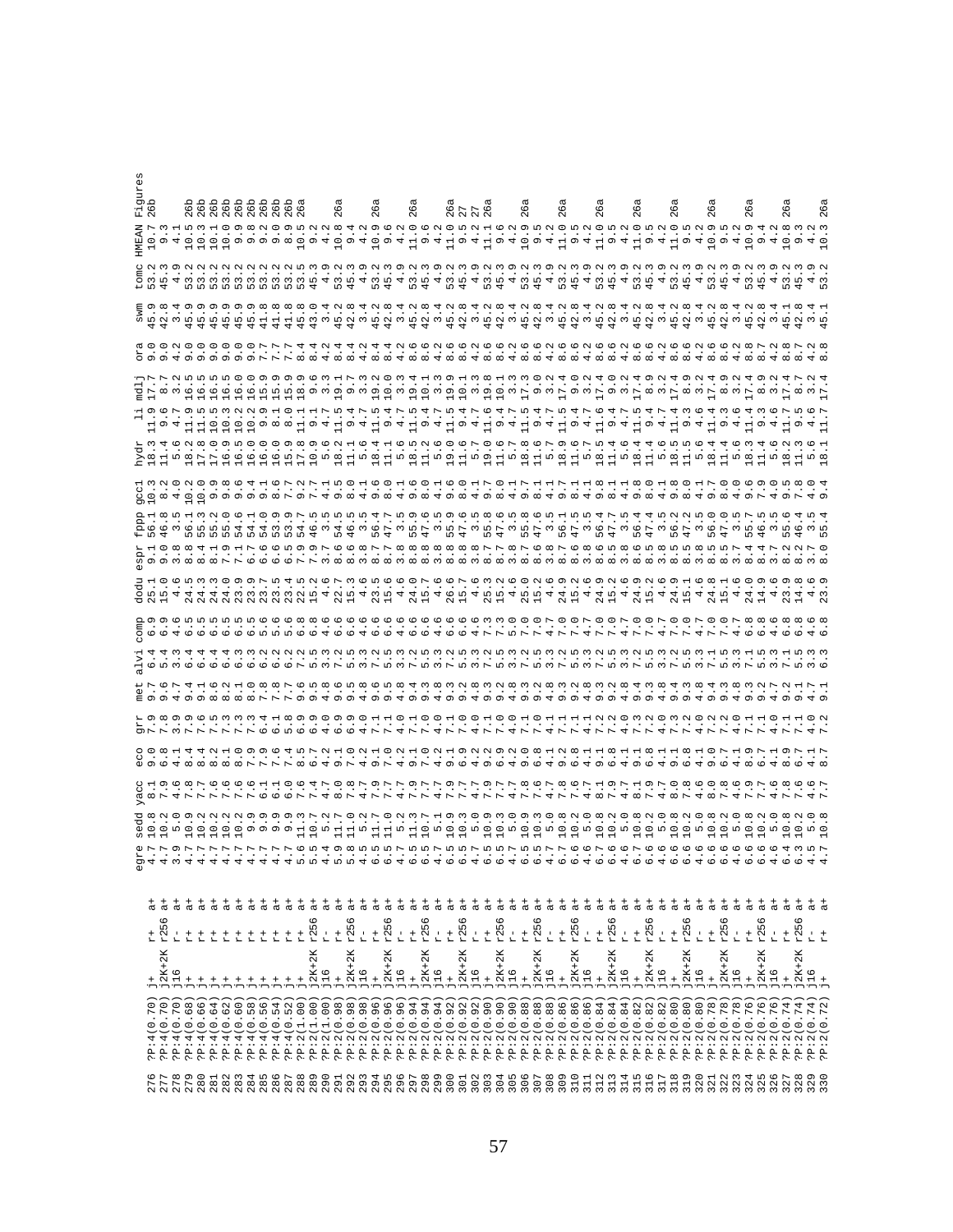| д<br>д<br>Φ<br>نه<br>3<br>2 <sub>b</sub><br>a a a a a<br>nnnnn<br>nnnn<br>4b<br><b>መ</b><br>24a<br>4a<br>$U$ $\alpha$ $\gamma$ $4$ $4$<br>st dio didiritativa di dividio di dividio di dividio di dividio di dividio di dividio di dividio di dividio di<br>Più di di di dividio di dividio di dividio di dividio di dividio di dividio di dividio di dividio di dividio d<br>$\begin{array}{c}\n9.9 \\ \end{array}$<br>$\begin{array}{c}\n 2 \\  0 \\  0 \\  0 \\  0 \\  0 \\  0\n\end{array}$<br>$\begin{array}{c}\n\stackrel{\rightarrow}{\rightarrow} \cdots \stackrel{\rightarrow}{\rightarrow} \cdots \stackrel{\rightarrow}{\rightarrow} \cdots \stackrel{\rightarrow}{\rightarrow} \cdots \stackrel{\rightarrow}{\rightarrow} \cdots \stackrel{\rightarrow}{\rightarrow} \cdots \stackrel{\rightarrow}{\rightarrow} \cdots \stackrel{\rightarrow}{\rightarrow} \cdots \stackrel{\rightarrow}{\rightarrow} \cdots \stackrel{\rightarrow}{\rightarrow} \cdots \stackrel{\rightarrow}{\rightarrow} \cdots \stackrel{\rightarrow}{\rightarrow} \cdots \stackrel{\rightarrow}{\rightarrow} \cdots \stackrel{\rightarrow}{\rightarrow} \cdots \stackrel{\rightarrow}{\rightarrow} \cdots \stackrel{\rightarrow}{\rightarrow} \cdots \stackrel{\rightarrow}{\rightarrow} \cdots \stackrel{\rightarrow}{\rightarrow$<br>$\therefore$ $\therefore$ $\therefore$ $\therefore$<br>rrrrrr<br><br>ᡡ<br>$\ddot{\omega}$ $\ddot{\omega}$ $\ddot{\omega}$<br>0.0000000<br>9.55<br>$\ddot{o}$ $\ddot{c}$ $\ddot{c}$<br>$\infty$<br>$$<br>$\begin{array}{lll} \dot{u} & \dot{u} & \dot{u} & \dot{u} & \dot{u} & \dot{u} \\ \dot{u} & \dot{u} & \dot{u} & \dot{u} & \dot{u} & \dot{u} \\ \dot{u} & \dot{u} & \dot{u} & \dot{u} & \dot{u} & \dot{u} \end{array}$<br>wwwwwwwww<br>Γ.<br>Γ.<br>4.7<br>Γ.<br>Γ.<br>$\cdot$ .7<br>$\cdot$<br>$\mathcal{L}$<br>44<br>$m \neq$<br>4<br>$\overline{ }$<br>4<br>4<br>4<br>m, m, m<br>$\sim$<br>inf<br>$\begin{array}{c} \star\\ \star\\ \star\\ \end{array}$<br>$\frac{1}{2}$<br>$_{\rm \sigma}^{+}$<br>$\frac{+}{\sigma}$<br>$\vec{a}$<br>$\frac{+}{\sigma}$<br>$_\mathrm{\sigma}^+$<br>$\vec{a}$<br>$_{\rm \pi}^{+}$<br>$_{\rm \sigma}^{+}$<br>$\frac{+}{\sigma}$<br>$_{\rm \sigma}^{+}$<br>$\frac{+}{\sigma}$<br>$_{\rm \sigma}^{+}$<br>$_\sigma^+$<br>aInsp<br>G<br>LN<br>$\,$ I |                                                                                                                                                                                                                                                                                                                                                                                                       | $12K + 2K$ | r256 | $_\sigma^+$ | egre<br>$\ddot{ }$<br>4 | racc<br>7<br>7<br>5 |  |  | dodu | igs: | fppp | $9^{\circ}C_{7}^{1}$ |  | $\frac{1}{2}$ |  | tomc | HMEAN<br>9.1 | igure<br>匤 |     |
|------------------------------------------------------------------------------------------------------------------------------------------------------------------------------------------------------------------------------------------------------------------------------------------------------------------------------------------------------------------------------------------------------------------------------------------------------------------------------------------------------------------------------------------------------------------------------------------------------------------------------------------------------------------------------------------------------------------------------------------------------------------------------------------------------------------------------------------------------------------------------------------------------------------------------------------------------------------------------------------------------------------------------------------------------------------------------------------------------------------------------------------------------------------------------------------------------------------------------------------------------------------------------------------------------------------------------------------------------------------------------------------------------------------------------------------------------------------------------------------------------------------------------------------------------------------------------------------------------------------------------------------------------------------------------------------------------------------------------------------------------------------------------------------------------------------------------------------------------------------------------------------------------------------------------------------------------------------------------------------------------------------------------------------------------------------------------------------------------------------------------------------------------------------------------------------------------------------------------------------------------------------------------------------------------------------|-------------------------------------------------------------------------------------------------------------------------------------------------------------------------------------------------------------------------------------------------------------------------------------------------------------------------------------------------------------------------------------------------------|------------|------|-------------|-------------------------|---------------------|--|--|------|------|------|----------------------|--|---------------|--|------|--------------|------------|-----|
|                                                                                                                                                                                                                                                                                                                                                                                                                                                                                                                                                                                                                                                                                                                                                                                                                                                                                                                                                                                                                                                                                                                                                                                                                                                                                                                                                                                                                                                                                                                                                                                                                                                                                                                                                                                                                                                                                                                                                                                                                                                                                                                                                                                                                                                                                                                  | J.<br>н<br>j16                                                                                                                                                                                                                                                                                                                                                                                        |            |      |             |                         |                     |  |  |      |      |      |                      |  |               |  |      |              |            |     |
|                                                                                                                                                                                                                                                                                                                                                                                                                                                                                                                                                                                                                                                                                                                                                                                                                                                                                                                                                                                                                                                                                                                                                                                                                                                                                                                                                                                                                                                                                                                                                                                                                                                                                                                                                                                                                                                                                                                                                                                                                                                                                                                                                                                                                                                                                                                  | $\stackrel{+}{\textrm{2}}$<br>$\pm$                                                                                                                                                                                                                                                                                                                                                                   |            |      |             |                         |                     |  |  |      |      |      |                      |  |               |  |      |              |            |     |
|                                                                                                                                                                                                                                                                                                                                                                                                                                                                                                                                                                                                                                                                                                                                                                                                                                                                                                                                                                                                                                                                                                                                                                                                                                                                                                                                                                                                                                                                                                                                                                                                                                                                                                                                                                                                                                                                                                                                                                                                                                                                                                                                                                                                                                                                                                                  | r2<br>$j2K + 2K$                                                                                                                                                                                                                                                                                                                                                                                      |            |      |             |                         |                     |  |  |      |      |      |                      |  |               |  |      |              |            |     |
|                                                                                                                                                                                                                                                                                                                                                                                                                                                                                                                                                                                                                                                                                                                                                                                                                                                                                                                                                                                                                                                                                                                                                                                                                                                                                                                                                                                                                                                                                                                                                                                                                                                                                                                                                                                                                                                                                                                                                                                                                                                                                                                                                                                                                                                                                                                  | $\,$ I<br>Я<br>j16                                                                                                                                                                                                                                                                                                                                                                                    |            |      |             |                         |                     |  |  |      |      |      |                      |  |               |  |      |              |            |     |
|                                                                                                                                                                                                                                                                                                                                                                                                                                                                                                                                                                                                                                                                                                                                                                                                                                                                                                                                                                                                                                                                                                                                                                                                                                                                                                                                                                                                                                                                                                                                                                                                                                                                                                                                                                                                                                                                                                                                                                                                                                                                                                                                                                                                                                                                                                                  | $\stackrel{+}{\scriptstyle \Delta}$<br>$\stackrel{+}{\neg}$                                                                                                                                                                                                                                                                                                                                           |            |      |             |                         |                     |  |  |      |      |      |                      |  |               |  |      |              |            |     |
|                                                                                                                                                                                                                                                                                                                                                                                                                                                                                                                                                                                                                                                                                                                                                                                                                                                                                                                                                                                                                                                                                                                                                                                                                                                                                                                                                                                                                                                                                                                                                                                                                                                                                                                                                                                                                                                                                                                                                                                                                                                                                                                                                                                                                                                                                                                  | $\stackrel{+}{\scriptstyle \simeq}$<br>$\frac{+}{-}$                                                                                                                                                                                                                                                                                                                                                  |            |      |             |                         |                     |  |  |      |      |      |                      |  |               |  |      |              |            |     |
|                                                                                                                                                                                                                                                                                                                                                                                                                                                                                                                                                                                                                                                                                                                                                                                                                                                                                                                                                                                                                                                                                                                                                                                                                                                                                                                                                                                                                                                                                                                                                                                                                                                                                                                                                                                                                                                                                                                                                                                                                                                                                                                                                                                                                                                                                                                  | $\stackrel{+}{\scriptstyle \simeq}$                                                                                                                                                                                                                                                                                                                                                                   |            |      |             |                         |                     |  |  |      |      |      |                      |  |               |  |      |              |            |     |
|                                                                                                                                                                                                                                                                                                                                                                                                                                                                                                                                                                                                                                                                                                                                                                                                                                                                                                                                                                                                                                                                                                                                                                                                                                                                                                                                                                                                                                                                                                                                                                                                                                                                                                                                                                                                                                                                                                                                                                                                                                                                                                                                                                                                                                                                                                                  | $\stackrel{+}{\rightarrow}$                                                                                                                                                                                                                                                                                                                                                                           |            |      |             |                         |                     |  |  |      |      |      |                      |  |               |  |      |              |            |     |
|                                                                                                                                                                                                                                                                                                                                                                                                                                                                                                                                                                                                                                                                                                                                                                                                                                                                                                                                                                                                                                                                                                                                                                                                                                                                                                                                                                                                                                                                                                                                                                                                                                                                                                                                                                                                                                                                                                                                                                                                                                                                                                                                                                                                                                                                                                                  | $\stackrel{+}{\scriptstyle \times}$                                                                                                                                                                                                                                                                                                                                                                   |            |      |             |                         |                     |  |  |      |      |      |                      |  |               |  |      |              |            |     |
|                                                                                                                                                                                                                                                                                                                                                                                                                                                                                                                                                                                                                                                                                                                                                                                                                                                                                                                                                                                                                                                                                                                                                                                                                                                                                                                                                                                                                                                                                                                                                                                                                                                                                                                                                                                                                                                                                                                                                                                                                                                                                                                                                                                                                                                                                                                  | $\stackrel{+}{\scriptstyle \times}$                                                                                                                                                                                                                                                                                                                                                                   |            |      |             |                         |                     |  |  |      |      |      |                      |  |               |  |      |              |            |     |
|                                                                                                                                                                                                                                                                                                                                                                                                                                                                                                                                                                                                                                                                                                                                                                                                                                                                                                                                                                                                                                                                                                                                                                                                                                                                                                                                                                                                                                                                                                                                                                                                                                                                                                                                                                                                                                                                                                                                                                                                                                                                                                                                                                                                                                                                                                                  | $_{\rm H}^+$                                                                                                                                                                                                                                                                                                                                                                                          |            |      |             |                         |                     |  |  |      |      |      |                      |  |               |  |      |              |            |     |
|                                                                                                                                                                                                                                                                                                                                                                                                                                                                                                                                                                                                                                                                                                                                                                                                                                                                                                                                                                                                                                                                                                                                                                                                                                                                                                                                                                                                                                                                                                                                                                                                                                                                                                                                                                                                                                                                                                                                                                                                                                                                                                                                                                                                                                                                                                                  | $\stackrel{+}{\scriptstyle \rightarrow}$                                                                                                                                                                                                                                                                                                                                                              |            |      |             |                         |                     |  |  |      |      |      |                      |  |               |  |      |              |            |     |
|                                                                                                                                                                                                                                                                                                                                                                                                                                                                                                                                                                                                                                                                                                                                                                                                                                                                                                                                                                                                                                                                                                                                                                                                                                                                                                                                                                                                                                                                                                                                                                                                                                                                                                                                                                                                                                                                                                                                                                                                                                                                                                                                                                                                                                                                                                                  | $_{\rm H}^+$                                                                                                                                                                                                                                                                                                                                                                                          |            |      |             |                         |                     |  |  |      |      |      |                      |  |               |  |      |              |            |     |
|                                                                                                                                                                                                                                                                                                                                                                                                                                                                                                                                                                                                                                                                                                                                                                                                                                                                                                                                                                                                                                                                                                                                                                                                                                                                                                                                                                                                                                                                                                                                                                                                                                                                                                                                                                                                                                                                                                                                                                                                                                                                                                                                                                                                                                                                                                                  | $\frac{+}{\sigma}$                                                                                                                                                                                                                                                                                                                                                                                    |            |      |             |                         |                     |  |  |      |      |      |                      |  |               |  |      |              |            |     |
|                                                                                                                                                                                                                                                                                                                                                                                                                                                                                                                                                                                                                                                                                                                                                                                                                                                                                                                                                                                                                                                                                                                                                                                                                                                                                                                                                                                                                                                                                                                                                                                                                                                                                                                                                                                                                                                                                                                                                                                                                                                                                                                                                                                                                                                                                                                  | $\frac{+}{\sigma}$<br>j2K+2K r256                                                                                                                                                                                                                                                                                                                                                                     |            |      |             |                         |                     |  |  |      |      |      |                      |  |               |  |      |              |            |     |
|                                                                                                                                                                                                                                                                                                                                                                                                                                                                                                                                                                                                                                                                                                                                                                                                                                                                                                                                                                                                                                                                                                                                                                                                                                                                                                                                                                                                                                                                                                                                                                                                                                                                                                                                                                                                                                                                                                                                                                                                                                                                                                                                                                                                                                                                                                                  | $\frac{+}{\sigma}$<br>r256<br>$j2K+2K$                                                                                                                                                                                                                                                                                                                                                                |            |      |             |                         |                     |  |  |      |      |      |                      |  |               |  |      |              |            |     |
|                                                                                                                                                                                                                                                                                                                                                                                                                                                                                                                                                                                                                                                                                                                                                                                                                                                                                                                                                                                                                                                                                                                                                                                                                                                                                                                                                                                                                                                                                                                                                                                                                                                                                                                                                                                                                                                                                                                                                                                                                                                                                                                                                                                                                                                                                                                  | $\frac{+}{\sigma}$<br>r256<br>r+<br>$j2K+2K$                                                                                                                                                                                                                                                                                                                                                          |            |      |             |                         |                     |  |  |      |      |      |                      |  |               |  |      |              |            |     |
|                                                                                                                                                                                                                                                                                                                                                                                                                                                                                                                                                                                                                                                                                                                                                                                                                                                                                                                                                                                                                                                                                                                                                                                                                                                                                                                                                                                                                                                                                                                                                                                                                                                                                                                                                                                                                                                                                                                                                                                                                                                                                                                                                                                                                                                                                                                  | $\frac{+}{\sigma}$                                                                                                                                                                                                                                                                                                                                                                                    |            |      |             |                         |                     |  |  |      |      |      |                      |  |               |  |      |              |            |     |
|                                                                                                                                                                                                                                                                                                                                                                                                                                                                                                                                                                                                                                                                                                                                                                                                                                                                                                                                                                                                                                                                                                                                                                                                                                                                                                                                                                                                                                                                                                                                                                                                                                                                                                                                                                                                                                                                                                                                                                                                                                                                                                                                                                                                                                                                                                                  | $\frac{+}{\sigma}$<br>r256<br>$j2K+2K$                                                                                                                                                                                                                                                                                                                                                                |            |      |             |                         |                     |  |  |      |      |      |                      |  |               |  |      |              |            |     |
|                                                                                                                                                                                                                                                                                                                                                                                                                                                                                                                                                                                                                                                                                                                                                                                                                                                                                                                                                                                                                                                                                                                                                                                                                                                                                                                                                                                                                                                                                                                                                                                                                                                                                                                                                                                                                                                                                                                                                                                                                                                                                                                                                                                                                                                                                                                  | $\frac{1}{2}$                                                                                                                                                                                                                                                                                                                                                                                         |            |      |             |                         |                     |  |  |      |      |      |                      |  |               |  |      |              |            |     |
|                                                                                                                                                                                                                                                                                                                                                                                                                                                                                                                                                                                                                                                                                                                                                                                                                                                                                                                                                                                                                                                                                                                                                                                                                                                                                                                                                                                                                                                                                                                                                                                                                                                                                                                                                                                                                                                                                                                                                                                                                                                                                                                                                                                                                                                                                                                  | $_\sigma^+$<br>r256<br>$j2K+2K$                                                                                                                                                                                                                                                                                                                                                                       |            |      |             |                         |                     |  |  |      |      |      |                      |  |               |  |      |              |            |     |
|                                                                                                                                                                                                                                                                                                                                                                                                                                                                                                                                                                                                                                                                                                                                                                                                                                                                                                                                                                                                                                                                                                                                                                                                                                                                                                                                                                                                                                                                                                                                                                                                                                                                                                                                                                                                                                                                                                                                                                                                                                                                                                                                                                                                                                                                                                                  | $\frac{+}{\sigma}$<br>$\frac{+}{2}$                                                                                                                                                                                                                                                                                                                                                                   |            |      |             |                         |                     |  |  |      |      |      |                      |  |               |  |      |              |            |     |
|                                                                                                                                                                                                                                                                                                                                                                                                                                                                                                                                                                                                                                                                                                                                                                                                                                                                                                                                                                                                                                                                                                                                                                                                                                                                                                                                                                                                                                                                                                                                                                                                                                                                                                                                                                                                                                                                                                                                                                                                                                                                                                                                                                                                                                                                                                                  | $_\sigma^+$<br>$\mathbf{r}$                                                                                                                                                                                                                                                                                                                                                                           |            |      |             |                         |                     |  |  |      |      |      |                      |  |               |  |      |              |            |     |
|                                                                                                                                                                                                                                                                                                                                                                                                                                                                                                                                                                                                                                                                                                                                                                                                                                                                                                                                                                                                                                                                                                                                                                                                                                                                                                                                                                                                                                                                                                                                                                                                                                                                                                                                                                                                                                                                                                                                                                                                                                                                                                                                                                                                                                                                                                                  | $^+_\sigma$<br>r256<br>$j2K+2K$                                                                                                                                                                                                                                                                                                                                                                       |            |      |             |                         |                     |  |  |      |      |      |                      |  |               |  |      |              |            |     |
|                                                                                                                                                                                                                                                                                                                                                                                                                                                                                                                                                                                                                                                                                                                                                                                                                                                                                                                                                                                                                                                                                                                                                                                                                                                                                                                                                                                                                                                                                                                                                                                                                                                                                                                                                                                                                                                                                                                                                                                                                                                                                                                                                                                                                                                                                                                  | $_\sigma^+$<br>$^{+}_{\Delta}$                                                                                                                                                                                                                                                                                                                                                                        |            |      |             |                         |                     |  |  |      |      |      |                      |  |               |  |      |              |            |     |
|                                                                                                                                                                                                                                                                                                                                                                                                                                                                                                                                                                                                                                                                                                                                                                                                                                                                                                                                                                                                                                                                                                                                                                                                                                                                                                                                                                                                                                                                                                                                                                                                                                                                                                                                                                                                                                                                                                                                                                                                                                                                                                                                                                                                                                                                                                                  | $_\sigma^+$<br>$\frac{1}{2}$                                                                                                                                                                                                                                                                                                                                                                          |            |      |             |                         |                     |  |  |      |      |      |                      |  |               |  |      |              |            |     |
|                                                                                                                                                                                                                                                                                                                                                                                                                                                                                                                                                                                                                                                                                                                                                                                                                                                                                                                                                                                                                                                                                                                                                                                                                                                                                                                                                                                                                                                                                                                                                                                                                                                                                                                                                                                                                                                                                                                                                                                                                                                                                                                                                                                                                                                                                                                  | $^+_\sigma$<br>r256<br>$j2K+2K$                                                                                                                                                                                                                                                                                                                                                                       |            |      |             |                         |                     |  |  |      |      |      |                      |  |               |  |      |              |            |     |
|                                                                                                                                                                                                                                                                                                                                                                                                                                                                                                                                                                                                                                                                                                                                                                                                                                                                                                                                                                                                                                                                                                                                                                                                                                                                                                                                                                                                                                                                                                                                                                                                                                                                                                                                                                                                                                                                                                                                                                                                                                                                                                                                                                                                                                                                                                                  | $_\sigma^+$<br>$\begin{array}{cc} + & + \\ + & + \end{array}$                                                                                                                                                                                                                                                                                                                                         |            |      |             |                         |                     |  |  |      |      |      |                      |  |               |  |      |              |            |     |
|                                                                                                                                                                                                                                                                                                                                                                                                                                                                                                                                                                                                                                                                                                                                                                                                                                                                                                                                                                                                                                                                                                                                                                                                                                                                                                                                                                                                                                                                                                                                                                                                                                                                                                                                                                                                                                                                                                                                                                                                                                                                                                                                                                                                                                                                                                                  | $_\sigma^+$                                                                                                                                                                                                                                                                                                                                                                                           |            |      |             |                         |                     |  |  |      |      |      |                      |  |               |  |      |              |            |     |
|                                                                                                                                                                                                                                                                                                                                                                                                                                                                                                                                                                                                                                                                                                                                                                                                                                                                                                                                                                                                                                                                                                                                                                                                                                                                                                                                                                                                                                                                                                                                                                                                                                                                                                                                                                                                                                                                                                                                                                                                                                                                                                                                                                                                                                                                                                                  | $\vec{c}$<br>r256<br>$j2K+2K$                                                                                                                                                                                                                                                                                                                                                                         |            |      |             |                         |                     |  |  |      |      |      |                      |  |               |  |      |              |            | 24a |
|                                                                                                                                                                                                                                                                                                                                                                                                                                                                                                                                                                                                                                                                                                                                                                                                                                                                                                                                                                                                                                                                                                                                                                                                                                                                                                                                                                                                                                                                                                                                                                                                                                                                                                                                                                                                                                                                                                                                                                                                                                                                                                                                                                                                                                                                                                                  | $_\sigma^+$<br>$\frac{1}{2}$                                                                                                                                                                                                                                                                                                                                                                          |            |      |             |                         |                     |  |  |      |      |      |                      |  |               |  |      |              |            |     |
|                                                                                                                                                                                                                                                                                                                                                                                                                                                                                                                                                                                                                                                                                                                                                                                                                                                                                                                                                                                                                                                                                                                                                                                                                                                                                                                                                                                                                                                                                                                                                                                                                                                                                                                                                                                                                                                                                                                                                                                                                                                                                                                                                                                                                                                                                                                  | $_\sigma^+$<br>$\frac{1}{2}$ - $\frac{1}{2}$                                                                                                                                                                                                                                                                                                                                                          |            |      |             |                         |                     |  |  |      |      |      |                      |  |               |  |      |              |            |     |
|                                                                                                                                                                                                                                                                                                                                                                                                                                                                                                                                                                                                                                                                                                                                                                                                                                                                                                                                                                                                                                                                                                                                                                                                                                                                                                                                                                                                                                                                                                                                                                                                                                                                                                                                                                                                                                                                                                                                                                                                                                                                                                                                                                                                                                                                                                                  | $_\sigma^+$                                                                                                                                                                                                                                                                                                                                                                                           |            |      |             |                         |                     |  |  |      |      |      |                      |  |               |  |      |              |            |     |
|                                                                                                                                                                                                                                                                                                                                                                                                                                                                                                                                                                                                                                                                                                                                                                                                                                                                                                                                                                                                                                                                                                                                                                                                                                                                                                                                                                                                                                                                                                                                                                                                                                                                                                                                                                                                                                                                                                                                                                                                                                                                                                                                                                                                                                                                                                                  | $_\sigma^+$<br>$\frac{1}{2}$                                                                                                                                                                                                                                                                                                                                                                          |            |      |             |                         |                     |  |  |      |      |      |                      |  |               |  |      |              |            |     |
|                                                                                                                                                                                                                                                                                                                                                                                                                                                                                                                                                                                                                                                                                                                                                                                                                                                                                                                                                                                                                                                                                                                                                                                                                                                                                                                                                                                                                                                                                                                                                                                                                                                                                                                                                                                                                                                                                                                                                                                                                                                                                                                                                                                                                                                                                                                  | $\frac{+}{\sigma}$<br>$\frac{1}{\Delta}$                                                                                                                                                                                                                                                                                                                                                              |            |      |             |                         |                     |  |  |      |      |      |                      |  |               |  |      |              |            | 25a |
|                                                                                                                                                                                                                                                                                                                                                                                                                                                                                                                                                                                                                                                                                                                                                                                                                                                                                                                                                                                                                                                                                                                                                                                                                                                                                                                                                                                                                                                                                                                                                                                                                                                                                                                                                                                                                                                                                                                                                                                                                                                                                                                                                                                                                                                                                                                  | $\begin{smallmatrix}1&1\\1&&1\end{smallmatrix}$                                                                                                                                                                                                                                                                                                                                                       |            |      |             |                         |                     |  |  |      |      |      |                      |  |               |  |      |              |            |     |
|                                                                                                                                                                                                                                                                                                                                                                                                                                                                                                                                                                                                                                                                                                                                                                                                                                                                                                                                                                                                                                                                                                                                                                                                                                                                                                                                                                                                                                                                                                                                                                                                                                                                                                                                                                                                                                                                                                                                                                                                                                                                                                                                                                                                                                                                                                                  | <b>Q</b>                                                                                                                                                                                                                                                                                                                                                                                              |            |      |             |                         |                     |  |  |      |      |      |                      |  |               |  |      |              |            |     |
|                                                                                                                                                                                                                                                                                                                                                                                                                                                                                                                                                                                                                                                                                                                                                                                                                                                                                                                                                                                                                                                                                                                                                                                                                                                                                                                                                                                                                                                                                                                                                                                                                                                                                                                                                                                                                                                                                                                                                                                                                                                                                                                                                                                                                                                                                                                  | ά<br>$\,$ I<br>$\mathbb{H}$                                                                                                                                                                                                                                                                                                                                                                           |            |      |             |                         |                     |  |  |      |      |      |                      |  |               |  |      |              |            |     |
|                                                                                                                                                                                                                                                                                                                                                                                                                                                                                                                                                                                                                                                                                                                                                                                                                                                                                                                                                                                                                                                                                                                                                                                                                                                                                                                                                                                                                                                                                                                                                                                                                                                                                                                                                                                                                                                                                                                                                                                                                                                                                                                                                                                                                                                                                                                  | œ<br>$\mathbb H$                                                                                                                                                                                                                                                                                                                                                                                      |            |      |             |                         |                     |  |  |      |      |      |                      |  |               |  |      |              |            |     |
|                                                                                                                                                                                                                                                                                                                                                                                                                                                                                                                                                                                                                                                                                                                                                                                                                                                                                                                                                                                                                                                                                                                                                                                                                                                                                                                                                                                                                                                                                                                                                                                                                                                                                                                                                                                                                                                                                                                                                                                                                                                                                                                                                                                                                                                                                                                  | ൯<br>$\begin{array}{c} \rule{0pt}{2.5ex} \rule{0pt}{2.5ex} \rule{0pt}{2.5ex} \rule{0pt}{2.5ex} \rule{0pt}{2.5ex} \rule{0pt}{2.5ex} \rule{0pt}{2.5ex} \rule{0pt}{2.5ex} \rule{0pt}{2.5ex} \rule{0pt}{2.5ex} \rule{0pt}{2.5ex} \rule{0pt}{2.5ex} \rule{0pt}{2.5ex} \rule{0pt}{2.5ex} \rule{0pt}{2.5ex} \rule{0pt}{2.5ex} \rule{0pt}{2.5ex} \rule{0pt}{2.5ex} \rule{0pt}{2.5ex} \rule{0$<br>$\mathbb{H}$ |            |      |             |                         |                     |  |  |      |      |      |                      |  |               |  |      |              |            |     |
|                                                                                                                                                                                                                                                                                                                                                                                                                                                                                                                                                                                                                                                                                                                                                                                                                                                                                                                                                                                                                                                                                                                                                                                                                                                                                                                                                                                                                                                                                                                                                                                                                                                                                                                                                                                                                                                                                                                                                                                                                                                                                                                                                                                                                                                                                                                  | đ<br>I                                                                                                                                                                                                                                                                                                                                                                                                |            |      |             |                         |                     |  |  |      |      |      |                      |  |               |  |      |              |            |     |
|                                                                                                                                                                                                                                                                                                                                                                                                                                                                                                                                                                                                                                                                                                                                                                                                                                                                                                                                                                                                                                                                                                                                                                                                                                                                                                                                                                                                                                                                                                                                                                                                                                                                                                                                                                                                                                                                                                                                                                                                                                                                                                                                                                                                                                                                                                                  | œ                                                                                                                                                                                                                                                                                                                                                                                                     |            |      |             |                         |                     |  |  |      |      |      |                      |  |               |  |      |              |            |     |
|                                                                                                                                                                                                                                                                                                                                                                                                                                                                                                                                                                                                                                                                                                                                                                                                                                                                                                                                                                                                                                                                                                                                                                                                                                                                                                                                                                                                                                                                                                                                                                                                                                                                                                                                                                                                                                                                                                                                                                                                                                                                                                                                                                                                                                                                                                                  | Φ<br>я                                                                                                                                                                                                                                                                                                                                                                                                |            |      |             |                         |                     |  |  |      |      |      |                      |  |               |  |      |              |            |     |
|                                                                                                                                                                                                                                                                                                                                                                                                                                                                                                                                                                                                                                                                                                                                                                                                                                                                                                                                                                                                                                                                                                                                                                                                                                                                                                                                                                                                                                                                                                                                                                                                                                                                                                                                                                                                                                                                                                                                                                                                                                                                                                                                                                                                                                                                                                                  |                                                                                                                                                                                                                                                                                                                                                                                                       |            |      |             |                         |                     |  |  |      |      |      |                      |  |               |  |      |              |            |     |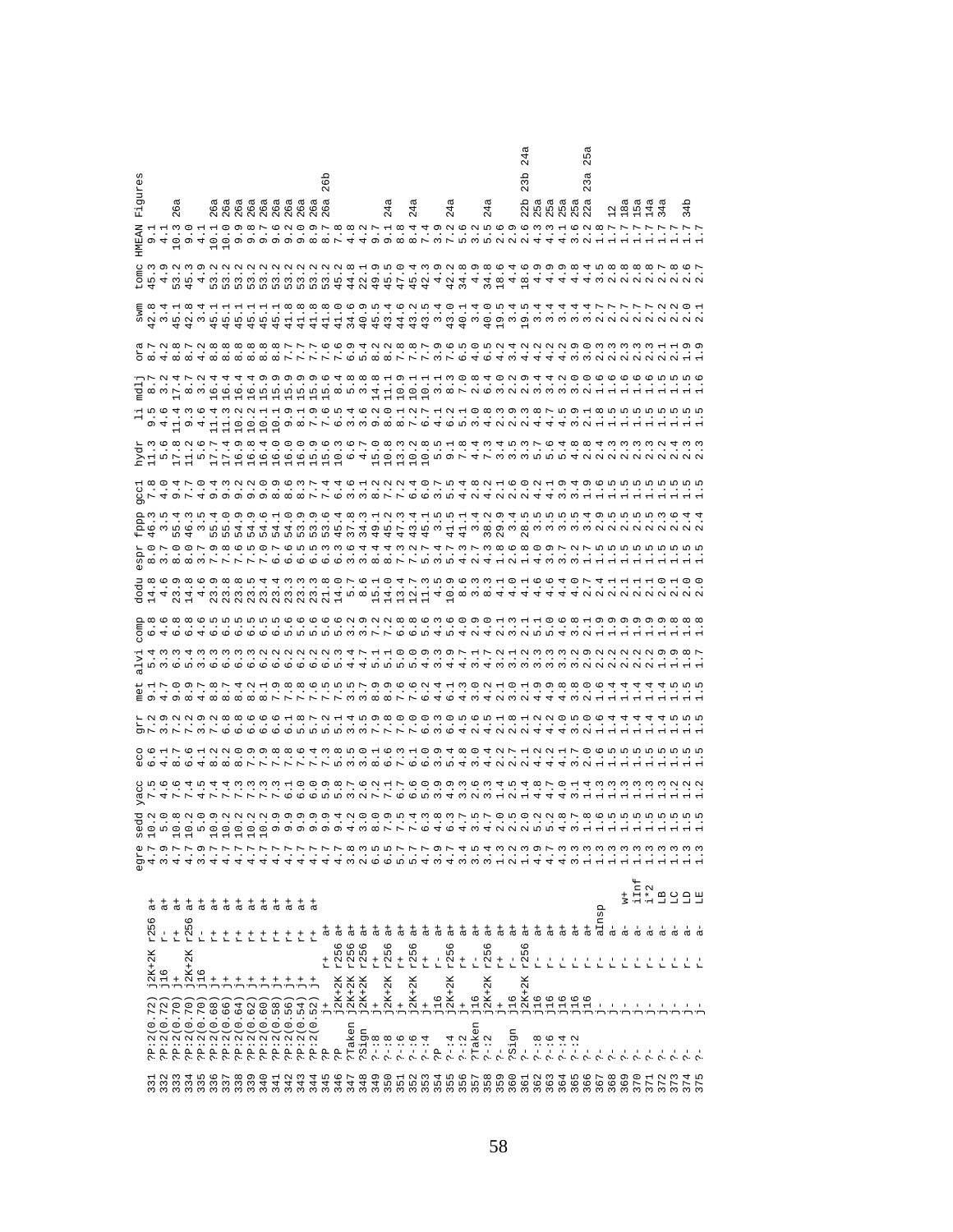| Figure 12    |                            |                            |              |            |       | Figure 17a |                 |     |                             |       |          |       |
|--------------|----------------------------|----------------------------|--------------|------------|-------|------------|-----------------|-----|-----------------------------|-------|----------|-------|
| 368          | $? -$                      | $j-$                       | $r-$         | $a -$      |       | 55         |                 |     | $?c13:4 j2K+2K r256 a+dw4$  |       |          |       |
| 214          | 2a5                        | $j-$                       | $r-$         | aInsp      |       | 54         |                 |     | ?c13:4 j2K+2K r256 a+ dw8   |       |          |       |
| 159          | ?b8                        | j16                        | $r-$         | $a+$       |       | 53         |                 |     | ?c13:4 j2K+2K r256 a+ dw16  |       |          |       |
| 107          | ?c10                       | $j16+8$ r64                |              | $a+$       |       | 52         |                 |     | ?c13:4 j2K+2K r256 a+ dw32  |       |          |       |
| 72           | ?c13                       | $j2K+2K$ r256 a+           |              |            |       | 51         |                 |     | ?c13:4 j2K+2K r256 a+ dw64  |       |          |       |
| 35           |                            | ?c13:4 j2K+2K r256 a+      |              |            |       | 50         |                 |     | ?c13:4 j2K+2K r256 a+ dw128 |       |          |       |
| $\mathbf{1}$ | $? +$                      | $\dot{1}$ +                | $r+$         | $a+$       |       | 49         |                 |     | ?c13:4 j2K+2K r256 a+ dw256 |       |          |       |
|              |                            |                            |              |            |       | 48         |                 |     | ?c13:4 j2K+2K r256 a+ dw512 |       |          |       |
| Figure 13    |                            |                            |              |            |       | 47         |                 |     | ?c13:4 j2K+2K r256 a+ dw1K  |       |          |       |
|              | 107 ?c10                   | $116+8$                    | r64          | $a+$       |       | 46         |                 |     | ?c13:4 j2K+2K r256 a+ dw2K  |       |          |       |
| Figure 14a   |                            |                            |              |            |       | Figure 17b |                 |     |                             |       |          |       |
| 371          | $? -$                      | $j-$                       | $r-$         | $a -$      | $i*2$ | 179        | ?b8             | j16 | $\underline{r}$ –           | $a+$  | dw4      |       |
| 217          | 2a5                        | $j-$                       | $r-$         | aInsp i*2  |       | 178        | ?b8             | j16 | $\Upsilon$ –                | $a+$  | dw8      |       |
| 181          | ?b8                        | 716                        | $r-$         | $a+$       | i*2   | 177        | ?b8             | j16 | $\underline{r}$ –           | $a+$  | dw16     |       |
| 110          | ?c10                       | $116+8$                    | r64          | $a+$       | i*2   | 176        | ?b8             | j16 | $\underline{r}$ –           | $a+$  | dw32     |       |
| 75           | ?c13                       | $j2K+2K$ r256 a+           |              |            | $i*2$ | 175        | ?b8             | j16 | $\underline{r}$ –           | $a+$  | dw64     |       |
| 57           |                            | ?c13:4 j2K+2K r256 a+      |              |            | i*2   | 174        | ?b8             | j16 | $\underline{r}$ –           | $a+$  | dw128    |       |
| 4            | $? +$                      | $j+$                       | $\Upsilon^+$ | $a+$       | i*2   | 173        | ?b8             | j16 | $r-$                        | $a+$  | dw256    |       |
|              |                            |                            |              |            |       | 172        | ? <sub>b8</sub> | j16 | $r-$                        | $a+$  | dw512    |       |
| Figure 15a   |                            |                            |              |            |       | 171        | ?b8             | j16 | $\underline{r}$ –           | $a+$  | dw1K     |       |
| 370          | $? -$                      | $j-$                       | $r-$         | $a -$      | iInf  | 170        | ?b8             | j16 | $\underline{r}$ –           | $a+$  | dw2K     |       |
| 216          | ?a5                        | j-                         | $r-$         | aInsp iInf |       |            |                 |     |                             |       |          |       |
| 180          | ?b8                        | 116                        | $r-$         | $a+$       | iInf  | Figure 18a |                 |     |                             |       |          |       |
| 109          | ?c10                       | $j16+8$ r64                |              | $a+$       | iInf  | 369        | $? -$           |     | $j-$                        | $r-$  | $a -$    | $W +$ |
| 74           | ?c13                       | j2K+2K r256 a+             |              |            | iInf  | 215        | 2a5             |     | $j-$                        | $r -$ | aInsp w+ |       |
| 56           |                            | ?c13:4 j2K+2K r256 a+      |              |            | iInf  | 160        | ?b8             |     | j16                         | $r -$ | $a+$     | $W +$ |
| 3            | $\ddot{ }$ +               | $\dot{1}$                  | $r +$        | $a+$       | iInf  | 108        | ?c10            |     | $116+8$                     | r64   | $a+$     | $W +$ |
|              |                            |                            |              |            |       | 73         | ?c13            |     | $j2K+2K$ r256 a+            |       |          | $W +$ |
| Figure 16a   |                            |                            |              |            |       | 36         |                 |     | ?c13:4 j2K+2K r256 a+       |       |          | $W +$ |
| 45           |                            | ?c13:4 j2K+2K r256 a+ w4   |              |            |       | 2          | $? +$           |     | $j+$                        | $r +$ | $a+$     | $W +$ |
| 44           |                            | ?c13:4 j2K+2K r256 a+ w8   |              |            |       |            |                 |     |                             |       |          |       |
| 43           |                            | ?c13:4 j2K+2K r256 a+ w16  |              |            |       | Figure 22a |                 |     |                             |       |          |       |
| 42           |                            | ?c13:4 j2K+2K r256 a+ w32  |              |            |       | 366        | $? -$           | j16 | $\underline{r}$ –           | $a+$  |          |       |
| 41           |                            | ?c13:4 j2K+2K r256 a+ w64  |              |            |       | 230        | ?al             | j16 | $r -$                       | $a+$  |          |       |
| 40           | ?c13:4 j2K+2K r256 a+ w128 |                            |              |            |       | 228        | 2a2             | j16 | $r-$                        | $a+$  |          |       |
| 39           |                            | ?c13:4 j2K+2K r256 a+ w256 |              |            |       | 226        | 2a3             | j16 | $r -$                       | $a+$  |          |       |
| 38           |                            | ?c13:4 j2K+2K r256 a+ w512 |              |            |       | 224        | ?a4             | j16 | $r -$                       | $a+$  |          |       |
| 37           |                            | ?c13:4 j2K+2K r256 a+ w1K  |              |            |       | 211        | 2a5             | j16 | $r -$                       | $a+$  |          |       |
| 35           |                            | ?c13:4 j2K+2K r256 a+      |              |            |       | 209        | 2a6             | j16 | $r -$                       | $a +$ |          |       |
|              |                            |                            |              |            |       | 207        | ?a7             | j16 | $r -$                       | $a+$  |          |       |
| Figure 16b   |                            |                            |              |            |       | 197        | ?b6             | j16 | $r -$                       | $a+$  |          |       |
| 169          | ?b8                        | j16<br>$r-$                | $a+$         | w4         |       | 195        | ?b7             | j16 | r-                          | $a+$  |          |       |
| 168          | ?b8                        | 716<br>$\Upsilon$ –        | $a+$         | w8         |       | 159        | ?b8             | j16 | $r -$                       | $a+$  |          |       |
| 167          | ?b8                        | 716<br>$r -$               | $a+$         | w16        |       | 143        | ? <sub>b9</sub> | j16 | $r -$                       | $a+$  |          |       |
| 166          | ?b8                        | 716<br>$r-$                | $a+$         | w32        |       | 123        | ?C9             | j16 | $r-$                        | $a+$  |          |       |
| 165          | ?b8                        | j16<br>$r -$               | $a+$         | w64        |       | 121        | ?c10j16         |     | $\underline{r}$ –           | $a+$  |          |       |
| 164          | ?b8                        | j16<br>$r -$               | $a+$         | w128       |       | 101        | ?c11 j16        |     | $r -$                       | $a+$  |          |       |
| 163          | ?b8                        | 716<br>$r-$                | $a+$         | w256       |       | 99         | ?c12 j16        |     | $r -$                       | $a+$  |          |       |
| 162          | ?b8                        | j16<br>$r -$               | $a+$         | w512       |       | 91         | ?c13 j16        |     | $r -$                       | $a+$  |          |       |
| 161          | ?b8                        | 716<br>$r -$               | $a+$         | w1K        |       |            |                 |     |                             |       |          |       |
| 159          | 2b8                        | j16<br>$r -$               | $a+$         |            |       |            |                 |     |                             |       |          |       |

| re 12          |            |                            |                |                  |       | Figure 17a |               |      |                                    |              |       |          |       |
|----------------|------------|----------------------------|----------------|------------------|-------|------------|---------------|------|------------------------------------|--------------|-------|----------|-------|
| 368            | $? -$      | j-                         | $r-$           | $a-$             |       | 55         |               |      | ?c13:4 j2K+2K r256 a+ dw4          |              |       |          |       |
| 214            | 2a5        | $j-$                       | $\Upsilon^-$   | aInsp            |       | 54         |               |      | ?c13:4 j2K+2K r256 a+ dw8          |              |       |          |       |
| 159            | ?b8        | j16                        | $\Upsilon$ –   | $a+$             |       | 53         |               |      | ?c13:4 j2K+2K r256 a+ dw16         |              |       |          |       |
| 107            | ?c10       | $j16+8$ r64                |                | $a+$             |       | 52         |               |      | ?c13:4 j2K+2K r256 a+ dw32         |              |       |          |       |
| 72             | ?c13       | $j2K+2K r256 a+$           |                |                  |       | 51         |               |      | $?c13:4 j2K+2K r256 a+ d\omega 64$ |              |       |          |       |
| 35             |            | ?c13:4 j2K+2K r256 a+      |                |                  |       | 50         |               |      | ?c13:4 j2K+2K r256 a+ dw128        |              |       |          |       |
| 1              | $?+$       | $j+$                       | $r +$          | $a+$             |       | 49         |               |      | ?c13:4 j2K+2K r256 a+ dw256        |              |       |          |       |
|                |            |                            |                |                  |       | 48         |               |      | ?c13:4 j2K+2K r256 a+ dw512        |              |       |          |       |
| re 13          |            |                            |                |                  |       | 47         |               |      | ?c13:4 j2K+2K r256 a+ dw1K         |              |       |          |       |
| 107            | $?$ c $10$ | $116+8$                    | r64            | $a+$             |       | 46         |               |      | ?c13:4 j2K+2K r256 a+ dw2K         |              |       |          |       |
|                |            |                            |                |                  |       |            |               |      |                                    |              |       |          |       |
| re 14a         |            |                            |                |                  |       | Figure 17b |               |      |                                    |              |       |          |       |
| 371            | $? -$      | j-                         | $\Upsilon$ –   | $a -$            | $i*2$ | 179        | ?b8           | j16  | $r-$                               | $a+$         | dw4   |          |       |
| 217            | 2a5        | $j-$                       | $r-$           | aInsp i*2        |       | 178        | ?b8           | j16  | $r-$                               | $a+$         | dw8   |          |       |
| 181            | ?b8        | j16                        | $r-$           | $a+$             | $i*2$ | 177        | ?b8           | j16  | $\underline{r}$ –                  | $a+$         | dw16  |          |       |
| 110            | ?c10       | $j16+8$ r64                |                | $a+$             | $i*2$ | 176        | ?b8           | j16  | $\underline{r}$ –                  | $a+$         | dw32  |          |       |
| 75             | ?c13       | $j2K+2K$ r256 a+           |                |                  | $i*2$ | 175        | ?b8           | j16  | $r -$                              | $a+$         | dw64  |          |       |
| 57             |            | ?c13:4 j2K+2K r256 a+      |                |                  | $i*2$ | 174        | ?b8           | j16  | $r -$                              | $a+$         | dw128 |          |       |
| $\overline{4}$ | $? +$      | $j+$                       | $\mathtt{r}$ + | $a+$             | i*2   | 173        | ?b8           | j16  | $r-$                               | $a+$         | dw256 |          |       |
|                |            |                            |                |                  |       | 172        | ?b8           | j16  | $r -$                              | $a+$         | dw512 |          |       |
| re 15a         |            |                            |                |                  |       | 171        | ?b8           | j16  | $r -$                              | $a+$         | dw1K  |          |       |
| 370            | $? -$      | $j-$                       | $\Upsilon$ –   | $a-$             | iInf  | 170        | ?b8           | j16  | $\underline{r}$ –                  | $a+$         | dw2K  |          |       |
| 216            | 2a5        | j-                         | $\Upsilon$ –   | aInsp iInf       |       |            |               |      |                                    |              |       |          |       |
| 180            | ?b8        | j16                        | $r-$           | $a+$             | iInf  | Figure 18a |               |      |                                    |              |       |          |       |
| 109            | ?c10       | $j16+8$ r64                |                | $a+$             | iInf  | 369        | $? -$         | j-   |                                    | $\Upsilon$ – | $a -$ |          | $W +$ |
| 74             | ?c13       | $j2K+2K$ r256 a+           |                |                  | iInf  | 215        | ?a5           | j-   |                                    | $\Upsilon$ – |       | aInsp w+ |       |
| 56             |            | ?c13:4 j2K+2K r256 a+      |                |                  | iInf  | 160        | ?b8           | j16  |                                    | $\Upsilon$ – | $a +$ |          | $W +$ |
| 3              | $? +$      | $j+$                       | $\mathtt{r}$ + | $a+$             | iInf  | 108        | ?c10          |      | j16+8                              | r64          | $a+$  |          | $W+$  |
|                |            |                            |                |                  |       | 73         | ?c13          |      | j2K+2K r256 a+                     |              |       |          | $W+$  |
| re 16a         |            |                            |                |                  |       | 36         |               |      | ?c13:4 j2K+2K r256 a+              |              |       |          | $W+$  |
| 45             |            | ?c13:4 j2K+2K r256 a+ w4   |                |                  |       | 2          | $? +$         | $j+$ |                                    | $r +$        | $a+$  |          | $W +$ |
| 44             |            | ?c13:4 j2K+2K r256 a+ w8   |                |                  |       |            |               |      |                                    |              |       |          |       |
| 43             |            | ?c13:4 j2K+2K r256 a+ w16  |                |                  |       | Figure 22a |               |      |                                    |              |       |          |       |
| 42             |            | ?c13:4 j2K+2K r256 a+ w32  |                |                  |       | 366        | $? -$         | j16  | $r -$                              | $a+$         |       |          |       |
| 41             |            | ?c13:4 j2K+2K r256 a+ w64  |                |                  |       | 230        | ?al           | j16  | $r -$                              | $a+$         |       |          |       |
| 40             |            | ?c13:4 j2K+2K r256 a+ w128 |                |                  |       | 228        | 2a2           | j16  | $r -$                              | $a+$         |       |          |       |
| 39             |            | ?c13:4 j2K+2K r256 a+ w256 |                |                  |       | 226        | 2a3           | j16  | $r -$                              | $a+$         |       |          |       |
| 38             |            | ?c13:4 j2K+2K r256 a+ w512 |                |                  |       | 224        | ?a4           | j16  | $r-$                               | $a+$         |       |          |       |
| 37             |            | ?c13:4 j2K+2K r256 a+ w1K  |                |                  |       | 211        | ?a5           | j16  | $r -$                              | $a+$         |       |          |       |
| 35             |            | ?c13:4 j2K+2K r256 a+      |                |                  |       | 209        | ?a6           | j16  | r-                                 | $a+$         |       |          |       |
|                |            |                            |                |                  |       | 207        | ?a7           | j16  | $\underline{r}$ –                  | $a+$         |       |          |       |
| re 16b         |            |                            |                |                  |       | 197        | ?b6           | j16  | $r -$                              | $a+$         |       |          |       |
| 169            | ?b8        | j16<br>$\Upsilon$ –        | $a+$           | w4               |       | 195        | ?b7           | j16  | $\underline{r}$ –                  | $a+$         |       |          |       |
| 168            | ?b8        | j16<br>$\Upsilon$ –        | $a+$           | w8               |       | 159        | ?b8           | j16  | $r-$                               | $a+$         |       |          |       |
| 167            | ?b8        | j16<br>$\underline{r}$ –   | $a+$           | w16              |       | 143        | ?b9           | j16  | $r -$                              | $a+$         |       |          |       |
| 166            | ?b8        | j16<br>$\Upsilon$ –        | $a+$           | w32              |       | 123        | ?C9           | j16  | $r -$                              | $a+$         |       |          |       |
| 165            | ?b8<br>716 | $r-$                       | $a+$           | w64              |       | 121        | ?c10 j16      |      | $r-$                               | $a+$         |       |          |       |
| 164            | ?b8<br>716 | $\underline{r}$ –          | $a+$           | w128             |       | 101        | ?c11 j16      |      | $r -$                              | $a +$        |       |          |       |
| 163            | ?b8        | j16<br>$r-$                | $a+$           | w256             |       | 99         | ?c12 j16      |      | $\underline{r}$ –                  | $a+$         |       |          |       |
| 162            | 2b8        | $-116$ $r-$                | $a+$           | w <sub>512</sub> |       | 91         | $?c13$ il6 r- |      |                                    | $a+$         |       |          |       |
|                |            |                            |                |                  |       |            |               |      |                                    |              |       |          |       |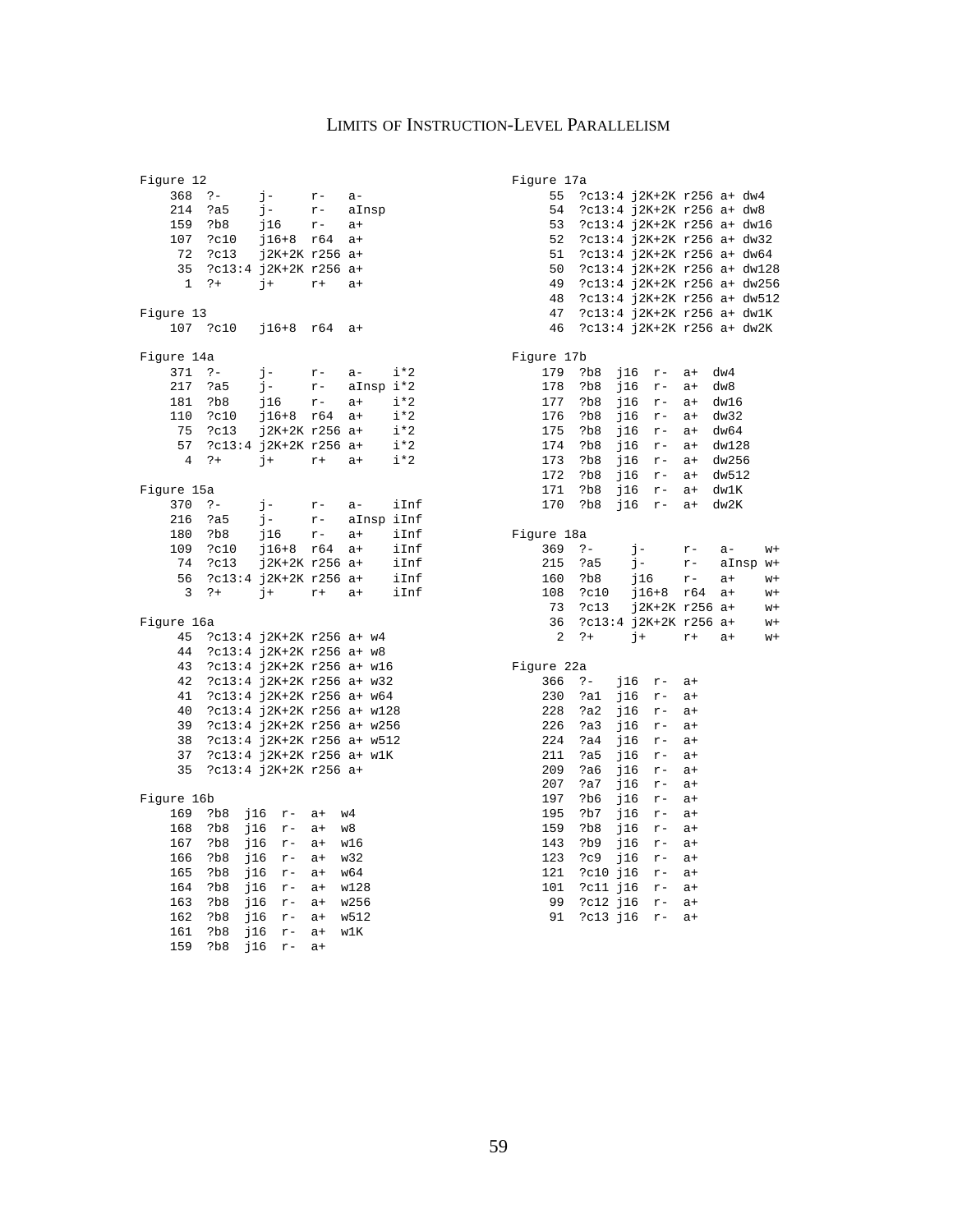| Figure 22b |           |                             | Figure 24a                         |
|------------|-----------|-----------------------------|------------------------------------|
| 361        | $? -$     | j2K+2K r256 a+              | j2K+2K r256 a+<br>361 ?-           |
| 229        | ?al       | j2K+2K r256 a+              | 358<br>?-:2 j2K+2K r256 a+         |
| 227        | ?a2       | j2K+2K r256 a+              | 355<br>?-:4 j2K+2K r256 a+         |
| 225        | 2a3       | $j2K+2K$ r256 a+            | $? - 16 j2K + 2K r256 a+$<br>352   |
| 223        | ?a4       | $j2K+2K r256 a+$            | 350<br>$? - 0.8 j2K + 2K r256 a +$ |
| 210        | ?a5       | j2K+2K r256 a+              |                                    |
| 208        | ?a6       | j2K+2K r256 a+              | Figure 24b                         |
| 206        | ?a7       | j2K+2K r256 a+              | 72<br>?c13<br>j2K+2K r256          |
| 196        | ?b6       | j2K+2K r256 a+              | 70<br>?c13:2 j2K+2K r256           |
| 194        | ?b7       | j2K+2K r256 a+              | 35<br>?c13:4 j2K+2K r256           |
| 148        | ?b8       | $j2K+2K r256 a+$            | 31<br>?c13:6 j2K+2K r256           |
| 142        | ?b9       | $12K+2K$ r256 a+            | 29<br>?c13:8 j2K+2K r256           |
| 122        | $?$ c $9$ | j2K+2K r256 a+              |                                    |
| 102        |           | ?c10 j2K+2K r256 a+         | Figure 25a                         |
| 100        |           | ?c11 j2K+2K r256 a+         | 366<br>$? -$<br>$j16$ r- a+        |
| 98         |           | ?c12 j2K+2K r256 a+         | $? - 2 j16 r - a +$<br>365         |
| 72         |           | ?c13 j2K+2K r256 a+         | $? - 14 j16 r - a +$<br>364        |
|            |           |                             | $363$ ?-:6 j16 r- a+               |
| Figure 23a |           |                             | 362 ?-:8 j16 r- a+                 |
| 366        | $? -$     | $116$ r-<br>$a+$            |                                    |
| 230        | ?al       | j16<br>$r -$<br>$a+$        | Figure 25b                         |
| 228        | ?a2       | j16<br>$r -$<br>$a+$        | 159<br>?b8<br>$j16$ r- a+          |
| 226        | 2a3       | j16<br>$r-$<br>$a+$         | $?b8:2 j16 r - a+$<br>147          |
| 224        | ?a4       | 716<br>$r-$<br>$a+$         | 146<br>$?b8:4 j16 r - a+$          |
| 211        | ?a5       | j16<br>$r-$<br>$a+$         | 145 ?b8:6 j16 r- a+                |
| 209        | ?a6       | j16<br>$r-$<br>$a+$         | 144<br>$?b8:8 j16 r - a +$         |
| 207        | ?a7       | 716<br>$r-$<br>$a+$         |                                    |
| 197        | ?b6       | j16<br>$\Upsilon$ –<br>$a+$ | Figure 26a                         |
| 195        | ?b7       | j16<br>$r-$<br>$a+$         | 345<br>$j+$ $r+$ $a+$<br>?P        |
| 159        | ?b8       | j16<br>$\Upsilon$ –<br>$a+$ | 344<br>$PP:2(0.52)$ j+ r+ a+       |
| 143        | ?b9       | j16<br>$r-$<br>$a+$         | $PP:2(0.54)$ j+ r+ a+<br>343       |
| 123        | $?$ c $9$ | j16<br>$r-$<br>$a+$         | 342<br>$PP:2(0.56)$ j+ r+ a+       |
| 121        | ?c10 j16  | $r-$<br>$a+$                | 341<br>?P:2(0.58) j+ r+ a+         |
| 101        |           | $?c11 j16 r-$<br>$a+$       | 340<br>?P:2(0.60) j+ r+ a+         |
| 99         |           | $?c12 j16 r-$<br>$a+$       | 339<br>?P:2(0.62) j+ r+ a+         |
| 91         | ?c13 j16  | $\Upsilon$ –<br>$a+$        | 338<br>$PP:2(0.64)$ j+ r+ a+       |
|            |           |                             | 337<br>$PP:2(0.66)$ j+ r+ a+       |
| Figure 23b |           |                             | 336<br>?P:2(0.68) j+ r+ a+         |
| 361        | $? -$     | j2K+2K r256 a+              | 333<br>?P:2(0.70) j+ r+ a+         |
| 229        | ?al       | j2K+2K r256 a+              | 330<br>$?P:2(0.72) j+ r+ a+$       |
| 227        | ?a2       | j2K+2K r256 a+              | 327<br>$PP:2(0.74)$ j+ r+ a+       |
| 225        | 2a3       | j2K+2K r256 a+              | 324<br>?P:2(0.76) j+ r+ a+         |
| 223        | ?a4       | j2K+2K r256 a+              | 321<br>?P:2(0.78) j+ r+ a+         |
| 210        | ?a5       | j2K+2K r256 a+              | 318<br>$PP:2(0.80)$ j+ r+ a+       |
| 208        | ?a6       | j2K+2K r256 a+              | 315<br>$PP:2(0.82) j+ r+ a+$       |
| 206        | ?a7       | j2K+2K r256 a+              | 312<br>$PP:2(0.84)$ j+ r+ a+       |
| 196        |           | ?b6 j2K+2K r256 a+          | $PP:2(0.86)$ j+ r+ a+<br>309       |
| 194        |           | ?b7 j2K+2K r256 a+          | 306<br>?P:2(0.88) j+ r+ a+         |
| 148        | ?b8       | $j2K+2K$ r256 a+            | 303<br>?P:2(0.90) j+ r+ a+         |
| 142        | ?b9       | $j2K+2K$ r256 a+            | 300<br>$PP:2(0.92) j+ r+ a+$       |
| 122        |           | ?c9 j2K+2K r256 a+          | 297<br>?P:2(0.94) j+ r+ a+         |
| 102        |           | ?c10 j2K+2K r256 a+         | 294<br>?P:2(0.96) j+ r+ a+         |
| 100        |           | ?c11 j2K+2K r256 a+         | 291<br>?P:2(0.98) j+ r+ a+         |
| 98         |           | ?c12 j2K+2K r256 a+         | $PP:2(1.00)$ j+ r+ a+<br>288       |
| 72         |           | ?c13 j2K+2K r256 a+         |                                    |
|            |           |                             |                                    |

| re 22b    |                                                                                                                                                                     | Figure 24a                                                                                                                                                                                                                                                                                                                                                                                                                                                                                                                                                                                                                                                                                                                                                                                        |                                                                                                                                                                        |
|-----------|---------------------------------------------------------------------------------------------------------------------------------------------------------------------|---------------------------------------------------------------------------------------------------------------------------------------------------------------------------------------------------------------------------------------------------------------------------------------------------------------------------------------------------------------------------------------------------------------------------------------------------------------------------------------------------------------------------------------------------------------------------------------------------------------------------------------------------------------------------------------------------------------------------------------------------------------------------------------------------|------------------------------------------------------------------------------------------------------------------------------------------------------------------------|
| $? -$     | j2K+2K r256 a+                                                                                                                                                      | 361                                                                                                                                                                                                                                                                                                                                                                                                                                                                                                                                                                                                                                                                                                                                                                                               | $? -$<br>j2K+2K r256 a+                                                                                                                                                |
| ?a1       | j2K+2K r256 a+                                                                                                                                                      | 358                                                                                                                                                                                                                                                                                                                                                                                                                                                                                                                                                                                                                                                                                                                                                                                               | $? - 2j2K + 2K r256 a+$                                                                                                                                                |
| 2a2       |                                                                                                                                                                     | 355                                                                                                                                                                                                                                                                                                                                                                                                                                                                                                                                                                                                                                                                                                                                                                                               | ?-:4 j2K+2K r256 a+                                                                                                                                                    |
|           |                                                                                                                                                                     |                                                                                                                                                                                                                                                                                                                                                                                                                                                                                                                                                                                                                                                                                                                                                                                                   | $? - 16$ j2K+2K r256 a+                                                                                                                                                |
|           |                                                                                                                                                                     |                                                                                                                                                                                                                                                                                                                                                                                                                                                                                                                                                                                                                                                                                                                                                                                                   | $? - 8j2K + 2K r256 a+$                                                                                                                                                |
|           |                                                                                                                                                                     |                                                                                                                                                                                                                                                                                                                                                                                                                                                                                                                                                                                                                                                                                                                                                                                                   |                                                                                                                                                                        |
|           |                                                                                                                                                                     |                                                                                                                                                                                                                                                                                                                                                                                                                                                                                                                                                                                                                                                                                                                                                                                                   |                                                                                                                                                                        |
|           |                                                                                                                                                                     |                                                                                                                                                                                                                                                                                                                                                                                                                                                                                                                                                                                                                                                                                                                                                                                                   |                                                                                                                                                                        |
|           |                                                                                                                                                                     |                                                                                                                                                                                                                                                                                                                                                                                                                                                                                                                                                                                                                                                                                                                                                                                                   | ?c13<br>$j2K+2K$ r256 a+                                                                                                                                               |
|           |                                                                                                                                                                     |                                                                                                                                                                                                                                                                                                                                                                                                                                                                                                                                                                                                                                                                                                                                                                                                   | $?c13:2 j2K+2K r256 a+$                                                                                                                                                |
|           |                                                                                                                                                                     |                                                                                                                                                                                                                                                                                                                                                                                                                                                                                                                                                                                                                                                                                                                                                                                                   | ?c13:4 j2K+2K r256 a+                                                                                                                                                  |
|           |                                                                                                                                                                     |                                                                                                                                                                                                                                                                                                                                                                                                                                                                                                                                                                                                                                                                                                                                                                                                   | ?c13:6 j2K+2K r256 a+                                                                                                                                                  |
|           |                                                                                                                                                                     |                                                                                                                                                                                                                                                                                                                                                                                                                                                                                                                                                                                                                                                                                                                                                                                                   | ?c13:8 j2K+2K r256 a+                                                                                                                                                  |
|           |                                                                                                                                                                     |                                                                                                                                                                                                                                                                                                                                                                                                                                                                                                                                                                                                                                                                                                                                                                                                   |                                                                                                                                                                        |
|           |                                                                                                                                                                     |                                                                                                                                                                                                                                                                                                                                                                                                                                                                                                                                                                                                                                                                                                                                                                                                   |                                                                                                                                                                        |
|           |                                                                                                                                                                     | 366                                                                                                                                                                                                                                                                                                                                                                                                                                                                                                                                                                                                                                                                                                                                                                                               | $? -$<br>j16 r- a+                                                                                                                                                     |
|           |                                                                                                                                                                     | 365                                                                                                                                                                                                                                                                                                                                                                                                                                                                                                                                                                                                                                                                                                                                                                                               | $? - 2$ j16 r- a+                                                                                                                                                      |
|           |                                                                                                                                                                     | 364                                                                                                                                                                                                                                                                                                                                                                                                                                                                                                                                                                                                                                                                                                                                                                                               | $? - 4 j16 r - a +$                                                                                                                                                    |
|           |                                                                                                                                                                     | 363                                                                                                                                                                                                                                                                                                                                                                                                                                                                                                                                                                                                                                                                                                                                                                                               | $? - 0.6$ j16 r- a+                                                                                                                                                    |
| re 23a    |                                                                                                                                                                     | 362                                                                                                                                                                                                                                                                                                                                                                                                                                                                                                                                                                                                                                                                                                                                                                                               | $? - 0.8$ j16 r- a+                                                                                                                                                    |
|           |                                                                                                                                                                     |                                                                                                                                                                                                                                                                                                                                                                                                                                                                                                                                                                                                                                                                                                                                                                                                   |                                                                                                                                                                        |
|           |                                                                                                                                                                     |                                                                                                                                                                                                                                                                                                                                                                                                                                                                                                                                                                                                                                                                                                                                                                                                   |                                                                                                                                                                        |
|           |                                                                                                                                                                     |                                                                                                                                                                                                                                                                                                                                                                                                                                                                                                                                                                                                                                                                                                                                                                                                   | ?b8<br>$j16$ r- a+                                                                                                                                                     |
|           |                                                                                                                                                                     |                                                                                                                                                                                                                                                                                                                                                                                                                                                                                                                                                                                                                                                                                                                                                                                                   | $?b8:2$ j16 r- a+                                                                                                                                                      |
|           |                                                                                                                                                                     |                                                                                                                                                                                                                                                                                                                                                                                                                                                                                                                                                                                                                                                                                                                                                                                                   | $?b8:4 j16 r - a+$                                                                                                                                                     |
|           |                                                                                                                                                                     |                                                                                                                                                                                                                                                                                                                                                                                                                                                                                                                                                                                                                                                                                                                                                                                                   | $?b8:6 j16 r - a +$                                                                                                                                                    |
|           |                                                                                                                                                                     |                                                                                                                                                                                                                                                                                                                                                                                                                                                                                                                                                                                                                                                                                                                                                                                                   |                                                                                                                                                                        |
|           |                                                                                                                                                                     |                                                                                                                                                                                                                                                                                                                                                                                                                                                                                                                                                                                                                                                                                                                                                                                                   | ?b8:8 j16 r- a+                                                                                                                                                        |
|           |                                                                                                                                                                     |                                                                                                                                                                                                                                                                                                                                                                                                                                                                                                                                                                                                                                                                                                                                                                                                   |                                                                                                                                                                        |
|           |                                                                                                                                                                     |                                                                                                                                                                                                                                                                                                                                                                                                                                                                                                                                                                                                                                                                                                                                                                                                   |                                                                                                                                                                        |
|           |                                                                                                                                                                     |                                                                                                                                                                                                                                                                                                                                                                                                                                                                                                                                                                                                                                                                                                                                                                                                   | ?P<br>$j+$ r+ a+                                                                                                                                                       |
|           |                                                                                                                                                                     |                                                                                                                                                                                                                                                                                                                                                                                                                                                                                                                                                                                                                                                                                                                                                                                                   | $PP:2(0.52)$ j+ r+ a+                                                                                                                                                  |
|           |                                                                                                                                                                     |                                                                                                                                                                                                                                                                                                                                                                                                                                                                                                                                                                                                                                                                                                                                                                                                   | $?P:2(0.54)$ j+ r+ a+                                                                                                                                                  |
|           |                                                                                                                                                                     |                                                                                                                                                                                                                                                                                                                                                                                                                                                                                                                                                                                                                                                                                                                                                                                                   | $PP:2(0.56)$ j+ r+ a+                                                                                                                                                  |
|           | a+                                                                                                                                                                  |                                                                                                                                                                                                                                                                                                                                                                                                                                                                                                                                                                                                                                                                                                                                                                                                   | $PP:2(0.58)$ j+ r+ a+                                                                                                                                                  |
|           | $\underline{r}$ –<br>$a+$                                                                                                                                           | 340                                                                                                                                                                                                                                                                                                                                                                                                                                                                                                                                                                                                                                                                                                                                                                                               | $PP:2(0.60)$ j+ r+ a+                                                                                                                                                  |
| ?c12 j16  |                                                                                                                                                                     |                                                                                                                                                                                                                                                                                                                                                                                                                                                                                                                                                                                                                                                                                                                                                                                                   |                                                                                                                                                                        |
|           | $r-$<br>$a+$                                                                                                                                                        | 339                                                                                                                                                                                                                                                                                                                                                                                                                                                                                                                                                                                                                                                                                                                                                                                               | $PP:2(0.62)$ j+ r+ a+                                                                                                                                                  |
| ?c13 j16  | $\underline{r}$ –<br>$a+$                                                                                                                                           | 338                                                                                                                                                                                                                                                                                                                                                                                                                                                                                                                                                                                                                                                                                                                                                                                               | $PP:2(0.64)$ j+ r+ a+                                                                                                                                                  |
|           |                                                                                                                                                                     | 337                                                                                                                                                                                                                                                                                                                                                                                                                                                                                                                                                                                                                                                                                                                                                                                               | $PP:2(0.66)$ j+ r+ a+                                                                                                                                                  |
| re 23b    |                                                                                                                                                                     | 336                                                                                                                                                                                                                                                                                                                                                                                                                                                                                                                                                                                                                                                                                                                                                                                               | $PP:2(0.68)$ j+ r+ a+                                                                                                                                                  |
| $? -$     | j2K+2K r256 a+                                                                                                                                                      | 333                                                                                                                                                                                                                                                                                                                                                                                                                                                                                                                                                                                                                                                                                                                                                                                               | $PP:2(0.70)$ j+ r+ a+                                                                                                                                                  |
| ?al       |                                                                                                                                                                     | 330                                                                                                                                                                                                                                                                                                                                                                                                                                                                                                                                                                                                                                                                                                                                                                                               |                                                                                                                                                                        |
|           | j2K+2K r256 a+                                                                                                                                                      | 327                                                                                                                                                                                                                                                                                                                                                                                                                                                                                                                                                                                                                                                                                                                                                                                               | $PP:2(0.72)$ j+ r+ a+                                                                                                                                                  |
| 2a2       | $j2K+2K$ r256 a+                                                                                                                                                    |                                                                                                                                                                                                                                                                                                                                                                                                                                                                                                                                                                                                                                                                                                                                                                                                   | $PP:2(0.74)$ j+ r+ a+                                                                                                                                                  |
| 2a3       | j2K+2K r256 a+                                                                                                                                                      | 324                                                                                                                                                                                                                                                                                                                                                                                                                                                                                                                                                                                                                                                                                                                                                                                               | $PP:2(0.76)$ j+ r+ a+                                                                                                                                                  |
| ?a4       | j2K+2K r256 a+                                                                                                                                                      | 321                                                                                                                                                                                                                                                                                                                                                                                                                                                                                                                                                                                                                                                                                                                                                                                               | $PP:2(0.78)$ j+ r+ a+                                                                                                                                                  |
| ?a5       | j2K+2K r256 a+                                                                                                                                                      | 318                                                                                                                                                                                                                                                                                                                                                                                                                                                                                                                                                                                                                                                                                                                                                                                               | $PP:2(0.80)$ j+ r+ a+                                                                                                                                                  |
| ?a6       | j2K+2K r256 a+                                                                                                                                                      | 315                                                                                                                                                                                                                                                                                                                                                                                                                                                                                                                                                                                                                                                                                                                                                                                               | $PP:2(0.82)$ j+ r+ a+                                                                                                                                                  |
| ?a7       | $j2K+2K$ r256 a+                                                                                                                                                    | 312                                                                                                                                                                                                                                                                                                                                                                                                                                                                                                                                                                                                                                                                                                                                                                                               | $PP:2(0.84)$ j+ r+ a+                                                                                                                                                  |
| ?b6       | j2K+2K r256 a+                                                                                                                                                      | 309                                                                                                                                                                                                                                                                                                                                                                                                                                                                                                                                                                                                                                                                                                                                                                                               | $PP:2(0.86)$ j+ r+ a+                                                                                                                                                  |
| ?b7       | $j2K+2K$ r256 a+                                                                                                                                                    | 306                                                                                                                                                                                                                                                                                                                                                                                                                                                                                                                                                                                                                                                                                                                                                                                               | $PP:2(0.88)$ j+ r+ a+                                                                                                                                                  |
| ?b8       | j2K+2K r256 a+                                                                                                                                                      | 303                                                                                                                                                                                                                                                                                                                                                                                                                                                                                                                                                                                                                                                                                                                                                                                               | $PP:2(0.90)$ j+ r+ a+                                                                                                                                                  |
| ?b9       | j2K+2K r256 a+                                                                                                                                                      | 300                                                                                                                                                                                                                                                                                                                                                                                                                                                                                                                                                                                                                                                                                                                                                                                               | $PP:2(0.92)$ j+ r+ a+                                                                                                                                                  |
| $?$ c $9$ | j2K+2K r256 a+                                                                                                                                                      | 297                                                                                                                                                                                                                                                                                                                                                                                                                                                                                                                                                                                                                                                                                                                                                                                               | $PP:2(0.94)$ j+ r+ a+                                                                                                                                                  |
|           | ?c10 j2K+2K r256 a+                                                                                                                                                 | 294                                                                                                                                                                                                                                                                                                                                                                                                                                                                                                                                                                                                                                                                                                                                                                                               | $PP:2(0.96)$ j+ r+ a+                                                                                                                                                  |
|           | ?c11 j2K+2K r256 a+<br>?c12 j2K+2K r256 a+                                                                                                                          | 291<br>288                                                                                                                                                                                                                                                                                                                                                                                                                                                                                                                                                                                                                                                                                                                                                                                        | $PP:2(0.98)$ j+ r+ a+<br>$PP:2(1.00)$ j+ r+ a+                                                                                                                         |
|           | 2a3<br>?a4<br>?a5<br>?а6<br>?a7<br>?b6<br>?b7<br>?b8<br>?b9<br>?C9<br>? –<br>?al<br>2a2<br>2a3<br>?a4<br>?a5<br>?a6<br>?a7<br>?b6<br>?b7<br>?b8<br>?b9<br>$?$ c $9$ | j2K+2K r256 a+<br>$j2K+2K$ r256 a+<br>j2K+2K r256 a+<br>$j2K+2K$ r256 a+<br>j2K+2K r256 a+<br>$j2K+2K$ r256 a+<br>$j2K+2K$ r256 a+<br>j2K+2K r256 a+<br>$j2K+2K$ r256 a+<br>j2K+2K r256 a+<br>$j2K+2K$ r256 a+<br>?c10 j2K+2K r256 a+<br>?c11 j2K+2K r256 a+<br>?c12 j2K+2K r256 a+<br>?c13 j2K+2K r256 a+<br>j16<br>$r-$<br>$a+$<br>j16<br>$\underline{r}$ –<br>$a+$<br>j16<br>$\underline{r}$ –<br>$a+$<br>j16<br>$\underline{r}$ –<br>a+<br>j16<br>$\underline{r}$ –<br>$a+$<br>j16<br>$\Upsilon$ –<br>a+<br>j16<br>$\underline{r}$ –<br>$a+$<br>j16<br>$\underline{r}$ –<br>$a+$<br>j16<br>$r -$<br>a+<br>j16<br>$\underline{r}$ –<br>$a+$<br>j16<br>$\Upsilon$ –<br>$a+$<br>j16<br>$\underline{r}$ –<br>$a+$<br>j16<br>$\underline{r}$ –<br>$a+$<br>?c10j16<br>$\underline{r}$ –<br>?c11 j16 | 352<br>350<br>Figure 24b<br>72<br>70<br>35<br>31<br>29<br>Figure 25a<br>Figure 25b<br>159<br>147<br>146<br>145<br>144<br>Figure 26a<br>345<br>344<br>343<br>342<br>341 |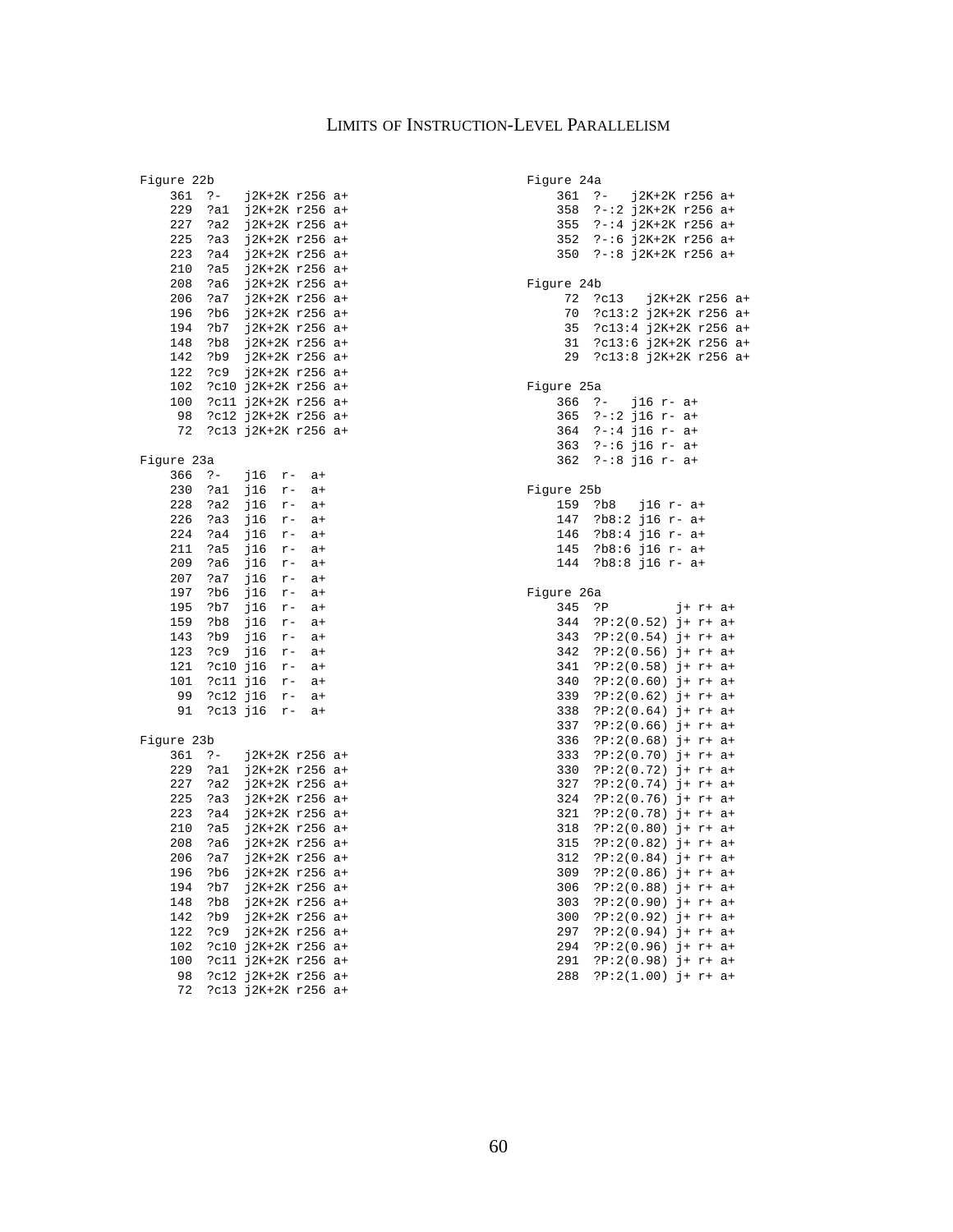## Figure 26b Figure 29a

| 11901 C 2010 |                                            | $2 + 9$ urc $2$ urc                               |
|--------------|--------------------------------------------|---------------------------------------------------|
| 345          | j+ r+ a+<br>?P                             | 87 ?c13 j2K r256 a+                               |
|              | 287 ?P:4(0.52) j+ r+ a+                    | 86 ?c13 j2K+2 r256 a+                             |
| 286          | $?P:4(0.54) j+ r+ a+$                      | 85<br>?c13 j2K+4 r256 a+                          |
| 285          | $?P:4(0.56)$ j+ r+ a+                      | 84 ?c13 j2K+8 r256 a+                             |
| 284          | ?P:4(0.58) j+ r+ a+                        | 83 ?c13 j2K+16 r256 a+                            |
| 283          | ?P:4(0.60) j+ r+ a+                        | 82 ?c13 j2K+32 r256 a+                            |
| 282          | $?P:4(0.62)$ j+ r+ a+                      | 81<br>?c13 j2K+64 r256 a+                         |
| 281          | $?P:4(0.64) j+ r+ a+$                      |                                                   |
| 280          | $?P:4(0.66) j+ r+ a+$                      | Figure 29b                                        |
| 279          | $?P:4(0.68)$ j+ r+ a+                      | 20<br>$? + j2K$ $r+ a+$                           |
| 276          | $?P:4(0.70)$ j+ r+ a+                      | 19<br>$?+ j2K+2$ $r+ a+$                          |
| 273          | $?P:4(0.72)$ j+ r+ a+                      | $18$ ?+ $j2K+4$ r+ a+                             |
| 270          | ?P:4(0.74) j+ r+ a+                        | $17$ ?+ $j2K+8$ r+ a+                             |
| 267          | ?P:4(0.76) j+ r+ a+                        | $16$ ?+ $j2K+16$ r+ a+                            |
| 264          | ?P:4(0.78) j+ r+ a+                        | $15$ ?+ $j2K+32$ r+ a+                            |
| 261          | $?P:4(0.80) j+ r+ a+$                      | 14 ?+ j2K+64 r+ a+                                |
| 258          | ?P:4(0.82) j+ r+ a+                        |                                                   |
| 255          | $?P:4(0.84) j+ r+ a+$                      | Figure 27a                                        |
| 252          | ?P:4(0.86) j+ r+ a+                        | $214$ ?a5 j- r- alnsp                             |
| 249          | $?P:4(0.88)$ j+ r+ a+                      |                                                   |
| 246          | ?P:4(0.90) j+ r+ a+                        | Figure 27b                                        |
| 243          |                                            |                                                   |
| 240          | ?P:4(0.92) j+ r+ a+<br>?P:4(0.94) j+ r+ a+ | 107 ?c10 j16+8 r64 a+                             |
|              |                                            |                                                   |
| 237          | ?P:4(0.96) j+ r+ a+                        | Figure 32a                                        |
|              | 234 ?P:4(0.98) j+ r+ a+                    | 117<br>?c10 j16+8 r64 a-                          |
|              | 231 ?P:4(1.00) j+ r+ a+                    | 116 ?c10 j16+8 r64 aInsp                          |
| Figure 27    |                                            | 115 ?c10 j16+8 r64 aComp<br>107 ?c10 j16+8 r64 a+ |
| 302          | ?P:2(0.92) j16 r-<br>a+                    |                                                   |
| 147          | j16 r-<br>?b8:2<br>a+                      | Figure 32b                                        |
| 245          | ?P:4(0.92) j16<br>$r-$<br>$a+$             | 64 ?c13:4 j2K+2K r256 a-                          |
| 146          | $r-$<br>j16<br>?b8:4<br>$a+$               | 63 ?c13:4 j2K+2K r256 aI                          |
| 301          | ?P:2(0.92) j2K+2K r256 a+                  | 62 ?c13:4 j2K+2K r256 aC                          |
| 70           | ?c13:2 j2K+2K r256 a+                      | 35<br>?c13:4 j2K+2K r256 a+                       |
| 244          | ?P:4(0.92) j2K+2K r256 a+                  |                                                   |
| 35           | $?c13:4$ $j2K+2K$ r256 a+                  | Figure 33a                                        |
|              |                                            | 119 ?c10 j16+8 r-<br>$a+$                         |
| Figure 28a   |                                            | 118 ?c10 j16+8 r32<br>$a+$                        |
| 97           | ?c13 j- r256 a+                            | 107 ?c10 j16+8 r64<br>$a+$                        |
| 95           | ?c13 j1 r256 a+                            | 106 ?c10 j16+8 r128 a+                            |
| 94           | ?c13 j2 r256 a+                            | 105 ?c10 j16+8 r256 a+                            |
| 93           | ?c13 j4 r256 a+                            | 104 ?c10 j16+8 r+<br>$a+$                         |
| 92           | ?c13 j8 r256 a+                            |                                                   |
| 90           | ?c13 j16 r256 a+                           | Figure 33b                                        |
| 87           | ?c13 j2K r256 a+                           | 68 ?c13:4 j2K+2K r- a+                            |
|              |                                            | 67 ?c13:4 j2K+2K r32 a+                           |
| Figure 28b   |                                            | 66 -<br>$?c13:4 j2K+2K r64 a+$                    |
| 27           | $?+j r+$ $a+$                              | 65<br>?c13:4 j2K+2K r128 a+                       |
| 25           | $? + j1$ $r+ a+$                           | 35<br>?c13:4 j2K+2K r256 a+                       |
| 24           | $? + j2$<br>$r+$ a+                        | 34<br>$?c13:4 j2K+2K r+ a+$                       |
| 23           | $? + j4$<br>$r+ a+$                        |                                                   |
|              |                                            |                                                   |

22 ?+ j8 r+ a+ 21 ?+ j16 r+ a+ 20 ?+ j2K r+ a+

| ⊥⊂ ∠ບມ |                                | riyult 20a                      |
|--------|--------------------------------|---------------------------------|
| 345    | ?Р<br>j+ r+ a+                 | ?c13 j2K r256 a+<br>87          |
| 287    | ?P:4(0.52) j+ r+ a+            | ?c13 j2K+2 r256 a+<br>86        |
| 286    | ?P:4(0.54) j+ r+ a+            | 85<br>?c13 j2K+4 r256 a+        |
| 285    | $?P:4(0.56)$ j+ r+ a+          | 84<br>?c13 j2K+8 r256 a+        |
| 284    | $PP:4(0.58)$ j+ r+ a+          | 83<br>?c13 j2K+16 r256 a+       |
| 283    | $PP:4(0.60)$ j+ r+ a+          | 82<br>?c13 j2K+32 r256 a+       |
| 282    | $PP:4(0.62)$ j+ r+ a+          | 81<br>?c13 j2K+64 r256 a+       |
| 281    | $PP:4(0.64)$ j+ r+ a+          |                                 |
| 280    | $PP:4(0.66)$ j+ r+ a+          | Figure 29b                      |
| 279    | $PP:4(0.68)$ j+ r+ a+          | ?+ j2K<br>20<br>r+ a+           |
| 276    | $PP:4(0.70)$ j+ r+ a+          | 19<br>?+ j2K+2 r+ a+            |
| 273    | $?P:4(0.72)$ j+ r+ a+          | $?+ j2K+4$ $r+ a+$<br>18        |
| 270    | $PP:4(0.74)$ j+ r+ a+          | 17<br>?+ j2K+8 r+ a+            |
| 267    | $PP:4(0.76)$ j+ r+ a+          | $16$ ?+ $j2K+16$ r+ a+          |
| 264    | $?P:4(0.78)$ j+ r+ a+          | $15$ ?+ $j2K+32$ r+ a+          |
| 261    | $PP:4(0.80)$ j+ r+ a+          | $14$ ?+ $j2K+64$ r+ a+          |
| 258    | $?P:4(0.82)$ j+ r+ a+          |                                 |
| 255    | $PP:4(0.84)$ j+ r+ a+          | Figure 27a                      |
| 252    | $PP:4(0.86)$ j+ r+ a+          | $214$ $25j$ - $r$ - alnsp       |
| 249    | $PP:4(0.88)$ j+ r+ a+          |                                 |
| 246    | $PP:4(0.90)$ j+ r+ a+          | Figure 27b                      |
| 243    | $PP:4(0.92)$ j+ r+ a+          | 107 ?c10 j16+8 r64 a+           |
| 240    | $PP:4(0.94)$ j+ r+ a+          |                                 |
| 237    | $PP:4(0.96)$ j+ r+ a+          | Figure 32a                      |
| 234    | $?P:4(0.98)$ j+ r+ a+          | 117<br>?c10 j16+8 r64 a-        |
| 231    | $PP:4(1.00)$ j+ r+ a+          | 116 ?c10 j16+8 r64 aInsp        |
|        |                                | 115 ?c10 j16+8 r64 aComp        |
| re 27  |                                | 107<br>?c10 j16+8 r64 a+        |
| 302    | ?P:2(0.92) j16<br>$r-$<br>$a+$ |                                 |
| 147    | ?b8:2<br>716<br>$r-$<br>a+     | Figure 32b                      |
| 245    | $PP:4(0.92)$ j16<br>$r-$<br>a+ | 64 ?c13:4 j2K+2K r256 a-        |
| 146    | ?b8:4<br>j16<br>$r-$<br>$a+$   | 63 ?c13:4 j2K+2K r256 aInsp     |
| 301    | ?P:2(0.92) j2K+2K r256 a+      | 62 ?c13:4 j2K+2K r256 aComp     |
| 70     | $?c13:2$ $j2K+2K r256 a+$      | 35<br>?c13:4 j2K+2K r256 a+     |
| 244    | ?P:4(0.92) j2K+2K r256 a+      |                                 |
| 35     | ?c13:4<br>j2K+2K r256 a+       | Figure 33a                      |
|        |                                | $?c10 j16+8 r- a+$<br>119       |
| re 28a |                                | 118<br>?c10 j16+8 r32 a+        |
| 97     | ?c13 j- r256 a+                | ?c10 j16+8 r64<br>107<br>$a+$   |
| 95     | ?c13 j1 r256 a+                | 106<br>?c10 j16+8 r128 a+       |
| 94     | ?c13 j2 r256 a+                | 105 ?c10 j16+8 r256 a+          |
| 93     | ?c13 j4 r256 a+                | 104<br>?c10 j16+8 r+ a+         |
| 92     | $?c13$ $j8$ $r256$ a+          |                                 |
| 90     | ?c13 j16 r256 a+               | Figure 33b                      |
| 87     | ?c13 j2K r256 a+               | 68<br>?c13:4 j2K+2K r-<br>$a+$  |
|        |                                | 67<br>?c13:4 j2K+2K r32<br>$a+$ |
| re 28b |                                | ?c13:4 j2K+2K r64<br>66<br>$a+$ |
| 27     | $? + j - r + a +$              | 65<br>?c13:4 j2K+2K r128 a+     |
| 25     | ?+ j1 r+ a+                    | 35<br>?c13:4 j2K+2K r256 a+     |
| 24     | $? + j2$ $r+ a+$               | 34<br>?c13:4 j2K+2K r+<br>$a+$  |
|        |                                |                                 |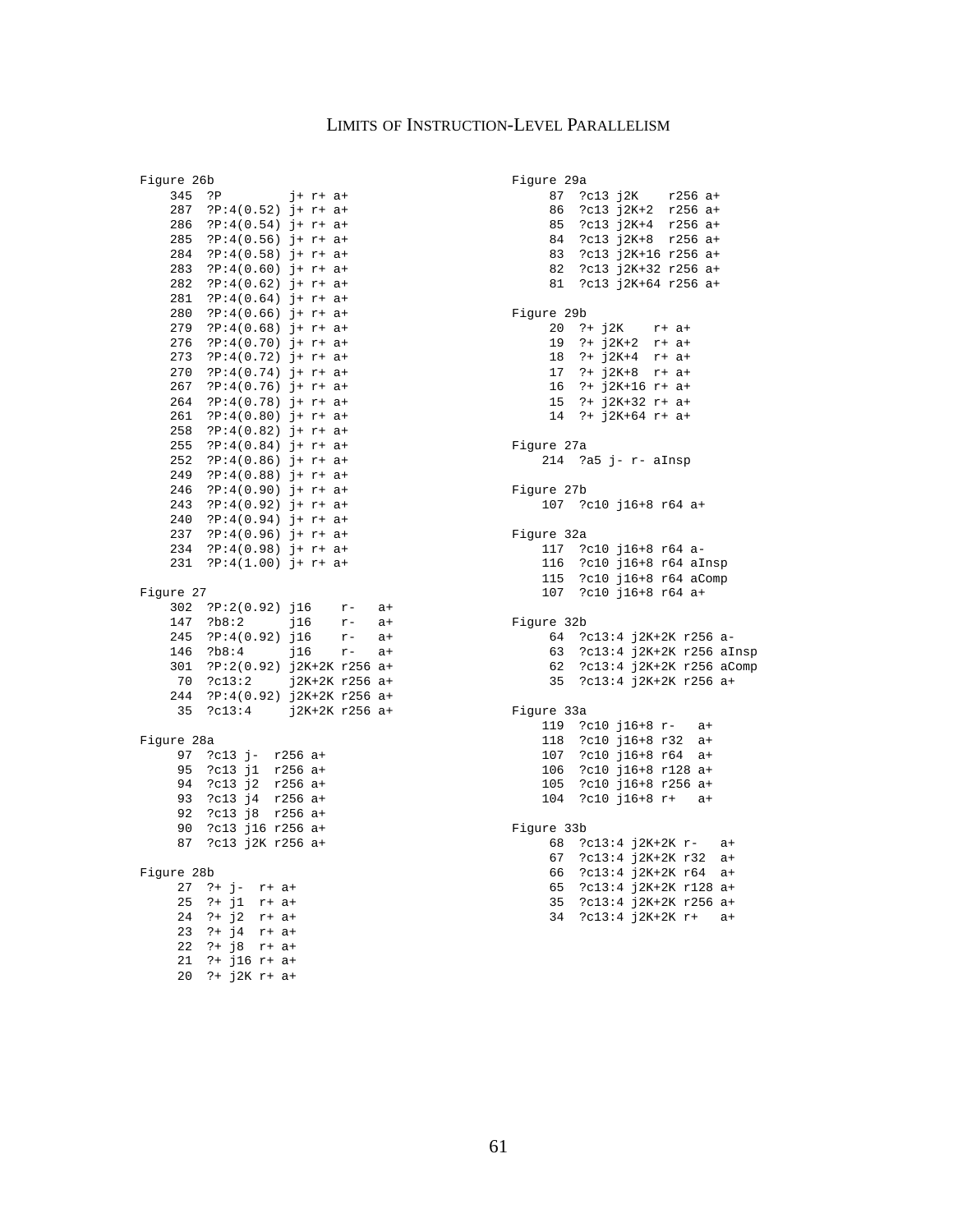| Figure 34a |            |                            |                  |           | Figure 35a |           |            |                            |                |  |    |
|------------|------------|----------------------------|------------------|-----------|------------|-----------|------------|----------------------------|----------------|--|----|
|            | $372$ ?-   |                            | j-               | $r-$ a-   |            | LB        |            | 107 ?c10                   | $116+8$ r64 a+ |  |    |
|            | 218        | ?a5                        | $j-$             | $r-$      | aInsp LB   |           |            | 111 ?c10                   | $116+8$ r64 a+ |  | LB |
|            | 182        | ?b8                        | j16              | $r a+$    |            | LВ        |            | 112 ?c10                   | $116+8$ r64 a+ |  | ГC |
|            | 111 ?c10   |                            | $116+8$ r64 a+   |           |            | LB        |            | 113 ?c10                   | $116+8$ r64 a+ |  | LD |
|            |            | 76 ?c13                    | i2K+2K r256 a+   |           |            | $L$ B     |            | 114 ?c10                   | $116+8$ r64 a+ |  | LЕ |
|            |            | 58 ?c13:4 j2K+2K r256 a+   |                  |           |            | <b>LB</b> |            |                            |                |  |    |
|            | $5 \t2+$   |                            | $\mathbf{i}$ +   | $r+$ $a+$ |            | LВ        | Figure 35b |                            |                |  |    |
|            |            |                            |                  |           |            |           |            | 35 ?c13:4 j2K+2K r256 a+   |                |  |    |
|            | Figure 34b |                            |                  |           |            |           | 58         | ?c13:4 j2K+2K r256 a+      |                |  | LB |
|            | $374$ ?-   |                            | $j-$             | $r-$ a-   |            | LD        | 59         | ?c13:4 j2K+2K r256 a+      |                |  | LC |
|            | 220 ?a5    |                            | $j-$             | $r-$      | aInsp LD   |           | 60 -       | ?c13:4 j2K+2K r256 a+      |                |  | LD |
|            | 184        | ?b8                        | $\overline{116}$ | $r a+$    |            | LD        |            | 61 ?c13:4 $j2K+2K$ r256 a+ |                |  | LE |
|            | 113 ?c10   |                            | $116+8$ r64 a+   |           |            | LD        |            |                            |                |  |    |
|            |            | 78 ?c13                    | i2K+2K r256 a+   |           |            | LD        |            |                            |                |  |    |
|            |            | 60 ?c13:4 $j2K+2K$ r256 a+ |                  |           |            | LD        |            |                            |                |  |    |
|            |            | $7 \t2+$                   | $j+$             | $r$ +     | $a+$       | LD        |            |                            |                |  |    |

| Fiqure 35a |     |                          |                       |     |      |    |  |  |
|------------|-----|--------------------------|-----------------------|-----|------|----|--|--|
|            | 107 | ?c10                     | $116+8$               | r64 | $a+$ |    |  |  |
|            |     | 111 ?c10                 | $116+8$               | r64 | $a+$ | LΒ |  |  |
|            |     | 112 ?c10                 | $-16+8$               | r64 | $a+$ | LC |  |  |
|            |     | 113 ?c10                 | $-16+8$               | r64 | $a+$ | LD |  |  |
|            | 114 | 2c10                     | $116+8$               | r64 | $a+$ | LΕ |  |  |
|            |     |                          |                       |     |      |    |  |  |
| Figure 35b |     |                          |                       |     |      |    |  |  |
|            | 35  |                          | ?c13:4 j2K+2K r256 a+ |     |      |    |  |  |
|            | 58  |                          | ?c13:4 j2K+2K r256 a+ |     |      | LВ |  |  |
|            |     | 59 ?c13:4 j2K+2K r256 a+ |                       |     |      | LC |  |  |
|            |     | 60 ?c13:4 j2K+2K r256 a+ |                       |     |      | LD |  |  |
|            | 61  |                          | ?c13:4 j2K+2K r256 a+ |     |      | LΕ |  |  |
|            |     |                          |                       |     |      |    |  |  |

# **References**

- [AC87] Tilak Agarwala and John Cocke. High performance reduced instruction set processors. IBM Thomas J. Watson Research Center Technical Report #55845, March 31, 1987.
- [BEH91] David G. Bradlee, Susan J. Eggers, and Robert R. Henry. Integrating register allocation and instruction scheduling for RISCs. *Fourth International Symposium on Architectural Support for Programming Languages and Operating Systems*, pp. 122–131, April 1991. Published as *Computer Architecture News 19* (2), *Operating Systems Review 25* (special issue), *SIGPLAN Notices 26* (4).
- [CWZ90] David R. Chase, Mark Wegman, and F. Kenneth Zadeck. Analysis of pointers and structures. *Proceedings of the SIGPLAN '90 Conference on Programming Language Design and Implementation*, pp. 296–310. Published as *SIGPLAN Notices 25* (6), June 1990.
- [Fis91] J. A. Fisher. Global code generation For instruction-level parallelism: trace scheduling-2. Technical Report #HPL-93-43, Hewlett-Packard Laboratories, Palo Alto, California, 1993.
- [GM86] Phillip B. Gibbons and Steven S. Muchnick. Efficient instruction scheduling for a pipelined architecture. *Proceedings of the SIGPLAN '86 Symposium on Compiler Construction*, pp. 11–16. Published as *SIGPLAN Notices 21* (7), July 1986.
- [GH88] James R. Goodman and Wei-Chung Hsu. Code scheduling and register allocation in large basic blocks. *International Conference on Supercomputing*, pp. 442–452, July 1988.
- [HHN92] Laurie J. Hendren, Joseph Hummel, and Alexandru Nicolai. Abstractions for recursive pointer data structures: Improving the analysis and transformation of imperative programs. *Proceedings of the SIGPLAN '92 Conference on Programming Language*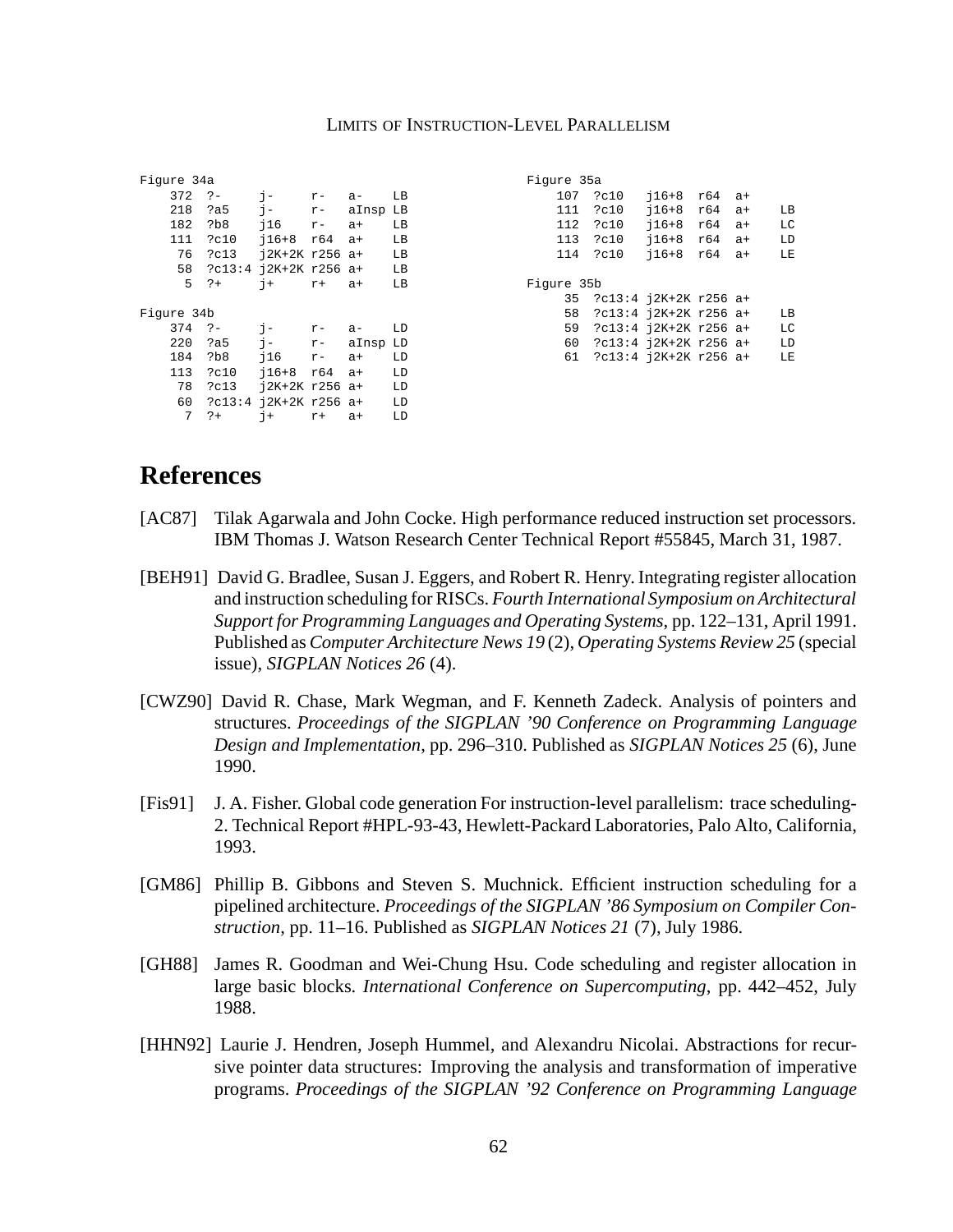*Design and Implementation*, pp. 249–260. Published as *SIGPLAN Notices 27* (7), July 1992.

- [HG83] John Hennessy and Thomas Gross. Postpass code optimization of pipeline constraints. *ACM Transactions on Programming Languages and Systems 5* (3), pp. 422–448, July 1983.
- [JM82] Neil D. Jones and Steven S. Muchnick. A flexible approach to interprocedural data flow analysis and programs with recursive data structures. *Ninth Annual ACM Symposium on Principles of Programming Languages*, pp. 66–74, Jan. 1982.
- [JW89] Norman P. Jouppi and David W. Wall. Available instruction-level parallelism for superscalar and superpipelined machines. *Third International Symposium on Architectural Support for Programming Languages and Operating Systems*, pp. 272–282, April 1989. Published as *Computer Architecture News 17* (2), *Operating Systems Review 23* (special issue), *SIGPLAN Notices 24* (special issue). Also available as WRL Research Report 89/7.
- [LH88] James R. Larus and Paul N. Hilfinger. Detecting conflicts between structure accesses. *Proceedings of the SIGPLAN'88 Conference on Programming Language Design and Implementation*, pp. 21–34. Published as *SIGPLAN Notices 23* (7), July 1988.
- [LS84] Johnny K. F. Lee and Alan J. Smith. Branch prediction strategies and branch target buffer design. *Computer 17* (1), pp. 6–22, January 1984.
- [McF93] Scott McFarling. Combining branch predictors. WRL Technical Note TN-36, June 1993. Digital Western Research Laboratory, 250 University Ave., Palo Alto, CA.
- [NF84] Alexandru Nicolau and Joseph A. Fisher. Measuring the parallelism available for very long instruction word architectures. *IEEE Transactions on Computers C-33* (11), pp. 968–976, November 1984.
- [PSR92] Shien-Tai Pan, Kimming So, and Joseph T. Rahmeh. Improving the accuracy of dynamic branch prediction using branch correlation. *Fifth International Symposium on Architectural Support for Programming Languages and Operating Systems*, 76–84, September 1992. Published as *Computer Architecture News 20* (special issue), *Operating Systems Review 26* (special issue), *SIGPLAN Notices 27* (special issue).
- [Smi81] J. E. Smith. A study of branch prediction strategies. *Eighth Annual Symposium on Computer Architecture*, pp. 135–148. Published as *Computer Architecture News 9* (3), 1986.
- [SJH89] Michael D. Smith, Mike Johnson, and Mark A. Horowitz. Limits on multiple instruction issue. *Third International Symposium on Architectural Support for Programming Languages and Operating Systems*, pp. 290–302, April 1989. Published as *Computer Architecture News 17* (2), *Operating Systems Review 23* (special issue), *SIGPLAN Notices 24* (special issue).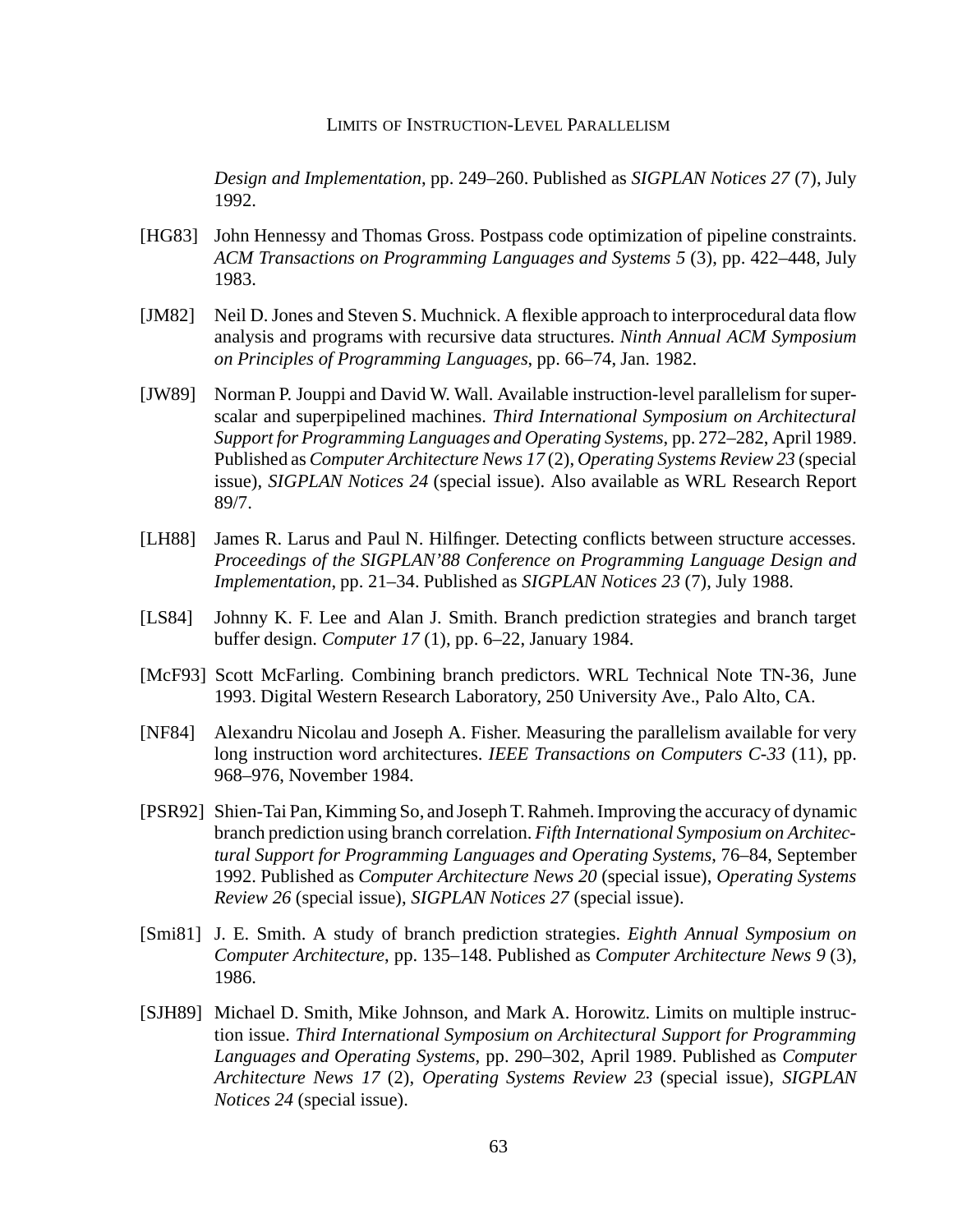- [TF70] G. S. Tjaden and M. J. Flynn. Detection and parallel execution of parallel instructions. *IEEE Transactions on Computers C-19* (10), pp. 889–895, October 1970.
- [Wall91] David W. Wall. Limits of instruction-level parallelism. *Fourth International Symposium on Architectural Support for Programming Languages and Operating Systems*, 176– 188, April 1991. Also available as WRL Technical Note TN-15, and reprinted in David J. Lilja, *Architectural Alternatives for Exploiting Parallelism*, IEEE Computer Society Press, 1991.
- [YP92] Tse-Yu Yeh and Yale N. Patt. Alternative implementations of two-level adaptive branch prediction. *Nineteenth Annual International Symposium on Computer Architecture*, 124–134, May 1992. Published as *Computer Architecture News 20*(2).
- [YP93] Tse-Yu Yeh and Yale N. Patt. A comparison of dynamic branch predictors that use two levels of branch history. *Twentieth Annual International Symposium on Computer Architecture*, 257–266, May 1993.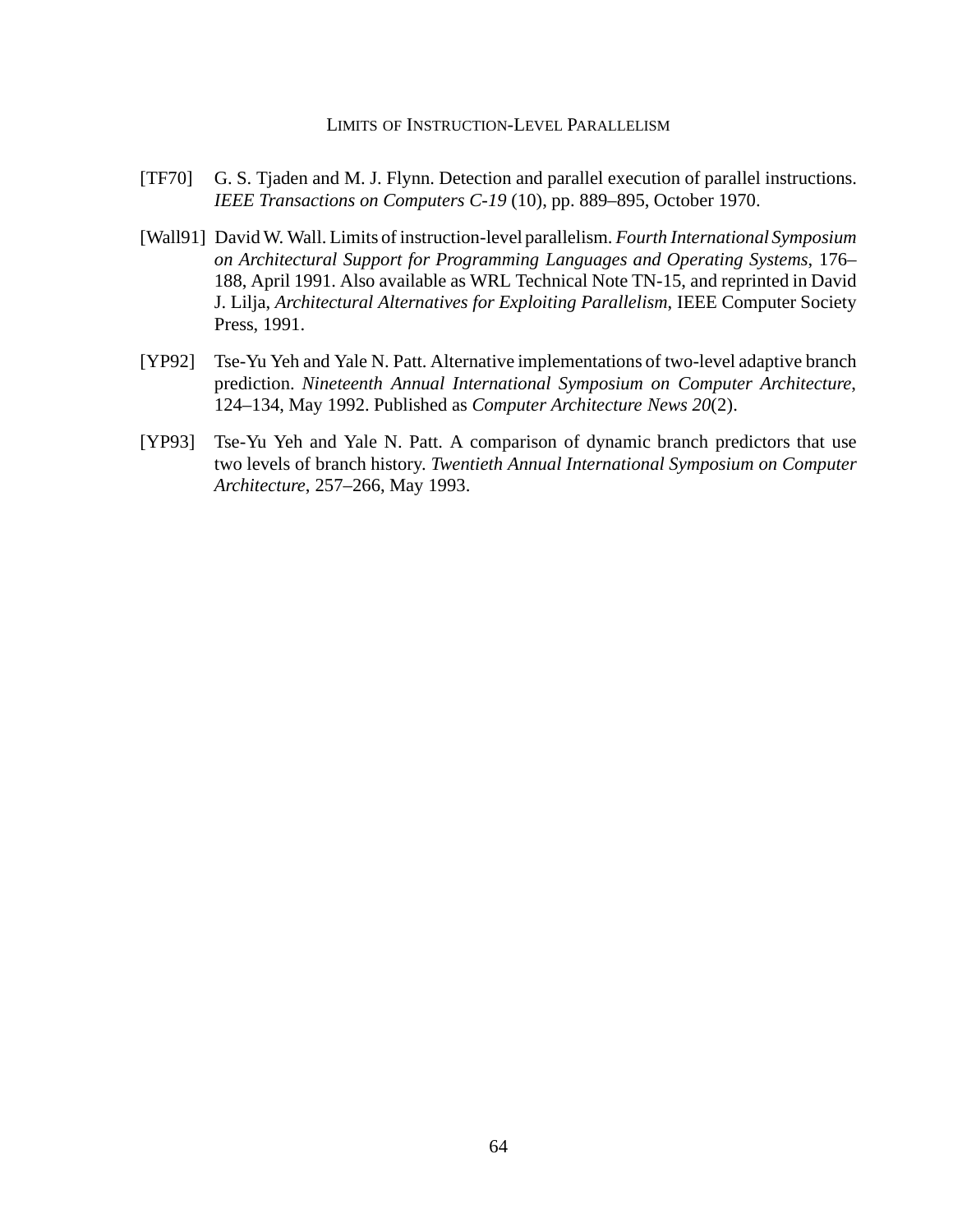## **WRL Research Reports**

''Titan System Manual.'' ''MultiTitan: Four Architecture Papers.'' WRL Research Report 86/1, September 1986. ael J. K. Nielsen.

''Global Register Allocation at Link Time.'' David W. Wall. ''Fast Printed Circuit Board Routing.'' WRL Research Report 86/3, October 1986. Jeremy Dion.

''Optimal Finned Heat Sinks.'' WRL Research Report 86/4, October 1986. Roots.''

''The Mahler Experience: Using an Intermediate WRL Research Report 88/2, February 1988. Language as the Machine Description.'' WRL Research Report 87/1, August 1987. Annotated Bibliography.''

''The Packet Filter: An Efficient Mechanism for WRL Research Report 88/3, August 1988. User-level Network Code.''

J. Accetta. Reality.''

Christopher A. Kent, Jeffrey C. Mogul.

Christopher A. Kent. Kamaljit Anand.

David W. Wall. Joel F. Bartlett.

Representations.'' ders.'' Paul J. Asente. Silvio Turrini.

''The USENET Cookbook: an Experiment in ''Precise Robotic Paste Dot Dispensing.'' Electronic Publication.'' William R. Hamburgen. Brian K. Reid. WRL Research Report 89/3, February 1989. WRL Research Report 87/7, December 1987.

Michael J. K. Nielsen. Norman P. Jouppi, Jeremy Dion, David Boggs, Mich-WRL Research Report 87/8, April 1988. WRL Research Report 88/1, March 1988. William R. Hamburgen. The Compacting Garbage Collection with Ambiguous Joel F. Bartlett. David W. Wall and Michael L. Powell. ''The Experimental Literature of The Internet: An Jeffrey C. Mogul. Jeffrey C. Mogul, Richard F. Rashid, Michael ''Measured Capacity of an Ethernet: Myths and WRL Research Report 87/2, November 1987. David R. Boggs, Jeffrey C. Mogul, Christopher A. Kent. ''Fragmentation Considered Harmful.'' WRL Research Report 88/4, September 1988. WRL Research Report 87/3, December 1987. **''Visa Protocols for Controlling Inter-Organizational** Datagram Flow: Extended Description.'' ''Cache Coherence in Distributed Systems.'' Deborah Estrin, Jeffrey C. Mogul, Gene Tsudik, WRL Research Report 87/4, December 1987. WRL Research Report 88/5, December 1988. ''Register Windows vs. Register Allocation.'' ''SCHEME->C A Portable Scheme-to-C Compiler.'' WRL Research Report 87/5, December 1987. WRL Research Report 89/1, January 1989. ''Editing Graphical Objects Using Procedural ''Optimal Group Distribution in Carry-Skip Ad-WRL Research Report 87/6, November 1987. WRL Research Report 89/2, February 1989.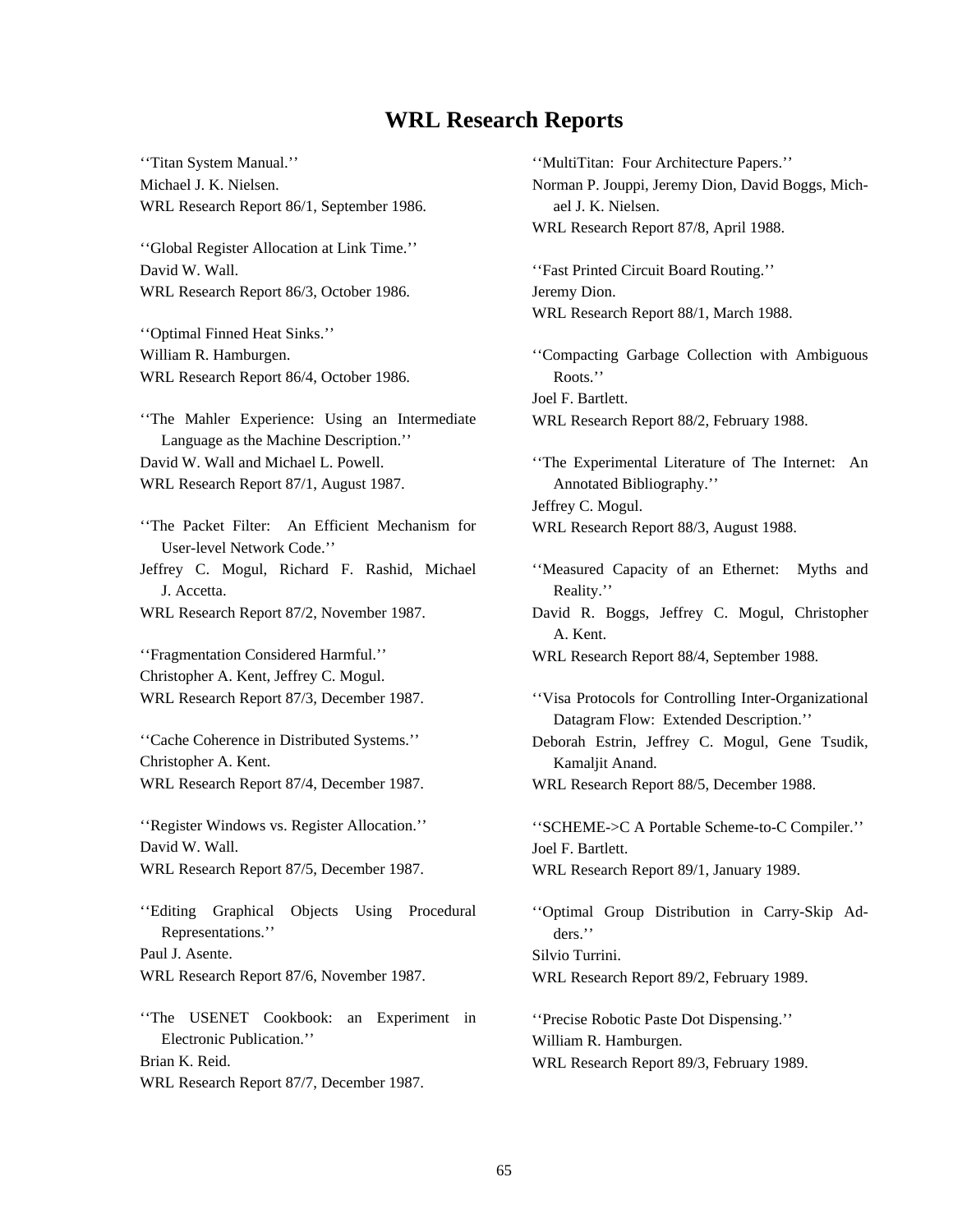''Simple and Flexible Datagram Access Controls for ''Link-Time Code Modification.'' Unix-based Gateways.'' David W. Wall. Jeffrey C. Mogul. WRL Research Report 89/17, September 1989. WRL Research Report 89/4, March 1989.

''Spritely NFS: Implementation and Performance of Jeffrey Y.F. Tang and J. Leon Yang. Cache-Consistency Protocols.'' WRL Research Report 90/1, January 1990. V. Srinivasan and Jeffrey C. Mogul. WRL Research Report 89/5, May 1989. ''Efficient Generation of Test Patterns Using

''Available Instruction-Level Parallelism for Super- Tracy Larrabee. scalar and Superpipelined Machines.'' WRL Research Report 90/2, February 1990. Norman P. Jouppi and David W. Wall. WRL Research Report 89/7, July 1989. ''Two Papers on Test Pattern Generation.''

- ''A Unified Vector/Scalar Floating-Point Architec- WRL Research Report 90/3, March 1990. ture.''
- Norman P. Jouppi, Jonathan Bertoni, and David ''Virtual Memory vs. The File System.'' W. Wall. Michael N. Nelson.

Design of the MultiTitan CPU." ing of Local Area Networks." Norman P. Jouppi. Jeffrey C. Mogul. WRL Research Report 89/9, July 1989. WRL Research Report 90/5, July 1990.

''Integration and Packaging Plateaus of Processor ''A One-Dimensional Thermal Model for the VAX Performance.'' 9000 Multi Chip Units.'' Norman P. Jouppi. John S. Fitch. WRL Research Report 89/10, July 1989. WRL Research Report 90/6, July 1990.

''A 20-MIPS Sustained 32-bit CMOS Microproces- ''1990 DECWRL/Livermore Magic Release.'' mance.'' Don Stark, Gordon T. Hamachi.

WRL Research Report 89/11, July 1989.

''The Distribution of Instruction-Level and Machine Low Pressure.'' Norman P. Jouppi. **R. Hamburgen, Van P. Carey.** 

- Generation and Analysis." fers."
- Anita Borg, R.E.Kessler, Georgia Lazana, and David Joel McCormack. W. Wall. WRL Research Report 91/1, February 1991.

WRL Research Report 89/14, September 1989.

''Noise Issues in the ECL Circuit Family.''

Boolean Satisfiablilty.''

Tracy Larrabee.

WRL Research Report 89/8, July 1989. WRL Research Report 90/4, March 1990.

''Architectural and Organizational Tradeoffs in the ''Efficient Use of Workstations for Passive Monitor-

sor with High Ratio of Sustained to Peak Perfor-<br>Robert N. Mayo, Michael H. Arnold, Walter S. Scott, Norman P. Jouppi and Jeffrey Y. F. Tang. WRL Research Report 90/7, September 1990.

''Pool Boiling Enhancement Techniques for Water at

Parallelism and Its Effect on Performance.'' Wade R. McGillis, John S. Fitch, William

WRL Research Report 89/13, July 1989. WRL Research Report 90/9, December 1990.

''Long Address Traces from RISC Machines: ''Writing Fast X Servers for Dumb Color Frame Buf-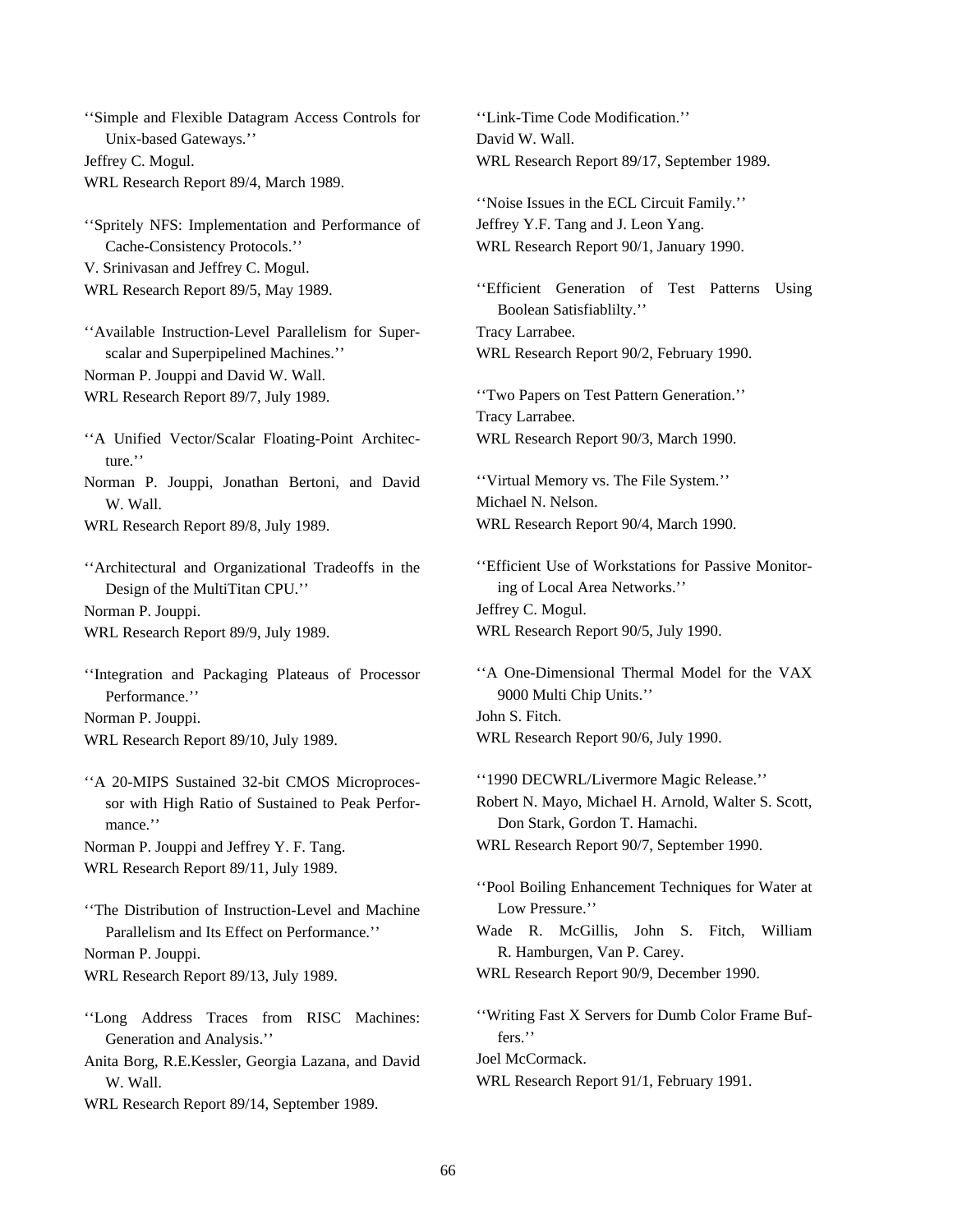''A Simulation Based Study of TLB Performance.'' ''Cache Write Policies and Performance.'' J. Bradley Chen, Anita Borg, Norman P. Jouppi. Norman P. Jouppi. WRL Research Report 91/2, November 1991. WRL Research Report 91/12, December 1991.

cuits.'' William R. Hamburgen, John S. Fitch. Don Stark. WRL Research Report 92/1, March 1992. WRL Research Report 91/3, April 1991.

WRL Research Report 92/2, April 1992. ''TurboChannel T1 Adapter.'' David Boggs.<br>
WRL Research Report 91/4, April 1991. 
'Systems for Late Code Modification.''<br>
David W. Wall.

WRL Research Report 92/3, May 1992. ''Procedure Merging with Instruction Caches.''

Russell Kao. ''Don't Fidget with Widgets, Draw!.'' WRL Research Report 92/5, September 1992. Joel Bartlett.

```
"Pool Boiling on Small Heat Dissipating Elements in tion at Link-Time."
```
Wade R. McGillis, John S. Fitch, William R. Hamburgen, Van P. Carey.<br>
WRL Research Report 91/7, June 1991. <sup>''</sup>A Smart Frame Buffer.''<br>
Joel McCormack & Bob McNamara.

WRL Research Report 93/1, January 1993. ''Incremental, Generational Mostly-Copying Garbage Collection in Uncooperative Environ-<br>
"Recovery in Spritely NFS."<br>
Jeffrey C. Mogul.

William R. Hamburgen.<br>WRL Research Report 91/9, August 1991. WRL Research Report 93/4, August 1993.

''Limits of Instruction-Level Parallelism.'' ''Experience with a Software-defined Machine Ar- David W. Wall. chitecture.'' WRL Research Report 93/6, November 1993. David W. Wall. WRL Research Report 91/10, August 1991.

''Network Locality at the Scale of Processes.'' Jeffrey C. Mogul. WRL Research Report 91/11, November 1991.

''Analysis of Power Supply Networks in VLSI Cir- ''Packaging a 150 W Bipolar ECL Microprocessor.''

''Observing TCP Dynamics in Real Networks.'' Jeffrey C. Mogul.

Scott McFarling.<br>
WRL Research Report 91/5, March 1991.<br>
tion.'' Chinear Models for Switch-Level Simula-<br>
tion.''

WRL Research Report 91/6, May 1991.<br>
"A Practical System for Intermodule Code Optimiza-Water at Subatmospheric Pressure.'' Amitabh Srivastava and David W. Wall.<br>
de B. McGillis John S. Eitch William WRL Research Report 92/6, December 1992.

G. May Yip.<br>WRL Research Report 91/8, June 1991. WRL Research Report 93/2, June 1993.

''Interleaved Fin Thermal Connectors for Multichip ''Unreachable Procedures in Object-oriented Programing.'' Amitabh Srivastava.